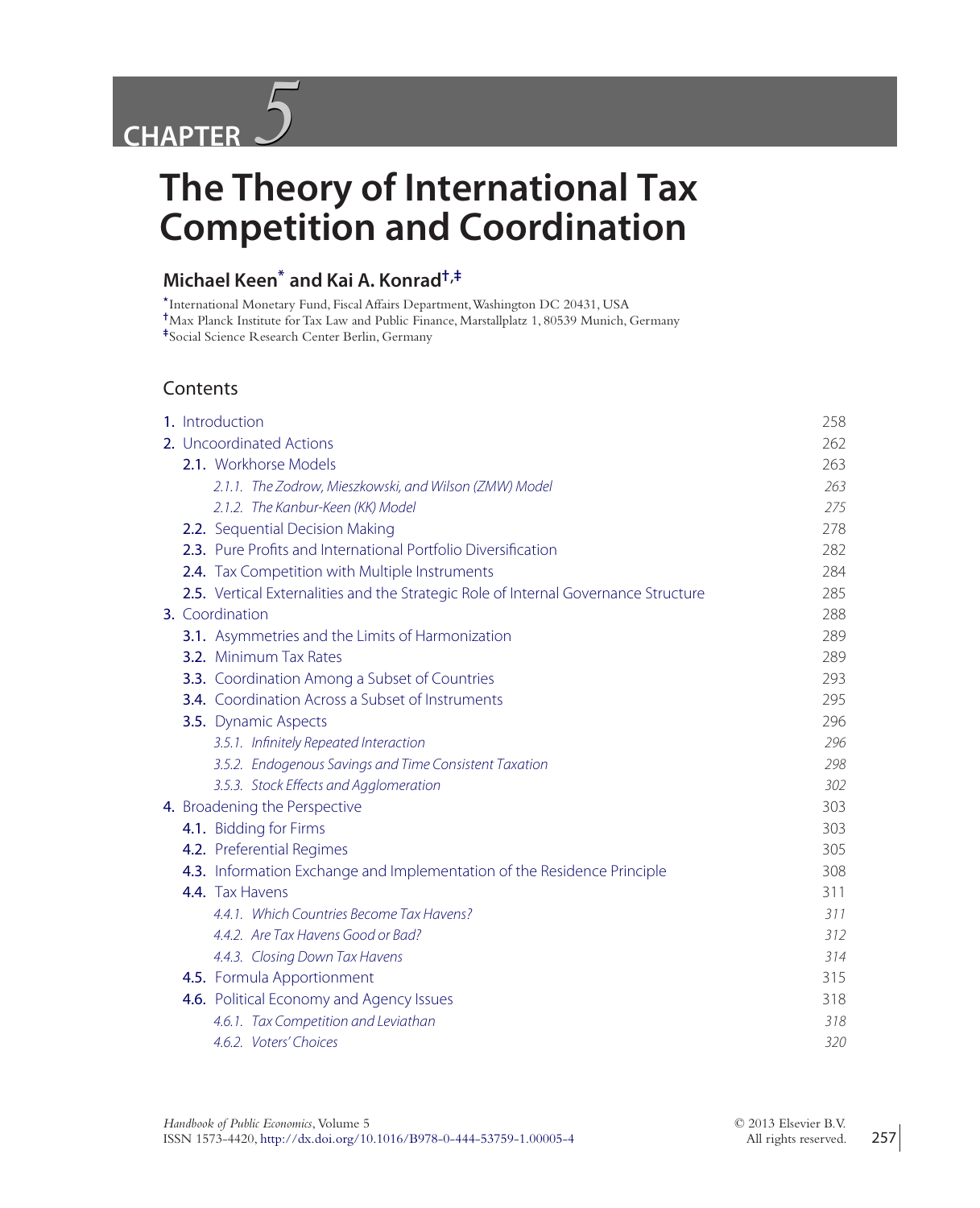| <b>5.</b> Concluding Remarks |     |
|------------------------------|-----|
| Acknowledgments              | 322 |
| References                   | 322 |

## <span id="page-1-1"></span>**1. INTRODUCTION**

Awareness that national tax policies can induce economic activity to move across international borders is not new. In 1763 (and there are earlier examples), Catherine the Great gave to"... Foreigners that have settled themselves in Russia [to] erect Fabricks or Works, and manufacture there such Merchandizes as have not yet been made in Russia ..." the right to "sell and export said Merchandizes out of our Empire for 10 years, without paying any inland Tolls, Port Duties or Customs on the Borders ...["1](#page-1-0) It is over the last two decades or so, however, that increased economic integration has made international considerations a central component of tax policy in economies at all levels of development. Like it or not, national tax policy makers are involved in a game with one another. This class of games is what will be meant here by "international tax competition,["2](#page-1-2) and it is the aim of this chapter to provide a reasonably concise account of what is known of such games, the outcomes they may lead to, and the ways in which they might be beneficially reshaped.

The practical policy agenda on these issues is an active one. The constraints that international considerations place on national tax policies are a commonplace of budget (and campaign) speeches, with the downward trend of statutory corporate tax rates— most often remarked upon for advanced economies, but hardly less marked elsewhere<sup>[3](#page-1-3)</sup> (Figure [1\)](#page-2-0)—the paramount *prima facie* example of international tax competition at work. But there are many others. A partial list would include the widespread demise of inheritance and gift taxation; the reduction in top marginal rates of personal taxation on both labor income (reflecting the mobility of high earners and the tax avoidance opportunities created if that rate strays too far from the falling corporate rate) and capital income; and the limits placed on cigarette and alcohol excises in the European Union and some other regional groups by the prospect of cross-border shopping and smuggling from less heavily taxing neighbors.

Concern at the pressures consequently imposed on national tax bases has led to proposals for, and, to a much lesser extent, action on coordinated measures to restrict downward pressures on tax rates.When it removed tax-related controls from its internal frontiers, for instance, the European Union (EU) adopted minimum excise duties in order to curtail expected downward pressure on rates. In the area of corporate income taxation,

<sup>&</sup>lt;sup>1</sup> [Weightman \(2007, p. 33\).](#page-70-0) She was quite successful, it seems; even James Watt was reportedly tempted.

<span id="page-1-2"></span><span id="page-1-0"></span> $2$  We will not agonize over a precise definition of "tax competition," but stress that its usage does not imply that taxes are necessarily "too low"—indeed we will see examples of the precise opposite.

<span id="page-1-3"></span><sup>&</sup>lt;sup>3</sup> Arguably it is actually a greater concern in lower income countries, since they are typically more reliant on the corporate tax as a source of revenue.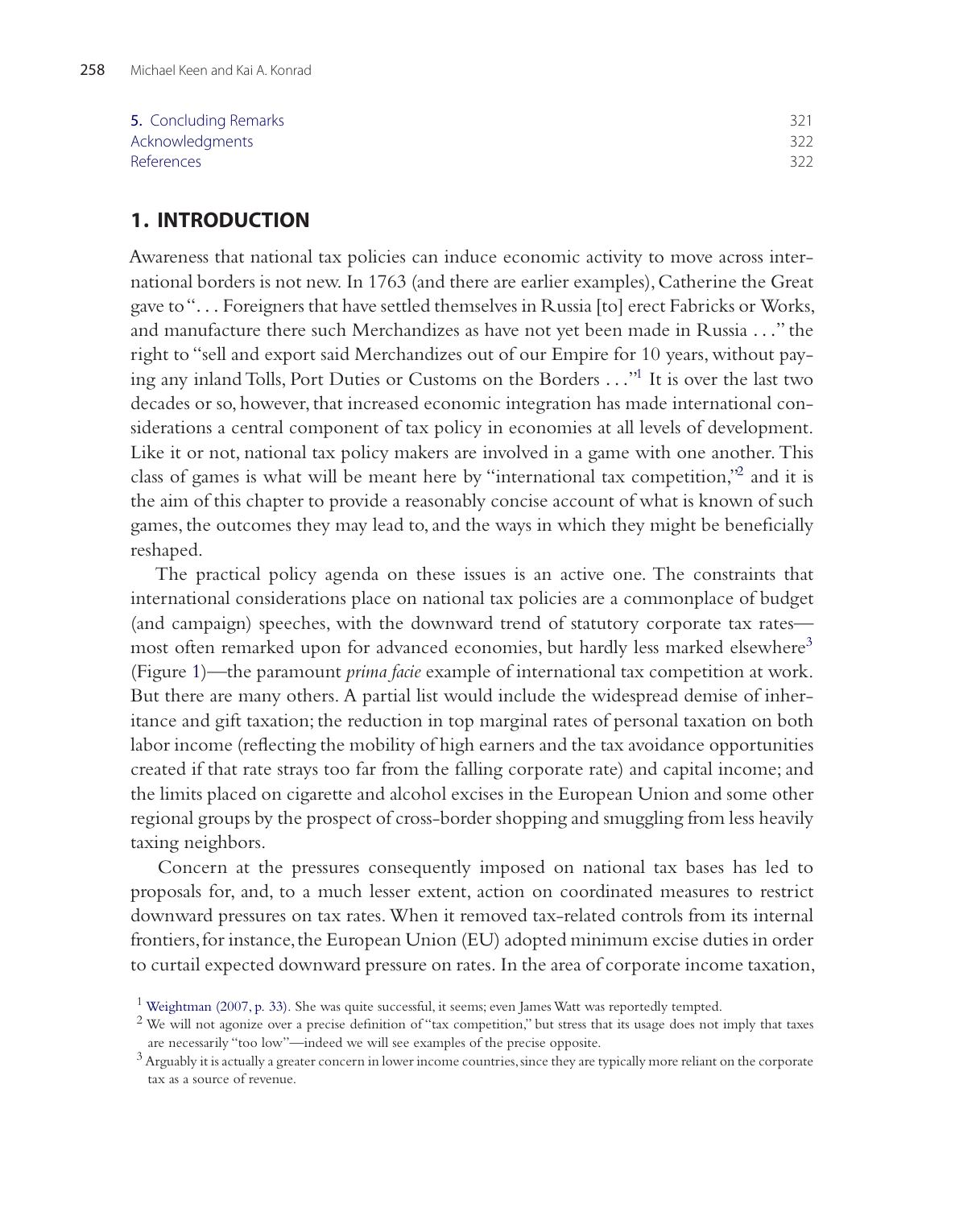

<span id="page-2-0"></span>**Figure 1** Median statutory corporate tax rates by income group, 1980–2010. Note: Tax rates from KPMG tax rates online and IMF compilation. Countries classified by income, at each date, into four equal-sized groups.

the Ruding Committee (1992) proposed for the EU a common minimum tax rate, at the now quaint-looking level of  $30\%$ .<sup>4</sup> In the latter 1990s, international efforts focused on identifying forms of "harmful tax competition" (distinguishing this from simply low rates of tax), notably with a landmark report by the OECD (1998) and the adoption by the EU of a Code of Conduct aimed at rolling back and precluding particular forms of tax incentive. The fate of this OECD initiative reflected the difficulty of agreeing on a delineation of harmful tax design, as it came to focus instead on the narrower (but still ambitious) objective of ensuring that countries provide each other with the information needed to enforce their own tax systems.This effort was massively reinforced by leadership from the G20 in the wake of the 2008 crisis. Regional blocs other than the EU—in Central America, Eastern and Southern Africa, and elsewhere—have also sought agreement to limit corporate tax competition among themselves, but, like the EU, have had only limited success. Coordination is more common on commodity taxation and the

<span id="page-2-1"></span><sup>&</sup>lt;sup>4</sup> Assessments of the Ruding Report are in [Devereux \(1992\)](#page-66-0) and [Vanistendael \(1992\).](#page-70-1)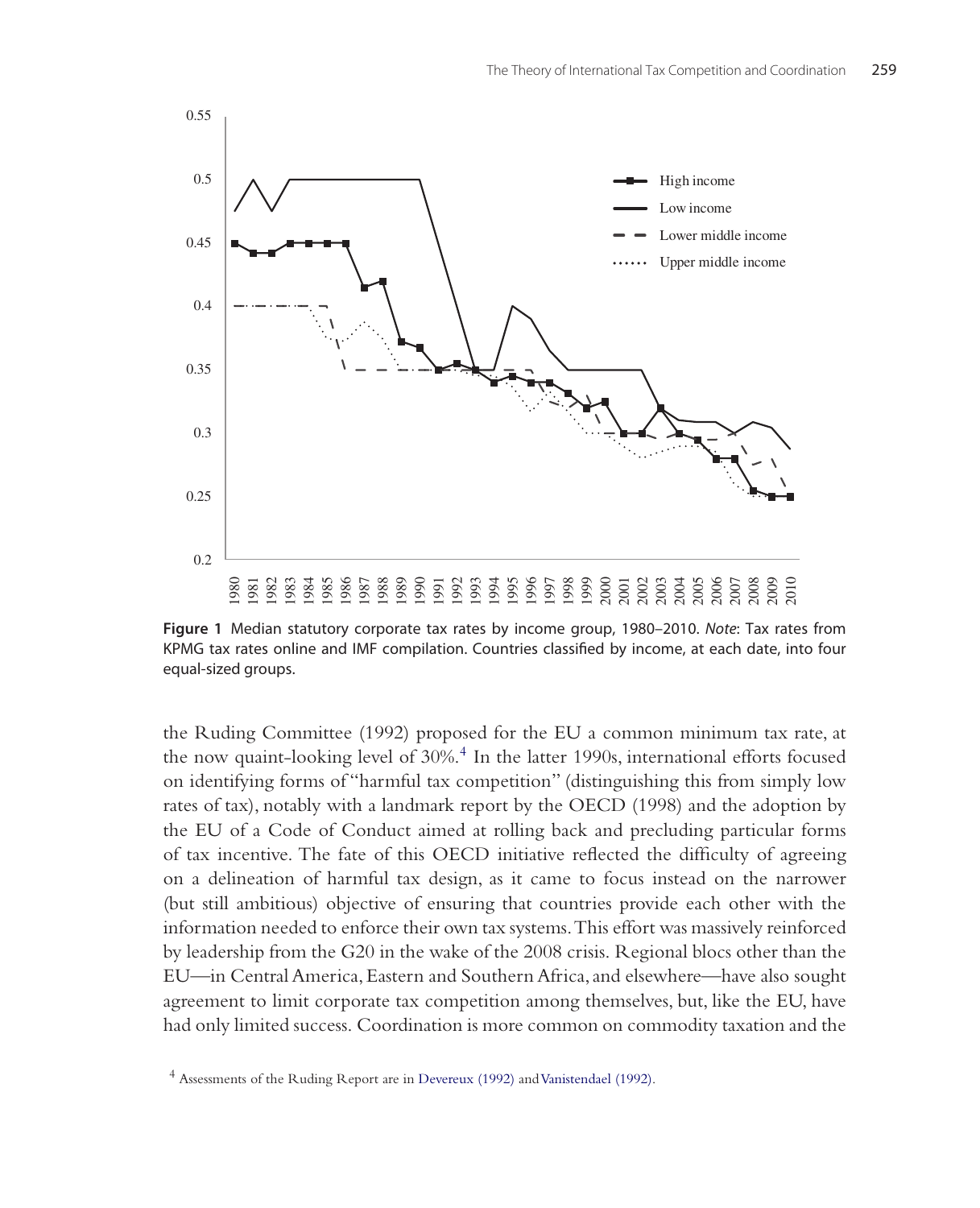VAT—despite the fact, or perhaps because of it, that the lesser mobility of goods (though perhaps not, and increasingly importantly, of some key services) than capital suggests that this is likely to be less important than action on business taxation.

This increased policy focus on international tax competition has been matched, and even to some degree preceded, by a massive expansion of the public economics literature on these issues. This chapter does not aim to provide an exhaustive review of what has become a large and complex body of work, already the subject of several excellent surveys.<sup>[5](#page-3-0)</sup> Instead it focuses on theoretical aspects of strategic interactions in national tax-setting, and possible policy responses, primarily in relation to the taxation of capital income.

This is the area in which tax competition concerns have had the greatest political salience and on which most academic attention has focused. In relation to corporate taxation, Figure [1](#page-2-0) goes a long way to explain why. But such much-used figures also raise, and hide, as many questions as they answer. Is it even obvious, for instance, that tax competition implies downward pressure on rates, rather than upward, and is it necessarily the case that downward pressures on statutory tax rates from international tax competition are undesirable? Who gains, who loses? Might the EU have been wise to adopt the Ruding minimum rates, or would that simply have made it even more vulnerable to undercutting by other countries? What exactly are countries trying to attract in competing through their tax systems—productive investments or paper profits shifted by multinationals through a range of avoidance devices—and what difference does that make to the policy advice that might be offered? The figure also conceals the scope for countries to offer special regimes tailored to particular types of investments.Why do they do that—standard tax policy advice being to charge all businesses at the same rate—and does such targeting make tax competition more or less damaging? Not least, the figure also highlights that tax interactions are not a one-shot game, but evolve as a dynamic process in which different countries choose their tax rates repeatedly. How does that affect the nature of the equilibrium and the impact of possible policy interventions?

These are the kind of issues that the literature on international tax competition and coordination seeks to illuminate, and they are at the heart of this review. The focus here is on theoretical perspectives, and especially on the nature and implications of alternative forms of strategic interaction in the setting of taxes on capital and capital income. In this, the chapter emphasizes analogies between the theory of tax competition and competition models in the theory of industrial organization; analogies made evident in some of early and seminal contributions describing tax competition as an oligopoly game (Wildasin, 1988, 1991a;[Wilson, 1986;](#page-70-2) [Bucovetsky, 1991\)](#page-65-0).

Doing justice to these issues means that the chapter refers only in passing to important aspects of the broader literature. It does not review econometric work on tax competition, which generally confirms that countries' fiscal policies are indeed interdependent, with

<span id="page-3-0"></span><sup>5</sup> These include [Wilson \(1999\),](#page-70-3) [Gresik \(2001\),](#page-67-0) [Zodrow \(2003\),](#page-71-0) [Wilson and Wildasin \(2004\),](#page-70-4) Fuest, Huber and Mintz (2005), [Zodrow \(2010\),](#page-71-1) [Genschel and Schwarz \(2011\),](#page-66-2) [and](#page-66-1) [Boadway and Tremblay \(2012\).](#page-65-1)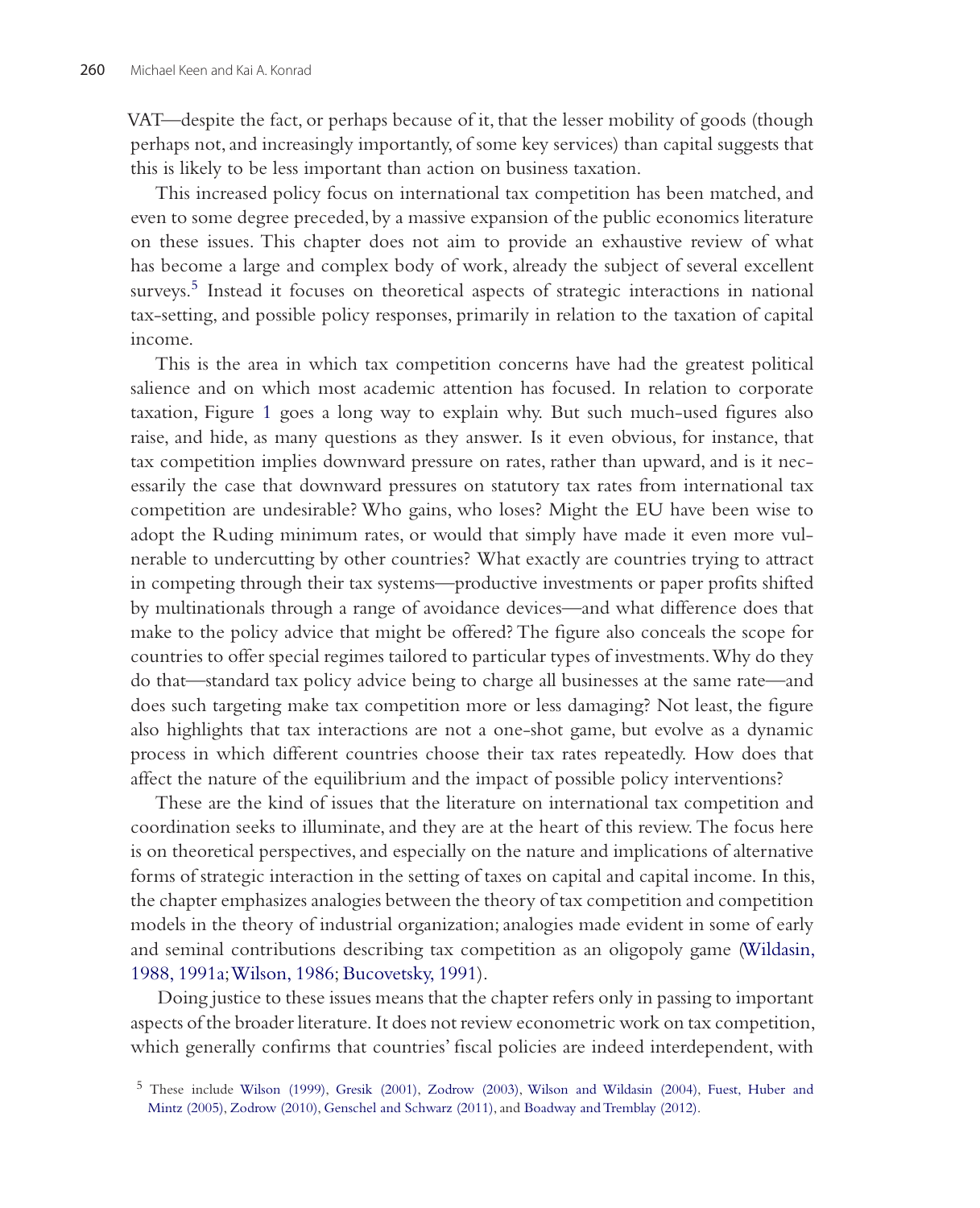many of the findings in line with the main hypotheses derived from the theory reviewed here.<sup>[6](#page-4-0)</sup> Nor does it consider in any detail the rather different issues that arise in relation to commodity tax competition.<sup>7</sup> And it addresses only briefly the nature of tax competition within and between multileveled federal systems.<sup>8</sup> The models used are a highly stripped down version of a reality that is far more complex in terms of both international tax rules and the avoidance devices that multinationals may use, accounts of which may be found elsewhere.<sup>9</sup> The treatment of profit-shifting by multinationals—in essence, the moving of paper profits between countries without changing the location of any real activity—is thus highly stylized. $10$ 

A word is also needed on the "international" in our title. Many of the issues raised at the outset also arise in relation to competition between states within federations, and localities within states. Indeed much of the literature reviewed here was developed with precisely such applications in mind. Many of the results reviewed here can thus be thought of as applying to any set of horizontally related jurisdictions, including within nations. Indeed the empirical literature often studies fiscal competition within federations, reflecting better data availability and the potential advantages of dealing with a more homogenous set of jurisdictions.<sup>11</sup> This makes it tempting to speak of "jurisdictions" rather than "countries."<sup>12</sup> But there are important differences. In federal systems, an overarching central government adds an additional level of vertical interaction in taxsetting since, explicitly or implicitly, tax bases are likely to overlap between levels of government. Moreover, the fundamental political context is generally quite different, with greater openness in federations to intergovernmental transfers and some forms of

<sup>6</sup> See, notably, [Devereux, Lockwood, and Redoano \(2008\).](#page-66-3)

<span id="page-4-1"></span><span id="page-4-0"></span><sup>7</sup> There are resonances between the two lines of literature, and the [Kanbur-Keen \(1993\)](#page-68-0) model discussed in Section [2.1.2,](#page-17-0) in particular, has applications to both. But tax impacts through final consumption and through factor inputs generally require quite different modeling. Central concerns in the analysis of commodity tax competition, which begins with [Mintz andTulkens \(1986\),](#page-69-0) are the characterization of and comparison between non-cooperative equilibria and potential coordination measures under both origin taxation (taxation occurring where commodities are produced) and destination principles (taxation according to where they are consumed). [Lockwood \(1997\)](#page-69-1) provides an integrated treatment, and a survey (now, however, somewhat outdated) is included in [Keen \(2001\).](#page-68-1)

<span id="page-4-2"></span> $8$  See [Wilson and Janeba \(2005\);](#page-70-5) the survey by [Boadway and Tremblay \(2012\)](#page-65-1) focuses on fiscal federalism, but includes considerations of tax competition. [Zodrow \(2010\)](#page-71-1) focuses on the empirical evidence both on the sensitivity of capital flows on taxes and the evidence on the strategic interaction between governments in the context of tax competition.

<span id="page-4-3"></span> $9$  See [Gordon and Hines \(2002\)](#page-67-1) on the former and Mintz and Weichenrieder (2010) on the latter. Also relevant here is the literature on double tax agreements, which has been primarily focused on whether these have encouraged capital movements: see for example [Blonigen and Davies \(2004\).](#page-65-2)

<span id="page-4-4"></span> $10$  [Gresik \(2001\)](#page-67-0) covers many of the early contributions on transfer pricing issues. The status of the discussion in the legal and economic literature on transfer pricing and other means of profit-shifting are set out in the collected volume by [Schön and Konrad \(2012\).](#page-70-6)

<span id="page-4-5"></span><sup>&</sup>lt;sup>11</sup> An early overview is by [Brueckner \(2003\).](#page-65-3) More recent empirical contributions are [Winner \(2005\),](#page-70-7) Carlsen, Langset, and Rattsø (2005), [Overesch and Rincke \(2009\),](#page-69-3) [Parry \(2003\),](#page-69-4) [Revelli \(2003\),](#page-70-8) [Boadway and Hayashi \(2001\),](#page-65-4) Büttner (2003), [Mintz and Smart \(2004\),](#page-69-5) [Binet \(2003\),](#page-65-5)[Karkalakos and Kotsogiannis \(2007\),](#page-68-2) [Gérard, Jayet and Paty \(2010\),](#page-67-2) and [Jacobs, Ligthart, andVrijburg \(2010\).](#page-67-3) For a recent survey see also [Zodrow \(2010\).](#page-71-1)

<span id="page-4-6"></span><sup>&</sup>lt;sup>12</sup> This usage would also have the merit of recognizing that many low tax jurisdictions that are important in practice are not, strictly speaking, independent countries, but overseas territories or dependencies.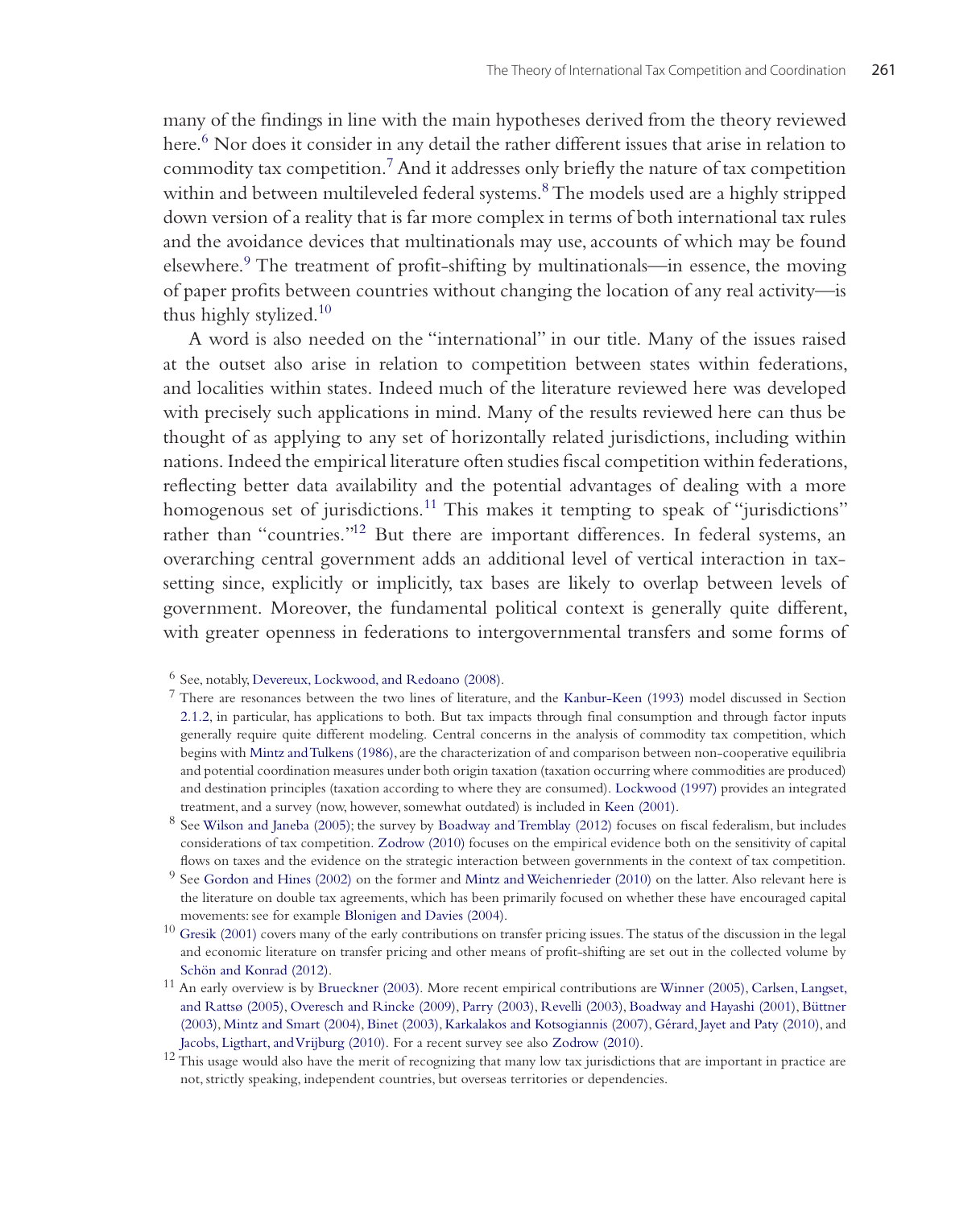coordination by the center. It is the interactions between independent nations, with their distinct powers and objectives, that give rise to the policy concerns above, and which are the primary focus of the chapter; to stress this, we shall speak of "countries" throughout, though other applications will be obvious (and even though many tax havens are dependencies rather than independent nations).

All this leaves a lot of ground to cover. In navigating it, we make extensive use of the two workhorse models that have been most widely used in the literature:those of Zodrow and Mieszkowski (1986) and [Wilson \(1986\)—](#page-70-2)[the](#page-71-2) ["ZMW"](#page-71-2) [model—and](#page-71-2) [that](#page-71-2) [of](#page-71-2) Kanbur and Keen (1993)[—"KK."Both](#page-68-0) [view](#page-68-0) [tax](#page-68-0) [competition](#page-68-0) [as](#page-68-0) [a](#page-68-0) [game](#page-68-0) [between](#page-68-0) [countrie](#page-68-0)s played over the choice of a single tax rate, but with different types of interaction in mind: in ZMW (which has been especially prominent), tax differences across countries drive movements in productive capital; in KK (which has been used mainly in relation to commodity taxation, but as will be seen also has application to capital taxation) they affect the country in which tax is paid.

Section [2](#page-5-0) starts by setting out and assessing these models, then uses them to explore the features, comparative statics, and welfare properties of noncooperative equilibria. Section [3](#page-30-0) considers potential measures of coordination (such as the adoption of minimum tax rates, or coordination among a subset of countries), and Section [4](#page-45-0) then takes a broader perspective, addressing a range of issues that are prominent in recent policy debates (including the use of special regimes targeted at particular firms or activities and the impact of tax havens and of the policy responses they might induce) and the political economy of tax competition and coordination. Section [5](#page-63-0) concludes.

# <span id="page-5-0"></span>**2. UNCOORDINATED ACTIONS**

This section considers the outcomes to which unrestricted international tax competition might lead.

# <span id="page-5-1"></span>**2.1. Workhorse Models**

Formal thinking on this, and on many other issues reviewed here, has largely revolved around two, complementary modeling approaches.We start by setting these out.

# <span id="page-5-2"></span>**2.1.1. The Zodrow, Mieszkowski, and Wilson (ZMW) Model**

The formal literature on tax competition is largely rooted in an elegant model developed by [Zodrow and Mieszkowski \(1986\)](#page-71-2) and [Wilson \(1986\),](#page-70-2) the influence of which pervades the literature and so runs throughout this survey. This "ZMW" model considers a world economy comprised of *n* "countries,"  $i = 1, \ldots, n$ , each characterized by investment opportunities described by an increasing and strictly concave product-of-capital function  $f_i(k_i)$ , where  $k_i$  denotes the capital-labor ratio, and  $f_i$  is to be interpreted as output per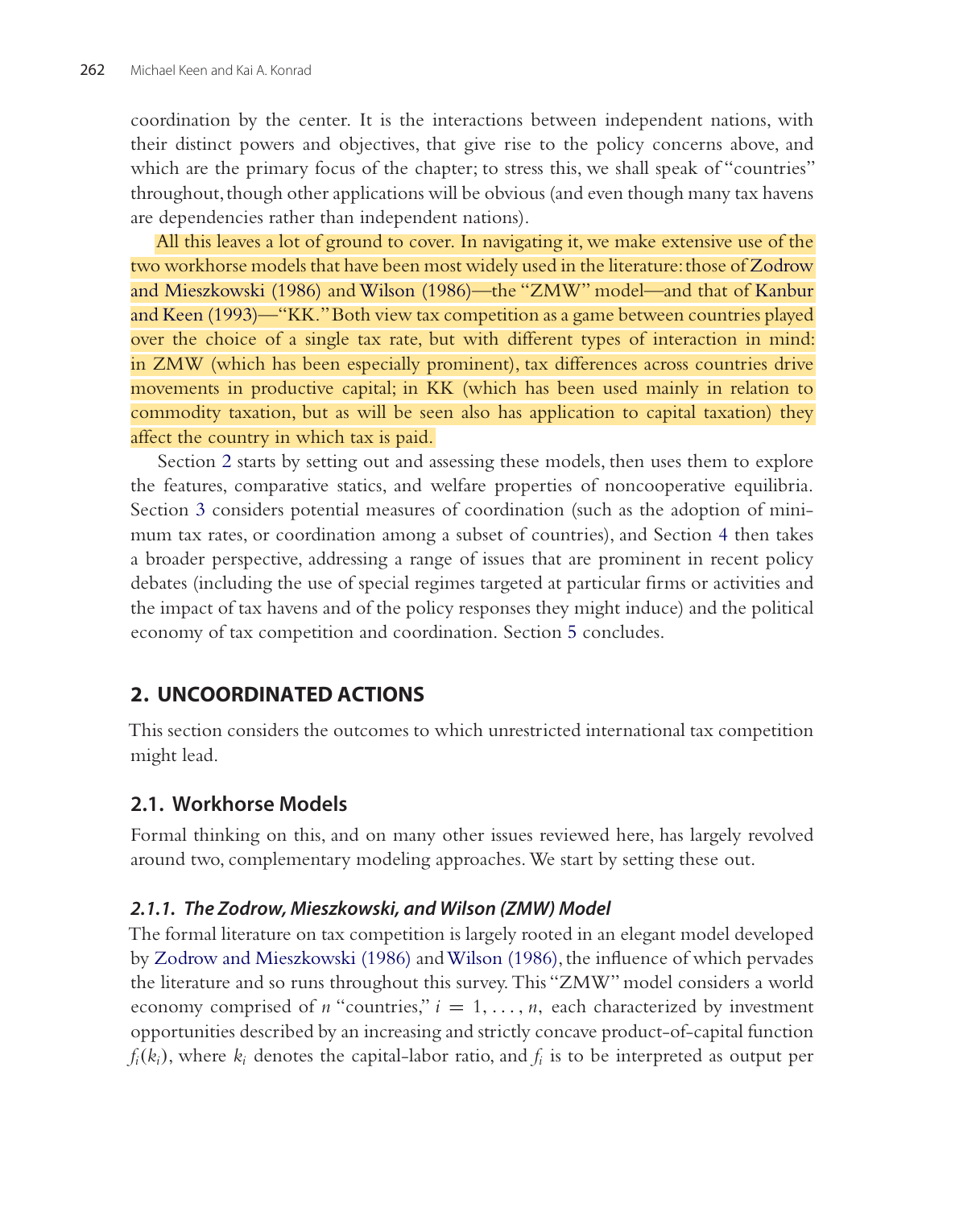unit of labor. (For the most part, one can equally well interpret  $k_i$  as aggregate capital and *fi* as aggregate output; the difference is material, however, when as later in this section, differences in country size are analyzed.) Behind the scenes there may be other factors of production, such as labor, intangibles, and publicly provided inputs; where these are in variable supply and untaxed, they can be taken to have been concentrated out of the production function; they shape the function  $f_i(k_i)$  but for the purposes here need not be considered in the formal analysis.The downward slope of the marginal product of capital,  $f^\prime_i(k_i)$ , can be explained by the presence of these hidden factors.<sup>13</sup> For clarity, and except where indicated, they are taken throughout to be fixed in supply and immobile across countries. Labor,specifically,is assumed to be supplied in amount unity by each household, so that the aggregate labor supply in country  $i$  is simply its population, denoted  $h_i$ .

Taxes are levied on a "source" basis, meaning that each country *i* chooses the perunit tax  $t_i \in [0, 1]$  levied on each unit of capital that is invested within it, generating tax revenue of  $t_i k_i$ . Since tax treatment depends only on the location of the investment, and investors (those who supply the capital) can invest wherever they choose, all investors (assumed to be price-takers) must achieve, in equilibrium, the same after-tax rate of return on capital, denoted by  $\rho$ . Thus

<span id="page-6-1"></span>
$$
f'_{i}(k_{i}) - t_{i} = \rho \text{ for all } i = 1, \ldots, n.
$$
 (1)

In the basic ZMW framework, the aggregate world capital-labor ratio is fixed at some level  $\overline{k}$ , implying the market clearing condition

<span id="page-6-2"></span>
$$
\sum_{i=1}^{n} \sigma_i k_i = \sum_{i=1}^{n} \sigma_i \overline{k}_i = \overline{k}, \qquad (2)
$$

where  $\sigma_i \equiv h_i / \sum_{s=1}^n h_s$  denotes country *i*'s share of the global population (one indicator of its "size"),  $k_i \geq 0$  the per capita endowment of capital in country *i*. Attention is confined here, and throughout, to equilibria in which capital is fully employed. Conditions [\(1\)](#page-6-1) and [\(2\)](#page-6-2) then characterize the Walrasian equilibrium outcome in the capital market with perfect competition and perfect capital mobility.

Equations [\(1\)](#page-6-1) and [\(2\)](#page-6-2) jointly determine both the capital allocated to each country and the common net rate of return as functions  $k_i(t_1, \ldots, t_n)$  and  $\rho(t_1, \ldots, t_n)$  of tax rates

<span id="page-6-0"></span><sup>13</sup> The framework is a special case of a more general model in which output is a function *F* (*K*, *N*, *B*), with *N* being an input factor such as labor that is paid a competitive market price (and may be supplied elastically or inelastically) and *B* representing other fixed factors such as, for instance, national public goods that firms do not have to pay for. The benchmark model is obtained from this,for instance, if *B* is absent,*N* completely inelastically supplied, and *F* (*K*,*N*) is homogenous of degree 1; note, however, that the representation in the text does not in itself require constant returns.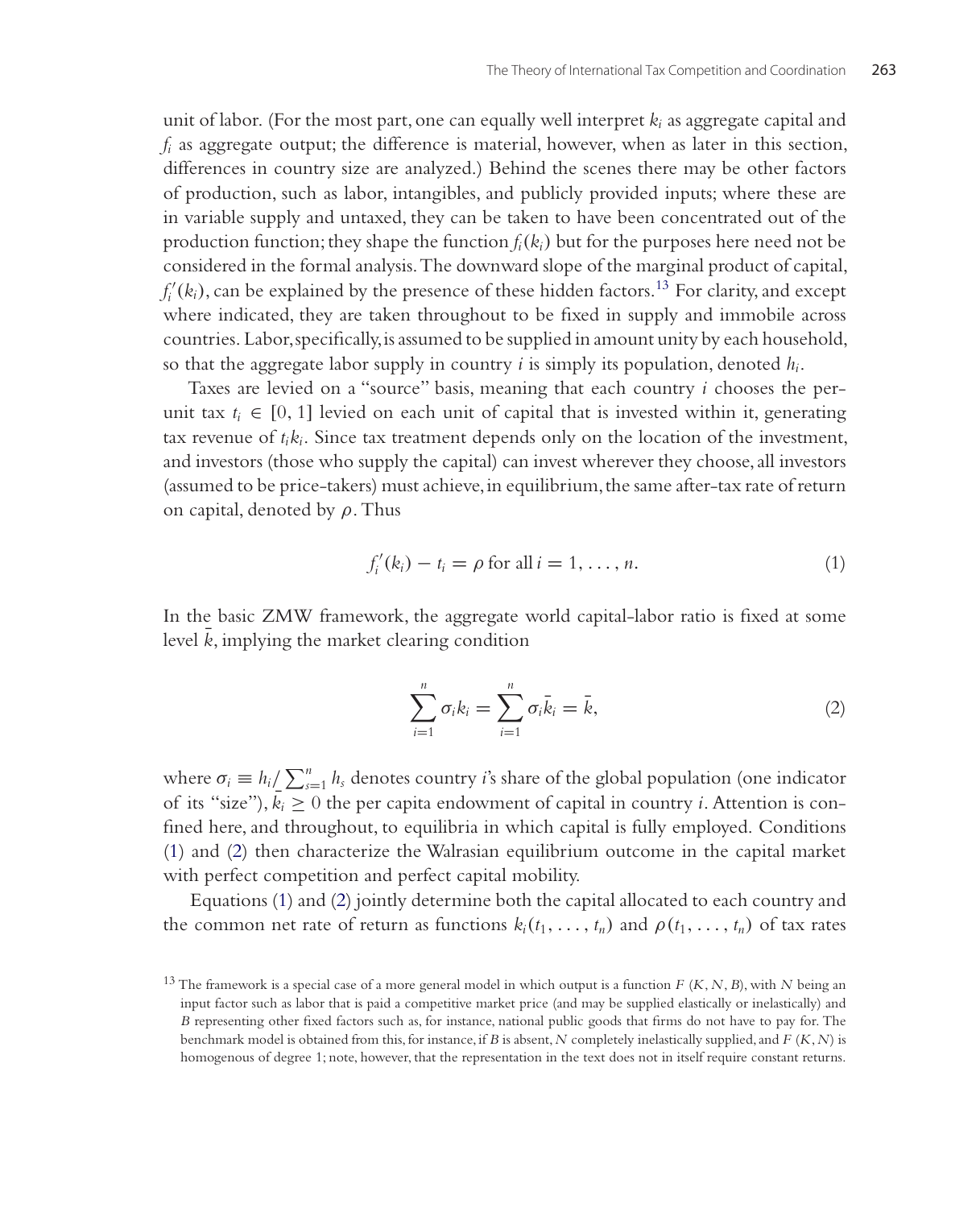in all countries. These, it is dull to show, $14$  have the properties that

<span id="page-7-5"></span>
$$
\frac{\partial k_i}{\partial t_j} = \begin{cases} \frac{1}{f_i''} \left( \frac{\sum_{s=1}^n \zeta_s}{\sum_{s=1}^n \zeta_s} \right) < 0, \text{ for } i = j\\ -\frac{1}{\sigma_i} \left( \frac{\zeta_i \zeta_j}{\sum_{s=1}^n \zeta_s} \right) > 0, \text{ for } i \neq j \end{cases} \tag{3}
$$

where  $\zeta_j \equiv \sigma_j / f_j'' < 0$ , and  $\partial \rho / \partial t_i < 0$  for all *i*.<sup>[15](#page-7-1)</sup> An increase in the tax rate in any country *i* thus reduces the capital employed there, increases capital employed in all other countries *j*—capital moving until the increased scarcity of capital in *i* has increased the gross marginal product of capital there and reduced the marginal product of capital elsewhere by enough to bring the arbitrage condition back into balance—and reduces the common net rate of return. The magnitude of these effects reflects, as one might expect, shapes of marginal product schedule and the significance in the world capital market of the countries concerned.

On the consumption and welfare side of the model, there is in each country a single representative consumer—immobile across countries—with preferences<sup>[16](#page-7-2)</sup>  $W_i(x, r)$  =  $x + G_i(r)$  defined over private consumption *x* and the amount *r* of some publicly provided good,with *Gi* strictly increasing, strictly concave, and satisfying an Inada condition which ensures that, in the absence of other sources of revenue, all countries will charge a strictly positive tax rate in equilibrium. Private consumption *x* is financed by the rents to domestic immobile factors,  $f_i(k_i) - f'_i(k_i)k_i$  and the net return to domestically owned capital, of  $\rho k_i$ . Public provision is financed entirely by per capita receipts  $t_i k_i$  from capital located domestically, and the relative price of the private and publicly provided goods is taken to be fixed and normalized at unity; so  $r_i = t_i k_i$ .<sup>[17](#page-7-3)</sup> Welfare of the typical consumer in country *i* can thus be written as

<span id="page-7-4"></span>
$$
W_i = f_i(k_i) - f'_i(k_i)k_i + \rho k_i + G_i(t_i k_i).
$$
\n(4)

(where taking the argument of  $G_i$  to be per capita rather than total revenue is of course immaterial given a fixed population size). Given their action spaces and payoff functions [\(4\)](#page-7-4), each government maximizes its objective function by a choice of its tax rate, taking

<span id="page-7-0"></span><sup>14</sup> Perturbing the  $n - 1$  equations corresponding to [\(2\)](#page-6-2),

$$
f'_{i}(k_{i})-t_{i}=f'_{n}\left(\bar{k}/\sigma_{n-1}-\sum_{s=1}^{n-1}(\sigma_{s}/\sigma_{n})k_{s}\right)-t_{n}, i=1,\ldots,n-1,
$$

gives the system  $(A + \sigma_n f''_n \omega')dk = (dt_1 - dt_n, \ldots, dt_{n-1} - dt_n)'$  where *A* is the diagonal matrix with *jj*th element  $f''_{jj}$ , ι is the column vector of ones and the typical element of α is  $\sigma_j/\sigma_n$ . Supposing that only one tax rate changes, [\(3\)](#page-7-5) follows after using a result on a matrix inversion, found, for instance, in [Dhrymes \(1978, Proposition 33\).](#page-66-4)

<sup>15</sup> Differentiating [\(1\)](#page-6-1), for any  $j \neq i$ , gives  $\partial \rho / \partial t_j = f_i'' \partial k_i / \partial t_j$ , and the conclusion follows from [\(3\)](#page-7-5).<br><sup>16</sup> Little of substance is lost by the restriction on the functional form of preferences.

<span id="page-7-3"></span><span id="page-7-2"></span><span id="page-7-1"></span>

<sup>17</sup> Note that this is, in effect, a model of trade in two goods: a final consumption good and capital. Country *i*'s exports, given by the excess of production  $f_i(k_i)$  over its aggregate consumption  $x_i + r_i$  are equal, given individual and public budget constraints, to its net payments on imported capital  $\rho(k_i - \bar{k}_i)$ . The elegance of the ZMW model derives largely from its collapsing a model of intertemporal trade into a single period.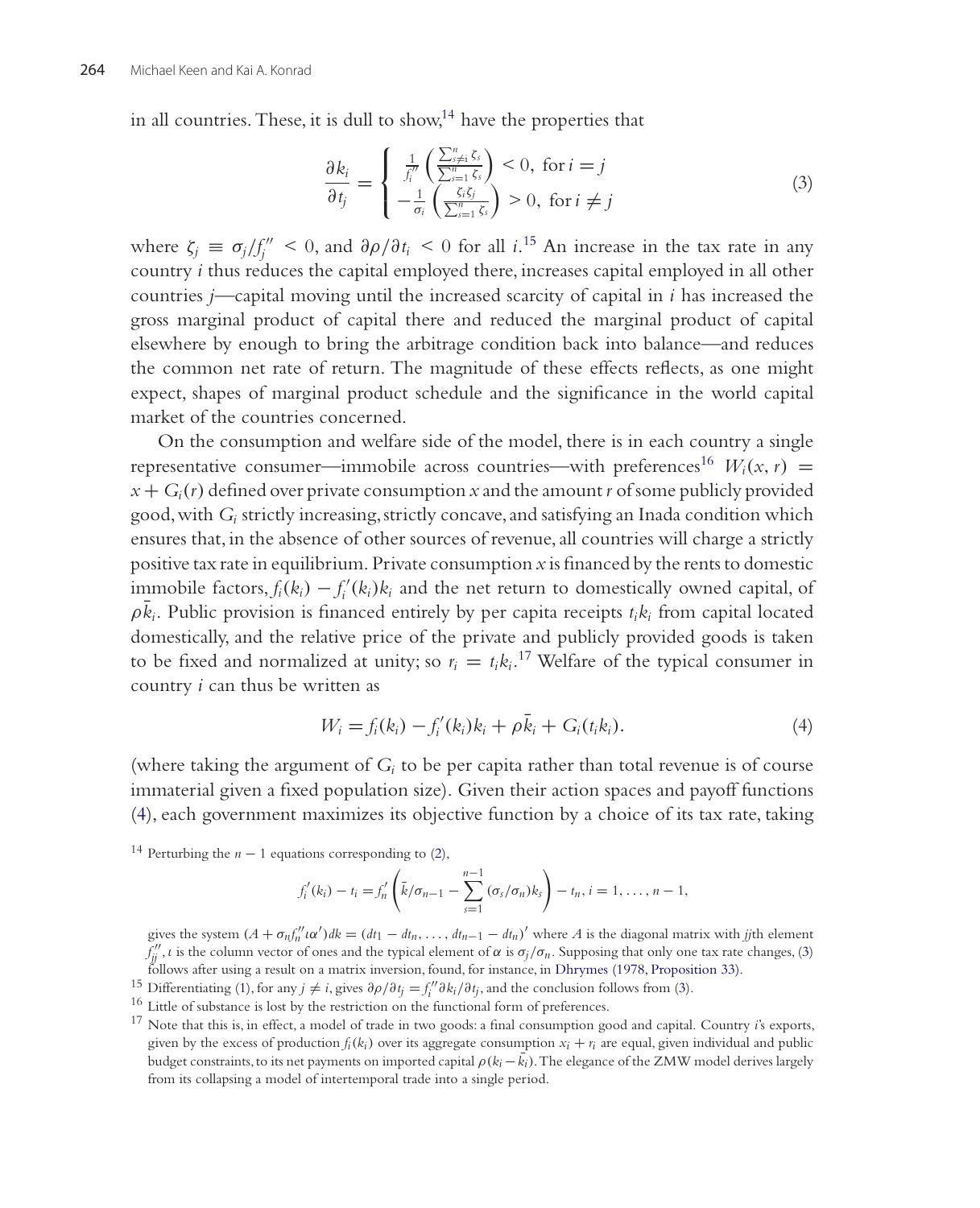the (equilibrium) tax rate choices of all other countries as given, and anticipating the implications of their choice for the allocation of and net return to capital.

#### Interpretation and Limitations

There are many embellishments of this basic ZMW structure to be found in the literature. Many of these are considered below, though by no means all. One not considered, for instance, is that in which public expenditure enters the production function rather than individuals' preferences, reflecting public spending on some form of infrastructure. In terms of strategic interactions and efficiency considerations, this leads to much the same conclusions as below. Before putting this model through its paces, however, it is important to see where it inherently does and does not connect with practical policy concerns.

One key issue is the interpretation of "capital," *k*.This is most naturally thought of as physical productive capital. ZMW is not a model of financial investments, since capital flows are taken to lead directly to changes in production: portfolio investments, or direct investments taking the form of acquisitions, need different handling.<sup>18</sup> The interpretation as physical capital requires, of course, some suspension of disbelief in terms of the ease with which factories and the like can be shifted from one country to another—raising issues of sunk and adjustment costs that are taken up later. More generally of course, "capital" here can be read as a metaphor for anything that is mobile internationally and generates real output where it is applied—the ZMW framework has been fruitfully applied, for instance, to issues of labor mobility [as in [Wildasin \(1991b\)\]](#page-70-9). Note too that, as a first approximation,"capital" is considered as a non-lumpy and homogenous good, with foreign- and domestically-owned variants indistinguishable.<sup>19</sup>

On the tax side, several important elements of reality are abstracted from by specifying tax paid as simply *tiki*.

First, the corporate income tax is in practice levied not on capital itself  $k_i$  but on some combination of the rents that capital earns, $f_i(k_i) - f'_i(k_i)k_i$  and the aggregate return to investment,  $f'_{i}(k_i)k_i$ . Allowing for a distinct tax on rents that accrue to the domestic citizen is straightforward: being non-distorting, this could be thought of as a preferred source of revenue, with the tax on capital *ki* levied only insofar as additional revenue is needed (or to induce a beneficial change in the worldwide net rate of return, akin to an optimal tariff). Since it does not bear directly on rents, the tax rate *ti* is best thought of as an indicator of the "marginal effective tax rate" on capital invested in country *i*—the additional tax paid on a real investment, reflecting both the statutory tax rate and the base of the tax—rather than the statutory tax rate alone. Even this, however, is not precisely right, because tax in the ZMW framework is levied on capital  $k_i$  rather than its earn- $\mathrm{ings} f_i'(k_i) k_i.$  The distinction here is similar to that between a specific and an ad valorem tax

<sup>&</sup>lt;sup>18</sup> See, for one approach, Becker and Fuest (2010a, 2011).

<span id="page-8-1"></span><span id="page-8-0"></span><sup>&</sup>lt;sup>19</sup> [Mintz and Tulkens \(1996\)](#page-69-6) is an important exception on the latter point.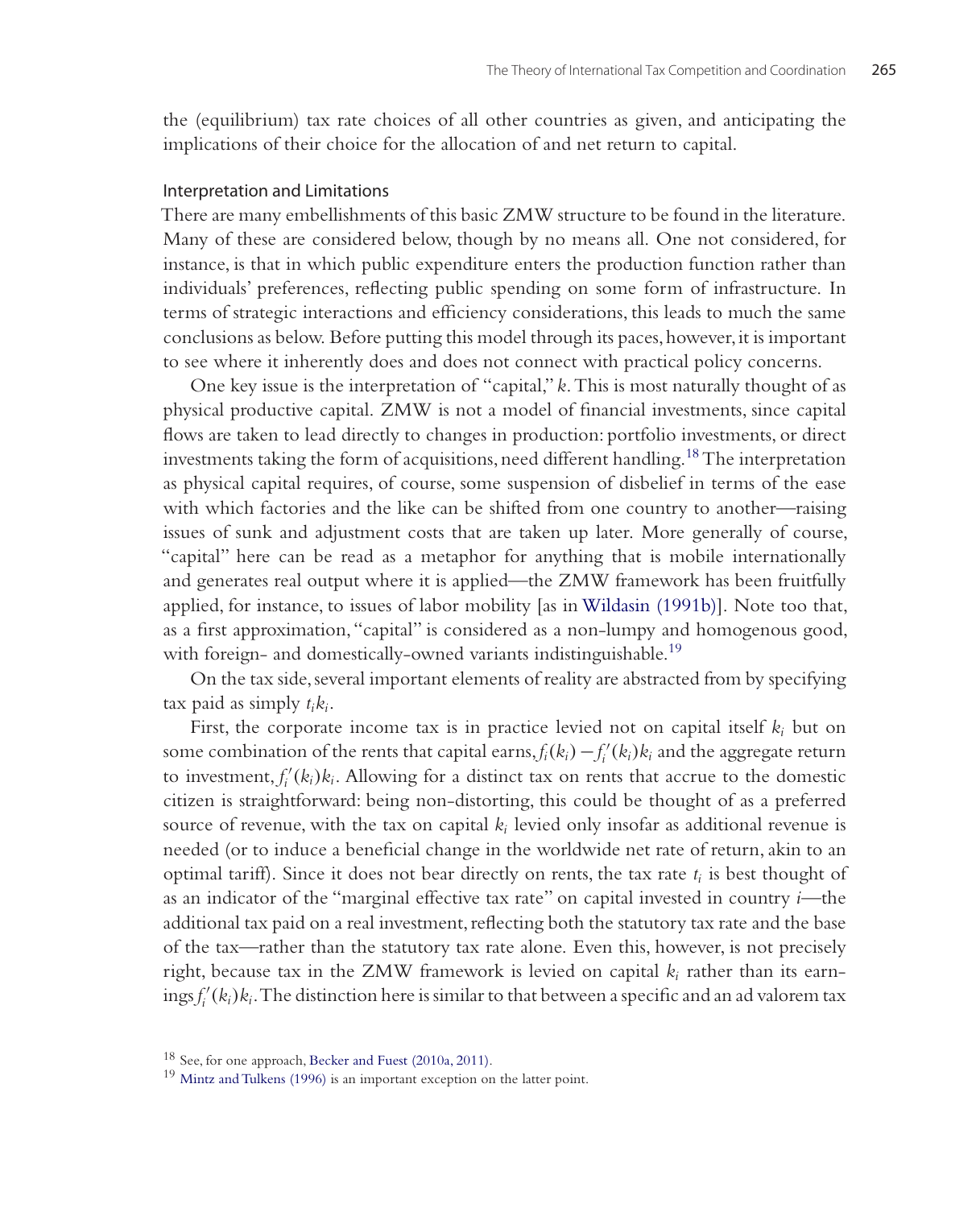in the context of commodity taxation. In that context, and here too, the distinction is immaterial in terms of the decisions of competitive firms. [Lockwood \(2004\)](#page-69-7) shows, however, that the distinction does matter in terms of strategic tax-setting, with tax competition likely to be more aggressive in the more realistic case in which it is the return to capital that is taxed. Intuitively, if country *i* reduces its tax rate, a larger inflow of capital is caused when it is the return to capital that is taxed because the reduction in the marginal return that inflow induces reduces the tax paid per unit of capital and so leads to an inflow in addition to that which would arise if tax per unit of capital were fixed.

Second, the assumption that tax liability follows mechanically from real investment decisions ignores the ability of firms to use a variety of devices—transfer pricing, financial decisions, and organizational structures—to disassociate the two.These issues, at the heart of much international tax debate, cannot be captured in the basic ZMW setting.

Third, the assumption of taxation only by the source country (where the productive capital is located) is apparently at odds with core features of the international tax architecture. Several countries have applied instead the "residence principle" in taxing foreign direct investment (and almost all do so for portfolio investment), by which, while the source (or "host") country has primary taxing rights, the home country (where the parent company is formally resident) also taxes income arising abroad, with a credit (non-refundable in practice) for taxes paid abroad. This is still, most notably, the system applied by the US. Residence taxation and can have profound implications for the strategic issues with which we are concerned here, and for national welfare, since it means that in some circumstances the tax applied by the host country is entirely irrelevant for the foreign investor. A small but long-standing literature aims to understand the choices countries have made as between the residence or source (also known as "exemption" or "territorial") principles (and other possibilities). One prominent puzzle is that of understanding why large capital exporters have historically chosen to give full credit for taxes paid abroad rather than simply allowing them as a deduction (which, as pointed out by [Musgrave \(1963\),](#page-69-8) would seem preferable from their own perspective, since from their perspective taxes paid to a foreign government are a cost much like any other incurred in the host country).These issues are addressed in [Gordon and Hines \(2002\)](#page-67-1) and Fuest et al. (2005)[,](#page-66-1) [and](#page-66-1) [not](#page-66-1) [pursued](#page-66-1) [here.](#page-66-1) [Indeed](#page-66-1) [it](#page-66-1) [may](#page-66-1) [well](#page-66-1) [be](#page-66-1) [that](#page-66-1) [the](#page-66-1) [ZMW](#page-66-1) [assumption](#page-66-1) of source taxation is a reasonable characterization of reality even where foreign direct investment is subject, notionally, to residence-based taxation: additional taxes payable in the residence country can generally be deferred, for instance, by delaying repatriation of profits (this being a large part of what tax havens enable companies to do). And in some cases—more at the personal level rather than corporate—residence taxes are liable to outright evasion by simply failing to declare taxable income. There has, moreover, been a trend toward territorial systems, with both the UK and Japan having recently moved in this direction. The strong residence elements in the international tax architecture should not, however,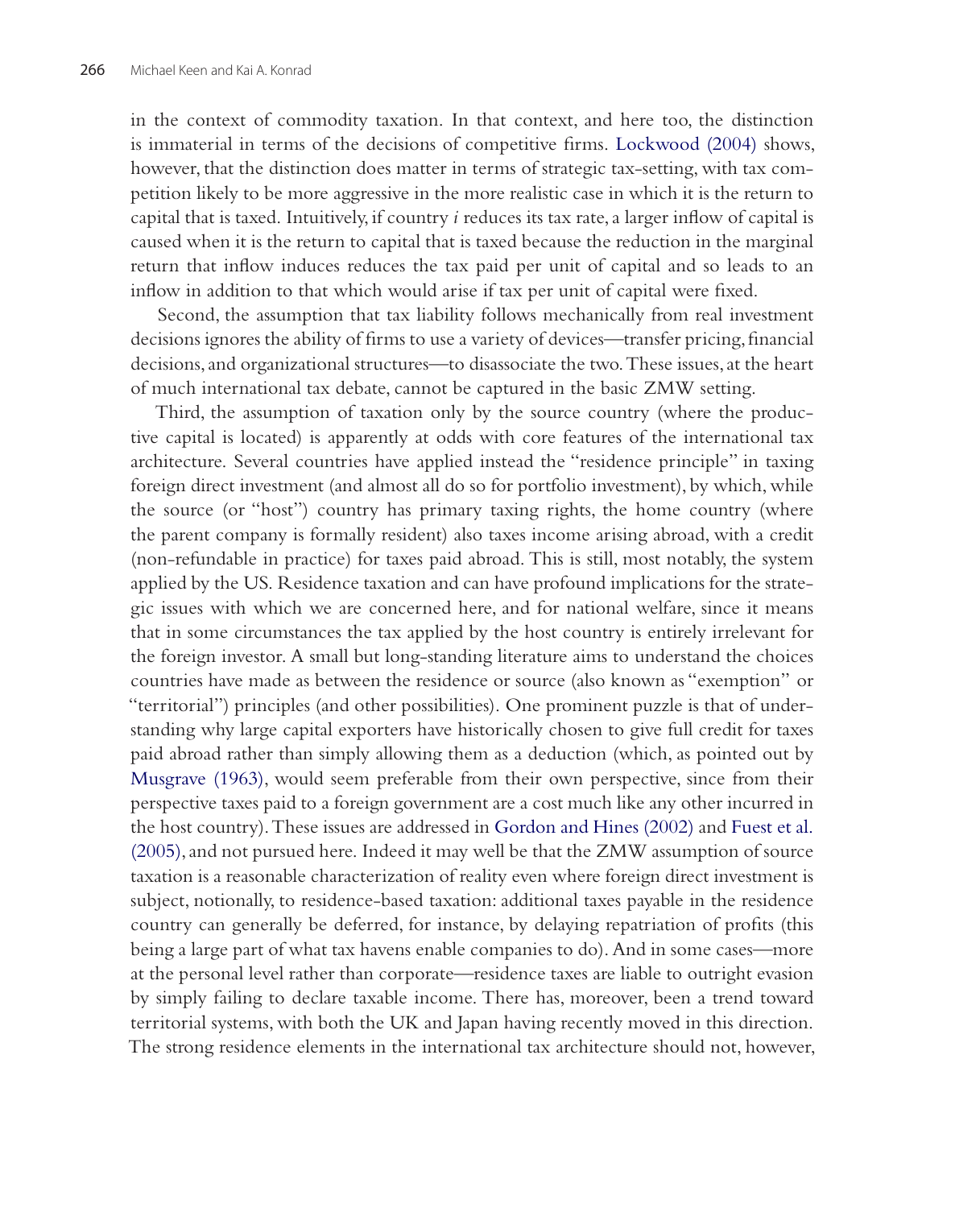be forgotten—there are over 2000 double tax treaties that largely serve to clarify and coordinate taxing rights of residence and source countries.

#### Equilibrium and Social Optimality

Returning to the model itself, the choice by the typical country *i* of its own tax rate *ti* to maximize its welfare, as in [\(4\)](#page-7-4), taking the tax rates of all other countries as given, gives the first-order conditions

<span id="page-10-0"></span>
$$
\frac{\partial W_i}{\partial t_i} = -f_i''(k_i)k_i \frac{\partial k_i}{\partial t_i} + G_i'(t_i k_i) \left(k_i + t_i \frac{\partial k_i}{\partial t_i}\right) + \frac{\partial \rho}{\partial t_i} \bar{k}_i = 0, i = 1, ..., n.
$$
 (5)

In considering an increase in its tax rate, each government thus weighs the reduction in rents to immobile factors consequent on the capital outflow this would cause, as well as any increase in revenue, against the reduced net income that it would earn on its capital endowment.

For each country *i*, [\(5\)](#page-10-0) defines a best response function (or, more generally, correspondence)  $t_i(t_{-i})$  relating its maximizing tax rate(s) to the tax rates  $t_{-i}$  set by all others (the subscript −*i* referring to all countries other than *i*). Of particular importance, in any tax policy game, to understanding the impact of various policy interventions and country characteristics on equilibrium outcomes, is the sign of the slope of best responses: on whether country *i*'s best response to a higher tax rate in country *j* is to raise its own tax rate (in which case tax rates are strategic complements) or to lower it (strategic substitutes).<sup>20</sup> For a game generating some reduced form  $W_i(t_i, t_{-i})$  relating welfare directly to tax rate choices, strategic complementarity is equivalent to supermodularity<sup>[21](#page-10-2)</sup> of  $W_i$ , and in the differentiable case is equivalent (as a consequence of the implicit function theorem) to

$$
\frac{\partial^2 W_i}{\partial t_i \partial t_j} > 0,\tag{6}
$$

with the reverse inequality corresponding to strategic substitutability. Using [\(5\)](#page-10-0) to construct this cross-derivative in the ZMW model, it is easy to believe from the complex expression which results that, without further restriction, its sign is uncertain. Intuition might suggest, in particular, that the best response to a reduction in some other country's tax rate will be for *i* to reduce its own rate too;meaning that tax rates are strategic complements. But this is not,in general,assured (even in the case of symmetric countries).A lower tax rate in some other country *j*,for instance,moves capital out of country *i* and so reduces its tax revenue and public spending; whether the best response to this is for *i* to raise or

<span id="page-10-1"></span><sup>&</sup>lt;sup>20</sup> Some care is needed here for a country that may deploy more than one instrument, since the slope of the final response of any one instrument to a change elsewhere will depend not only on the derivative in [\(4\)](#page-7-4) but also on how it adjusts its other instruments.

<span id="page-10-2"></span> $^{21}$  See, for instance, [Amir \(2005\),](#page-64-2) who illustrates the power of supermodularity in a range of areas.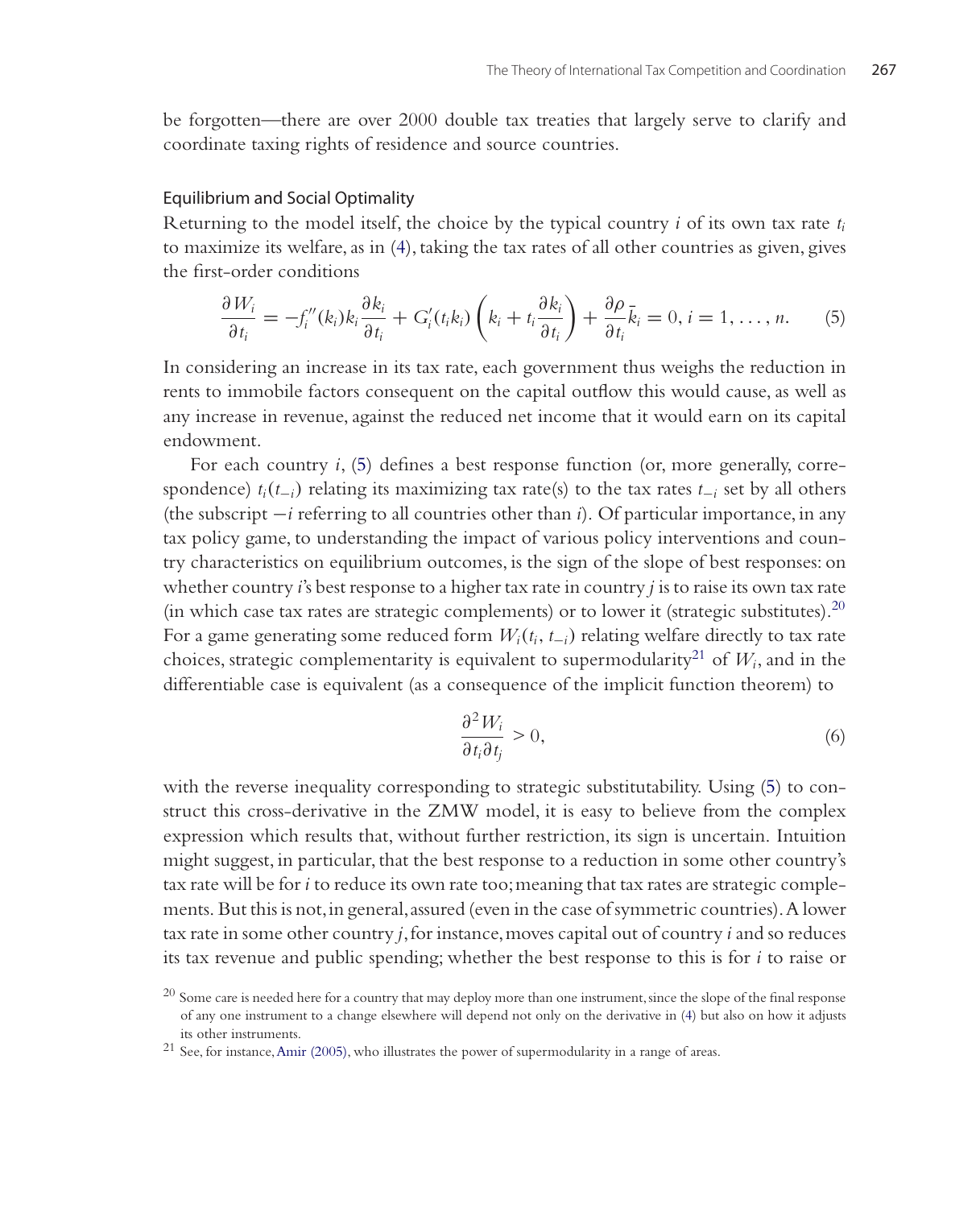lower its tax rate depends, among other things, on how large an increase in the marginal value of public spending this implies (being more likely the greater is that increase).<sup>22</sup>

A solution to the system [\(5\)](#page-10-0) is an intersection of the best responses  $t_i(t_{-i})$ , and characterizes an interior Nash equilibrium in pure strategies where it exists. For present purposes, we simply assume the existence of this equilibrium,  $(t_1^N, t_2^N, \ldots, t_n^N)$ . The assumption is not trivial, and has received more attention in recent years, sufficient conditions being explored, for instance, by [Laussel and Le Breton \(1998\)](#page-69-9) and Taugourdeau and Ziad (2011)[.](#page-70-10)

A central question of interest is whether such an equilibrium has any social optimality properties. Potential inefficiency arises in a game with objective functions  $W_i(t_i, t_{-i})$ when one country *j*'s tax choice has some external effect on the welfare of country *i*, so that  $\frac{\partial W_i}{\partial t_j} \neq 0$ , with the sign of this term then shaping whether the expectation is of taxes being "too low" in equilibrium or "too high." If it is the case in equilibrium, for instance,  $that<sup>23</sup>$  $that<sup>23</sup>$  $that<sup>23</sup>$ 

$$
\frac{\partial W_i}{\partial t_j} > 0,\t\t(7)
$$

then country *j*, in ignoring the benefit that an increase would confer on country *i*, sets a tax rate that, from the perspective of the latter, is too low. For the ZMW model, [\(4\)](#page-7-4) above implies that

<span id="page-11-3"></span>
$$
\frac{\partial W_i}{\partial t_j} = \{f_i''(\bar{k}_i - k_i) + G_i'(t_i k_i)t_i\} \frac{\partial k_i}{\partial t_j}.
$$
\n(8)

Before turning to the implications of this, it is also useful for later purposes to consider the case in which all countries raise their tax rates by some common and small amount  $dt_i = dt$ . From [\(1\)](#page-6-1), this simply reduces the common net return  $\rho$  by the same amount and leaves the allocation of capital unchanged, so that the welfare impact on country *i* is  $dW_i = -k_i dt + G'_i k_i dt$ ; evaluating this at the Nash equilibrium (noting from (1) that  $\partial \rho / \partial t_i = f''_i(\partial k / \partial t_i) - 1 = f''_j(\partial k_j / \partial t_i)$  *i*'s first-order condition [\(5\)](#page-10-0) then implies<sup>24</sup>

<span id="page-11-4"></span>
$$
dW_i = [(k_i - \bar{k}_i)f_i'' - G_i'(t_ik_i)t_i] \frac{\partial k_i}{\partial t_i} dt.
$$
\n(9)

With all this in mind, it is helpful to consider first the case in which all countries are identical, before turning to that in which they may differ.

Suppose then that all countries are identical in their production opportunities  $(f_i(.) \equiv$ *f* (.), for all *i*), capital endowment ( $\bar{k}_i = \bar{k}$ ), and preferences ( $G_i(.) = G_j(.) \equiv G(.)$ ). Then

<span id="page-11-0"></span><sup>&</sup>lt;sup>22</sup> Consistent with this intuition, [Rota Graziosi \(2013\)](#page-70-11) shows that when the object of policy is simply to maximize tax revenue, log concavity of the production function is sufficient for supermodularity. [Vrijburg and de Mooij \(2010\)](#page-70-12) argue, however, that it is not hard to find examples of strategic substitutability when the government has a welfarist objective.

<sup>&</sup>lt;sup>23</sup> More terminology: [Eaton \(2004\)](#page-66-5) refers to this as the case of plain complementarity and that in which  $\frac{\partial W_i}{\partial t_i}$  < 0 as plain substitutability.

<span id="page-11-2"></span><span id="page-11-1"></span> $24$  This can also be seen, more directly but somewhat less instructively, by using [\(3\)](#page-7-5) in [\(8\)](#page-11-3).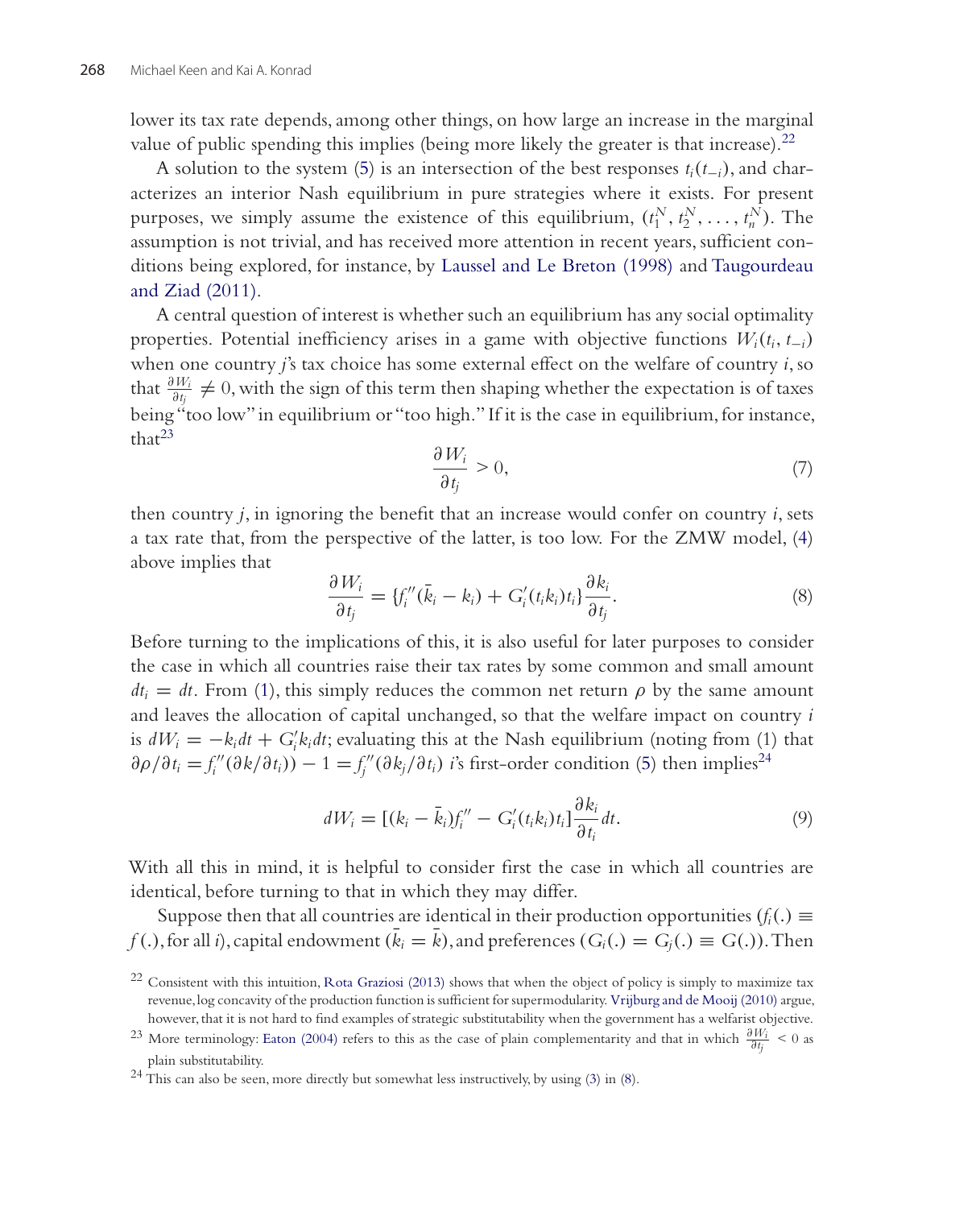in the symmetric equilibrium in pure strategies the employment of capital  $k_i$  must be the same in all countries, and must equal the endowment of capital in each. Thus  $k_i = k_i$ , and [\(8\)](#page-11-3) gives

$$
dW_i = -G'(t_i k_i) t_i \frac{\partial k_i}{\partial t_i} dt > 0.
$$
\n(10)

The Nash equilibrium is thus Pareto inefficient: all countries would benefit from a small, uniform increase in all tax rates.This is the central result in the argument against unconstrained international tax competition.

In this symmetric case, the Nash equilibrium can be very directly compared with the social optimum. With identical countries, the latter is simply the combination of tax rates and transfers between countries that maximizes the sum of all their utilities. A necessary condition for this first-best outcome is the efficient provision of public funds, which, at an interior solution, requires

$$
G'(.) = 1 \text{ for all } i = 1, ..., n. \tag{11}
$$

Since the global capital stock is assumed completely inelastic, taxing its use at the same rate in each country  $(t_i = t \text{ for all } i = 1, ..., n)$  is entirely non-distorting; production efficiency is maintained, since, recalling [\(1\)](#page-6-1), this ensures that marginal products of capital are equalized across countries (without which, aggregate output could be increased by reallocating capital between them). From (11), the first-best set of tax rates is given by

$$
t_i = \frac{G'^{-1}(1)}{\bar{k}_i}, \text{ for } i = 1, ..., n. \tag{12}
$$

The Nash equilibrium outcome generically differs from this since, in the symmetric case, the first-order condition [\(5\)](#page-10-0) implies (substituting for  $\partial \rho / \partial t_i$  as before [\(9\)](#page-11-4))

<span id="page-12-0"></span>
$$
G'(t\bar{k}) = \frac{1}{1 + E_k} < 1,\tag{13}
$$

where  $E_k \equiv \frac{\partial ln(k_i)}{\partial ln(t_i)} < 0$  denotes the elasticity of capital employed in *i* with respect to its own tax rate, evaluated at the Nash equilibrium. Relative to the social optimum, there is thus under-provision of the public good, and too low a tax rate, in the Nash equilibrium. The symmetric Nash equilibrium does have production efficiency: all countries charge the same tax rate, so the allocation of capital is first best. But the decentralized tax-setting means that countries fail to properly exploit what is, from the collective perspective, a perfectly inelastic tax base, access to which makes the first best feasible.

The simplicity of the case in which countries are identical, and sharpness of the results to which it leads, has made symmetry a common assumption in the literature. It is, however, highly unrealistic. The implication, for instance, is that there is no capital movement in equilibrium, and no gain from allowing capital to move; indeed there is a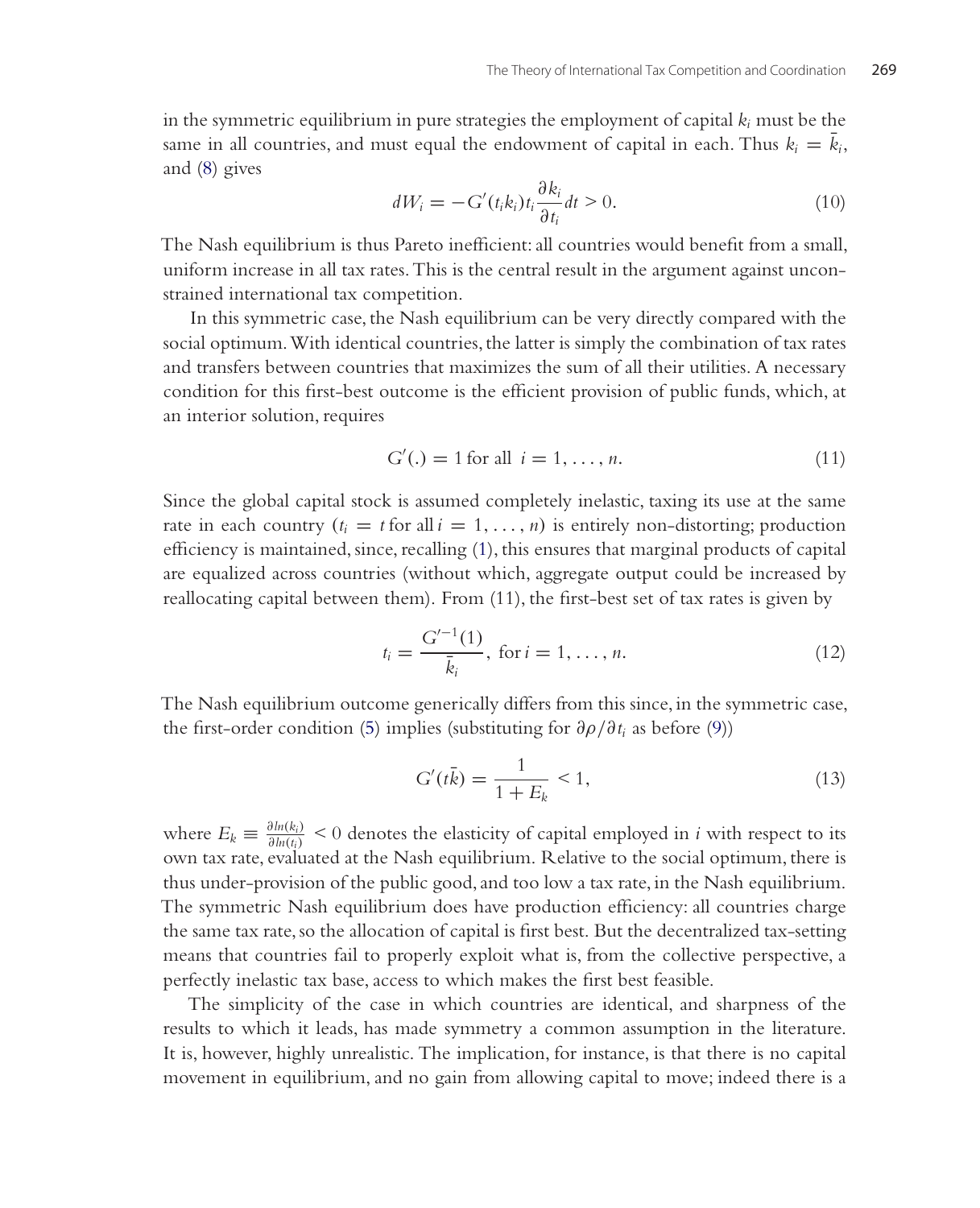loss, given the inefficient tax-setting from allowing capital to move at all. (If borders were closed, each country would recognize the inelasticity of the tax base and achieve the first best.) The asymmetric case is thus inherently more interesting; but it is also much more complex.

The diversity of national interests that can then arise is evident from [\(9\)](#page-11-4), which shows that country *i* gains from a small, collective increase in tax rates if and only if  $(k_i−k_i)$  $f''_i - G'_i(t_ik_i)t_i \leq 0$ . This is sure to be the case when  $k_i > k_i$ ; that is, for a capital importing country. For a capital exporting country, however, the reduction in after-tax capital income may more than outweigh the value of the increased tax revenue.

Social optimality also becomes more complex in the asymmetric case. Consider, for instance, the characterization of Pareto efficient tax structures: ones, that is, from which no country can be made better off without making any other worse off (and from which a selection might then be made if some social welfare function is available). It follows from results of [Keen andWildasin \(2004\)](#page-68-3) that if there are three or more countries, then, in the absence of lump sum international transfers, marginal products of capital may differ across countries at a (constrained) Pareto efficient allocation. Constrained Pareto efficient international tax structures, then, may well involve tax rates that vary across countries.

One implication is that the case for the residence principle, sometimes presented as the preferred international tax regime on the grounds that it eliminates the production inefficiency potentially associated with the source principle, $^{25}$  is weaker than often thought: it can lead to Pareto inefficient outcomes. The qualification has some policy importance, given the focus of current initiatives—discussed later—on strengthening the enforcement of residence taxation.

#### Comparative Statics

For the symmetric case, [\(13\)](#page-12-0) immediately implies that the equilibrium tax rate is lower the larger (in absolute terms) is the elasticity of each country's tax base with respect to its own tax rate. Probing further, this elasticity can be shown, from [\(3\)](#page-7-5), to be given by

$$
E_k = \left(1 - \frac{1}{n}\right) \left(\frac{t}{\bar{k}_i f''}\right). \tag{14}
$$

Substituting this into [\(13\)](#page-12-0), it is straightforward to show that the equilibrium tax rate *t* is lower the more countries there are and the flatter is the marginal product of capital (the smaller, that is, is  $|f''(k_i)|$ ). This is as intuition would suggest: there is no distortion, of course, if  $n = 1$ ; and a flatter marginal product schedule means that small tax differences induce larger capital flows.

In the asymmetric case, however, general results are hard to find. For that one must look to further restrictions on functional form, as for example, assuming a quadratic production function *fi*(*ki*), as in[Wildasin \(1991a\)](#page-70-13) and [Bucovetsky \(2009\),](#page-65-6) giving a linear

<span id="page-13-0"></span><sup>&</sup>lt;sup>25</sup> Under source-based taxation, if  $t_i \neq t_j$ , the arbitrage condition [\(2\)](#page-6-2) implies  $f'_i \neq f'_j$ ; under residence-based taxation, tax rates (and net returns) vary by the residence of the investor, so that the arbitrage condition, in obvious notation, becomes  $f'_j - t_i = \rho_i$  for all *i* and *j*, implying  $f'_i = f'_j$ .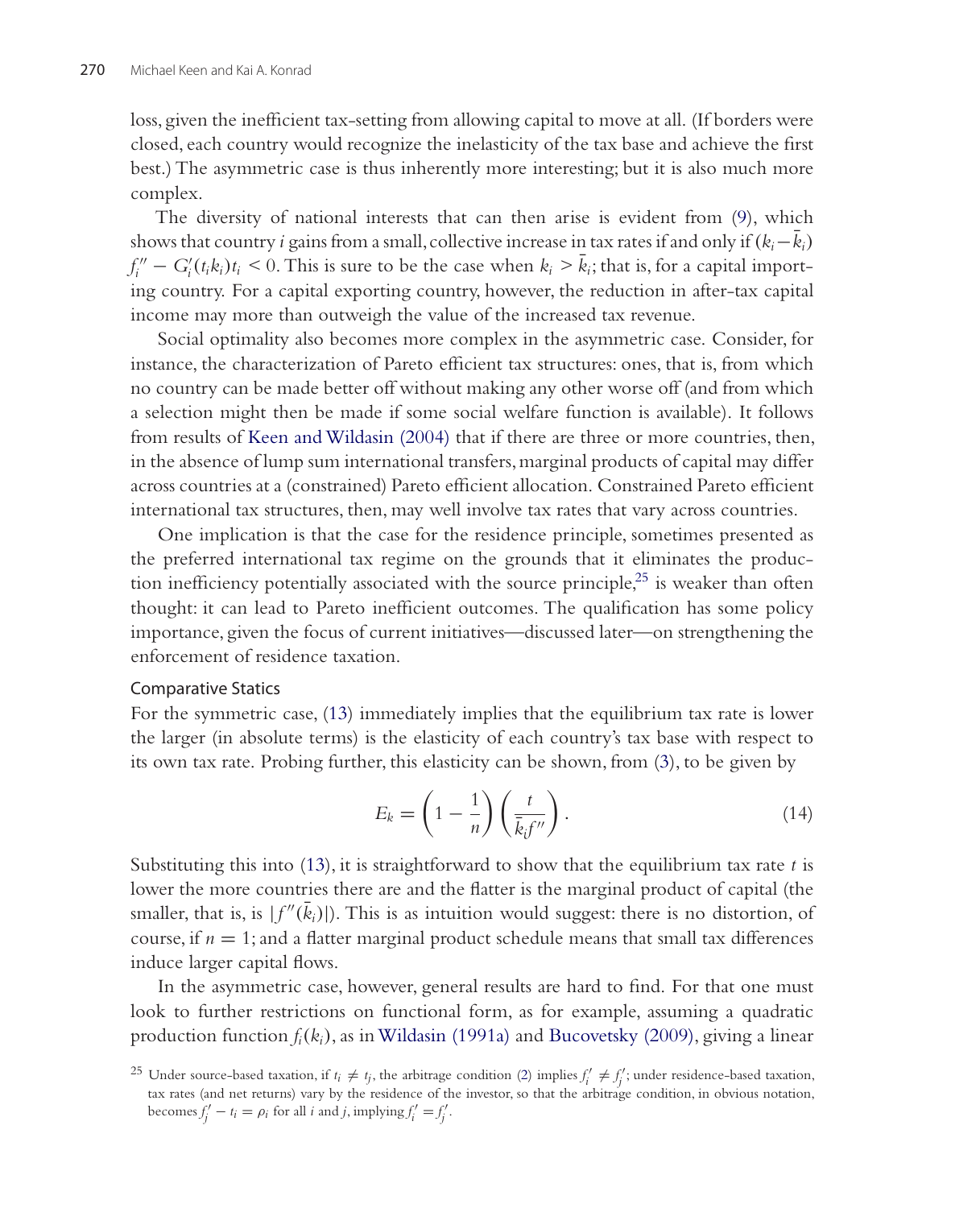marginal product in each country *i*

$$
f'_{i}(k_{i}) = max\{a_{i} - k_{i}, 0\}; a_{i} > 0,
$$
\n(15)

where the constant slope of this relationship is assumed the same in all countries (and normalized to unity), while differing intercepts allow for differing average products.The capital market equilibrium condition [\(1\)](#page-6-1) then becomes

<span id="page-14-0"></span>
$$
a_i - k_i - t_i = \rho \quad \text{for all } i = 1, \dots, n. \tag{16}
$$

On the consumption side,  $G_i(t_ik_i)$  is assumed to be of the form

$$
G_i = \begin{cases} (1 + \lambda_i) t_i k_i & \text{for } t_i k_i \leq \bar{G}, \\ (1 + \lambda_i) \bar{G} & \text{for } t_i k_i > \bar{G}. \end{cases}
$$
(17)

so that the private evaluation of the public good is strictly proportional to the cost of its provision up to some level *G*, beyond which further increases have no value. This public expenditure generates some surplus, which can be seen as the shadow price of public funds, to the extent of  $\lambda_i > 0$ . (The upper limit  $\overline{G}$  is assumed to be high enough not to affect the tax-competition equilibrium but not so high as to imply that an autarchic government would wish to confiscate all capital.)

To generate the closed forms this structure allows, note first that, since  $\sum_{j=1}^{n} \sigma_j = 1$ , [\(16\)](#page-14-0) implies

<span id="page-14-1"></span>
$$
a - \bar{k} - \sum_{j=1}^{n} \sigma_j t_j = \rho, \qquad (18)
$$

where  $a \equiv \sum_{j=1}^{n} \sigma_j a_j$ , and hence

<span id="page-14-2"></span>
$$
\frac{\partial \rho}{\partial t_i} = -\sigma_i. \tag{19}
$$

Substituting [\(18\)](#page-14-1) in [\(16\)](#page-14-0) gives

<span id="page-14-5"></span>
$$
k_i = a_i - t_i - a + \bar{k} + \sum_{j=1}^{n} \sigma_j t_j
$$
 (20)

and so

<span id="page-14-3"></span>
$$
\frac{\partial k_i}{\partial t_i} = -(1 - \sigma_i). \tag{21}
$$

Using [\(19\)](#page-14-2) and [\(21\)](#page-14-3), the necessary condition [\(5\)](#page-10-0) on country *i*'s choice of tax rate gives the best response

<span id="page-14-4"></span>
$$
t_i = \frac{(\lambda_i + \sigma_i)(a_i - a + \bar{k}) - \sigma_i \bar{k}_i}{(1 - \sigma_i)(1 + 2\lambda_i + \sigma_i)} + \frac{(\lambda_i + \sigma_i)}{(1 - \sigma_i)(1 + 2\lambda_i + \sigma_i)} \left(\sum_{j \neq i}^n \sigma_j t_j\right). \tag{22}
$$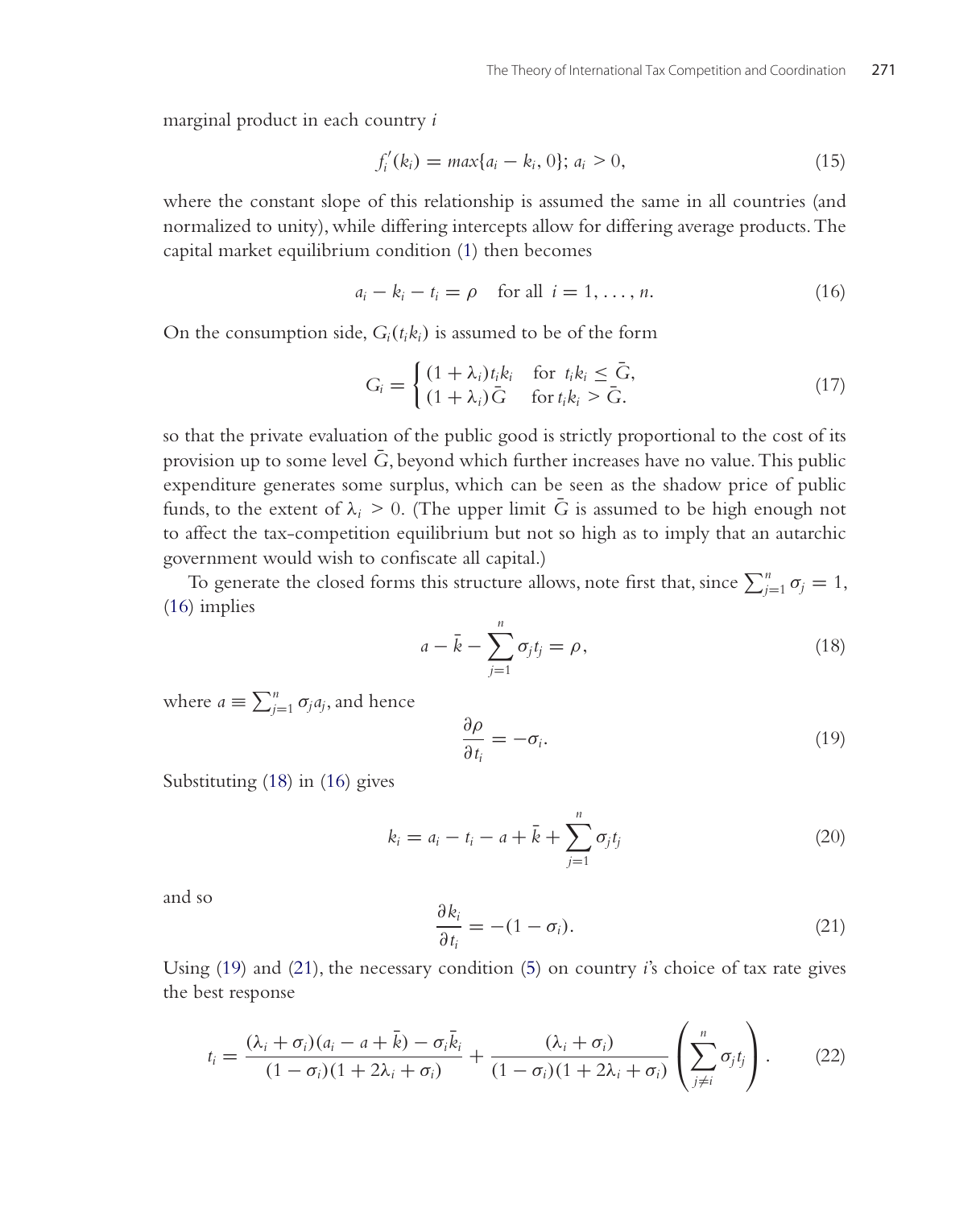Nash equilibrium tax rates follow on solving the system of equation [\(22\)](#page-14-4) for all *n* countries. It is straightforward to derive closed forms for the Nash equilibrium tax rates from [\(22\)](#page-14-4); for present purposes, however, it is enough to focus on these best responses themselves. One immediate implication is that in this special case, country  $\vec{i}$ 's tax rate  $t_i$  depends only on the weighted average of those set elsewhere; each looks in particular to the tax rates set by the largest countries.

For the two country case, a simple graphical tool proves helpful; the same broad picture can of course be used to thinking about the general case too, but without the same confidence in the structure of the relationships drawn. Introducing this, Figure [2](#page-15-0) illustrates the present special case when, moreover, the two countries are identical. It shows the Nash equilibrium *N* with tax rates  $(t^N, t^N)$  where the two reply functions intersect, and the iso-welfare curves  $W_1(t^N,t^N)$  and  $W_2(t^N,t^N)$  at the Nash equilibrium. The iso-welfare curves for country 1 intersect country 1's reply function  $t_1(t_2)$  with a slope of zero: by definition,  $t_1(t_2)$  gives the optimal choice of  $t_1$  for the given  $t_2$ ; so a small deviation in *t* has only a second-order effect for welfare along the curve  $t_1(t_2)$ . A similar argument explains the slope of  $W_2(t^N, t^N)$  along  $t_2(t_1)$ . The curves  $W_1(t^N, t^N)$ and  $W_2(t^N,t^N)$  form a lens (the shaded area in Figure [2\)](#page-15-0) that describes the set of tax rate pairs  $(t_1, t_2)$  that, if implemented, yield a strict welfare improvement for both countries relative to the Nash equilibrium even in the absence of any transfers between them.

More particularly, [\(22\)](#page-14-4) implies that tax rates are in this case strategic complements: country *i*'s best response to an increase in any of the tax rates set abroad is to increase its own tax rate—hence the upward sloping reaction functions in Figure [2.](#page-15-0) As discussed above, this strategic complementarity of single tax rates cannot be taken for granted.



<span id="page-15-0"></span>**Figure 2** Nash equilibrium as the intersection of best responses in the linear model.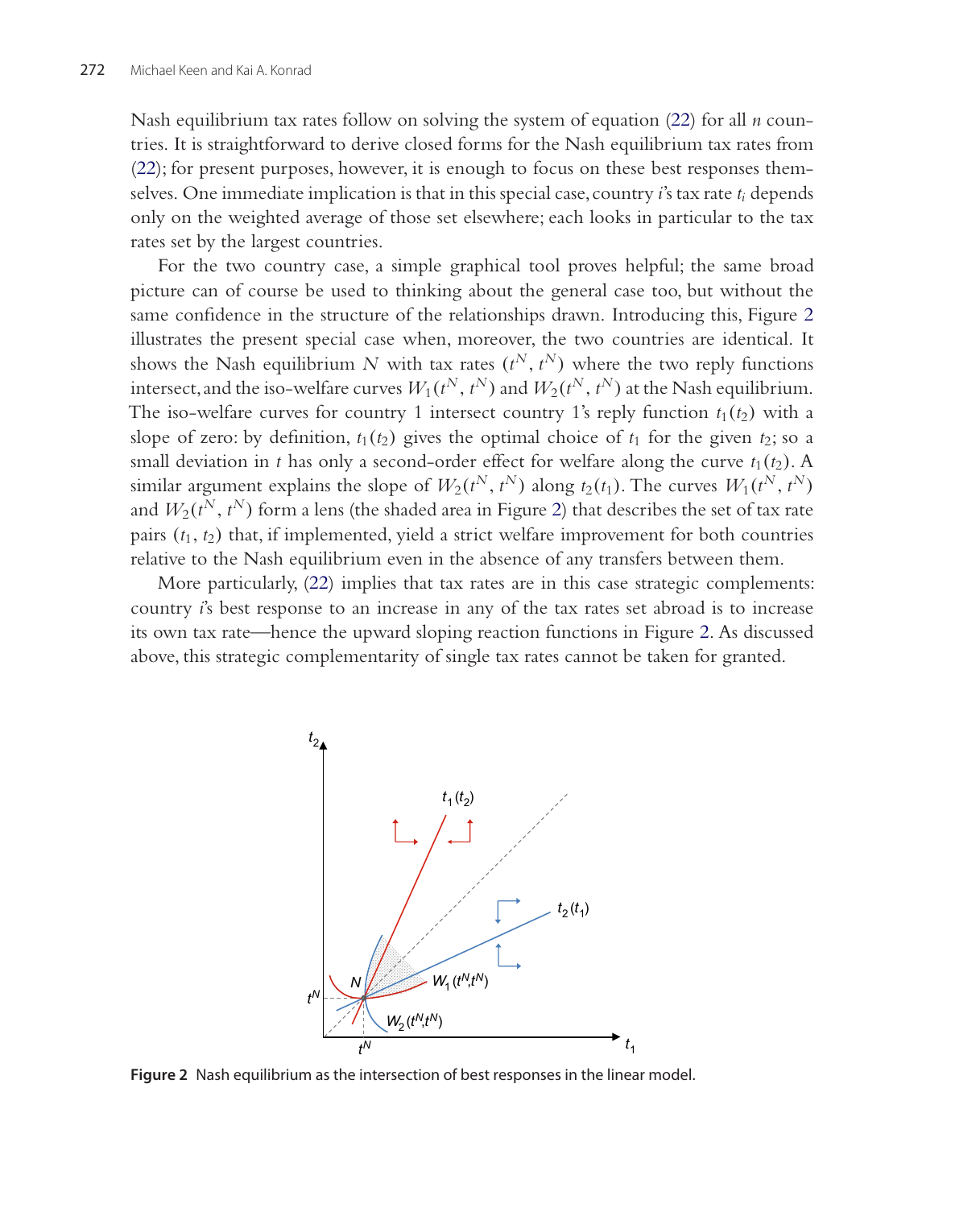A rich series of comparative statics results follow from [\(22\)](#page-14-4). Broadly speaking, equilibrium tax rates are lower in countries that are better endowed with capital, have more productive technologies, value public spending less, or are smaller.

To see this, consider first the endowment of capital, per unit of labor,  $k_i$ . From [\(22\)](#page-14-4), an increase in this endowment affects *i*'s best response only by shifting down the intercept term. This, it is easily seen, leads to a lower equilibrium tax rate. Supposing then that all countries are identical in their shadow price of public goods ( $\lambda_i \equiv \lambda$ ), and local opportunities for production  $(a_i = a)$ , it follows from [\(22\)](#page-14-4) that country *i* has a lower tax rate than country *j* if  $\bar{k}_i > \bar{k}_j$ . Intuitively, suppose that initially  $t_i = t_j$ ; given identical technologies, [\(1\)](#page-6-1) implies that capital is allocated so that the capital-labor ratio is the same in all countries. Country *i* must then be a capital exporter. Increasing its tax rate would reduce the world net rate of return, so that its citizens receive less on their investments both at home and abroad; the former is a matter of indifference, since there is an exactly offsetting increase in domestic revenues—but there is no offset to the loss of private income from investments abroad, which instead manifests itself as increased rents to the foreign citizen. Capital-rich countries will consequently be less aggressive in their tax policies.<sup>26</sup>

Higher productivity, manifested as a higher value of *ai*, has an equally straightforward effect:this simply shifts up the intercept in [\(22\)](#page-14-4),and so—assuming countries to be identical in all other respects—leads to a higher  $t_i$ . Intuitively, starting at  $t_i = t_i$ , [\(20\)](#page-14-5) implies, given *a<sub>i</sub>* > *a<sub>j</sub>* that  $k_i$  >  $k_j$ , while [\(21\)](#page-14-3) implies (given equality of size) that  $\partial k_i / \partial t_i = \partial k_j / \partial t_j$ . The more productive country thus attracts the same amount of capital by lowering its tax rate as does the less productive; but—because it is more productive—this is more than offset by what it loses by taxing less heavily the capital already there.

A stronger taste for public spending over private consumption, corresponding to an increase in  $\lambda_i$ , can be shown (assuming countries to be in all other respects identical) to increase both the intercept in [\(22\)](#page-14-4) and the slope of the best response function. Both effects point to an unsurprisingly increased tax rate in country *i*: again taking an initial position in which  $t_i = t_i$  and supposing all countries to be otherwise identical, all countries have the same shift from private to public consumption from increasing their tax rate, but country *i* enjoys a greater benefit than country *j*.

The effects of country size, parameterized by  $\sigma_i$ , are more complex. Taking the two country case, simply some tedious differentiation and calculation shows (assuming the countries to be otherwise identical, and initially the same size) that both the intercept term and responsiveness to the other country's tax rate are greater in the larger country the latter perhaps surprising result being a sign of the power of small countries in tax competition games, returned to later. This suggests (and direct calculation of the Nash equilibrium tax rates confirms—in this exercise, both best response functions shift) that the smaller of the two countries will set the lower tax rate in equilibrium. Intuitively, in

<span id="page-16-0"></span><sup>26</sup> More general analyses of tax competition with differences in capital ownership are provided by [Wilson \(1991\)](#page-70-14) and [Peralta and vanYpersele \(2006\).](#page-69-10)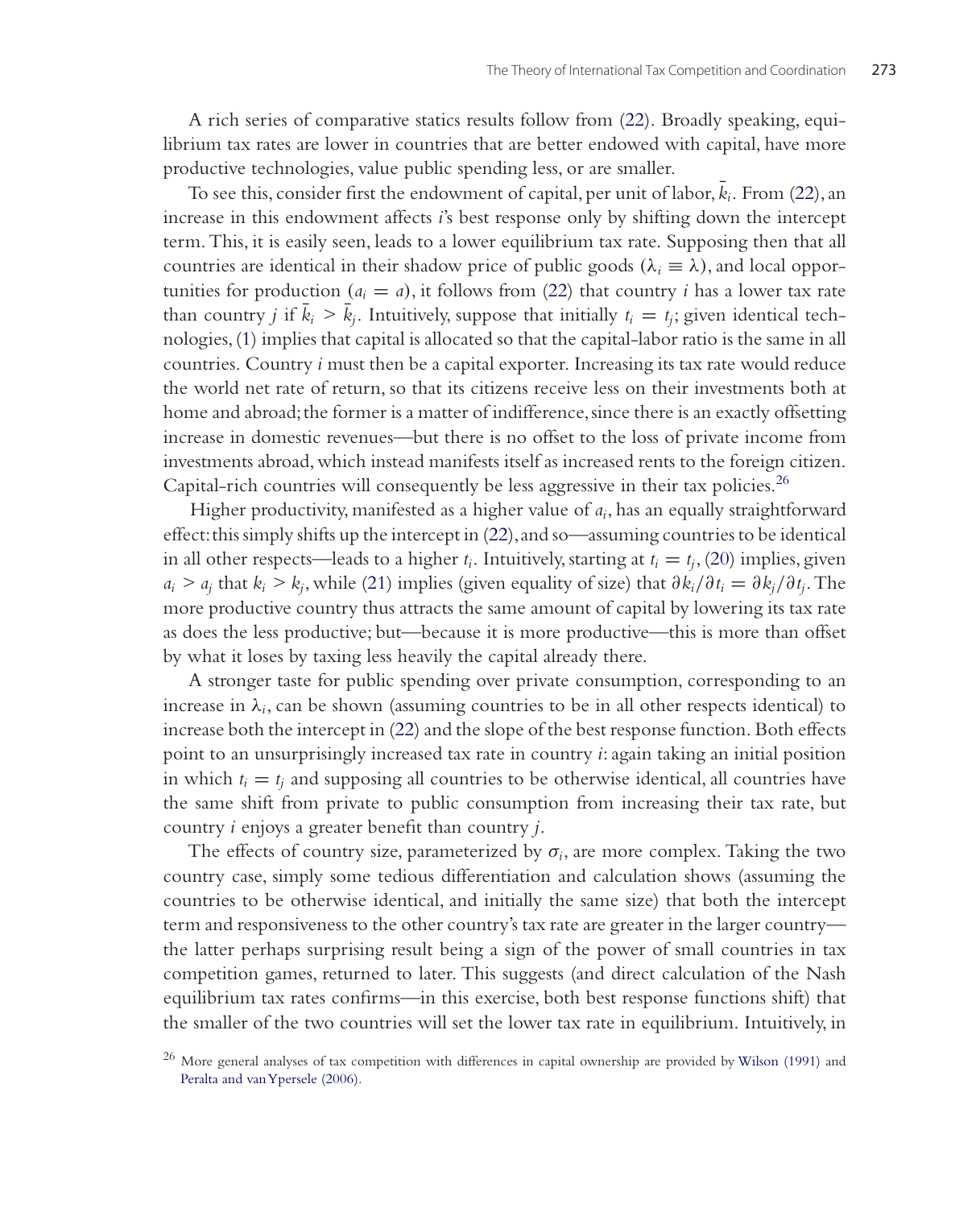considering a tax rate cut, countries must weigh the loss of revenue from their own capital against the benefits of attracting more inward investment; and for a small country, with a narrow domestic capital base and a lot of capital abroad that it might attract, the attractions of a rate cut will be greater. [Bucovetsky \(2009\)](#page-65-6) further shows, in this same linear case (and assuming it is per capita public spending that matters for welfare, not—as would be the case with a classic Samuelsonian public good—total public spending), that the smaller country is the winner in this tax competition game, in the sense that, in equilibrium, per capita welfare is higher there than in the larger country.

#### <span id="page-17-0"></span>**2.1.2. The Kanbur-Keen (KK) Model**

As will become abundantly clear, the workhorse ZMW model has proved extremely versatile and informative. In one important respect, however, it is, as noted earlier, inherently limited as an approach to thinking about international tax competition. This is because the tax base over which countries are assumed to compete is mechanically tied to real activity. In practice, both companies and individuals have many ways in which they can rearrange their affairs so as to reduce the total tax they pay with only limited effect on the pre-tax income they receive. Companies can shift paper profits to low tax jurisdictions, for instance, by transfer pricing (that is, manipulating prices charged within the group for example, by providing highly priced management services to a subsidiary in a high tax country from another located in a low tax country), by financial structuring (such as "thin-capitalization": lending from a subsidiary in a low tax country to subsidiaries in high tax ones, the interest deduction in the latter generating tax savings that exceed additional tax due in the former), or by judicious choice of organizational form (exploiting mismatches in the way different countries view the same entity for tax purposes). Individuals can choose to hold investments through accounts in low tax jurisdictions, and evade or defer taxes due in their home countries. Quantifying these effects is difficult, but there is little doubt that the sums at stake are large.

The aim here is not to review such avoidance or evasion schemes—on the corporate side, an excellent treatment is in [Mintz andWeichenrieder \(2010\)—](#page-69-2)but rather to consider how profit-shifting activities affect the way in which one should think about strategic aspects of international tax competition. For this, the model of [Kanbur and Keen \(1993\)](#page-68-0) is a useful start. It was initially exposited as a model of commodity tax competition, and, although that is not the topic of this review, it will be helpful to construct it in the same way and then to reinterpret it as one of profit-shifting.

The framework is a spatial one, with two countries,  $i = 1, 2$ , each of length unity, located on a line with a border between them in the middle.The population is distributed uniformly in each, but population sizes *hi* differ. Consumers buy only one unit of some good,which they can do either where they are located,paying the local tax,or by traveling to the border to buy at the tax-inclusive price of the other country. In the latter case they incur unit transport costs of  $\delta$ . Suppose then that  $t_1 \leq t_2$ , where  $t_i$  denotes the unit tax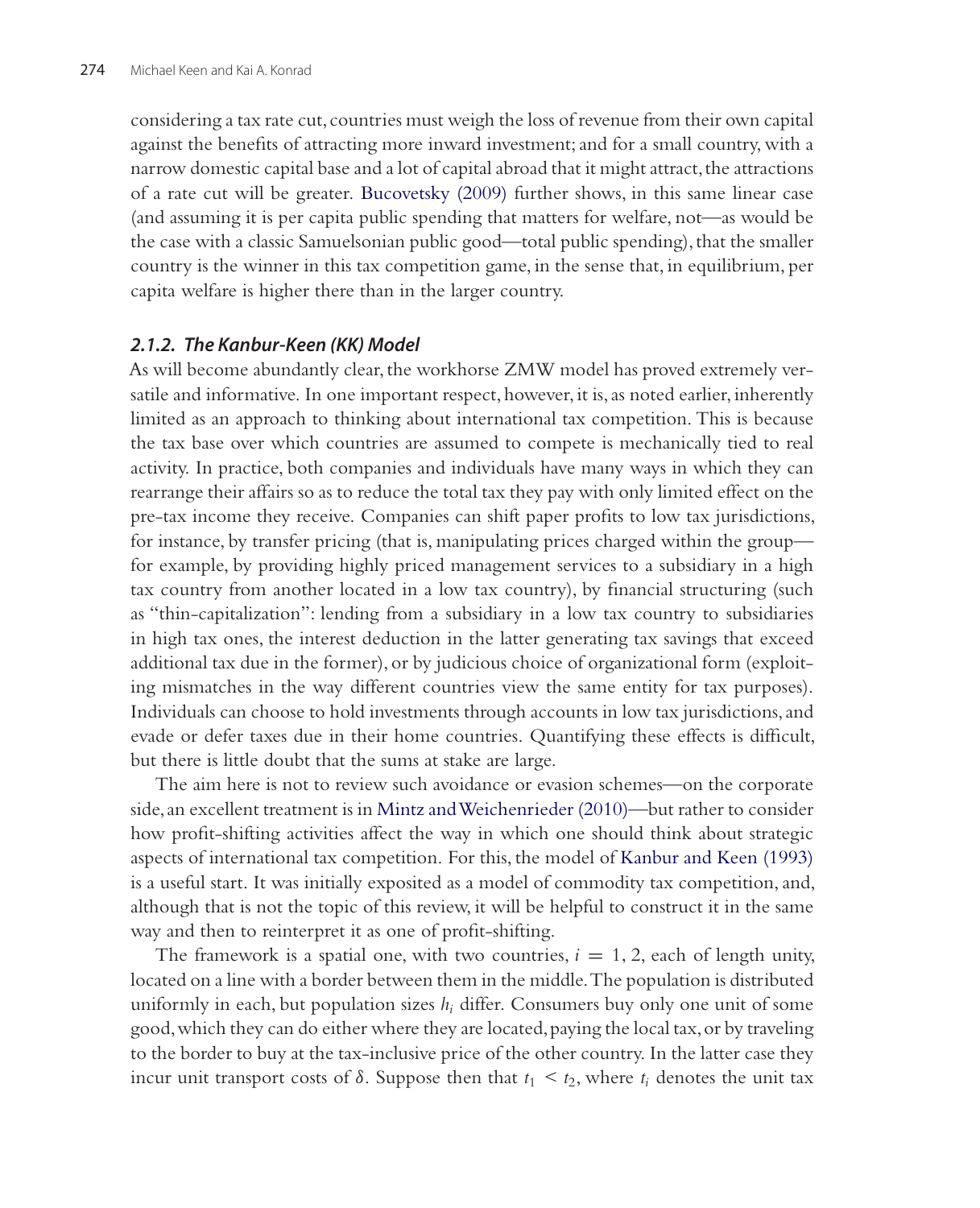in country *i*. Then all consumers in low tax country 1 will simply buy at home. In high tax country 2, a consumer living a distance of *s* from the border will find it worthwhile to purchase abroad if and only if  $t_1 + \delta s < t_2$ ; in aggregate, a proportion

<span id="page-18-3"></span>
$$
s^* \equiv \frac{t_2 - t_1}{\delta} \tag{23}
$$

of country 2 consumers will thus shop abroad. Revenues in the two countries are then:

<span id="page-18-4"></span>
$$
r_1 = t_1 \left( h_1 + h_2 \left( \frac{t_2 - t_1}{\delta} \right) \right); \quad r_2 = t_2 h_2 \left( 1 - \left( \frac{t_2 - t_1}{\delta} \right) \right) \tag{24}
$$

reflecting the revenue gain to the low tax country from sales to a proportion *s* <sup>∗</sup> of the *h*<sup>2</sup> consumers in country 2, and the corresponding loss to the latter. Each government is assumed to maximize its tax revenue, taking as given the tax set of the other. In the region where  $t_1 \leq t_2$ , these best responses are readily calculated to be

<span id="page-18-1"></span>
$$
t_1(t_2) = \frac{1}{2}(\delta \eta + t_2); \quad t_2(t_1) = \frac{1}{2}(\delta + t_1), \tag{25}
$$

where  $\eta \equiv \frac{h_1}{h_2}$ , as shown in Figure [3.](#page-19-0) What the figure also shows, however, is that viewed over the full space of tax rates there is a discontinuity in the best response of (only) the small country.<sup>27</sup> When the larger country sets a low rate, the smaller would have to set such a very low rate to attract shoppers from across the border that the revenue gained thereby would less than offset the revenue lost from its own consumers; as the rate in the larger country increases, however, there comes a point at which the smaller country finds it optimal to shift discontinuously to a strategy of undercutting.While this discontinuity makes existence problematic,[Kanbur and Keen \(1993\)](#page-68-0) show that there is a unique Nash equilibrium, and, as at *E*, it is in the region where  $t_1 \le t_2$ . From [\(25\)](#page-18-1), the Nash equilibrium tax rates are

$$
t_1^N = \delta\left(\left(\frac{2}{3}\right)\eta + \frac{1}{3}\right); \quad t_2^N = \delta\left(\left(\frac{1}{3}\right)\eta + \frac{2}{3}\right). \tag{26}
$$

The Kanbur-Keen model thus formulates very sharply the idea that smaller countries will set lower tax rates. More generally, such closed form solutions for equilibrium tax rates are rarely available, and generate a series of useful benchmark results.

Several embellishments of this framework are to be found in the commodity tax literature.<sup>28</sup>

<sup>27</sup> Discontinuities are also a prominent feature of the model of commodity tax competition with transport costs in Mintz and Tulkens (1986).

<span id="page-18-2"></span><span id="page-18-0"></span><sup>&</sup>lt;sup>28</sup> [Nielsen \(2001\),](#page-69-11) for instance, shows that essentially the same results hold if countries instead have uniform population densities but differ in length. [Ohsawa \(1999\)](#page-69-12) extends the analysis to the case of three countries located on a line, showing that (in the absence of size differences) tax rates will be higher in the periphery (because the intermediate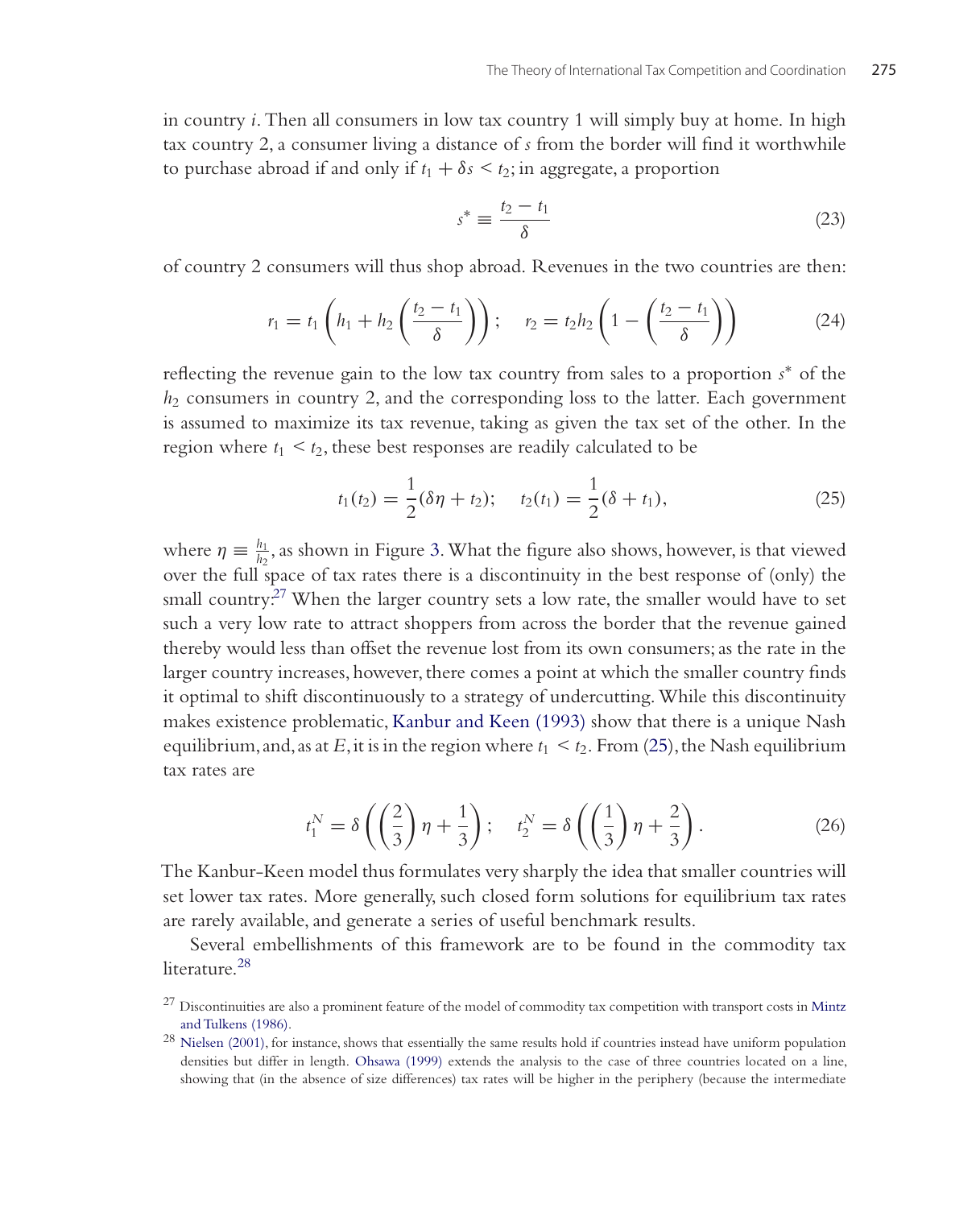

<span id="page-19-0"></span>**Figure 3** Equilibrium in the Kanbur-Keen model.

To see how a simple model of profit shifting can lead to the same formal structure, consider a multinational that earns "true" profits<sup>29</sup> in each of the two countries of  $\Pi_i$ ,  $i = 1, 2$ . Profit declared in country *i*, and taxed there at a proportional rate  $t_i$ differs from true profit, however, to the extent that the company uses transfer pricing and other devices to shift profit between them. Suppose, as above, that  $t_1 \leq t_2$  so that the incentive is to shift profits into country 1, and denote by *s* the fraction of real profit in country 2 that is shifted. Such shifting is not costless, however, involving some organizational cost, distortion of activities, or risk of penalty. Assuming this cost to take the form  $(1/2)\delta s^2\Pi_i$  and not to be deductible in either country,<sup>30</sup> the firm's net profit is then

$$
\Pi = \Pi_1 + \Pi_2 - t_1(\Pi_1 + s\Pi_2) - t_2(\Pi_2 - s\Pi_2) - \left(\frac{1}{2}\right)\delta s^2 \Pi_2.
$$
 (27)

country attracts cross-border shoppers from two countries by setting a lower rate, but the others from just one). Agrawal (2012) discusses tax competition if countries can choose regionally differentiated tax rates.With a federal structure in mind[,Agrawal \(2011\)](#page-64-3) locates states (corresponding to countries in the analysis above) along a circle and allows for tax differentiation across towns within states. [Keen \(2002\)](#page-68-4) provides an review of this literature.

- <span id="page-19-1"></span><sup>29</sup> The concept of "true" profits being allocable to particular countries is problematic in itself. The centerpiece of international taxation practice is the principle of valuing intra-group transactions at "arms-length" prices which would be paid between unrelated parties. Since competitive markets, where such prices can be found, often do not exist (a fact in itself linked with the existence of the multinationals) this is in practice highly contentious. For present purposes, however, a broad distinction between profits associated with real activity in particular and those shifted with the tax-minimizing intention of shifting the distribution rather than the total of group profits is clear enough.
- <span id="page-19-2"></span><sup>30</sup> This is for convenience rather than realism. In practice, costs may well be tax-deductible in one country or the other, and the cost may reflect penalties that in turn depend on the applicable tax rate.The extent of profit-shifting may then depend on tax rates through more than just the absolute difference between them.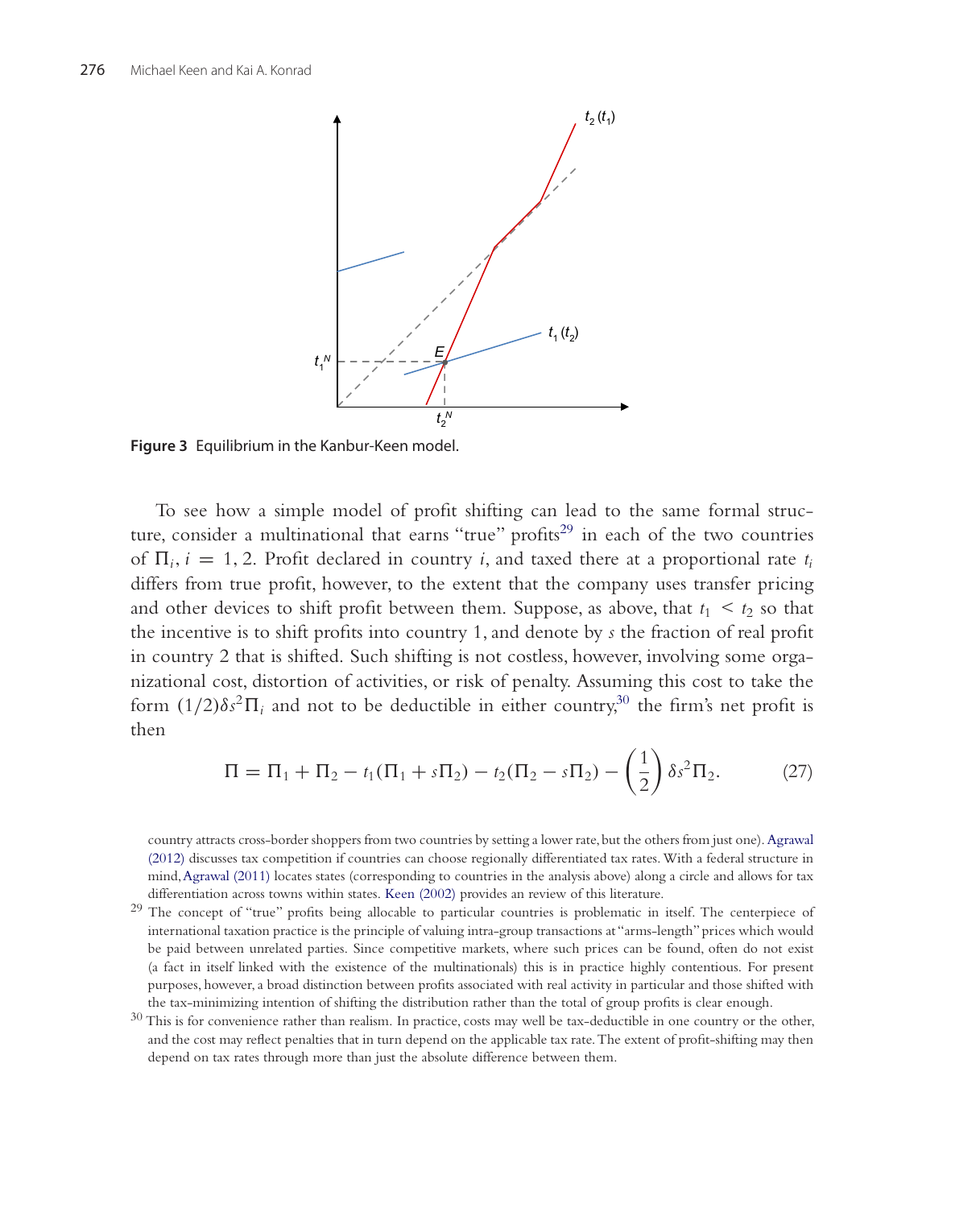Maximizing with respect to *s*,the proportion of profits shifted from country 2 to country 1, *s* <sup>∗</sup> is exactly as in [\(23\)](#page-18-3) above and revenues in the two countries are precisely as in [\(24\)](#page-18-4), with true profit  $\Pi_i$  replacing population size. Conclusions drawn from the commodity tax form of the model can thus be translated directly into results on profit shifting.

Prominent among these is that it is the country which is "smaller," not necessarily (as in the commodity tax variant) in terms of population or geographical size but in the sense of hosting lower aggregate profits from real activities, which sets the lower tax rate in equilibrium. This is a strong prediction that, as will be seen, resonates closely with some features of reality. The intuition underlying it is straightforward: a country that is small in this sense loses little revenue from its own tax base by cutting its tax rate, but can gain a good deal by attracting taxable profit from the rest of the world.

Many of the other implications drawn from the KK model are also broadly similar to those derived earlier for the ZMW model, with the closed forms available enabling particularly sharp expression.These include the finding that setting a uniform rate anywhere between the rates that emerge in the Nash equilibrium always harms the small, low tax country, whereas imposing a minimum tax anywhere in that range is Pareto-improving. There is, though, one important difference: whereas the tax rates in the ZMW model are, as noted, best interpreted as marginal effective rates, capturing the combined impact of tax rates and tax base on the additional liability associated with investing a little more, the relevant tax rates in considering profit shifting are best thought of as corresponding to statutory rates, since the shifting has no impact, for instance, on depreciation allowances claimed. Thus it is quite possible, for instance, that countries might wish to lower the statutory rate in order to manipulate profit-shifting while expanding tax bases so as to protect revenue from real investments.

With this important difference between them, the confluence of results is nonetheless reassuring, in the sense that the insights into equilibrium outcomes and broad policy responses seem reasonably robust to the mix between real and paper shifting of tax bases. But they also point to the importance of asymmetries and the difficulties these create for coordinating beneficial outcomes. It is a general feature of tax competition models that small countries matter a good deal—a sharp contrast, for example, to the literature on tariff wars, in which it is the large countries that are potential winners from trade wars. This has powerful implications for designing feasible reforms in this area, a point taken up in the next section.

### <span id="page-20-0"></span>**2.2. Sequential Decision Making**

There is some evidence that countries' tax reforms do not occur simultaneously. The results of [Altshuler and Goodspeed \(2002\),](#page-64-4) for instance, suggest that sequential choices between the US and European countries have existed since the 1986 US tax reform, with the USA acting as a Stackelberg leader and European countries acting as followers vis-à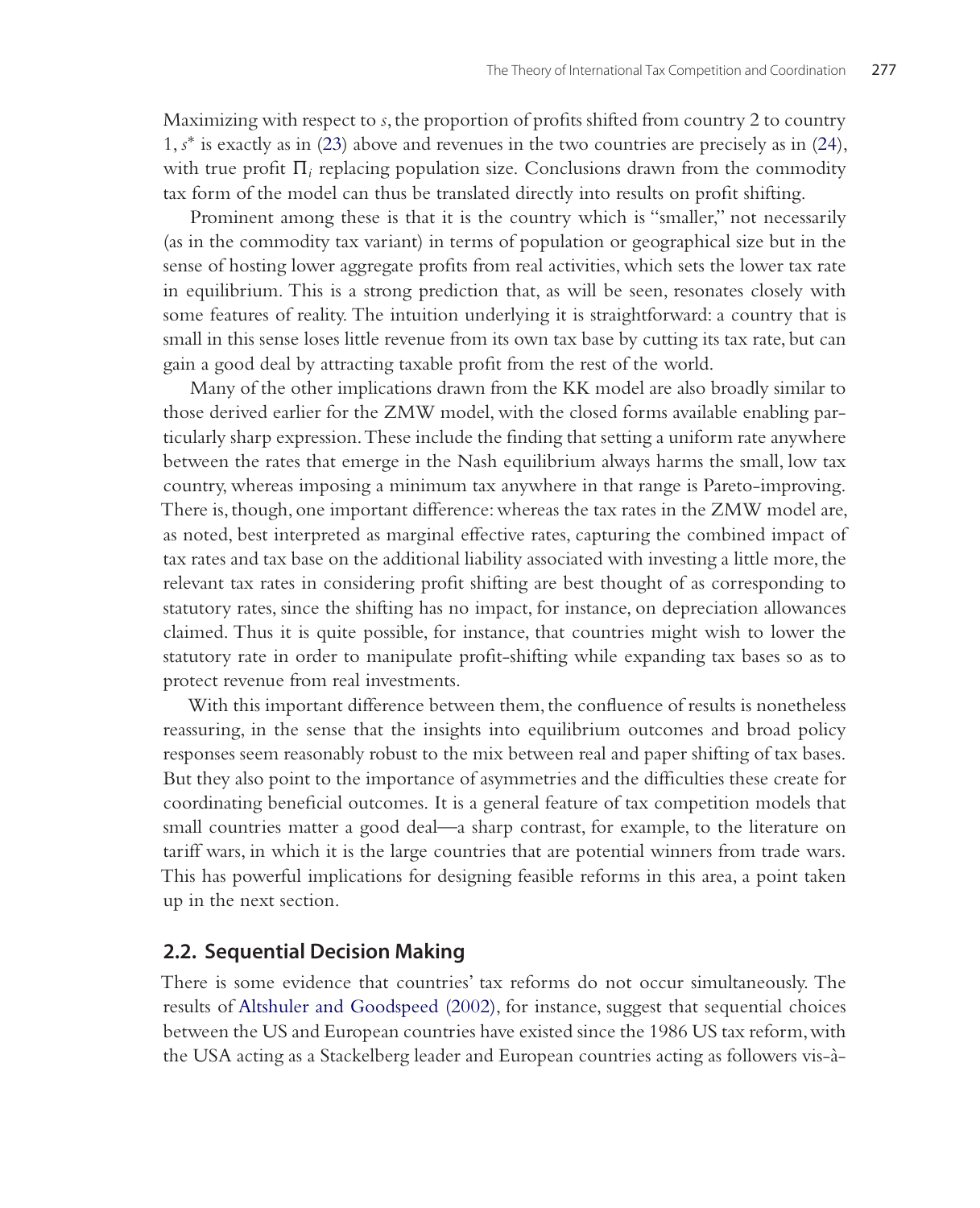vis the USA and moving simultaneously vis-à-vis each other.<sup>31</sup> This raises the question of how the possible sequentiality of choices among governments can change the outcome.

This has been addressed in theoretical contributions by[Wang \(1999\)](#page-70-15) for indirect taxes (in the setting of the KK model discussed in Section [2.1.2](#page-17-0) above) and Kempf and Rota Graziosi (2010)[,](#page-68-5) [who](#page-68-5) [analyze](#page-68-5) [endogenous](#page-68-5) [timing,](#page-68-5) [using](#page-68-5) [the](#page-68-5) [workhorse](#page-68-5) ZMW model.

Figure [4](#page-22-0) illustrates the Stackelberg leadership case, under the assumption that tax rates are strategic complements. It shows the same best reply functions for the linear variant of the workhorse model as in Figure [2,](#page-15-0) and the Nash equilibrium that emerges from simultaneous tax-rate choices. Suppose now that, for some reason, country 1 has to choose its tax rate  $t_1$  first while country 2 is the follower who observes this choice and chooses  $t_2$  on the basis of that observation. In this case, country 1 anticipates that, whatever  $t_1$  it selects, country 2 will choose a  $t_2(t_1)$  in line with its reply curve. Hence, by choosing *t*<sup>1</sup> and anticipating subgame perfect play, the country can essentially choose from all combinations  $(t_1, t_2(t_1))$  that are graphically described by the reply function  $t_2(t_1)$ . If country 1 optimizes, it chooses the point along  $t_2(t_1)$  that maximizes its objective function. Graphically, such a point is found where an iso-payoff curve for country 1 is tangent to  $t_2(t_1)$ , as it is drawn in Figure [4.](#page-22-0) It follows that, in a Stackelberg equilibrium, and given strategic complementarity, both countries choose higher taxes than in the Nash equilibrium. Starting from the latter, there would be no advantage to country 1 from raising its tax rate if country 2 continued to choose the Nash equilibrium tax rate—as would happen in the simultaneous game, because country 2 would have no reason to anticipate this deviation from  $t_1 = t^N$ . However, if country 1 chooses first and country 2 can observe this choice, country 2 re-optimizes and finds that, given  $t_1 > t^N$ , its optimal tax rate is also higher. By setting  $t_1 > t^N$ , country 1 induces a higher  $t_2$ , and it is this strategic effect that benefits country 1.

It is clear from the figure that country 2 is also better off than at the Nash equilibrium, being on a higher iso-payoff curve. Indeed in the symmetric country case it may well benefit more than the leader, since the latter charges the higher rate:for both then benefit from the increase in both tax rates to the level that the follower sets in the Stackelberg equilibrium, but the follower then benefits in addition (and the leader suffers) from the further increase in the leader's rate.

While sequential choice is in the interest of all countries here, it requires commitment. In the symmetric case in Figure [4](#page-22-0) the Stackelberg follower is seemingly at an advantage, and the commitment problem is one of staying flexible and out-waiting the other country. Procedural rules, the timing of government formation, and so on may yield some differences in the timing in different countries. But the cyclic nature of most of these institutional procedures does not clearly answer the question of who would be expected to move first.

<span id="page-21-0"></span><sup>&</sup>lt;sup>31</sup> Stackelberg leadership of the federal government is also commonly assumed in the literature that discusses tax competition within a federation (see for instance, [Hayashi & Boadway, 2001;](#page-67-4) [Janeba & Osterloh, 2012\)](#page-67-5).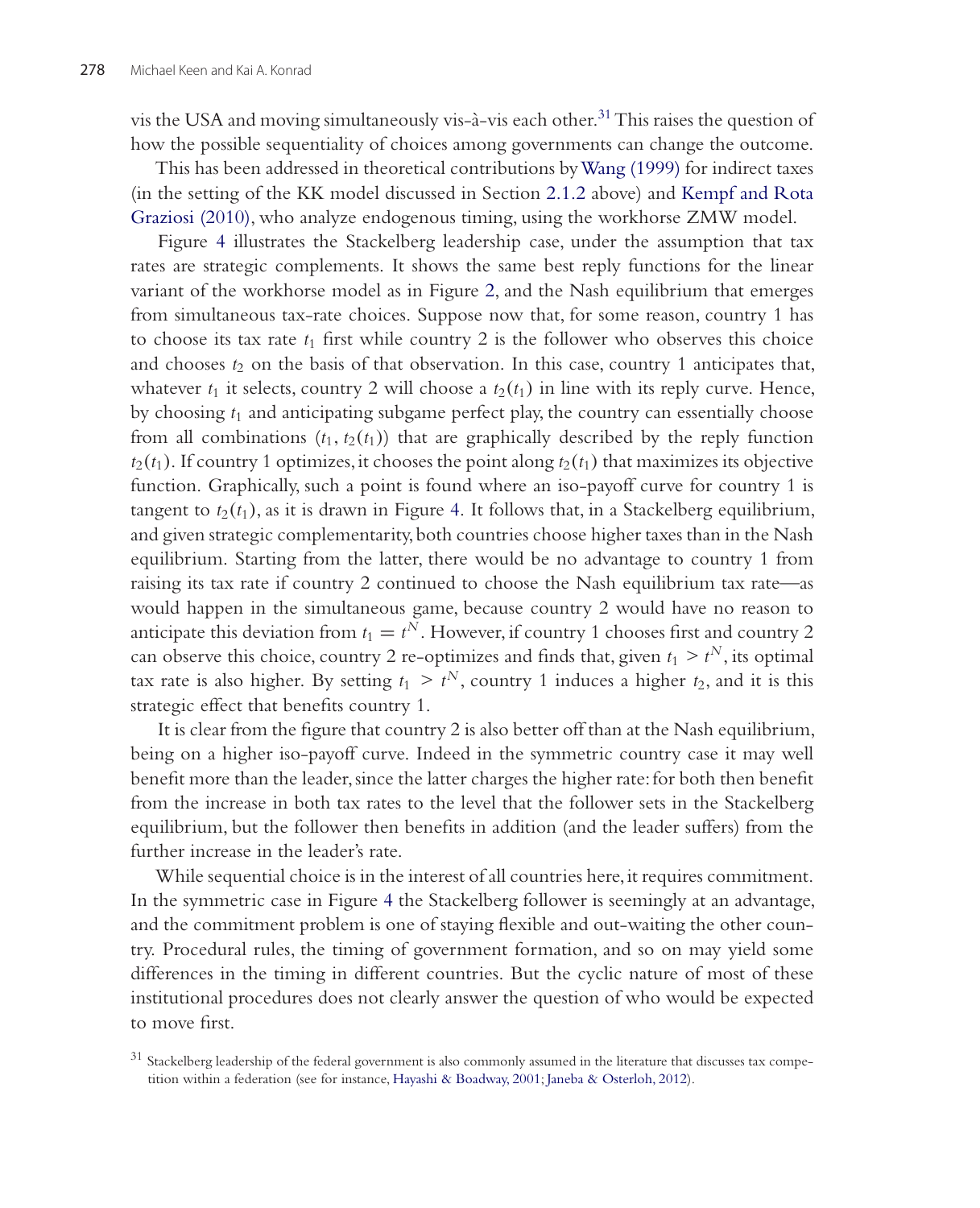

<span id="page-22-0"></span>**Figure 4** Stackelberg equilibrium.

A solution to this problem comes from the theory of endogenous sequential choices, first developed in the context of duopoly by [Hamilton and Slutsky \(1990\)](#page-67-6) and applied in the context of tax competition duopolies by [Kempf and Rota Graziosi \(2010\).](#page-68-5) A Stackelberg leader-follower outcome can typically be obtained as the outcome of a game which is augmented by an earlier stage in which each country first chooses its timing of choice (what Hamilton and Slutsky call "the extended game with observable delay"). Let there be two points of time for tax rate choices:  $h \in \{e(atly), l(ate)\}$ , with the point *l(ate)* occurring after the point *e*(*arly*) in the time line. First, let each country simultaneously choose whether it would like to choose and fix its tax rate at time *e* or *l*. One can then show that there is a subgame perfect equilibrium in which one country, say, country 1, chooses  $h_1 = e$  and the other country 2, chooses  $h_2 = l$ ; the Stackelberg game just discussed is the continuation game. To confirm this, we need to show that, assuming subgame perfect play in all possible continuation games,  $h_1 = e$  and  $h_2 = l$  are mutually optimal replies. Suppose that, for whatever reason, country 1 assumes that country 2 chooses *l*. Then, country 1 has essentially two options. It can also choose  $h_1 = l$ . In this case, both countries choose their tax rate at time *l* and simultaneously.They end up in the Nash equilibrium  $(t^N, t^N)$ . Alternatively, country 1 can choose  $h_1 = e$ . In this case they end up in the sequential subgame with country 1 the Stackelberg leader and country 2 the follower, with an equilibrium at  $S<sup>1</sup>$  in Figure [5.](#page-23-0) As just discussed, this outcome is superior to the Nash equilibrium outcome for country 1; hence,  $h_1^*(h_2 = l) = e$ . Turning now to country 2, it remains to confirm that, given  $h_1 = e$ , country 2 prefers  $h_2 = l$ . Supposing that country 2 anticipates  $h_1 = e$ , it has essentially two options. It can choose  $h_2 = e$ . This yields simultaneous tax rate choices in the continuation game, and the equilibrium is the Nash equilibrium with tax rates  $(t^N, t^N)$ . Or country 2 can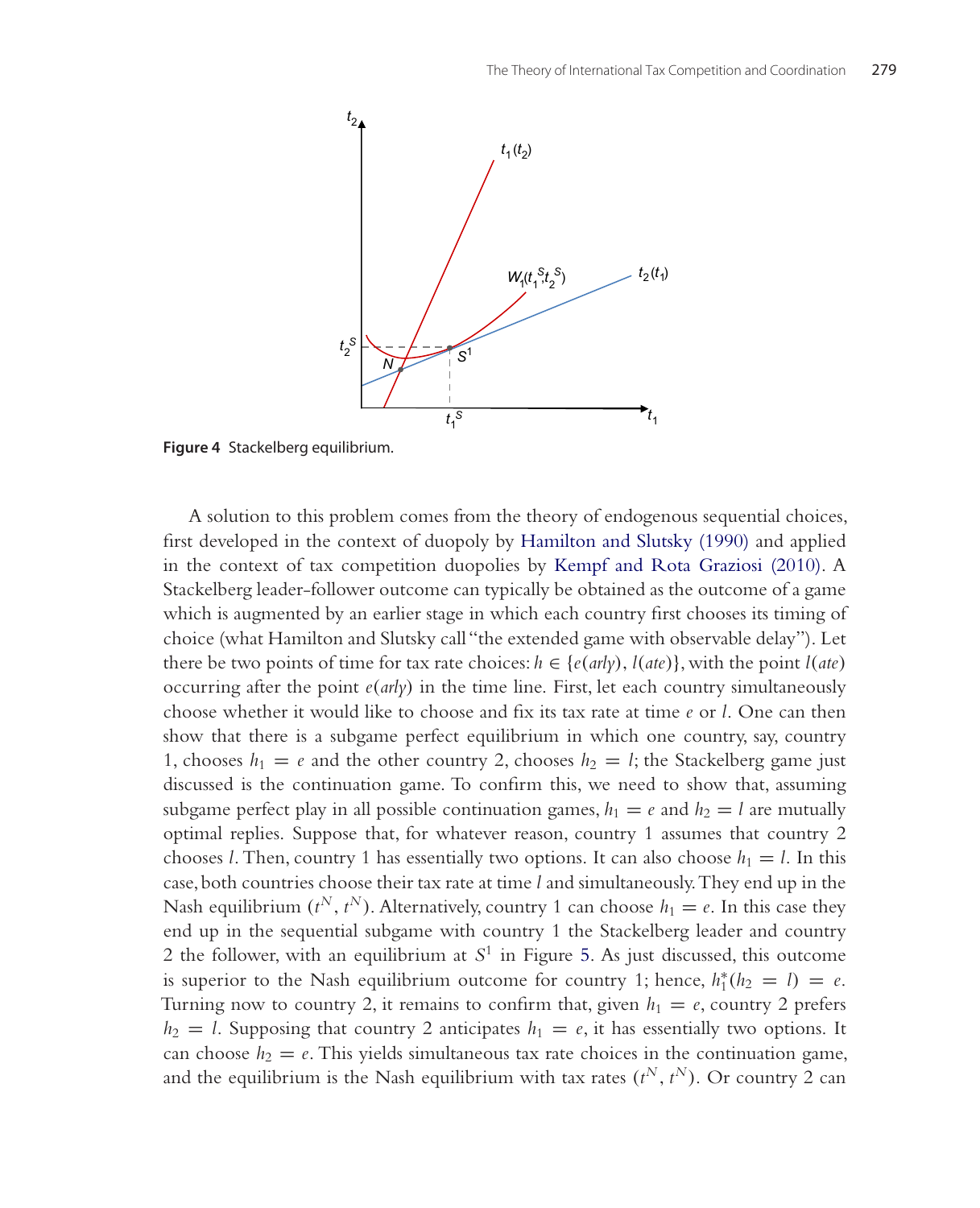

<span id="page-23-0"></span>**Figure 5** Endogenous sequencing in the tax rate choices.

choose  $h_2 = l$  instead. In this case, the subgame is the Stackelberg game discussed above, which country 2 prefers to the Nash equilibrium.

Two difficulties remain with this concept. One is the coordination problem. As was argued in the context of Figure [4](#page-22-0) above,both countries prefer the Stackelberg game to the Nash game. But, they typically prefer being in the position of Stackelberg follower (i.e., to be the country that chooses  $h = l$ ) if the other country chooses  $h = e$ . If the countries cannot coordinate on who becomes follower and who becomes leader, they may randomize independently about their commitment choices.This leads to an equilibrium with mixed strategies at the stage in which they choose timing. In some of the subgames, the mixed strategies result in (*e*,*e*) or (*l*, *l*), in which case a Nash game follows as the continuation game; in other subgames they manage to end up with (*e*, *l*), leading to the Stackelberg equilibrium  $S^1$  or  $(l, e)$ , leading to the Stackelberg equilibrium  $S^2$  in the continuation game. [Kempf and Rota Graziosi \(2010\)](#page-68-5) use an equilibrium selection argument (the risk-dominance criterion) to argue that—focusing on country differences in capital productivity—the less productive country is more likely to be the leader. If the countries become sufficiently asymmetric, this order of moves can even become Pareto dominant.<sup>32</sup>

The second problem that remains is to explain what makes the commitment feasible and credible at the stage when countries commit on their timing. In an institutional context in which tax reforms are feasible only in some time windows, within an electoral cycle, for instance, the choice of the timing of elections may induce some sequential ordering of decision making.

<span id="page-23-1"></span> $32$  For further discussion taking into consideration the role of capital ownership and asymmetries between countries, see also [Ogawa \(2013\)](#page-69-13) and [Kempf and Rota Graziosi \(2012\).](#page-68-6)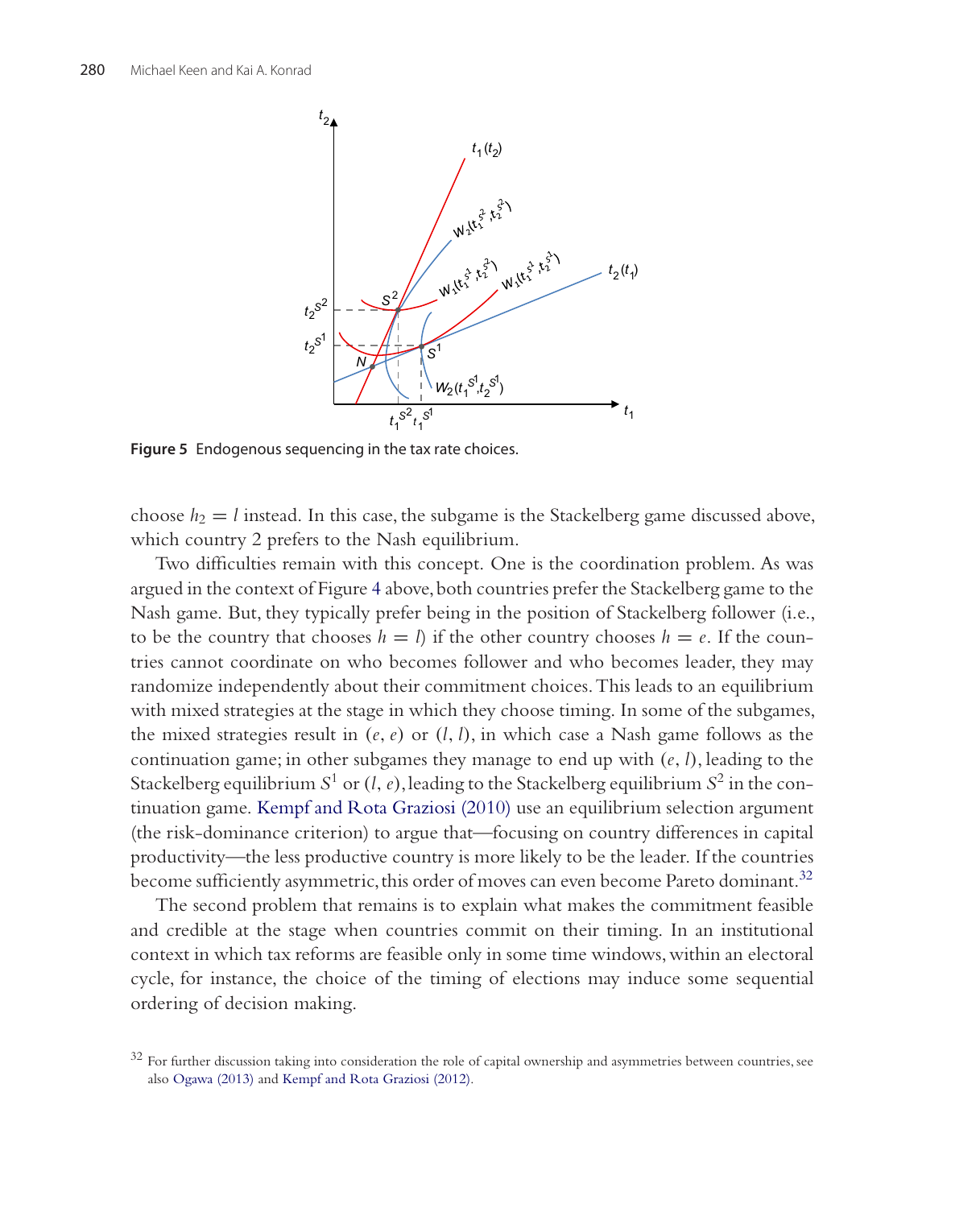## <span id="page-24-0"></span>**2.3. Pure Profits and International Portfolio Diversification**

If aggregate production is a function of internationally mobile capital and other, internationally immobile, factor inputs, and if some of these inputs can be used costlessly, then the ownership of the production facilities in a country may include entitlements in pure profits.The assumption in the ZMW workhorse model above was that any such rents all accrue to domestic residents and are untaxed. Such rents are of course an attractive target for taxation, being non-distorting insofar as these rents are genuinely location-specific. Allowing for such rent taxes adds little when rents all accrue domestically, simply implying that source-based taxes need to be used only insofar as such taxes cannot raise all the revenue required.<sup>33</sup> Foreign ownership, however, raises more substantial issues.

To address these, we consider a simplified version of the ideas outlined in Huizinga and Nielsen (1997, 2002, 2008) and [Fuest \(2005\).](#page-66-6) Pure profits, it is assumed, cannot be taxed directly but a source tax on capital can be levied—perhaps because paper profits are easier to conceal, or shift across jurisdictions, than productive capital. Production in each country uses capital as the single variable factor in combination with some unpriced fixed factor, which can be thought of as a natural public good. Then  $(f_i(k_i) - f'_i(k_i)k_i)$  is the total pure profits that accrue to the owners of the production facilities in country *i*. Denote by  $\theta_{ij}$  the share of the production facilities in country *j* that is owned by the citizens of country *i*. Then the national welfare function becomes

$$
W_i = \sum_{j=1}^n \theta_{ij} (f_j(k_j) - f'_j(k_j)k_j) + \rho \bar{k}_i + G_i(t_i k_i)
$$
 (28)

(with Eq. [\(4\)](#page-7-4) above being the special case in which  $\theta_{ii} = 1$  and  $\theta_{ii} = 0$  for  $i \neq j$ ). An assumed interior equilibrium characterized by the first-order conditions can be determined by

$$
\frac{\partial W_i}{\partial t_i} = \sum_{j=1}^n \theta_{ij} (-f_j''(k_j)) k_j \frac{\partial k_j}{\partial t_i} + \frac{\partial \rho}{\partial t_i} \bar{k}_i + G'(t_i k_i) \left( k_i + t_i \frac{\partial k_i}{\partial t_i} \right) = 0, \quad i = 1, ..., n.
$$
\n(29)

Comparing this with Eq. [\(5\)](#page-10-0) above, the relocation of capital away from the country induced by an increase in its tax rate *ti* has different welfare effects in the presence of international portfolio investment. First, country *i* bears only the share  $\theta_{ii}$  of any loss in rents  $(f_i(k_i) - f'_i(k_i)k_i)$  on domestically employed capital, since its citizens own only a share  $\theta_{ii}$  < 1 of these rents. This makes an increase in  $t_i$  more attractive than when  $\theta_{ii} = 1$ . Second, the citizens in *i* benefit from the increase in production rents that accrue

<span id="page-24-1"></span><sup>&</sup>lt;sup>33</sup> The strategic role of an internationally diversified ownership of firms for decision making of a government that maximizes national welfare has been highlighted in other areas of public economics as well. These include strategic trade policy [\(Dick, 1993,](#page-66-7) Huck & Konrad (2003, 2004)), competition policy [\(Haufler & Schulte, 2011\)](#page-67-7), international trade policy [\(Feeney & Hillman, 2001\)](#page-66-8), and privatization policy [\(Norbäck & Persson, 2005\)](#page-69-14).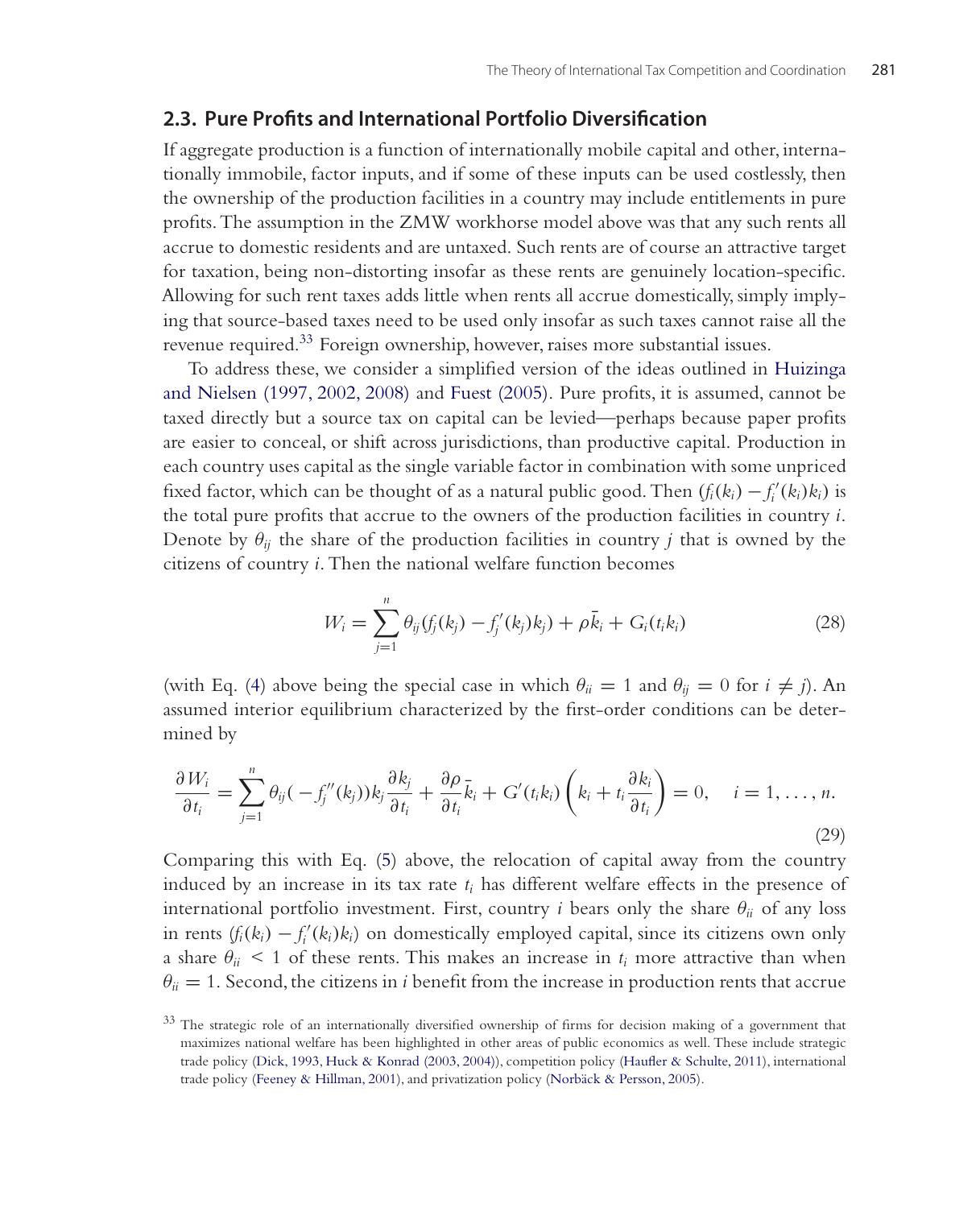in other countries, in proportion to the shares  $\theta_{ij}$  which they own in these rents. As an increase in *ti* increases these production rents, this effect also makes an increase in *ti* more attractive than for  $\theta_{ij} = 0$ . Starting from the values  $(t^N, \ldots, t^N)$  that characterize a Nash equilibrium for  $\theta_{ii} = 1$  and  $\theta_{ii} = 0$  and fully symmetric countries (including in population size), the first-order welfare effect of an increase in *i*'s own tax rate is

$$
\frac{\partial W_i}{\partial t_i} = (\theta_{ii} - 1) \left( -f''\left(\bar{k}\right)\right) \bar{k} \frac{\partial k_j}{\partial t_i} + \sum_{j \neq i} \theta_{ij} \left( -f''\left(\bar{k}\right)\right) \bar{k} \frac{\partial k_j}{\partial t_i}.
$$
 (30)

This is unambiguously positive for  $\theta_{ii} \in (0, 1)$  and  $\theta_{ij} \in (0, 1)$ . Again assuming strategic complementarity of tax rates, this implies that international portfolio diversification weakens tax competition and leads to higher equilibrium tax rates than in the benchmark case.[34](#page-25-0)

This result—that a high degree of international ownership reduces the incentives for a race to the bottom—in turn suggests a potential strategic relationship between the degree of international firm ownership and the intensity of tax competition. If portfolio investors in a country could coordinate on a joint portfolio policy, and if (as seems plausible) they were less interested in the public good than the policy maker (or the median voter), then those investors would have an incentive to reduce their international investment activities in order to induce lower domestic tax rates. Indigenization—encouraging national ownership in national firms and their profits—is a well-known means to reduce the government's incentive to generate tax revenue from them.<sup>[35](#page-25-1)</sup>

This indigenization effect is well-known from other contexts. For instance, it has been argued that indigenization, or joint ventures with host country citizens reduce the incentives of the national government in the host country to expropriate or nationalize foreign direct investment. [Konrad and Lommerud \(2001\)](#page-68-7) show that the problem of expost opportunistic behavior can also be moderated if the host country government has incomplete information about the true profitability of the FDI project and if a large share of the foreign company is owned by citizens of the host country. Key to their argument is that this incomplete information shields an information rent of the firm from being extracted, even if the host government applies the most sophisticated extortionary means to extract as much revenue as possible. Similarly, it has been argued that a country with sovereign debt should be less inclined to default if its debt is held mainly by its own nationals (Broner, Martin, & Ventura, 2010).

<span id="page-25-0"></span><sup>&</sup>lt;sup>34</sup> [Huizinga and Nicodème \(2006\)](#page-67-8) interpret their empirical findings on the relationship between international ownership and corporate taxes as being in line with this finding.

<span id="page-25-1"></span> $35$  The trade-off between risk diversification and the incentives for tax revenue extraction in the context of international ownership of fixed resources is developed in[Wildasin andWilson \(1998\).](#page-70-16)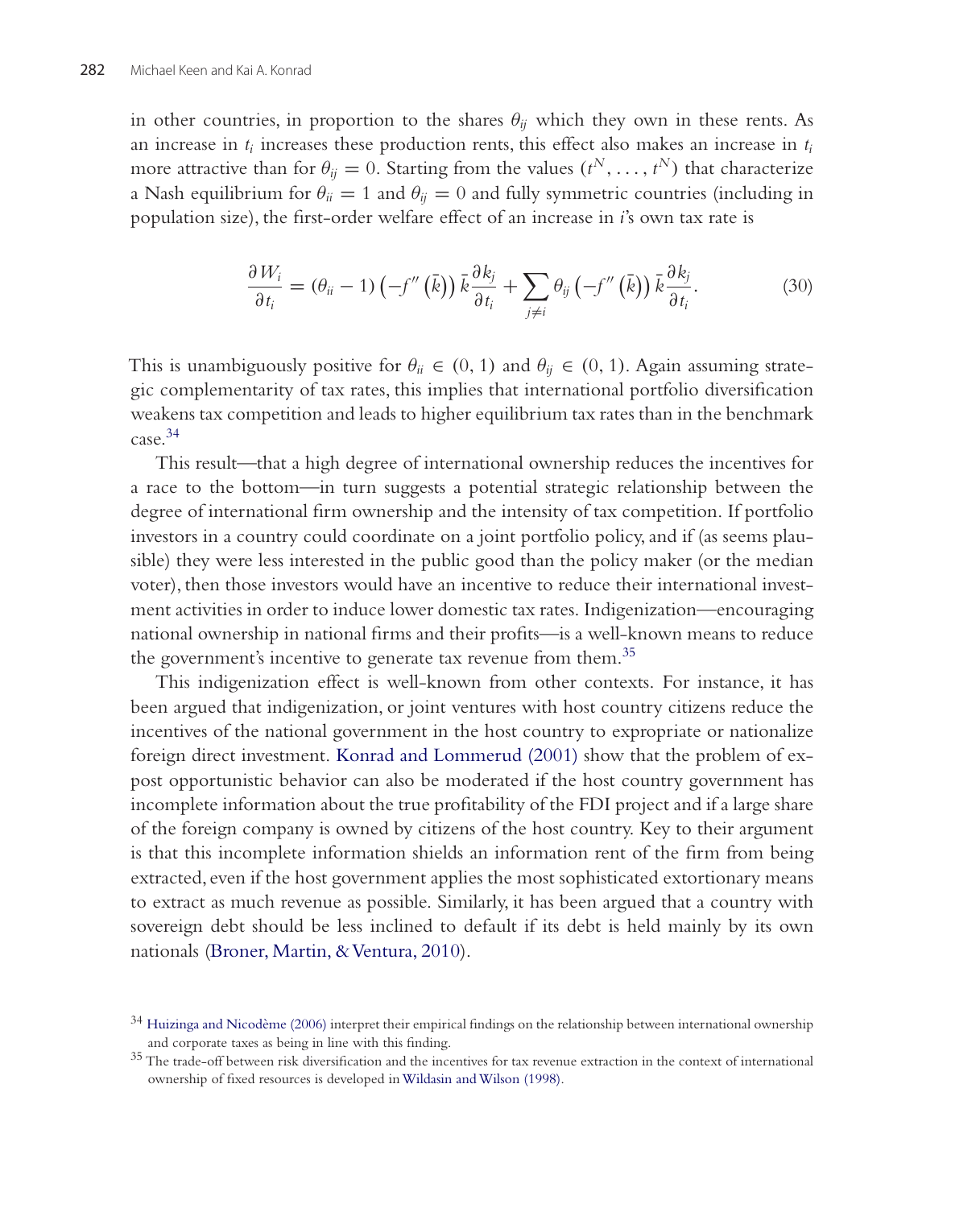#### <span id="page-26-0"></span>**2.4. Tax Competition with Multiple Instruments**

A common feature of both ZMW and KK is that each country deploys only one tax instrument. Many contributions to the literature relax, in one way or another, this unrealistic assumption.

Even allowing for taxes on immobile factors can make an important difference. In ZMW, a country that could also tax rents to the domestic factors generating the concavity of the production function but was unable to affect the common return  $\rho$  would optimally choose not to impose a source-based tax on capital: this is the well-known result that small countries should not tax capital. $36$  [Bucovetsky and Wilson \(1991\)](#page-65-8) show that the same applies when labor supply is variable, and wage income can be taxed directly. The intuition is the same in both cases: with the required return on world markets fixed, the real burden of any tax on capital is passed onto labor—and it is then better to tax labor directly than to distort capital intensity. The fundamental inefficiency remains, however, if the global capital stock is fixed, since a common tax on that base is then lump sum.

The case in which distinct instruments bear directly on the allocation of production and tax bases across countries is of obvious direct interest. One such instance—in which different types of mobile capital can be taxed, in ZMW fashion, at differing rates—is discussed at some length in Section [4.2.](#page-47-0) Here we consider another. For with ZMW attuned to modeling movements of real capital and KK to the shifting of paper profits and both important in practice—it is natural to combine the two. This is the essence, for example, of the model set out in [Devereux et al. \(2008\),](#page-66-3) a stripped down version of which suffices here.

Suppose then that there are two countries, each, in the spirit of ZMW, with a fixed endowment of capital that is freely mobile between them. In each there is a single multinational enterprise, which undertakes real production only there but which, in the spirit of KK, can also, at some increasing and strictly convex cost  $c_i(s_i)$ , shift an amount of taxable profits  $s_i$  to the other country (the assumption being that it has unmodeled taxable income arising there to which it can add or subtract). Country *i* levies both a source-based tax  $t_i$  on the real capital located there and a profit tax  $T_i$  on output  $f_i(k_i)$  net of profits shifted abroad, financing costs  $\rho k_i$ , and the source-based tax. With all investment-related costs deductible,  $T_i$  is effectively a tax on rents, so that this structure<sup>37</sup> captures two core components of the corporate tax discussed in Section [2.1.1.](#page-5-2) The after-tax profits of the multinational located in 1 are thus

<span id="page-26-3"></span>
$$
\Pi_1 = (1 - T_1)\{f_1(k_1) - \rho k_1 - t_1 k_1\} + (T_1 - T_2)s_1 - c_1(s_1)
$$
\n(31)

<span id="page-26-1"></span><sup>36</sup> A result that is sometimes invoked too loosely: such a country should, if it can, impose a residence-based tax on capital, and will wish to impose a source-based tax if full credit for that payment is given in the residence country of foreign investors (a major consideration, in practice, for many developing countries).

<span id="page-26-2"></span><sup>37</sup> The assumptions that the source-based tax is deductible against the profit tax, and the costs of profit-shifting are not are inessential.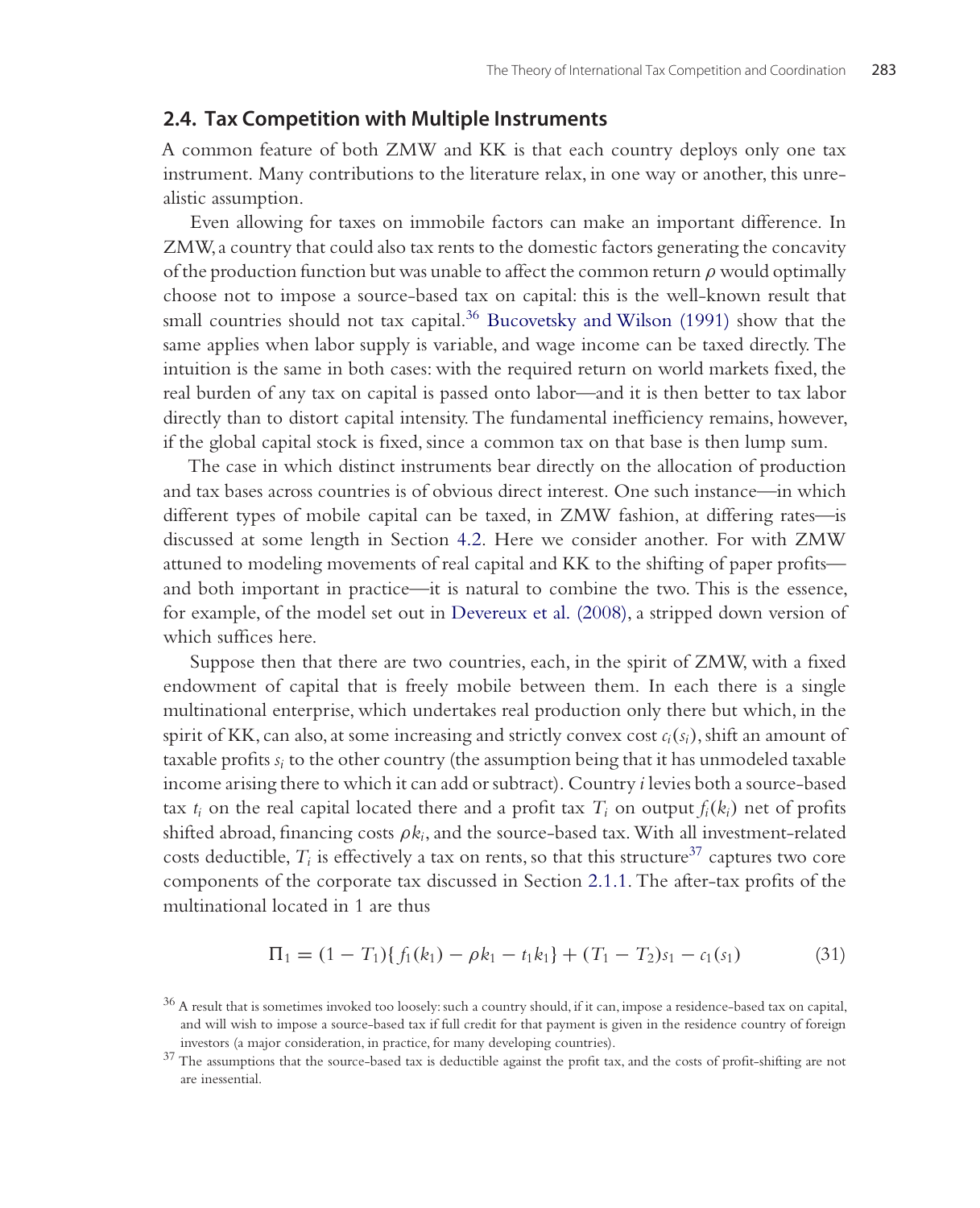with the net return  $\rho$  taken as given by the multinationals but determined in equilibrium, as in ZMW, so as to clear the global capital market; and the tax revenue collected in country 1 is

$$
r_1 = T_1\{f_1(k_1) - \rho k_1 - s_1\} + (1 - T_1)t_1k_1 + T_1s_2, \tag{32}
$$

the final term reflecting revenue raised from profits shifted in by the multinational headquartered in country 2.

Maximizing in [\(31\)](#page-26-3), the multinational headquartered in country 1 shifts an amount of profit such that

$$
c_1'(s_1) = T_1 - T_2 \tag{33}
$$

and invests to the point at which

$$
f_1'(k_1) - t_1 = \rho. \tag{34}
$$

In terms of behavioral impact, there is thus a simple dichotomy of effects: the extent of profit-shifting depends only on the difference in rates of rent taxation (reminiscent of [\(23\)](#page-18-3) in the KK case), while the allocation of capital depends only on the difference in effective rates of source-based taxation.

For policy-making, however, there is no such simplifying decoupling of the two tax instruments. In considering acting on profit-shifting by changing the rate of its rent tax, for instance, a country needs to be mindful that although this does not affect the real capital employed there, it does affect the revenue it collects on the earnings generated by that capital. The interactions between the tax instruments, both within and across countries, become complex, and are not discussed here.<sup>38</sup> One lesson worth noting, however, is that it is no longer the case that a small country with access to a rent tax would not wish to impose a source-based tax: it generally will, to provide some safeguard against the erosion of its ability to tax those rents as a consequence of profit-shifting.

# <span id="page-27-0"></span>**2.5. Vertical Externalities and the Strategic Role of Internal Governance Structure**

The analysis so far has abstracted from the complex multiplayer decision-making process generating national tax policy choices, treating these decisions as if they were made by single players acting in the interest of their citizens. In fact, many countries have multilayered governance systems, with each layer of government imposing taxes with (explicitly or implicitly[\)39](#page-27-2) partially overlapping tax bases and, often, systems of intergovernmental grants.This internal architecture can have significant effects on the tax competition games played both within and between countries.

<sup>&</sup>lt;sup>38</sup> [Devereux et al. \(2008\)](#page-66-3) discuss these, and optimal tax rates, in some detail for symmetric countries.

<span id="page-27-2"></span><span id="page-27-1"></span><sup>&</sup>lt;sup>39</sup> The overlap is obvious when, for example, central and lower level governments both tax corporate income; but can also arise, for example, when the central government imposes aVAT and lower levels some form of wage tax, since in economic terms the bases of the two taxes are very similar.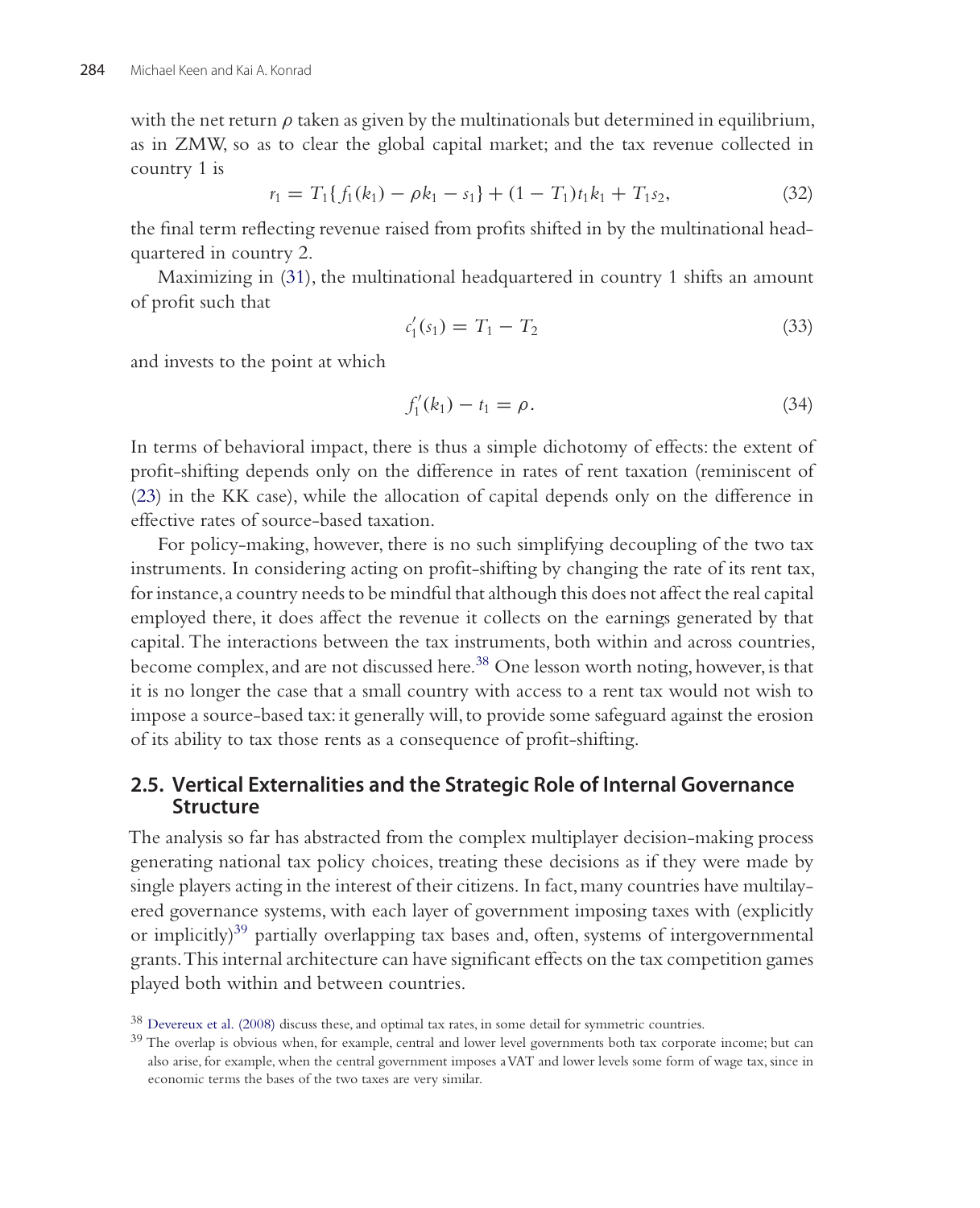

<span id="page-28-0"></span>**Figure 6** Different prototypes of governance.

To illustrate this, Figure [6](#page-28-0) shows three prototype countries with very different federal structures. Country *A* is fully centralized, all choices about tax rates and the tax system being made at the most central level; it resembles most closely the type of player usually considered in the context of tax competition, as elsewhere in this survey. Country *B* has one central government and a considerable number of regional governments *Ri*, with capital horizontally mobile between them. Country *C* has several vertically related governments, all drawing on the same national tax base, but no horizontal competition between regions inside the country. The "vertical" tax competition induced by these layers of government would generally be expected to lead to inefficiently high tax rates, as more decision makers independently extract tax revenue from the same tax base: in considering an increase in its own tax rate, each level is likely to take account of the consequent contraction of the tax base, but attach relatively little weight to the losses that this also implies for other levels. (The point is especially clear when policy makers at each level are simple revenue-maximizers, in which case, as first noted by [Flowers \(1988\),](#page-66-9) combined tax rates in the Nash equilibrium may be beyond the peak of the Laffer curve.)

Consider country *B* more carefully. Suppose the central and local governments each independently choose a unit tax on capital at source.The capital that is applied in region *i* will then be taxed by both the central and the local government. In each region, these unit taxes add to the total tax burden on capital in the respective region.The tax rate choice of the central government will presumably be guided by the preferences of the citizens in all regions. The regions, however, are likely to focus more narrowly on the well-being of their own citizens. One aspect of the problem they face is the potential for their tax choices to induce capital to move into, or from, other regions: this "horizontal" tax competition is of essentially the same form as discussed above. But there is another set of constraints arising from the vertical relation between regional and central governments. In making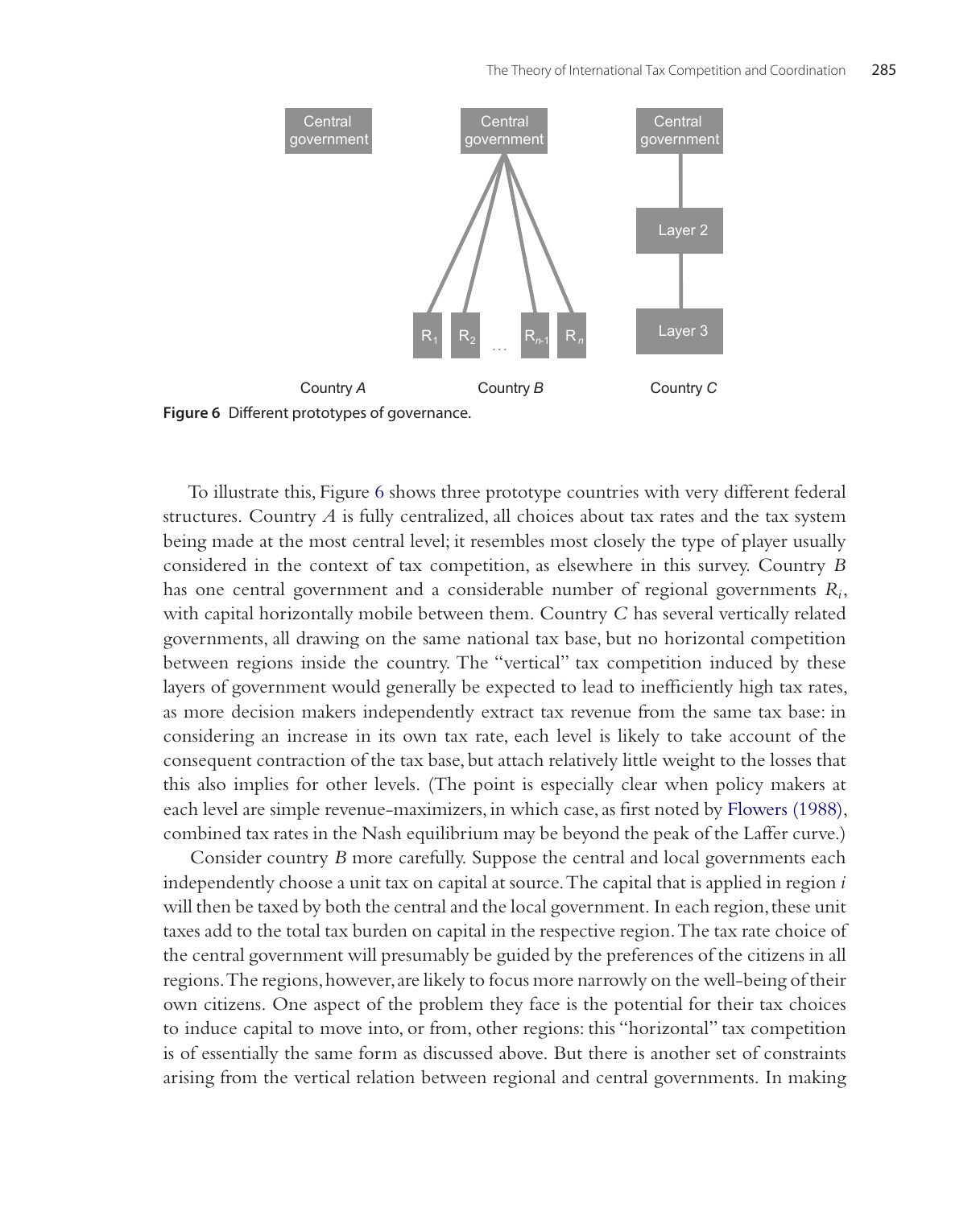their rate decisions, while the regional governments presumably anticipate some tax base deterioration or other distortions that will diminish the revenue accruing to the central level, since they do not receive all the benefit of that revenue they will attribute too low a shadow price to it. Also, the double taxation of the same tax base by the different layers of government may cause an aggregate tax burden in country *B* that is too high. These effects of vertical tax competition and their interaction with horizontal tax competition between regions and between nations—especially the question of whether tax rates will ultimately be too low or too high—have been quite extensively analyzed (see Keen & Kotsogiannis, 2002, 2004;[Wrede, 1999\)](#page-70-17).

Within federations, particularly if regions have some tax autonomy, there are often systems of interregional or vertical intergovernmental transfer systems in place.An analysis of these transfer arrangements can lead to policy conclusions about the disincentive of tax enforcement they can create in the different regions, and to other negative incentive effects of such systems. It is therefore interesting to note that horizontal and vertical transfer systems inside a federal country can and partially do counterbalance the internal forces of vertical and horizontal tax competition inside this federation and can partially correct for the problems caused by interregional or vertical tax competition (see, for instance, Fenge & Wrede, 2007; [Kelders & Koethenbuerger, 2010;](#page-68-8) [Kotsogiannis, 2010\)](#page-68-9).

These aspects of domestic fiscal architecture can have strategic implications for international tax competition too. For instance, due to the presence of vertical externalities and absence of horizontal tax externalities, a country of type *C* with revenue maximizing layers of government has a tendency to choose a higher tax rate on capital than would a country of type *A*, when competing with each other. This remains the case in a framework with international tax competition between countries of types *A* and *C*. The internal governance structure of a country has strategic effects, affecting the tax rate choices in the country. As the internal governance structure of a country affects its tax choices, it can change equilibrium choices in other countries and create further strategic considerations.[Wilson and Janeba \(2005\)](#page-70-5) and [Kessing, Konrad, and Kotsogiannis \(2009\)](#page-68-10) highlight this point. Due to this strategic effect, a structure that induces vertical tax competition can be advantageous or disadvantageous. As the choice of governance structure is a long-term decision and cannot be adjusted in the short run as easily as the tax rate, the governance structure could be used as a commitment device by which countries can position themselves in a framework of international tax competition. More independent vertical tiers of governance may lead to higher effective tax rates, the anticipation of which will induce other countries—provided that tax rates are strategic complements—to also choose higher tax rates.This strategic effect is similar to the commitment of a Stackelberg leader and can be a similar source of benefit. However,this advantage becomes small when faced with many competitors, smaller than the negative side effect of deviating from what would have been the tax rate chosen from the perspective of unitary state. Hence, if the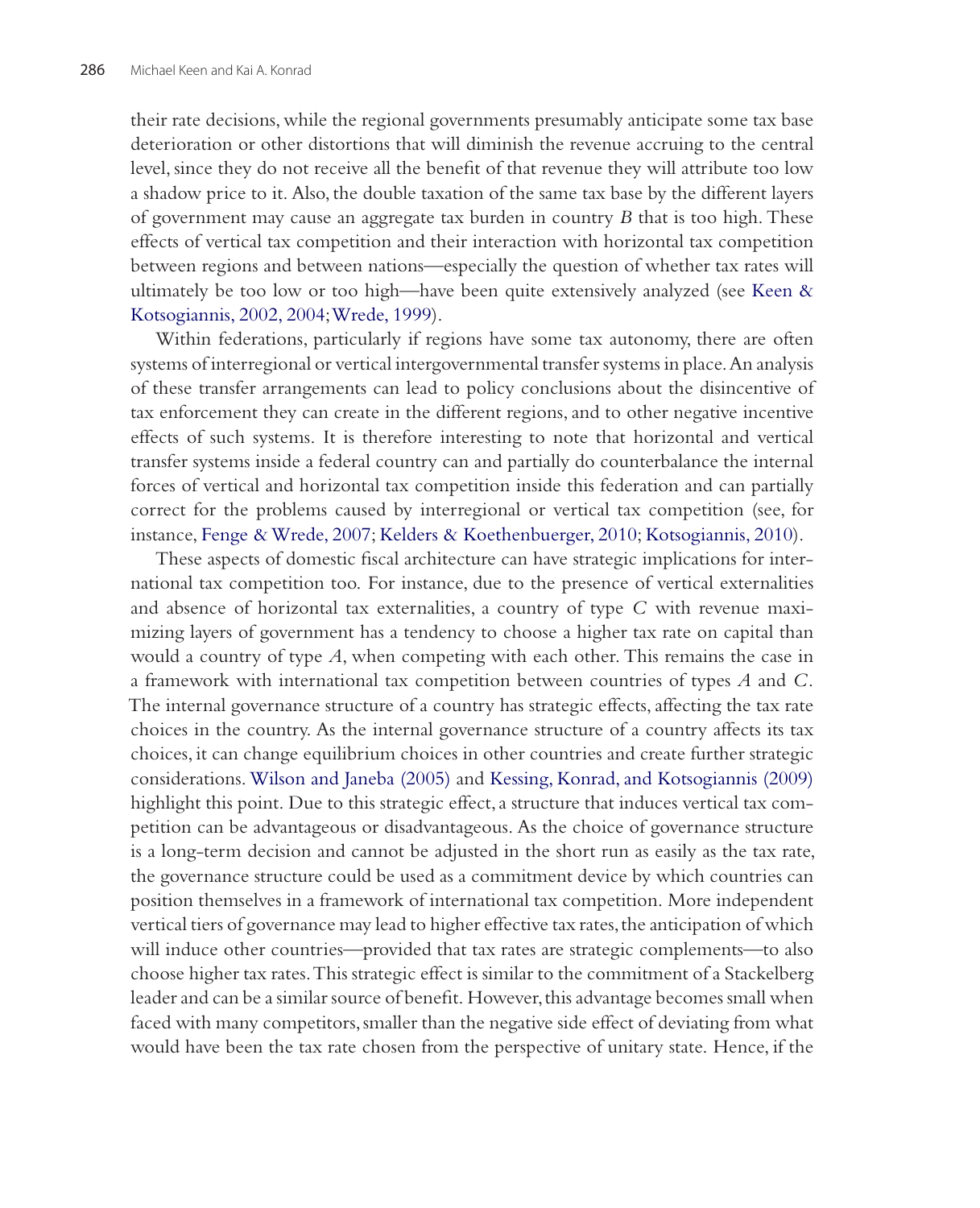number of competitors of the country is sufficiently large, the overall effect will typically work to the disadvantage of this country in the context of capital taxation at source.

#### <span id="page-30-0"></span>**3. COORDINATION**

It is clear from the analysis above that the tax rate choice of one country can have several external effects on other countries. First, a higher tax rate in one country typically drives capital into other countries.This "tax base" effect benefits these other countries by broadening their capital tax base and so increasing their tax revenues. Second, the inflow of capital abroad leads to an expansion of production there, which may also be to their benefit. Third, an increase in any country's tax rate reduces the net return on capital, imposing a burden on all capital owners, not just its own citizens but those abroad too. Generically, these different external effects do not cancel each other out, and so the tax competition equilibrium can be expected to be inefficient.

In general, there will be a whole range of tax combinations  $(t_1, t_2, \ldots, t_n)$  that are Pareto-superior to the non-cooperative equilibrium. If countries could negotiate a cooperative outcome, they would be expected to arrive at one in the core, which will depend, inter alia, on whether or not international transfers are feasible. More generally, if the decentralized solution suffers from externalities between the players, it generically holds that an appropriately chosen central planner's solution exists that yields strictly higher welfare in every country, relative to the decentralized outcome. But the central planner solution is a Nirvana outcome, demanding more than one can reasonably expect. For instance, it requires the absence of problems of asymmetric information and it typically requires full commitment—that is,the ability to write and implement fully binding contracts on all matters of relevance. It also requires that these contracts be written prior to any possible unilateral action by which a single player can tilt the cooperative outcome in their own favor. In an international context, with sovereign countries being the decision makers, full commitment and its enforcement is probably the most serious hurdle—even treaties can be undermined or abrogated—but information problems can also be an obstacle; and transfers between players, though clearly present in international settings, are hard to envisage in the present context (politicians likely finding it hard to explain, for instance, the case for paying another country to increase its tax rate). The question is whether, and if so exactly how, countries may coordinate their tax policies in order to overcome these inefficiencies.

When countries are identical, and can commit over a full range of instruments and time periods, it is straightforward—in principle at least—to identify Pareto-improving forms of coordination. In both the ZMW (as seen) and KK (as readily shown) models, for example, all countries benefit, relative to the Nash equilibrium from a small, common increase in tax rates. Matters are far more complex, however, when—as is manifestly the most relevant practical case—the preconditions at the start of this paragraph fail.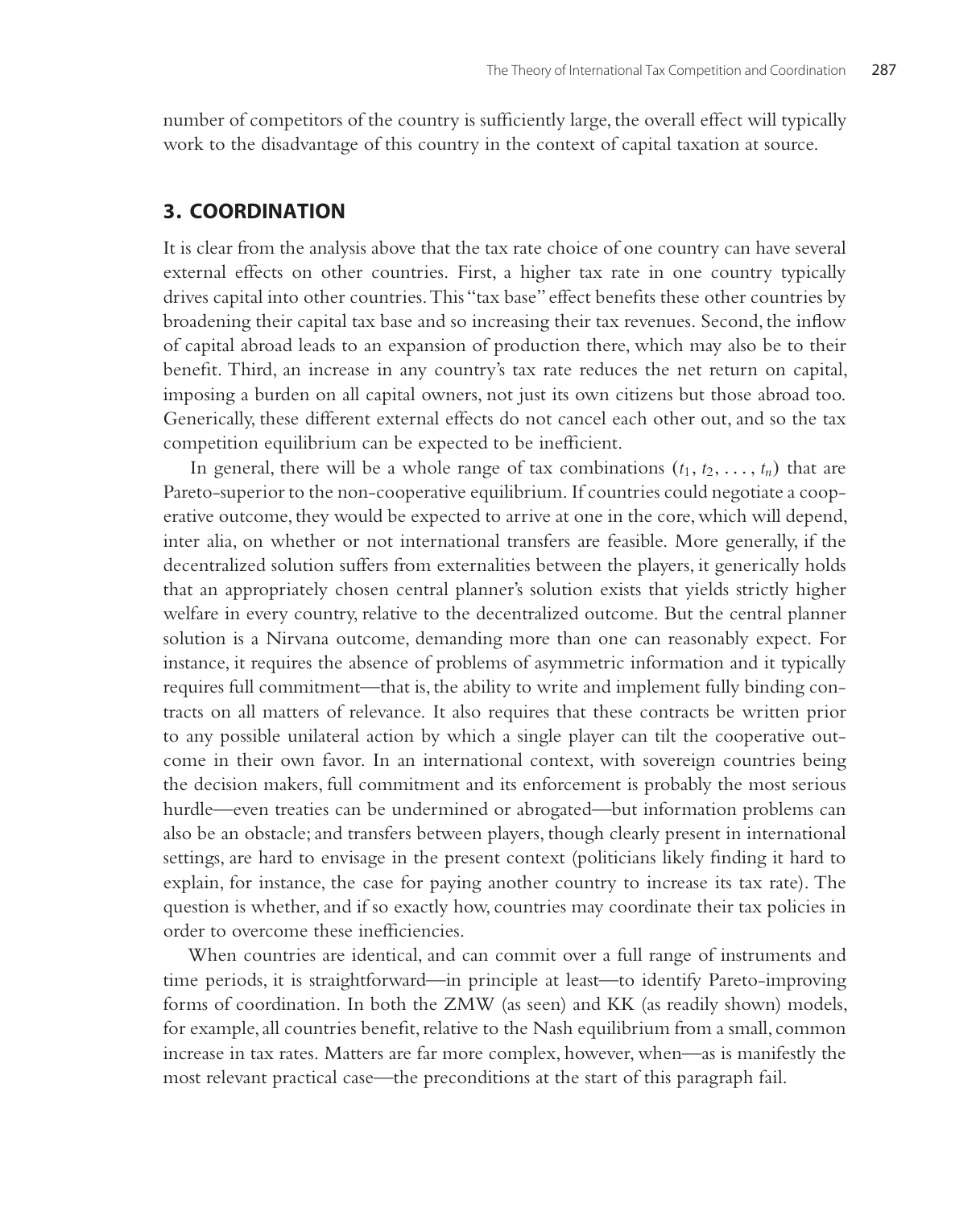

<span id="page-31-3"></span>**Figure 7** Asymmetries and the dangers of harmonization in the linear model.

#### <span id="page-31-0"></span>**3.1. Asymmetries and the Limits of Harmonization**

Harmonization, particularly to some average of non-cooperative tax rates, seems to have a natural appeal to policy makers as a response to tax-induced movements of tax base.<sup>40</sup> It is inherently flawed, of course, as a response to problems of tax competition in its neglect of overall levels of taxation: with symmetric countries, tax rates are expected to be spontaneously harmonized, but there are still gains from coordination.

Asymmetries create further difficulties for a strategy of harmonization. Returning to the linear case of the ZMW model in Section [2.1.1](#page-5-2) above, for instance, Figure [7](#page-31-3) shows the outcome in which country 1 has a higher capital endowment, per unit of labor than country 2, and so sets a lower tax rate in equilibrium. In such a case it may be, as drawn, that there is simply no harmonized tax rate  $\tau = t_1 = t_2$  at which both countries are better off than at the Nash equilibrium.The point emerges still more clearly in the KK model. In this case, the smaller country (1, say) is sure to be made worse off by harmonization to any tax rate between those of the Nash equilibrium, because its revenue is then

$$
r_1(\tau,\tau) \le r_1(t_2^N,t_2^N) < r_1(t_1(t_2^N),t_2^N) = r_1(t_1^N,t_2^N),\tag{35}
$$

where the first inequality reflects the fixity of the national base and the second the definition of a best response.

#### <span id="page-31-1"></span>**3.2. Minimum Tax Rates**

As one possible limitation on the amount of cooperation, countries may be unable to harmonize on common tax rates but able to agree on a range within which rates must lie.

<span id="page-31-2"></span> $^{40}$  Harmonization of this kind (both from Nash equilibria and more generally) has been a particular focus of the literature on commodity tax competition: see, for instance, the review in [Keen \(2001\).](#page-68-1)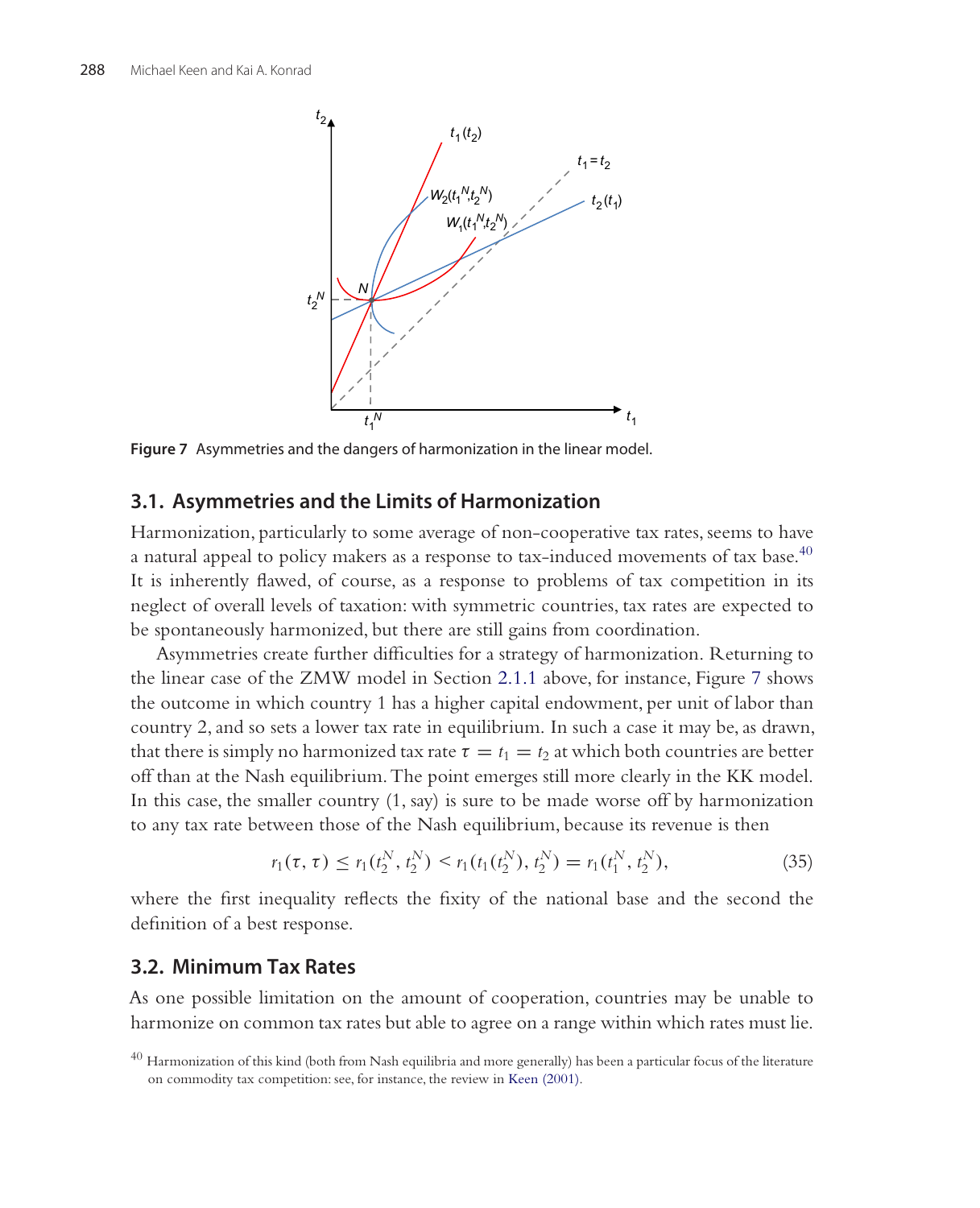One leading example of such type of limited cooperation is agreement on minimum tax rates; as with, for example, the agreement in the West African Economic and Monetary Union of a minimum corporate tax rate of 25% and on minimum rates of excise duty both there and in the EU. Lower (and/or upper) limits for possible tax rate choices leave countries some flexibility to react to structural or macroeconomic developments, or to changes in their shadow price of public funds, which may be more appealing for the countries' decision makers than a fully rigid system of coordinated taxes that can be changed and adjusted to their needs only by renegotiation (especially when, as in the EU, this requires the unanimous approval of all participating countries).

It might seem that the adoption of such minimum taxes must make those countries that are consequently forced to raise their tax rates worse off. This, however, is not the case: lower (or upper) bounds on tax rates can have surprising consequences for welfare in the resulting tax competition equilibrium.

Starting from an asymmetric Nash equilibrium *N* with  $(t_1^N, t_2^N)$  in the fully uncoordinated situation with  $t_1^N < t_2^N$ , a common lower bound of  $t_i = t_0 < t_1^N$  has no impact given simultaneous rate setting (a less trivial observation than it may appear,as will become clear later). A bound  $t_0$  in the interval  $(t_1^N, t_2^N)$  between the two Nash equilibrium rates, generally binds country 1 and typically induces it to choose this lower bound. This is illustrated in Figure [8,](#page-32-0) where the kink in the new best reply function of the low tax country  $t_1(t_2)$  reflects the prohibition on setting a rate below  $t_0$ . For the same reason, the best response  $t_2(t_1)$  for country 2 also acquires a kink, but in a range that is irrelevant for the equilibrium. The change of  $t_1$  from  $t_1^N$  to  $t_0$ , taken in isolation, would benefit



<span id="page-32-0"></span>**Figure 8** A lower bound on tax rates.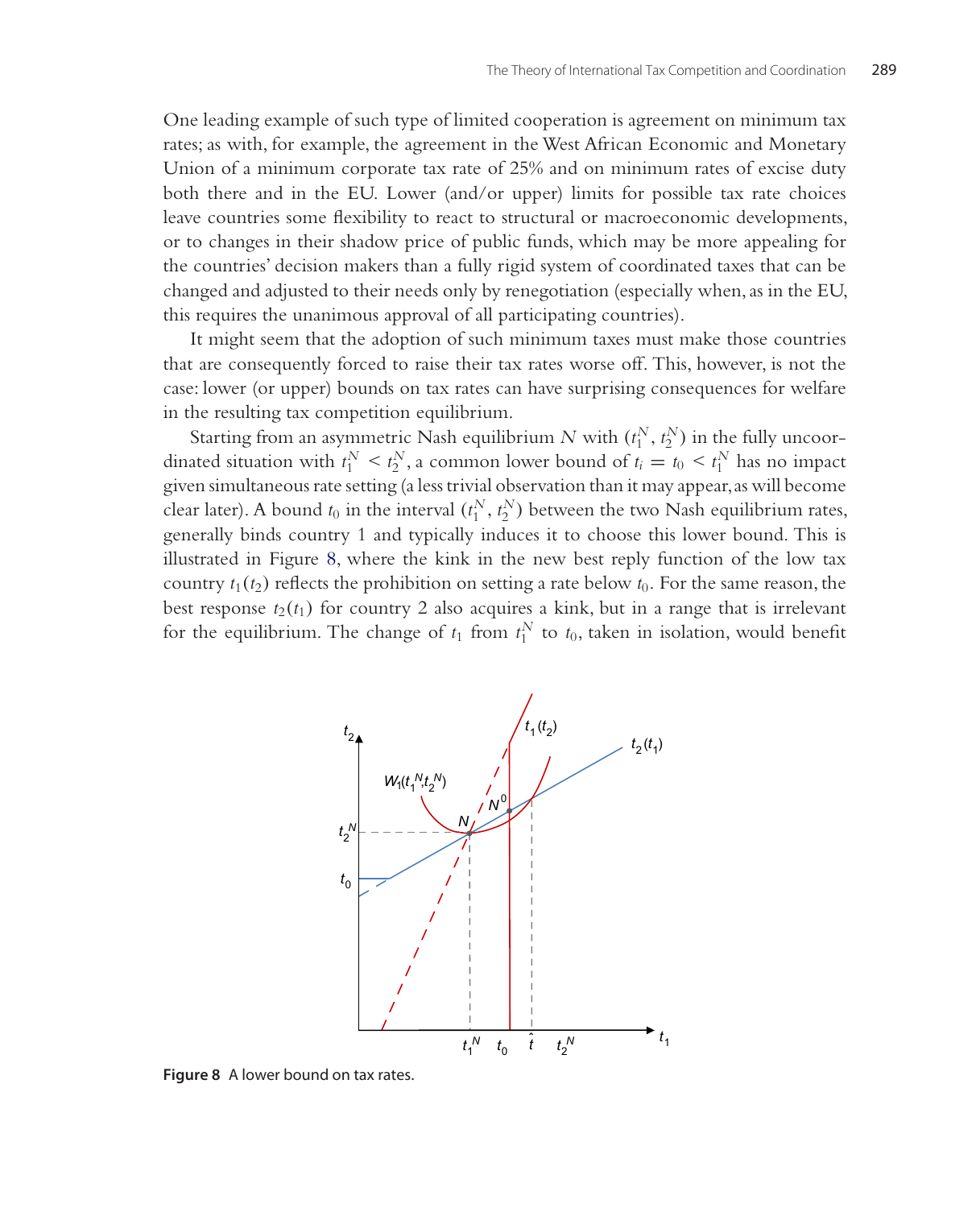

<span id="page-33-1"></span>**Figure 9** Effects of a binding minimum tax in a Stackelberg equilibrium.

the high tax country 2, but would reduce welfare in the low tax country 1. Country 2, however, will not continue to choose  $t_2^N$  in the new equilibrium. Using the Nash equilibrium conjecture  $t_1 = t_0$ , it will choose its optimal reply  $t_2(t_0)$ . Assuming strategic complementarity, this means a tax rate higher than  $t_2^N$ . This change can be beneficial for both countries. With the new equilibrium at  $N^0$ , the overall welfare effect for country 1, compared to the unconstrained Nash equilibrium, is in general unclear.

Consider, though, a marginal increase in *t*<sup>1</sup> from its level in the unconstrained Nash equilibrium,  $t_1^N$ , to the very slightly higher level  $t_0 = t_1^N + \varepsilon$ . This has a zero first-order effect for the welfare of country 1, as  $W_1(t_1^N, t_2^N)$  has a slope of zero at *N*. But it induces an equilibrium reaction by country 2, which increases its tax rate  $t_2$  by  $\varepsilon$  times the slope of  $t_2(t_1)$ . This increase in  $t_2$  does have a first-order marginal effect for country 1's welfare, and it is beneficial. Thus agreement on a minimum tax rate that is above but sufficiently close to the lower of the unconstrained Nash equilibrium rates  $t_1^N$  is Pareto improving. In Figure [8,](#page-32-0) both countries gain if  $N_0$ , on the upper right of  $N$ , is to the left of the tax rate  $\hat{t}$  at which  $t_2(t_1)$  and  $W_1(t_1^N, t_2^N)$  intersect: any minimum rate  $t_0 \in (t_1^N, \hat{t})$  induces an increase in both countries' welfare, whereas lower bounds in the higher range  $t_0 \in (\hat{t}, t_2^N)$ make the low tax country 1 worse off. $41$ 

Matters are quite different when countries choose sequentially.[Wang \(1999\)](#page-70-15) addresses this case in the KK model, but the same insights can be seen using the linear model illustrated in Figure [9.](#page-33-1) Focusing on the asymmetric case and taking the larger country 1 to be the Stackelberg leader, the initial equilibrium in the absence of any minimum taxes is at

<span id="page-33-0"></span> $^{41}$  Peralta and van Ypersele (2006) show, however, that this result need not hold more generally in related models. In their framework with three countries, a minimum tax rate may not make all countries better off, whereas a combination of a lower and an upper bound might.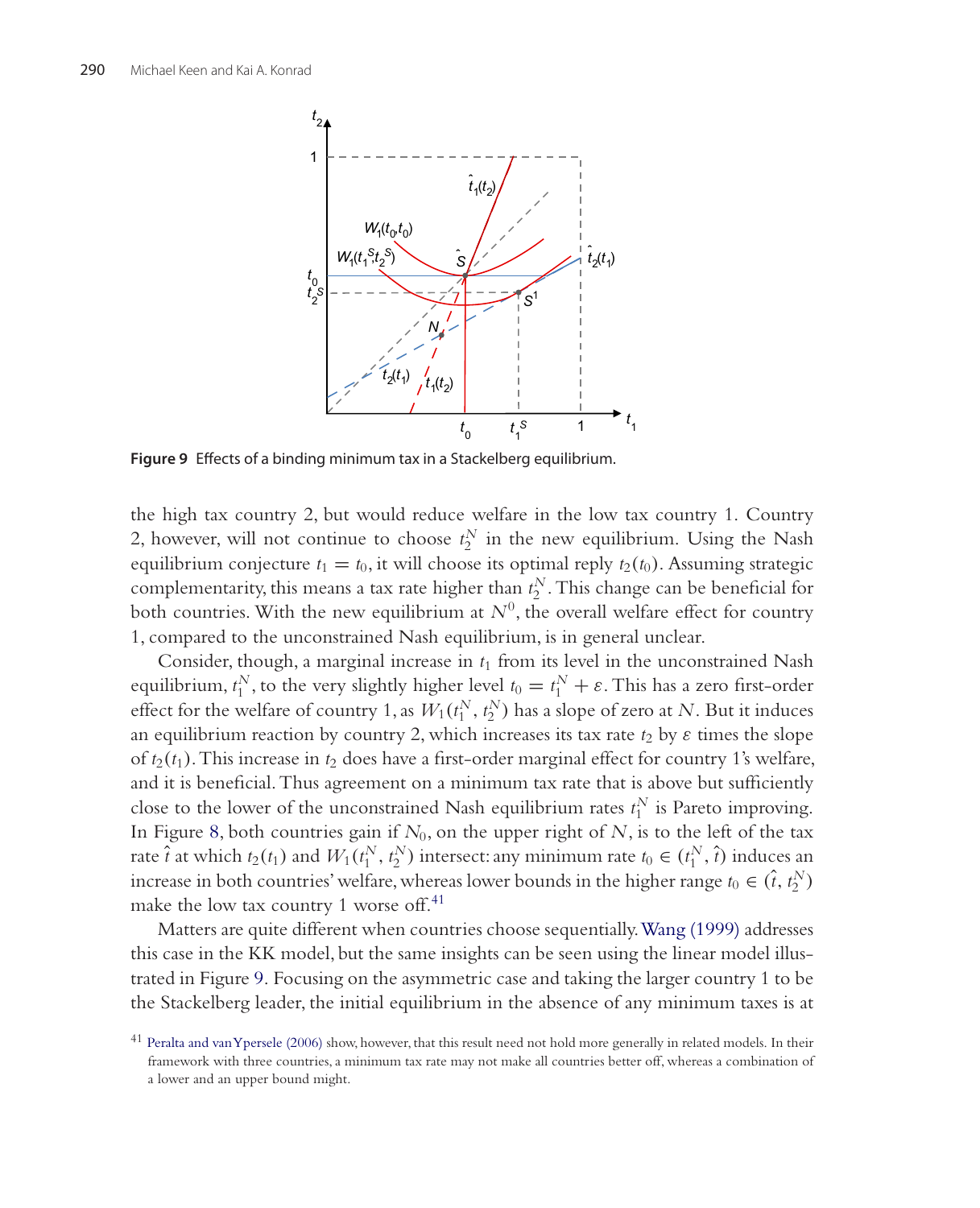*S*<sup>1</sup>, the point of tangency between country 1's iso-welfare curve  $W_1(t_1^s, t_2^s)$  and country 2's reply function, which has  $t_1^s > t_2^s$ . Now imposing a minimum tax rate  $t_0$  between the two initial equilibrium rates ( $t_1^s > t_0 > t_2^s$ ) may cause the tax rate of the Stackelberg leader to fall and,for a broad range of parameters and under quite general conditions,lead to higher welfare for the leader and lower welfare for the follower. Figure [9](#page-33-1) illustrates. Here a minimum tax  $t_0$  that is slightly higher than  $t_2$ <sup>s</sup> leads to kinked reply functions  $\hat{t_1}(t_2)$ and  $\hat{t}_2(t_1)$ , just as above. When country 1 chooses its most preferred point  $(t_1, t_2)$  along the reply function  $\hat{t}_2(t_1)$  of country 2, subject to the constraint  $t_1 \geq t_0$ , it selects  $\hat{S}$ . The Stackelberg leader thus chooses a tax rate that is considerably lower than its choice in the initial equilibrium *t s* 1, with the effect, as Figure [9](#page-33-1) suggests,that the leader is better-off, but the follower may be worse off, than in the unconstrained Stackelberg equilibrium. Setting such a low rate was not attractive to the leader in the absence of the minimum tax rate, because the follower would react to such a choice by an even lower tax. The minimum tax prevents such a reaction, making  $t_1 = t_0$  attractive for the Stackelberg leader. Had the Ruding Committee proposal of a 30% minimum tax rate been adopted, for instance, EU members setting a higher rate could have reduced their rate secure in the knowledge that no other country would undercut them by going below 30%.

[Konrad \(2009\)](#page-68-11) goes one step further and considers a minimum rate  $t_0 < t_2^s$ : a minimum, that is, below the lower of the two tax rates chosen in the unconstrained equilibrium. One might expect this to have no effect. But, in the Stackelberg case, even such seemingly unconstraining floors change the nature of the equilibrium and may induce all countries to reduce their tax rates.The reason for this can be seen in Figure [10,](#page-34-0) which is similar to Figure [9.](#page-33-1) With a lower bound of  $t_0$ , the reply functions  $\hat{t_1}(t_2)$  and  $\hat{t_2}(t_1)$ 



<span id="page-34-0"></span>**Figure 10** Effects of a minimum tax that is lower than the lowest equilibrium tax rate in the Stackelberg equilibrium.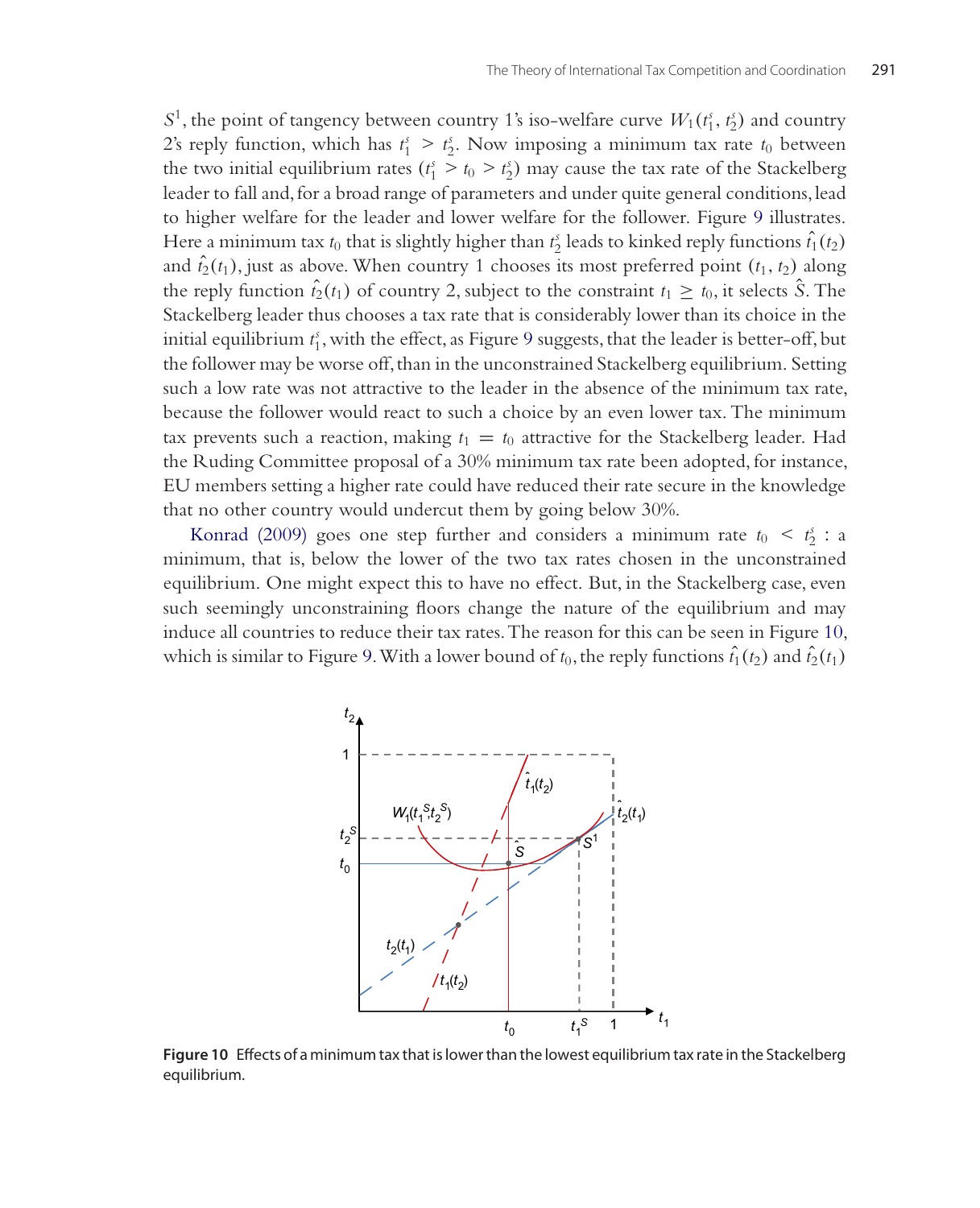are drawn as closed lines, kinked as above at this very low minimum. Now *S*ˆ is the new equilibrium, yielding an increased payoff for country 1 and a reduced payoff for country 2. Both countries thus switch to setting their rate at the minimum permissible level even though, in the initial equilibrium, both rates were higher than that. The intuition is essentially as above: without a floor, the leader refrains from setting  $\hat{t}_1 = t_0$  because this would induce the follower to choose a very low tax rate chosen by country 2 in the unconstrained situation, but the imposition of the minimum cuts off this possibility.What is striking is that the same intuition continues to apply even for non-binding minima.

These are surprising results. But they also call for some caution in drawing policy conclusions, showing that such a straightforward and central policy idea as imposing a minimum rate can (but need not) lead to a Pareto improvement depending on the precise nature of the strategic interaction in tax-setting.

## <span id="page-35-0"></span>**3.3. Coordination Among a Subset of Countries**

A simultaneous coordination of all countries is hard to envisage if there is no supranational agency that could enforce such an agreement. However, supra-national structures such as the European Union may enable their members to commit to joint action. But is it in the interest of subsets of countries to coordinate only among themselves? Nonparticipating countries' equilibrium tax rates may then well be different from those they set in the fully non-cooperative Nash equilibrium. So even though participating countries can benefit from joint action in the absence of such strategic effects on non-participants (they can at least not do worse), it is not clear whether or not, once those effects come into play, the overall outcome of this coordinated action will be beneficial for them.The issue, it should be stressed, is a very real one for the several regional blocs facing the question of whether some degree of coordination toward higher taxation would be to their advantage or would simply make them more vulnerable to tax competition from non-participating countries[.42](#page-35-1)

This problem has been addressed formally by [Burbidge et al. \(1997\)](#page-65-9) and Konrad and Schjelderup (1999)[.](#page-68-12) [The](#page-68-12) [latter](#page-68-12) [addressed](#page-68-12) [the](#page-68-12) [general](#page-68-12) [question](#page-68-12) [in](#page-68-12) [a](#page-68-12) [modified](#page-68-12) version of the reaction curve figure above, now with three countries. Suppose that the symmetric Nash equilibrium in pure strategies exists and denote the uniform equilibrium tax rate  $t_1 = t_2 = t_3 = t^N$ . Could countries 1 and 2 gain if, rather than maximizing their own welfare individually and finding themselves in this Nash equilibrium,they join forces and credibly and publicly agree on choosing a common tax rate  $t_1 = t_2 \equiv t_A$  that maximizes their joint welfare  $W_A \equiv W_1 + W_2$ , where  $W_i$  is as in [\(4\)](#page-7-4) above?

<span id="page-35-1"></span><sup>&</sup>lt;sup>42</sup> Related issues emerge in the context of customs unions and in the literature on coalition formation more generally. The members of a customs union can choose their tariffs and compensation payments in order to improve their joint welfare. However, the formation of the customs union affects trade relationships with non-members (see Panagariya (2000) for a survey).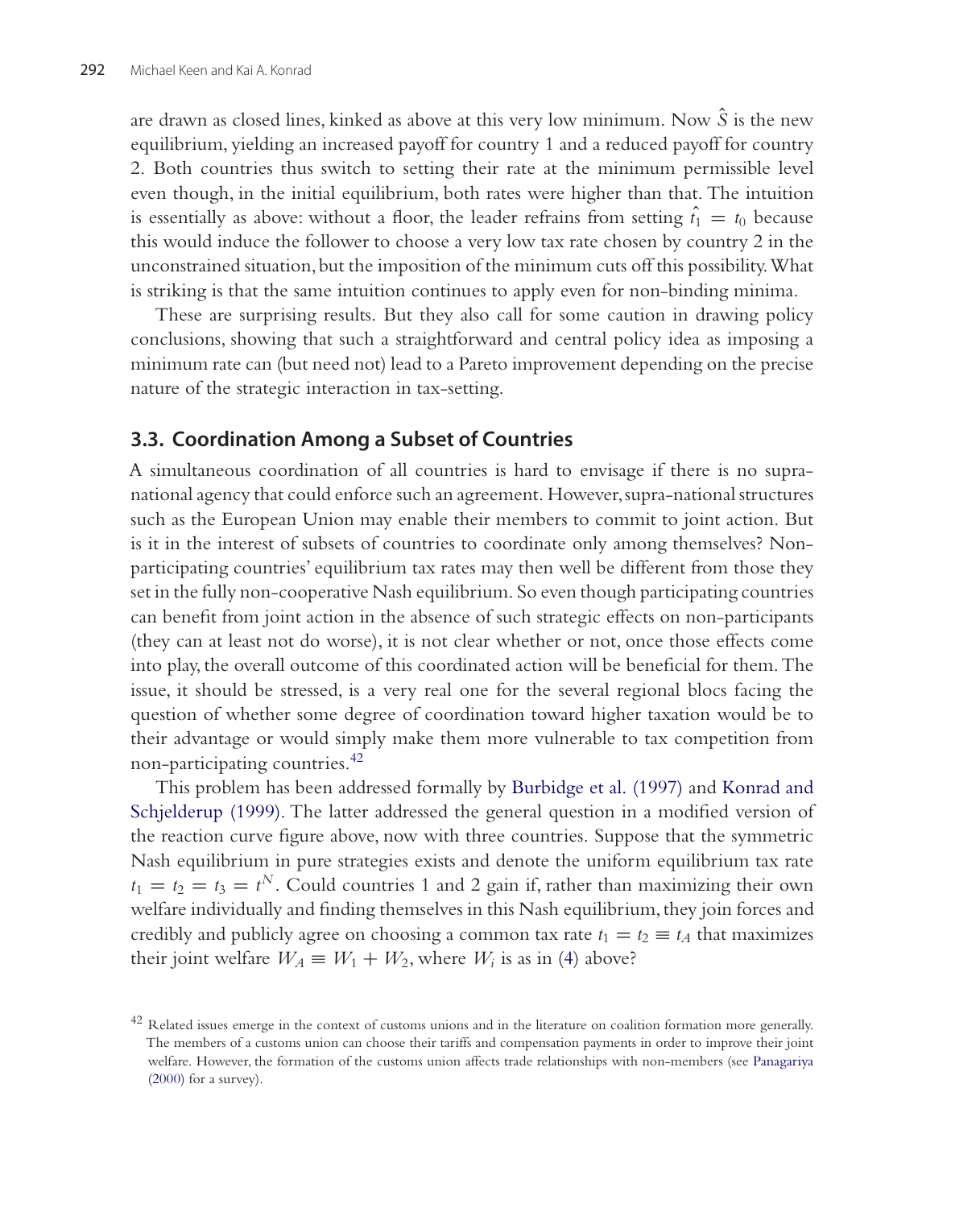A first question is whether they can increase their welfare by both choosing a slightly higher tax rate, assuming first that country 3 still chooses  $t_3 = t^N$ . That they can follows on differentiating their aggregate welfare at  $(t_1, t_2, t_3) = (t^N, t^N, t^N)$  to find

$$
\frac{\partial (W_1 + W_2)}{\partial t_4} = \frac{\partial (W_1 + W_2)}{\partial t_1} + \frac{\partial (W_1 + W_2)}{\partial t_2} = \frac{\partial W_2}{\partial t_1} + \frac{\partial W_1}{\partial t_2} > 0,\tag{36}
$$

where use is made of the first-order conditions  $\partial W_i/\partial t_i = 0$ . Intuitively, if both countries 1 and 2 slightly increase their tax rate starting at the non-cooperative Nash equilibrium, the direct first-order effect of the increase in their own tax rate on their own welfare is zero because the deviation occurs at the local optimum. However, each country enjoys a first-order gain from the increase in the other's tax rate, due to the tax-base effect. The non-participating country 3 gains even more, since it benefits from the base effect from the increased tax rates in two countries, not just one.

But country 3 is unlikely to continue to set  $t_3 = t^N$  given the higher rate set elsewhere. The new equilibrium is obtained as a set of taxes  $(t_A, t_A, t_3)$  that fulfills two conditions. First, given country 3's Nash conjecture that countries 1 and 2 both choose  $t_A$ , country 3 chooses the  $t_3$  that maximizes  $W_3(t_A, t_A, t)$ . Second, the joint tax rate  $t_A$  is the argument  $t \in (0, 1)$  that maximizes the sum of  $W_1(t, t, t_3) + W_2(t, t, t_3)$  given the Nash conjecture about *t*3.Whether or not the coordinated choice of countries 1 and 2 improves their joint welfare in the new equilibrium will crucially depend on the new equilibrium value of *t*3. However, if tax rates are strategic complements, the optimal reply of country 3 to the conjectured  $t_1 = t_2 = t_A > t^N$  is a choice of  $t_3 > t^N$ . This higher tax rate typically benefits countries 1 and 2, so that the overall welfare effect for countries 1 and 2 of their coordinated tax increase is positive in this case. Indeed it is greater with the strategic response of country 3 than it would be without. This analysis can easily be extended to more than three symmetric countries, with a subset of these partially coordinating.

These implications of regional cooperation have a parallel in work on the merger of *m* firms in an oligopoly with *n>m* firms and price competition (see Deneckere & Davidson, 1985[\).](#page-66-0) [Merger](#page-66-0) [of](#page-66-0) [firms](#page-66-0) [in](#page-66-0) [this](#page-66-0) [context](#page-66-0) [means](#page-66-0) [that](#page-66-0) [they](#page-66-0) [maximi](#page-66-0)ze their joint profits by a coordinated choice of their prices. If the prices of all firms are strategic complements, the merging firms typically choose higher prices. The strategic effect of this increase on bystanding firms is that they also increase their prices. Overall, the merger increases the profits of all firms.

Aspects of regional tax coordination are explored in several other studies. Conconi, Perroni, and Riezman (2008) [essentially](#page-66-1) [analyze](#page-66-1) [coordination](#page-66-1) [by](#page-66-1) [subsets](#page-66-1) [of](#page-66-1) [cou](#page-66-1)ntries in a context combining downward pressure on tax rates from tax competition and upward pressure due to time consistent confiscatory taxation. Coordination by a suitably chosen subgroup may be used to find the right balance for this trade-off. Haufler and Wooton (2006) [apply](#page-67-0) [a](#page-67-0) [related](#page-67-0) [logic](#page-67-0) [in](#page-67-0) [a](#page-67-0) [competition](#page-67-0) [for](#page-67-0) [direct](#page-67-0) [investmen](#page-67-0)t. [Sørensen \(2004a\)](#page-70-0)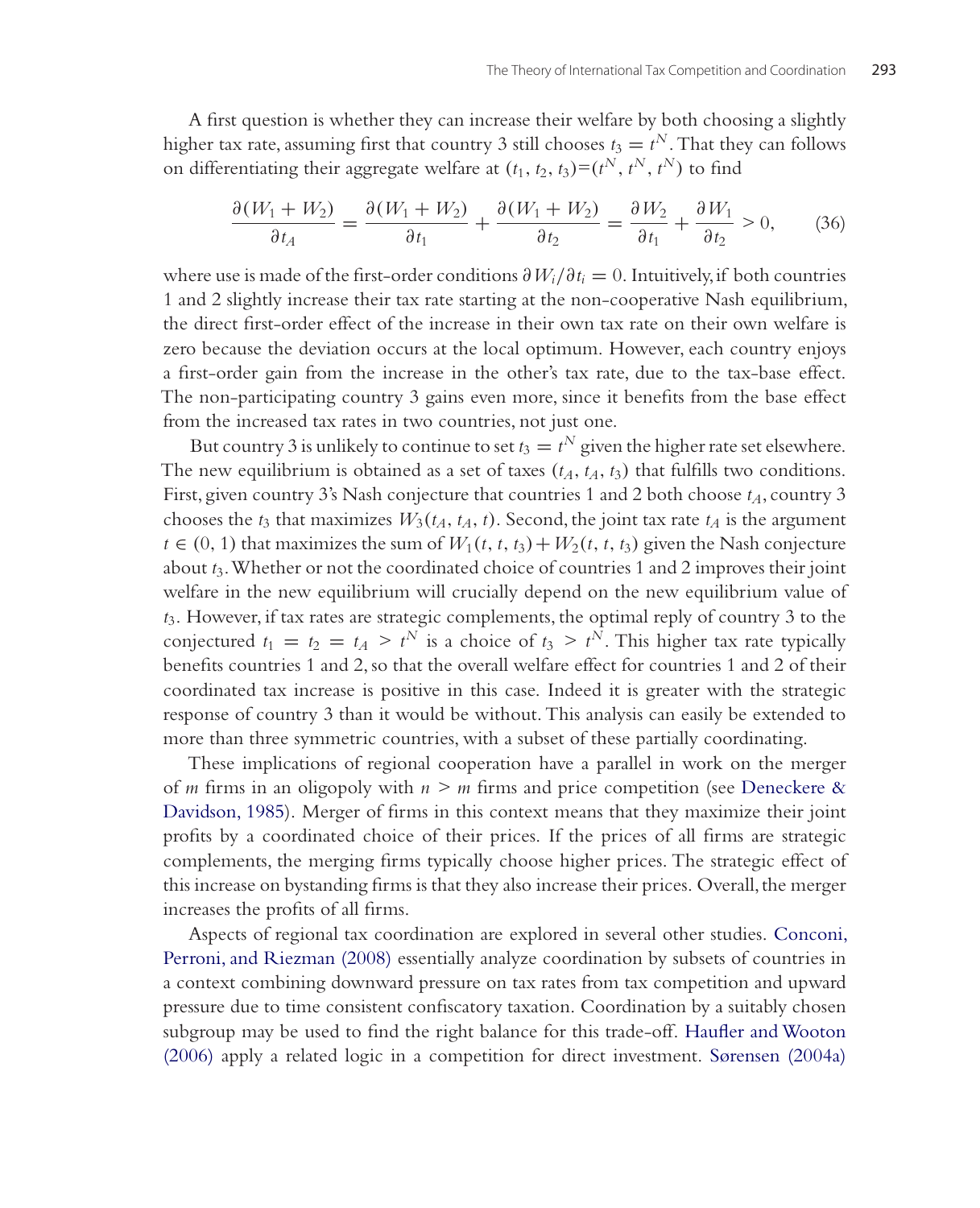explores a similar logic (as do [Burbidge et al., 1997\)](#page-65-0), focusing on the amount of redistributive taxation, rather than on the provision of public goods and providing numerical simulations of the welfare effects (compared to fully uncoordinated tax competition) of regional (subgroup) rather than global coordination. These suggest that the beneficial effect of coordination among a subset of all countries is small relative to the benefit for the country that is not part of the coordinating subgroup. Simulation results with a similar flavor which allow for asymmetries between the countries are presented in [Parry \(2003\),](#page-69-0) [Brochner et al. \(2007\),](#page-65-1) and[Vrijburg and de Mooij \(2010\)](#page-70-1) highlight the importance of asymmetries between countries. Strategic complementarity of tax rates cannot be taken for granted in this case, and it is then no longer certain that the alliance partners 1 and 2 benefit from their cooperation.

[Burbidge et al. \(1997\)](#page-65-0) also address the question of which subgroup of countries may enter into a tax alliance if this choice is endogenous. If there are *n >* 2 symmetric countries,for instance,the formation of a subgroup of 2 typically is a Pareto improvement relative to no group formation at all. But the gains to those in the subgroup are typically smaller than those of outsiders—so which countries, if any, would voluntarily join such a subgroup? Moreover, an enlargement of the participating group from *n* − 1 to *n*, or what could be called the "grand tax alliance," is typically not a Pareto improvement. Understanding how and which subgroups might form becomes a challenging theoretical question. In the case of Europe and potentially other supra-national entities, the set of candidate countries that may enter into a regional coordination agreement is given exogenously or has been determined by other factors outside the context of the tax competition problem.

## **3.4. Coordination Across a Subset of Instruments**

As stressed earlier,countries generally have more than one tax instrument to deploy. Partial coordination in such contexts can mean that all countries agree on restrictions as regards some but not all of their instruments. [Keen and Marchand \(1997\),](#page-68-0) for instance, consider coordination of tax rates in a framework in which countries can continue to compete along another dimension, which is their decision about infrastructure investment, and which works like an input subsidy; and [Fuest and Huber \(1999\)](#page-66-2) consider a framework with multiple tax or subsidy instruments.

The key lessons in such contexts are straightforward. When countries have several policy instruments, some may be redundant,in that coordinated action that fixes the value of one instrument at some level can be undone by changes in the other instruments.And if the instruments available are only imperfect substitutes, coordinated action that constrains the value of one may lead to a substitute instrument being used more aggressively as a tool of competition. In [Keen and Marchand \(1997\),](#page-68-0) for instance, coordination on higher capital tax rates may lead countries to distort their public spending patterns towards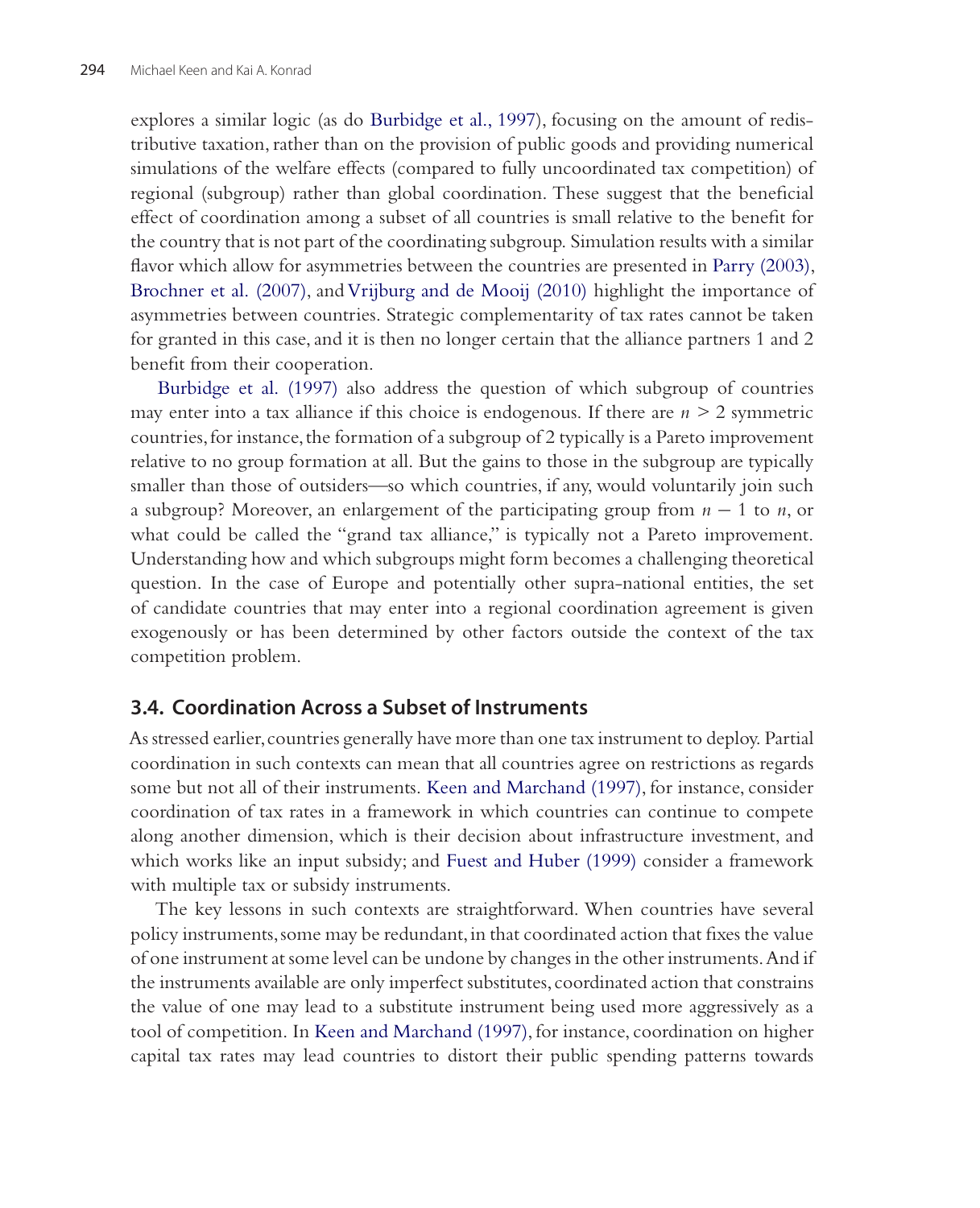infrastructure and other items that raise the productivity of, and so tend to attract, mobile capital, and away from items that contribute directly to private welfare. The final effect of such distortions may be a Pareto-worsening relative to the non-cooperative outcome. [Cremer and Gavhari \(2000\),](#page-66-3) for instance, consider a KK-type setting in which welfaremaximizing governments choose both a statutory rate of tax and the intensity with which it is enforced by auditing firms to detect evasion: a lower audit probability then has effects very similar to a reduction in the statutory rate (a possibility not without echoes in actual practice). Setting a common tax rate may—but need not (this depends on values of parameters and the harmonized tax rate)—lead to such a reduction in enforcement activities that, ultimately, both countries are worse off.

## **3.5. Dynamic Aspects**

Tax competition takes place, in practice, in a dynamic framework. This has several implications. Where there is an unknown, possibly unending series of choices, the theory of infinitely repeated games becomes relevant. A second aspect of these dynamics is that decisions are made sequentially. Some early decisions may generate stock effects that determine the environment in which later decisions take place. Today's capital stock is the result of earlier decisions on savings and consumption, and this may generate time consistency problems for the optimal tax policy that interact with the effects of tax competition. A third aspect is the relationship between stocks and flows and the trade-off between taxing stocks and attracting an inflow of new capital. We consider these three aspects in turn.

#### **3.5.1. Infinitely Repeated Interaction**

Tax laws change from time to time, and there is no reason for an end to this process. This makes the folk theorems of infinitely repeated games potentially relevant in thinking about tax competition. One question is whether the benefits of coordination or tax harmonization can be obtained in a fully non-cooperative game due to the infinite repetition. Analyses of this problem are given in Cardarelli,Taugourdeau, andVidal (2002), [Catenaro and Vidal \(2006\),](#page-66-4) [Kessing, Konrad, and Kotsogiannis \(2006\),](#page-68-1) and Kiss (2012)[.](#page-68-2) [The](#page-68-2) [last](#page-68-2) [of](#page-68-2) [these](#page-68-2) [considers](#page-68-2) [a](#page-68-2) [symmetric](#page-68-2) [setup](#page-68-2) [with](#page-68-2) *n* countries and uses simple trigger strategies to generate efficient tax harmonization as a non-cooperative equilibrium outcome. The most striking point that emerges, however, is that in this setting introducing a minimum tax rate that is higher than that in the static Nash equilibrium may destabilize an existing efficient equilibrium.

The following multiperiod version of the workhorse model with two countries illustrates why. Generalizing it to an infinitely repeated game with the static game as a state game, the local strategies of countries in a given period  $h = 0, 1, \ldots$  are their tax rate choices  $t_1^h$  and  $t_2^h$  which may generally be functions of the whole history. Let  $W_i(t_1^h, t_2^h)$  be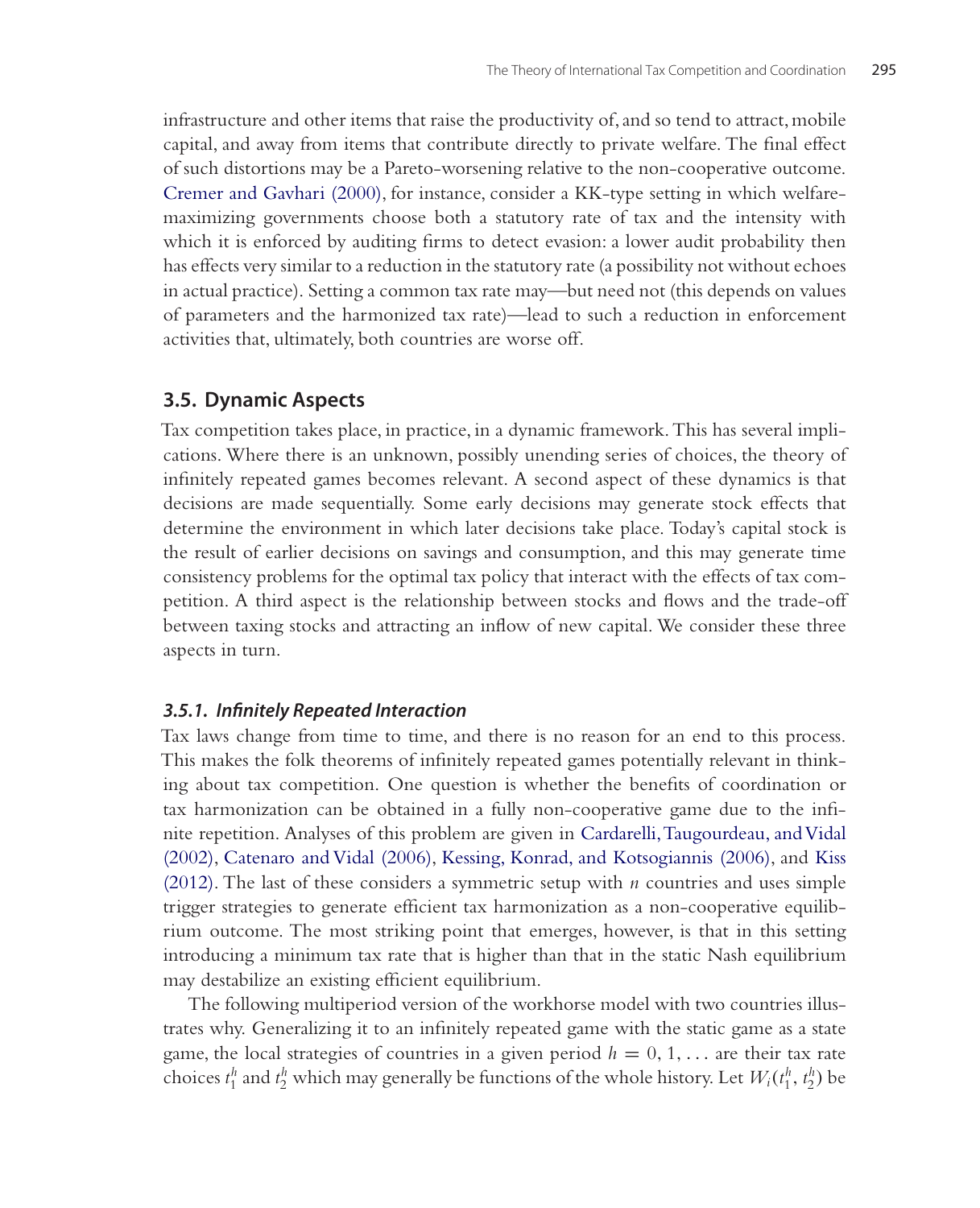the period payoff of country  $i$  in period  $h$  if the tax rates are  $t_1^h$  and  $t_2^h$  in that period, and let

$$
\sum_{h=k}^{\infty} \delta^h W_i(t_1^h, t_2^h)
$$
\n(37)

be the discounted present value of payoffs for all periods from period *k* on that emerge from a series of tax rate choices  $(t_1^k, t_2^k)$ ,  $(t_1^{k+1}, t_2^{k+1})$ , ..., with  $\delta$  a discount factor that is invariant over time and the same for both countries. Further, denote by  $(t^N,t^N)$  the static symmetric Nash equilibrium tax rates, and by  $(t^0, t^0)$  the efficient tax rates that implement the symmetric first-best Pareto optimum. Suppose both countries follow the simple local strategy of choosing  $t^0$  in the first period and then, for all further periods, choosing  $t^0$ if both players chose  $t^0$  in the previous period but  $t^N$  if one did not. These strategies constitute an equilibrium with  $(t_1^h, t_2^h) = (t^0, t^0)$  for all  $h = 0, 1, \ldots$ , if the condition

<span id="page-39-0"></span>
$$
\sum_{h=0}^{\infty} \delta^h W_i(t^0, t^0) \ge W_i(t_i(t^0), t^0) + \sum_{h=1}^{\infty} \delta^h W_i(t^N, t^N)
$$
\n(38)

is fulfilled, where  $t_i(t^0)$  is the tax rate that maximizes  $i$ 's period payoff given the choice of  $t^0$  by the other country. The left-hand side of [\(38\)](#page-39-0) is the present value of the sum of all payoffs of country *i* if both countries choose the efficient taxes *t* <sup>0</sup> forever.The right-hand side consists of two terms. The first is the period payoff if country *i* chooses the optimal deviation tax rate  $t_i(t^0)$  that maximizes its period payoff. The second term is the present value of the sum of all payoffs from all future periods,in which both countries choose the tax  $t^N$  that characterizes the static non-cooperative Nash equilibrium. So if [\(38\)](#page-39-0) holds, both countries prefer to stick to  $t^0$  rather than to defect; this will be the case if they are sufficiently patient, in the sense that the discount factor  $\delta$  is above some critical value. Note that in this equilibrium  $t^N \le t_i(t^0) \le t^0$ , which is a consequence of the assumed strategic complementarity of the tax rates.

Suppose now that countries enter into a binding agreement in period 0 which states that none of them will ever set a tax rate lower than some  $t_{min}$ , with  $t_{min} \in (t^N, t_i(t^0))$ . This changes the equilibrium of the static game, since the Nash equilibrium  $(t^N, t^N)$ is no longer feasible. Instead, reversion to the static non-cooperative Nash equilibrium will imply that the countries both choose  $t_{min}$ . The condition for an equilibrium with sustained cooperation thus becomes

$$
\sum_{h=0}^{\infty} \delta^h W_i(t^0, t^0) \ge W_i(t_i(t^0), t^0) + \sum_{h=1}^{\infty} \delta^h W_i(t_{min}, t_{min}). \tag{39}
$$

All that has changed, compared to [\(38\)](#page-39-0), is that reversion to the static Nash equilibrium is now less harmful for the two countries since it yields a present value of the discounted sum of period payoffs  $W_i(t_{min},\,t_{min})>W_i(t^N,\,t^N).$  Accordingly, if a country deviates from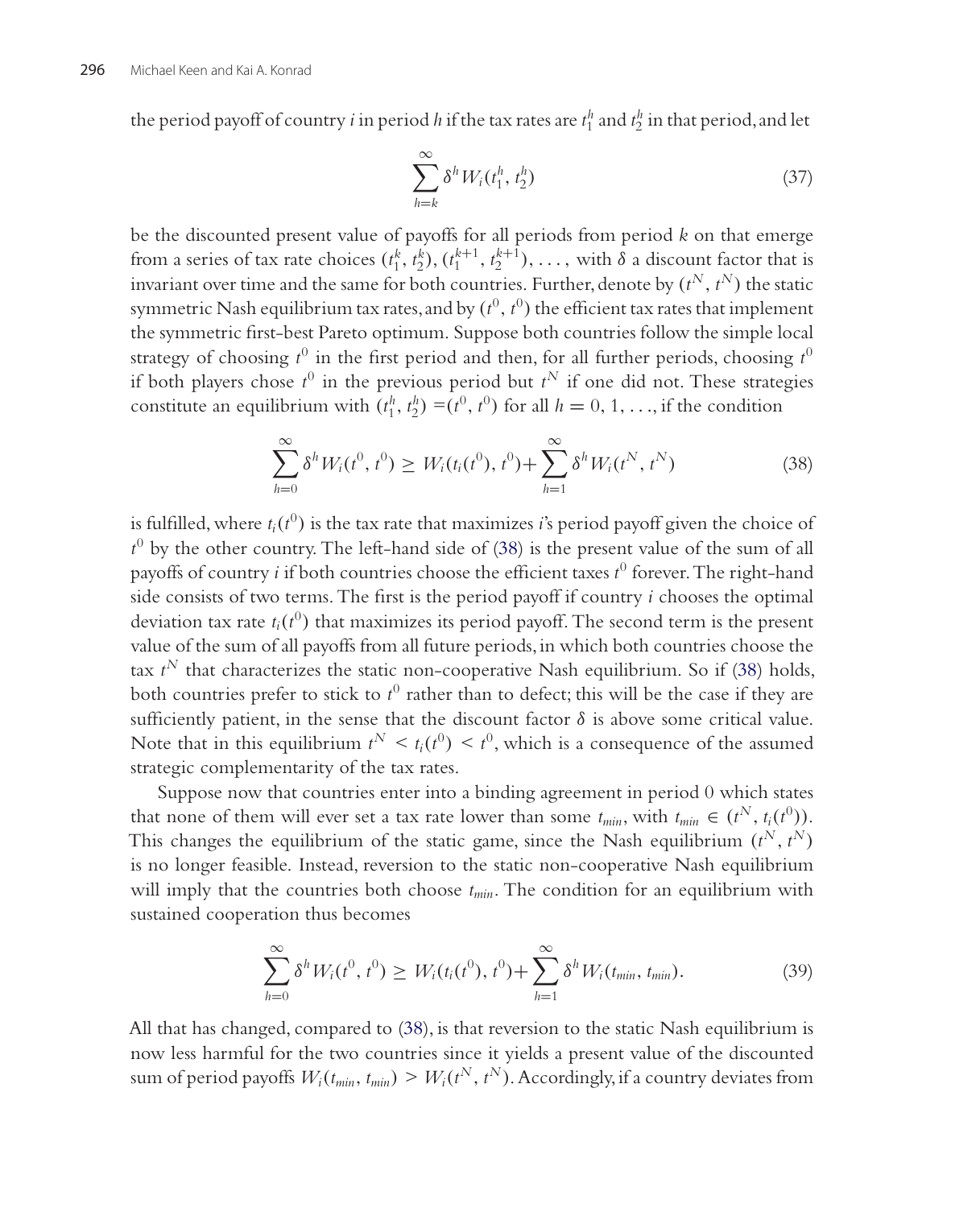$t^0$ , its immediate gain is the same as without a minimum tax, but the present value of future payoffs does not drop by as much.With the costs of deviating reduced by adoption of the minimum, sustaining the efficient outcome becomes less likely: the critical level of the discount factor above which it can be sustained is increased.

This result is an application of the "topsy-turvy principle" from industrial organization: an institutional change that causes an improvement for the static non-cooperative Nash equilibrium may be harmful for the stabilization of collusive outcomes in infinitely repeated games.This is because such a change reduces the punishment that players experience in future periods if they defect from the collusive path.

#### <span id="page-40-0"></span>**3.5.2. Endogenous Savings and Time Consistent Taxation**

So far, we have considered the world capital stock to be exogenous. In a dynamic perspective, however, the current capital stock is the outcome of consumption and savings choices made in earlier periods. The implications for international capital taxation have been explored [\(Gordon, 1986\)](#page-67-1). A simple strategic setting can be used to analyze optimal and time consistent tax choices of symmetric, equally sized countries  $i = 1, 2, \ldots, n$ in a dynamic framework with two periods, 0 and 1. This is a natural extension of the workhorse model and a simplified version of the two-period framework analyzed by [Huizinga \(1995\).](#page-67-2) In each country, a (representative) individual is born in period 0 with an endowment  $\kappa$  and decides how much to save ( $k_i$ , this becoming, as the notation suggests, the endowment of the next period) and how much to consume  $(\kappa - k_i)$  in that period. At the beginning of period 1, the sum of these savings  $\sum_i \bar{k}_i$  determines the world capital stock; the period 1 economy is very similar to that in the static workhorse model. International capital market clearing requires

$$
\sum_{i} \bar{k}_i = \sum_{i} k_i \tag{40}
$$

and, as before,

$$
\rho = f'(k_i) - t_i \text{ for all } i = 1, ..., n. \tag{41}
$$

The public good is produced and used only in period 1. Assuming additively separable period utilities with increasing and concave consumption utility  $u(k - k_i)$  in period 0, the objective function of a welfarist government is

$$
W_i = u(\kappa - k_i) + f(k_i) - f'(k_i)k_i + \rho k_i + G_i(t_i k_i).
$$
 (42)

The first component here is the utility of period 0 consumption of private goods. The second is the utility of private consumption in period 1, the assumed quasi-linearity sterilizing the analysis with respect to income effects. This private consumption is equal to output net of the remuneration of capital used in the country plus citizens'net-of-tax capital income. The third component is  $G_i(t_ik_i)$ , utility from the public good that is produced from the tax revenue  $t_i k_i$ ; this is assumed to take the same linear form as in [\(17\)](#page-14-0) above.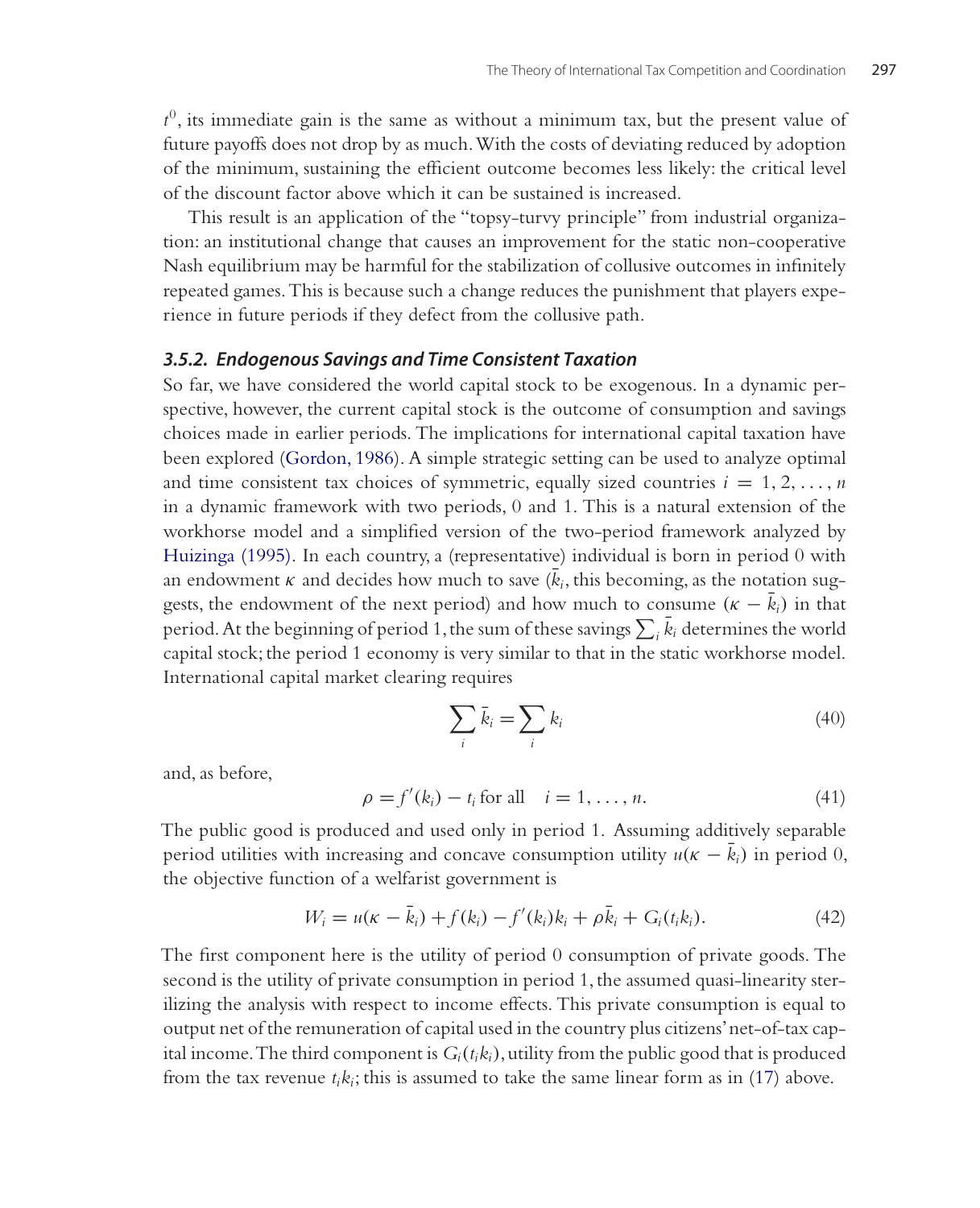Before analyzing the equilibrium outcome for  $n \geq 1$ , we discuss two benchmark outcomes for  $n = 1$ . This reduces the problem to a special case of the analysis of Kydland and Prescott (1980) [which](#page-69-1) [they](#page-69-1) [used](#page-69-1) [to](#page-69-1) [show](#page-69-1) [the](#page-69-1) [pitfalls](#page-69-1) [of](#page-69-1) [time](#page-69-1) [consistent](#page-69-1) [capital](#page-69-1) [t](#page-69-1)axation. Suppose first that the government can commit to the tax rate it will set in period 1.Taking as given the tax rate credibly announced by the government in period 0,the representative individual chooses savings according to

$$
u'(\kappa - \bar{k}_1) = f'(\bar{k}_1) - t_1, \tag{43}
$$

use being made here of  $k_1 = k_1$  for  $n = 1$ . This first-order condition implies that  $k_1$  is a decreasing function of  $t_1$ . The government takes this relationship  $k_1(t_1)$  into consideration when choosing the  $t_1$  that it will commit to, the first-order condition for which leads to

$$
1 + \lambda = \frac{1}{1 + \frac{t_1}{\bar{k}_1} \frac{\partial \bar{k}_1}{\partial t_1}},\tag{44}
$$

an elasticity rule that just balances the benefit of additional public good against the marginal excess burden from the distortion of the consumption-savings decision.Typically, this condition singles out one tax rate that induces the second-best optimal amount of savings.

Difficulty arises, however, if the government cannot commit to the tax rate. For once the individual savings decisions have been made,  $k<sub>1</sub>$  becomes exogenous and fixed, so that the marginal welfare cost of taxing capital is no longer  $1 + \lambda$  but is instead unity: taxing the fixed capital as lump sum. A welfare-maximizing government able to set whatever tax rate it likes in period 1 will find, assuming that a unit tax exceeding full expropriation is not feasible, that the welfare optimum is attained either at  $t_1 = 1$  if  $\bar{k}_1 \leq \bar{G}$ , or at  $t_1$  that solves  $t_1\bar{k}_1 = \bar{G}$  if  $\bar{k}_1 > \bar{G}$ . But this high tax rate will be anticipated by the individuals already in period 0 and its anticipation will generally discourage savings. Even though the ex-post optimal tax does not change the capital stock when it is introduced, its anticipation imposes an excess burden. In particular, in an economy in which aggregate savings are formed by many individuals, there is typically an equilibrium in which  $k_1 = 0$ . Ex-post optimal taxation leads to excessive taxation in the single economy.

Return now to *n >* 1. As has been shown in the benchmark analysis,tax competition has a tendency to drive down tax rate levels. [Kehoe \(1989\)](#page-68-3) argued that this effect may be desirable when the government cannot credibly commit on a capital tax early on, and suffers from the [Kydland and Prescott \(1980\)](#page-69-1) time consistency just described. If we open up tax competition between a set of such identical economies of the kind just described, this will drive equilibrium tax rates below these excessive levels. But can tax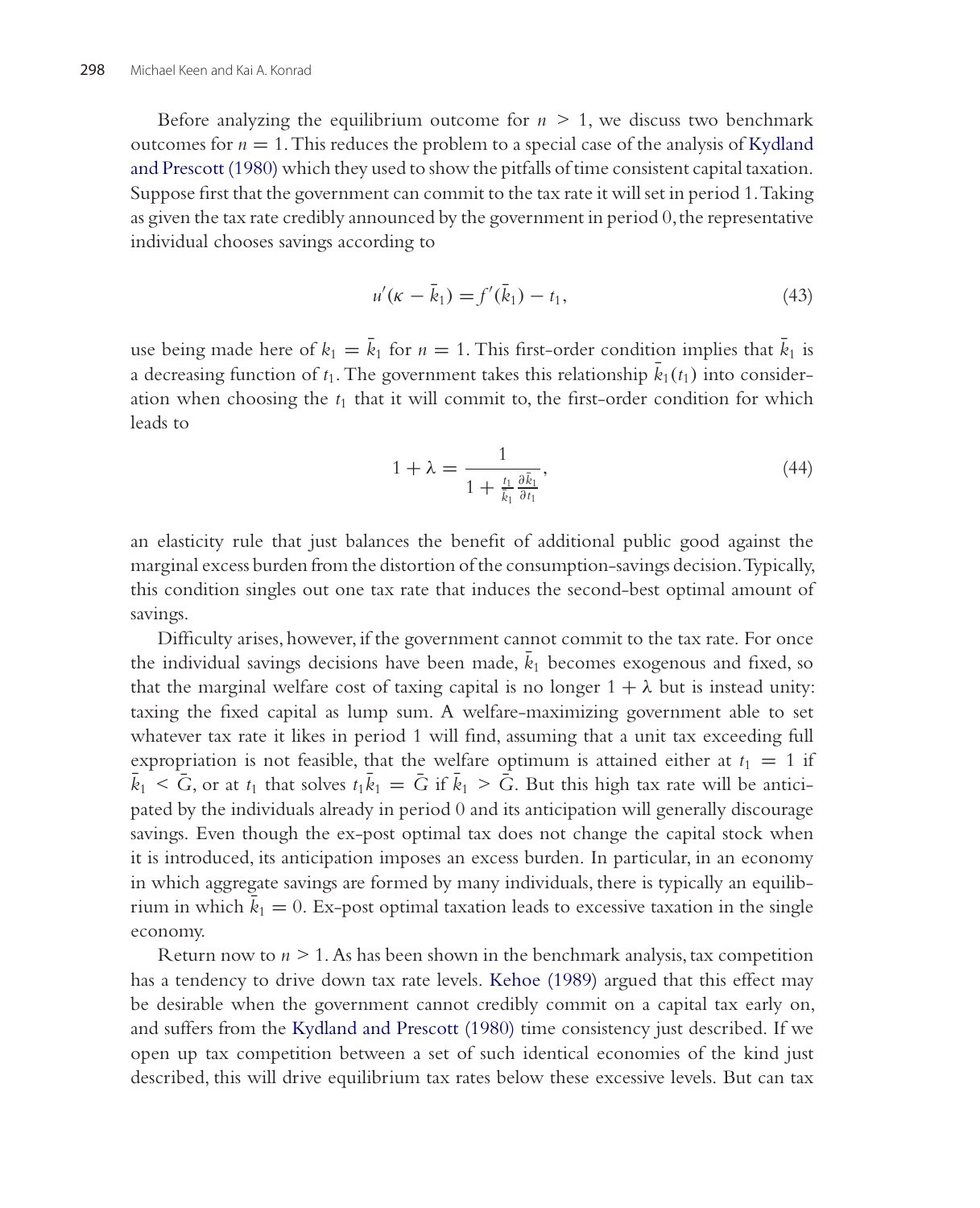competition without commitment lead to the same equilibrium outcome as the optimal ex-ante program of capital taxation with commitment?<sup>43</sup>

The answer is: possibly, but the outcome is generically still inefficient. To see that efficiency may be restored, consider first the downward sloping function  $k_1(t_1)$ . For the solitary economy, denote the ex-ante optimal tax rate with commitment by  $t^p$ , and the corresponding savings by  $\bar{k}^p$ . Now turn to the case of *n* symmetric, identical countries with tax competition and tax rates chosen at the beginning of period 1. Suppose that the citizens in each of these countries expect the tax rate that will be chosen at the beginning of period 1 will be  $t^p$ . Then, there is indeed an equilibrium in which the individually optimal consumption choices in period 0 induce savings in each country equal to  $\bar{k}^p$ .

But is there a symmetric Nash equilibrium in the tax competition game that really induces  $t^p$  as the tax rate? Note that the situation in period 1 is essentially the same as in the static tax competition problem that has been solved in the benchmark case, with capital endowments  $\bar{k}_i = \bar{k}^p$  in each of the *n* countries. For this  $\bar{k}^p$  to be induced by optimal ex-post taxation, the elasticity formula [\(13\)](#page-12-0) (replacing *G'* by  $(1 + \lambda)$ ) implies that the corresponding tax rate  $t^N$  must satisfy

<span id="page-42-1"></span>
$$
1 + \lambda = \frac{1}{1 + \frac{t^N}{\bar{k}^p} \left(\frac{n-1}{n}\right) \frac{1}{f''(\bar{k}^p)}}.
$$
\n(45)

This typically has one solution  $t^N(\bar{k}^p, n)$ . If it so happens that  $t^N = t^p$ , then the expectations of the individuals that induced their savings of  $\overline{k}^p$  were justified and tax competition can indeed implement the ex-ante efficient outcome with  $t^p$  and  $\bar{k}^p$ . For  $n = 1$ , we return to the case of excessive ex-post efficient taxation for the case of the solitary economy, with  $t^N > t^p$ . However,  $t^N(\bar{k}^p, n)$  is a downward sloping function of *n*. Assuming away the indivisibility problem for *n*, and depending on the shape of the production function  $f$ , for sufficiently large  $n$  the solution to [\(45\)](#page-42-1) may just be equal to  $t^p$ . In this case the forces of tax competition happen to exactly compensate for the ex-post inefficiently high incentives to confiscate capital. In general, however, this will not be so, though it remains the case that the pressure of tax competition allows the country to credibly commit to a tax rate that is lower than the high tax rate on capital that would be the time consistent solution in the solitary economy.

[Kehoe's \(1989\)](#page-68-3) result is in the tradition of [Lipsey and Lancaster \(1956\):](#page-69-2) distortions can reinforce or offset each other. It is only fortuitously, however, that a combination of some degree of tax competition and of time consistent capital taxation will lead to fully efficient taxation. Generically, the outcome will be inefficient. If, moreover, countries are asymmetric, it will typically be the case that the degree of tax competition that is just

<span id="page-42-0"></span><sup>&</sup>lt;sup>43</sup> Ways to moderate this problem, other than tax competition, have also been discussed. [Boadway and Keen \(1998\),](#page-65-3) for instance, show that commitment to a lax audit policy can reduce the ex-post tax rate that is optimal and can thereby mitigate the time consistency problem.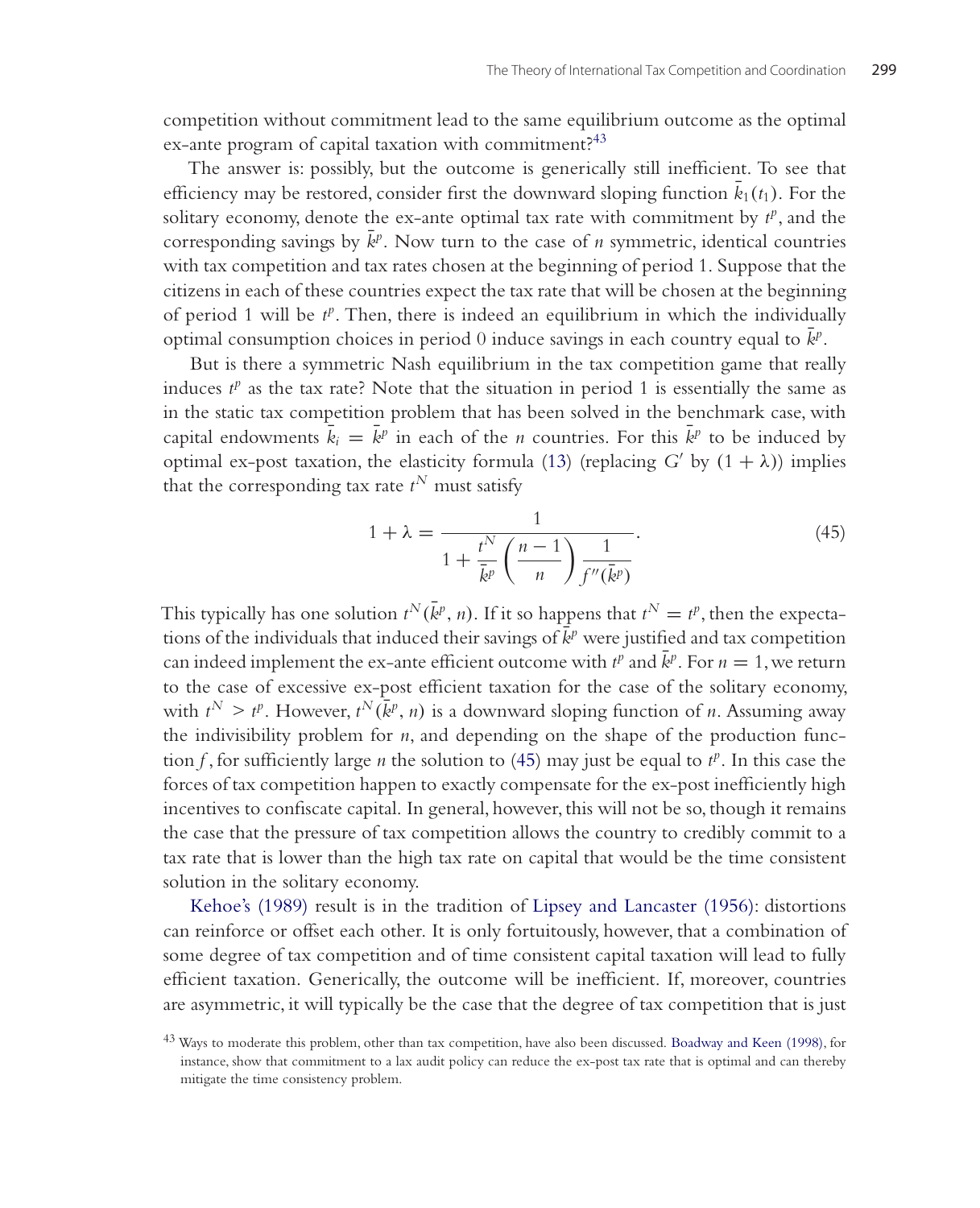desirable from the perspective of one country will be suboptimal for other countries. And there is one further problem with the notion that tax competition can ease the time consistency problem in taxing capital income. It relies on the idea that the world capital stock is fixed once savings decisions are made, but this capital remains mobile internationally once it has been formed and can be shifted between the countries as a reaction to the tax rate choices. It is true that single investors can sell their assets in one country and purchase assets in another country. Capital is, hence, mobile at the level of the individual. At the aggregate country level, however, most tangible capital assets are essentially immobile and can be taxed at source.<sup>44</sup> (Even so, it might be argued that profit-shifting devices make taxable profits mobile, especially in relation to intangibles; as seen earlier, this though calls for a different type of analysis).

An analysis that develops a more credible mechanism but remains in the spirit of [Kehoe \(1989\)](#page-68-3) is that of [Janeba \(2000\),](#page-67-3) who considers a hold-up problem that essentially resembles the problem of time consistent taxation. A firm faces an exogenously given block demand. It can sell up to *m* units of a homogenous product for a given unit price (normalized to unity). Any additional output can be sold only at a price of zero. The firm's production technology is characterized by a capacity cost of  $\gamma \in (0, 1/2)$  per unit of capacity, and zero variable cost up to the capacity limit. Suppose the firm can invest only in one location, say, country  $A$ , and let  $\mu_A$  be the capacity that it chooses to build up in this country at a cost of  $\gamma \mu_A$ . The government of *A*, interested, suppose, only in tax—can levy a unit tax  $t_A$  on goods produced inside the country. It has to choose  $t_A$  at a time when the capacity investment is made, but prior to the firm's output choice. In this case the following hold-up problem emerges. The firm's quasi-rent (ignoring capacity costs), net of taxes, is  $x(1 - t_A)$  for any x up to the block demand m, and  $m(1 - t_A)$  at any higher output. Anticipating that the firm will maximize this quasi-rent, the government optimally chooses a  $t_A$  that equals, or is just an epsilon below, the selling price, reducing the net producer rent to zero. Anticipating this, however, the firm will not invest in capacity since it will then make a loss equal to its investment cost  $\gamma \mu_A$ .

Suppose now that this firm can also build up capacity  $\mu_B$  in country *B*, also with a marginal capacity cost of  $\gamma$ . Governments in *A* and *B* must decide on their tax rates  $t_A$ and  $t_B$  on each unit produced in their country, and they must do so after the capacity investment is made but before the production decision. [Janeba \(2000\)](#page-67-3) shows that the firm would then be wise to build capacity of *m* in both countries, giving it twice the capacity needed to cover the block demand: for then it becomes evident to each government that the firm will produce the whole quantity *m* in whichever country has the lower tax and nothing in the other. Countries face cutthroat competition from each other, and the

<span id="page-43-0"></span><sup>44</sup> [Andersson and Konrad \(2003\)](#page-65-4) explore a similar approach in the context of human capital investments, and argue that the international mobility of human capital can cure the problems created by time consistent taxation of human capital that emerged in a closed economy. Unlike physical capital, human capital is mobile ex-post. It is embodied in persons, but the persons are mobile.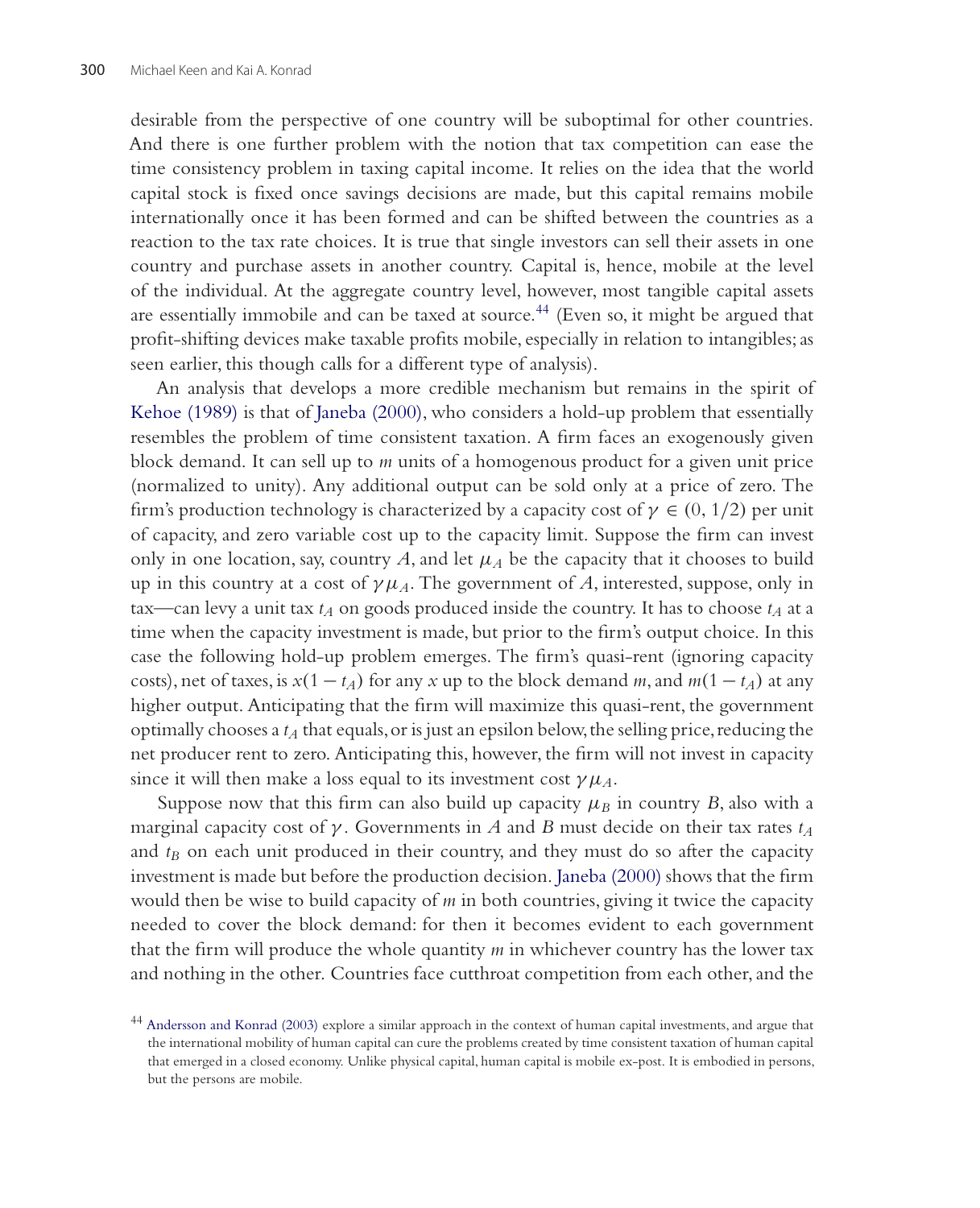equilibrium tax rates they choose are  $t_A = t_B = 0$ . Tax competition thus removes the hold-up problem—but this does not come for free, as the firm incurs additional costs from the excess capacity it holds. And without excess capacity, the firm's threat of relocating production is empty.

#### **3.5.3. Stock Effects and Agglomeration**

In a dynamic framework there is a critical distinction between the stock of capital invested in a country,which is typically embodied in physical capital and very expensive or impossible to relocate, and the flow of additional net investment in a given period. Countries must then distinguish between two effects of raising their tax rate. A higher tax rate will generate potentially considerable revenue from the existing "old" stock of capital. But it may also discourage investors from building up new capital [\(Wildasin, 2003\)](#page-70-2). Conversely, the choice of a low tax rate makes a country an attractive location for new investment but brings in little tax revenue in the short term.

This is the trade-off faced by a government that would like to generate a large present value of revenue from the taxation of the stock of capital in a sequence of periods. In a strategic environment, a large stock of old capital can be a disadvantage for a country that competes for new capital with other countries: it has a higher opportunity cost from a reduction in its tax rate in the ongoing period than does a country with less old capital ( [Janeba & Peters, 1999;](#page-68-4) [Marceau, Mongrain, & Wilson, 2010\)](#page-69-3). For this reason, some countries may decide to extract as much as possible from the given stock of capital invested there and leave it to other countries to attract the new investment; this can lead to capital-rich countries with high taxes and a lack of investment dynamics and young emerging countries with low taxes and dynamic investment.

There is an important countervailing force to this divergence in tax rates, however, if a large installed capital base has positive externalities for new investors. Such agglomeration advantages may make it attractive for new investment to locate in the country with the larger capital base, even if the tax rates are higher there. Baldwin and Krugman (2004) [analyze](#page-65-5) [the](#page-65-5) [tax](#page-65-5) [competition](#page-65-5) [outcome](#page-65-5) [in](#page-65-5) [a](#page-65-5) [framework](#page-65-5) [w](#page-65-5)ith such agglomeration advantages.They show that an optimal tax policy of the country with large agglomeration advantages can be "limit taxation" (in analogy to limit pricing in competition policy): setting a tax rate that puts a strictly positive net fiscal burden on new investors but is sufficiently low such that this burden is smaller than or just equal to the benefits from joining the agglomeration, rather than investing in a competitor country without such agglomeration advantages, even if this competitor country chooses a zero tax. If this equilibrium exists, it can perpetuate agglomeration advantages.

Whether such a perpetuated equilibrium with limit taxation exists, and under which conditions the equilibrium is one with capital-rich high tax countries that exploit their existing capital and suffer from lack of new investment on the one hand and capitalpoor low tax countries with strong growth on the other, is analyzed by Konrad and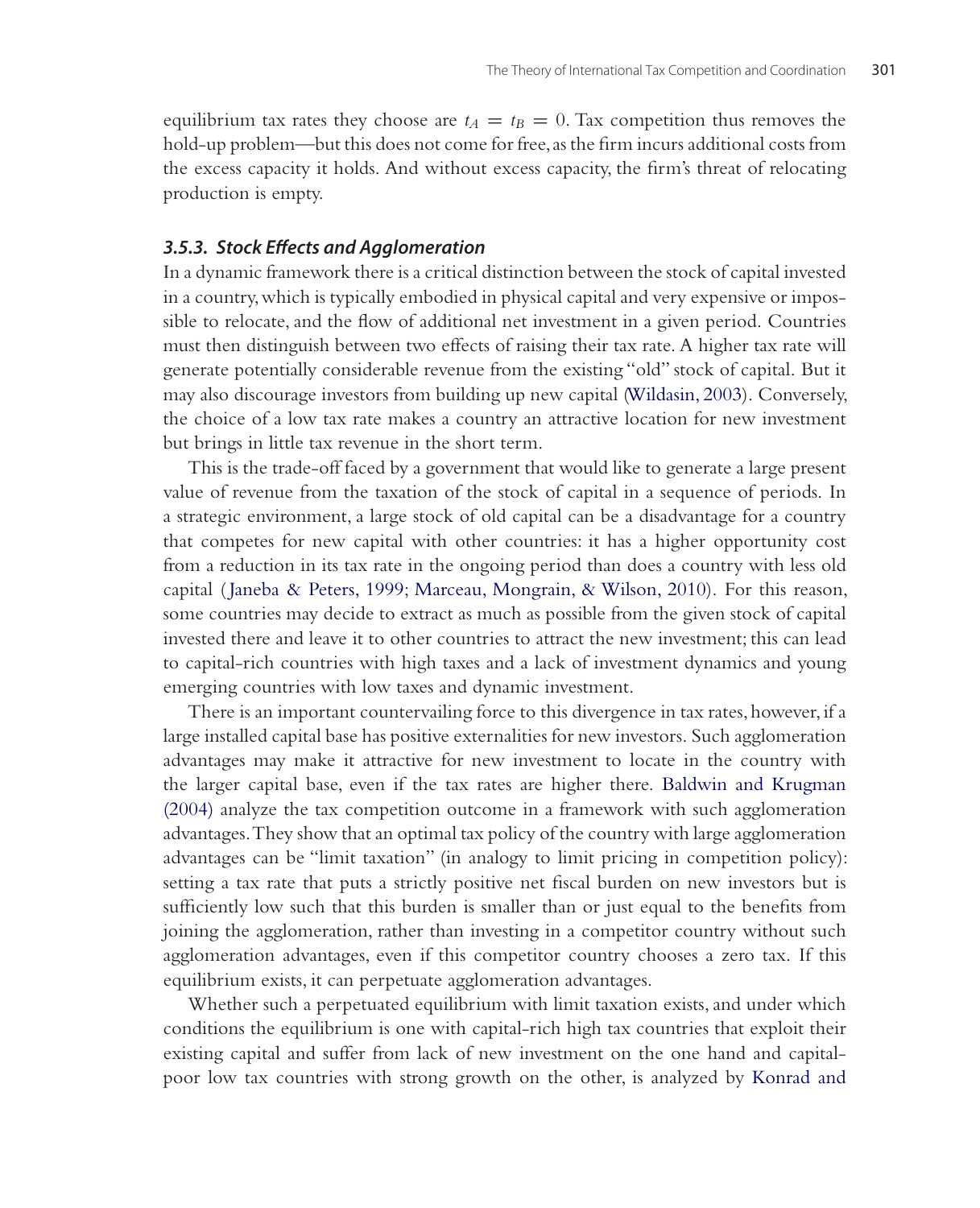Kovenock (2009). They show that both outcomes are possible and which emerges in equilibrium depends on the size of the agglomeration benefit for newly attracted capital and on the quantity of newly attracted capital compared to the stock of existing capital that cannot escape taxation. They also consider the case in which existing capital and new capital can be taxed at different rates or in which newly attracted capital receives tax holidays. In this case the agglomeration is more stable, but tax revenue is very low in the long run as there is strong competition for the newly attracted capital. Empirically, asymmetric equilibria in which one country or region chooses a high tax strategy and extracts from the existing immobile capital base while another competes for new investments have been the motivation for the analysis by [Cai and Treisman \(2005\),](#page-65-6) who study this type of asymmetric equilibrium in Russia.

# **4. BROADENING THE PERSPECTIVE**

The benchmark ZMW model of tax competition considers a tax base "capital" as a continuously divisible quantity that flows between countries, with these flows affecting the marginal product of capital in all of them. It describes changes in capital use at the intensive margin and assumes a perfectly competitive market for capital inside each country. From the perspective of industrial economics, countries operate much like companies that are price setters and compete with each other for aggregate demand, where this demand may be fixed (as in an oligopoly with block demand) or where aggregate demand may also react to the prices offered. From the point of view of formal structure, the main difference is the different objective function of governments which do not simply maximize tax revenue,but rather a more complex notion of national welfare.This does not exhaust all practically relevant models of competition, and some of these alternative concepts also matter in the context of tax competition. What follows discusses several other concepts. Governments may make bids for lumpy investment, trying to attract firms much like in an auction. Governments may apply the concept of "third-order tax discrimination" when they compete for tax bases with different mobility. Information exchange between countries can also be an important element of tax competition and coordination. Also geography, and proximity in particular, may play a role in shaping tax competition. All these concepts play a role in understanding the phenomenon of tax havens, which we address at the end of this section.

# **4.1. Bidding for Firms**

Where countries compete for foreign direct investment, this is often not a competition for additional capital that is then used at the intensive margin, but for individual firms or projects: that is, it is competition at the extensive margin and makes the taxed subjects strategic players.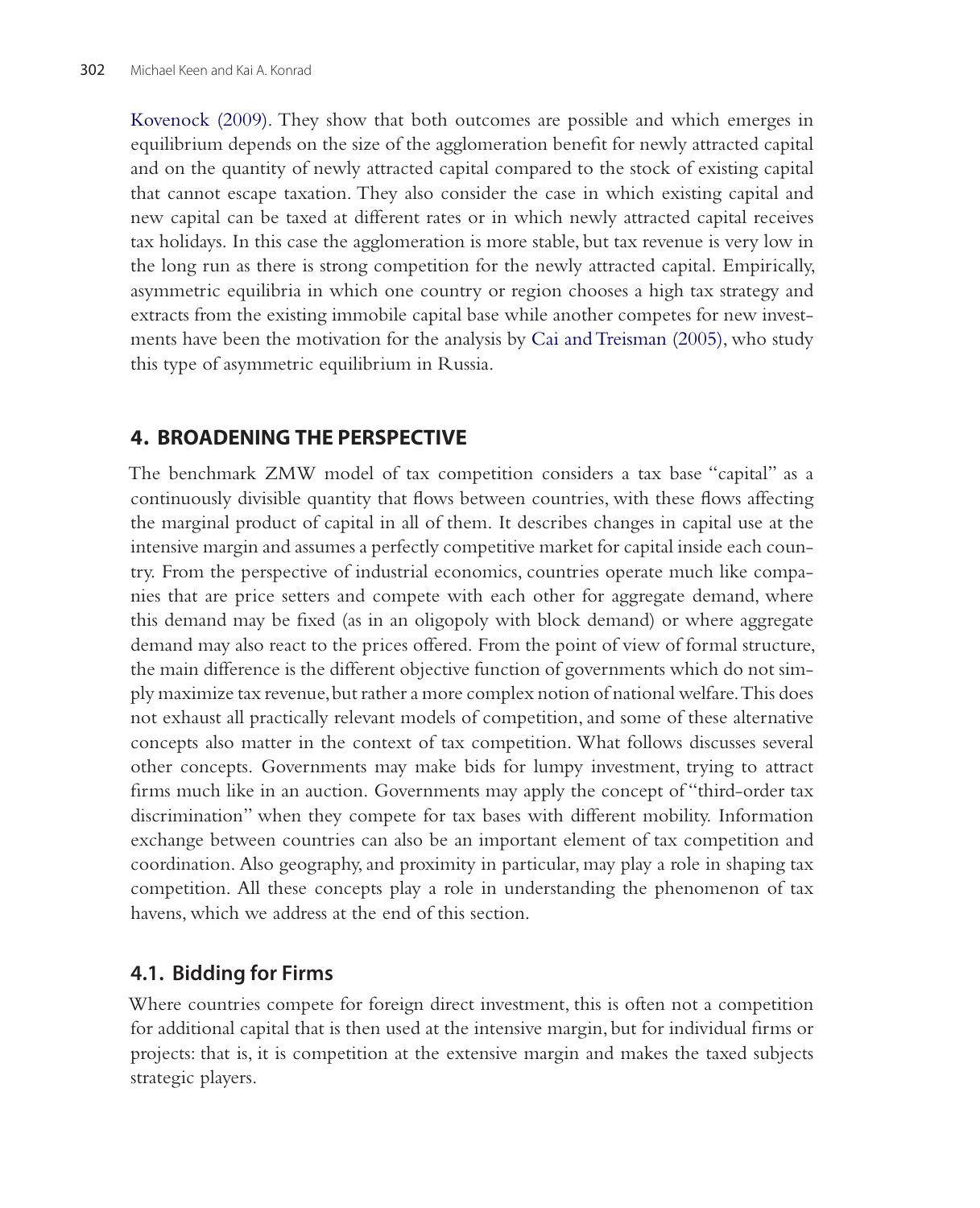A number of contributions consider the bidding for firms by governments that stand to benefit from attracting them to their country. [Ferrett and Wooton \(2010a\)](#page-66-5) provide a simple and fairly general framework of two countries bidding for one firm.They consider two countries *A* and *B* who can make bids  $\gamma_A$  and  $\gamma_B$  to attract a firm from the rest of the world. Let  $\pi_A$  and  $\pi_B$  be the gross profits of the firm when locating in *A* and *B*, respectively, and  $\pi_A - \pi_B \geq 0$  the difference between them. Further, let  $w_A$  and  $w_B$  be some additional benefits that accrue to countries *A* and *B*, respectively, should the firm locate there. This captures the idea, commonplace among policy makers, that inward foreign direct investment conveys external benefits to the wider economy. Possible channels by which this may happen include a reduction in the per-capita cost of provision of public goods or inputs<sup>45</sup>, increases in wage income<sup>46</sup>, technological spillovers, and other external effects. Denoting by  $\sigma_A$  and  $\sigma_B$  the shares in the firm owned by citizens of country A and *B*, welfare in country *i* is then

<span id="page-46-2"></span>
$$
\sigma_i(\pi_i + \gamma_i) - \gamma_i + w_i \text{ if the firm locates in } i \text{ and } \sigma_i(\pi_{-i} + \gamma_{-i}) \text{ if it does not.}
$$
\n(46)

Assuming a suitable tie-breaking rule for the case in which a firm is just indifferent, one can characterize the equilibrium  $(y_A^*, y_B^*)$  as follows: The country *i* that loses makes a bid such that it is indifferent to losing or winning, which, from [\(46\)](#page-46-2), is the case if

<span id="page-46-3"></span>
$$
y_i^* = \sigma_i(\pi_i - \pi_j + y_i^* - y_j^*) + w_i.
$$
\n(47)

The winning country *j* makes a bid that is just large enough to win against this bid, and thus bids  $y_j^* = \pi_i + y_i^* - \pi_j$ . Note that this latter condition implies  $\pi_i - \pi_j + y_i^* - y_j^* = 0$ and hence, from [\(47\)](#page-46-3),  $\gamma_i^* = w_i$ , whereas  $\gamma_j^* = \pi_i - \pi_j + w_i$ . This equilibrium has attractive features. First, it can be shown, by way of contradiction, that  $\pi_i + w_i \geq \pi_i + w_i$  if country *j* wins the bid in this equilibrium, so that the firm allocates where it generates the higher social surplus. Second, both the bids and the equilibrium allocation are independent of the ownership shares in the firm. The reason for this is that by making a bid that is just large enough to attract the firm, that is for which  $\pi_i - \pi_j + \gamma_i - \gamma_j = 0$ , the winning country ensures that the firm's owners are just indifferent to locating the firm in *A* or *B*.

Allocative efficiency of the bidding equilibrium can be destroyed, however, by additional considerations. [Kessing et al. \(2009\),](#page-68-6) for instance, apply a very similar auction framework with two countries making bids for a foreign direct investment. One is a unitary country with a government that has essentially the same objective function as above. The other is a federal union in which several layers of government share the tax revenue that can be collected if the investment occurs in this country. As discussed in Section [2.2,](#page-20-0) this may create a vertical fiscal externality that may lead to an excessively high tax burden

<sup>&</sup>lt;sup>45</sup> See, for instance, [Black and Hoyt \(1989\).](#page-65-7)

<span id="page-46-1"></span><span id="page-46-0"></span><sup>46</sup> Among these contributions is [Haaparanta \(1996\).](#page-67-4)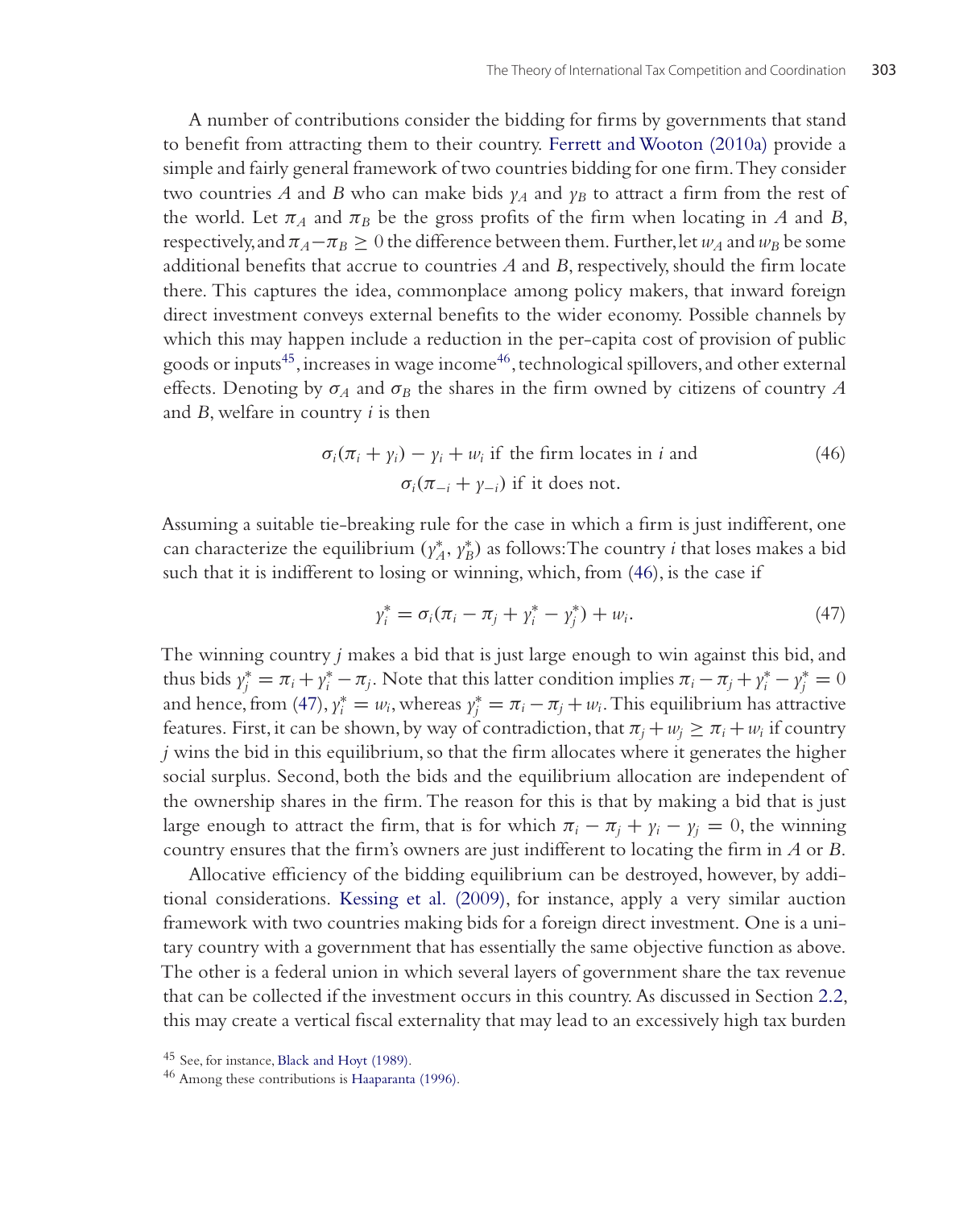and taxation on the downward sloping part of the Laffer curve. In addition, while the governments at the different layers share a common interest in the bidding process, they face a collective good problem when making their contributions to the country's overall bid. Vertical fiscal externalities and free-riding problems within the federal union generate a disadvantage for the federal union in a bidding competition with a unitary country.

Another set of effects derive from the dynamic nature of investments, particularly in a multiperiod framework. The analysis of [King, McAfee, and Welling \(1993\)](#page-68-7) addresses some of these. First, the location choice of a firm may involve sunk costs and may reduce the firm's mobility, thus exposing it to a host government that may then be tempted to extract from this firm. (This is true not only if the firm becomes fully immobile, but even if some capital investment is made that is immobile or that may lose some of its value if it is relocated.) As a result, and unless there are other means to overcome this hold-up problem, governments may compensate firms for the later extraction of tax revenue by making upfront subsidies. Also, a government may invest in infrastructure in order to increase the profitability of a firm should it locate in this country. If countries cannot coordinate on such investment choices, the result may be a non-cooperative equilibrium with asymmetric investment choices in which one country invests a lot and the other country little[.47](#page-47-0)

Bidding for firms occurs in a setup in which foreign direct investment may have a number of externalities. In similar spirit, [Haufler and Wooton \(1999\)](#page-67-5) analyze the competition between two countries for a foreign owned monopolist and show that a large home market is advantageous if there are trade costs. The role of trade cost and market size is also important in the context of other types of imperfect competition, making this paper the starting point of a large literature exploring these effects.<sup>48</sup>

#### <span id="page-47-3"></span>**4.2. Preferential Regimes**

In its report on HarmfulTax Competition,the [OECD \(1998\)](#page-69-4) pays particular attention to practices by which countries may apply different tax rules to different types of business activity, typically setting a lower tax rate for more mobile activities. The presumption in the OECD work was that such "preferential regimes" aggravate the inefficiencies associated with international tax competition. But this may not be right.

To see why, broaden the benchmark two-country ZMW model to allow for two capital tax bases rather than just one. Denote the tax bases that locate in country *i* as  $k_i$  and  $\kappa_i$ , respectively, and let  $t_i$  and  $\tau_i$  be the unit source-based taxes applied to each. Generally, these quantities are functions  $k_i(t_i; t_{-i})$  and  $\kappa_i(\tau_i; \tau_{-i})$  where, as before,  $-i$ denotes the corresponding tax rate in the other country.Tax revenue in country *i* is thus

<span id="page-47-2"></span>
$$
T_i = t_i k_i(t_i; t_{-i}) + \tau_i \kappa_i(\tau_i; \tau_{-i}). \tag{48}
$$

<span id="page-47-0"></span><sup>&</sup>lt;sup>47</sup> An elegant way to overcome the problem of opportunistic behavior of the host government ex-post is offered by [Janeba \(2000\),](#page-67-3) as discussed above.

<span id="page-47-1"></span> $^{48}$  That literature includes [Raff \(2004\),](#page-69-5) [Bjorvatn and Eckel \(2006\),](#page-65-8) Ferrett and Wooton (2010b), [Becker and Fuest \(2010b\),](#page-65-9) and [Haufler andWooton \(2010\).](#page-67-6)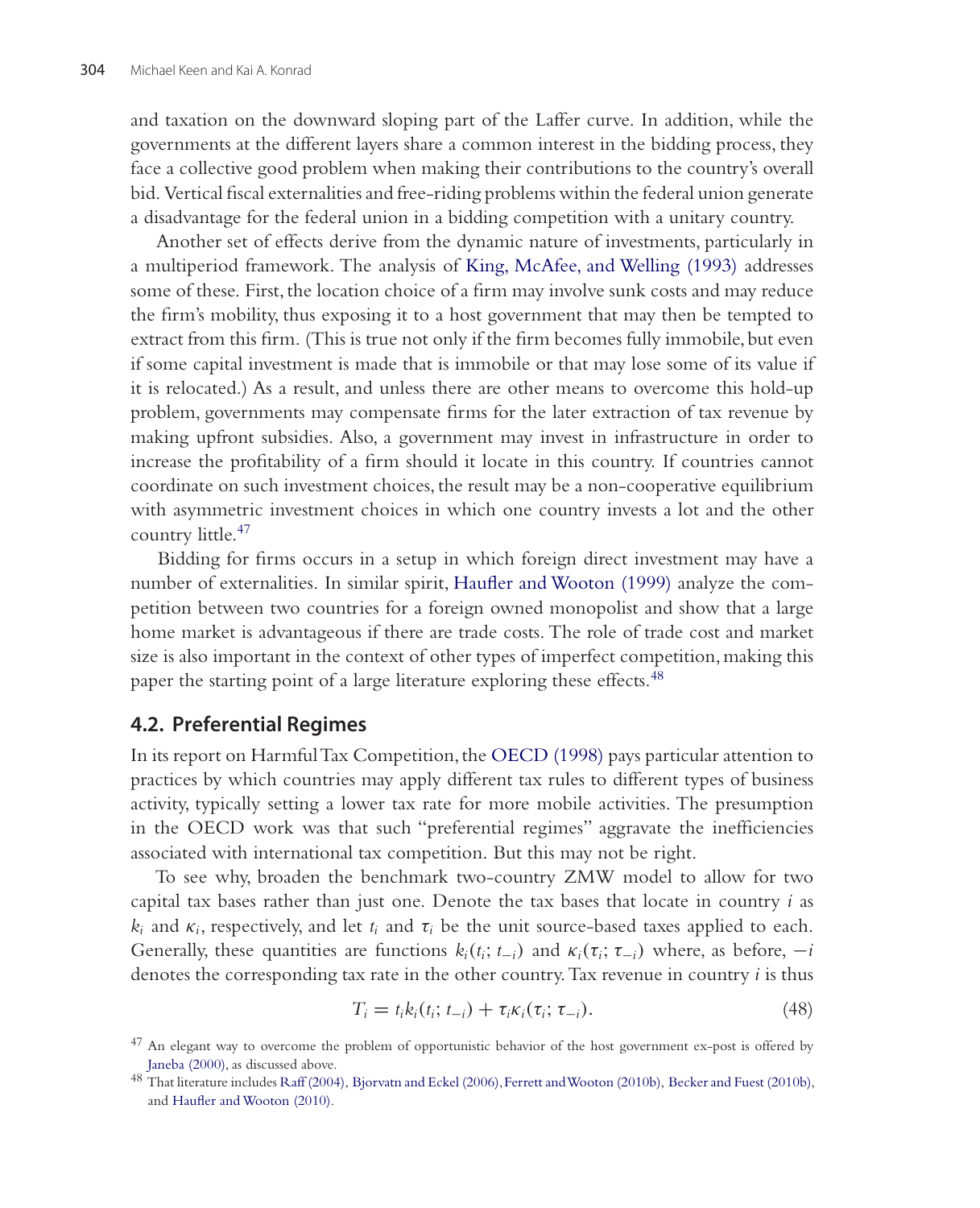A first and straightforward observation is that if the (semi-) elasticities of the two bases differ then, given any fixed tax policy of the other country, it is always possible to strictly increase tax revenue by appropriate rate differentiation. To see this, focusing on situations in which first-order conditions describe optimized choices and there is an interior equilibrium, note that if country *i* must tax both tax bases at the same uniform rate  $t_i = \tau_i = z_i$  then, maximizing in [\(48\)](#page-47-2), it will choose that rate so that

<span id="page-48-1"></span>
$$
k_i + z_i \frac{\partial k_i}{\partial t_i} + \kappa_i + z_i \frac{\partial \kappa_i}{\partial \tau_i} = 0,
$$
\n(49)

where the optimal uniform rate is thus the inverse of a weighted average of the semielasticities of the two bases.When the two bases can be taxed differentially, however, the first-order conditions become

<span id="page-48-0"></span>
$$
k_i + t_i \frac{\partial k_i}{\partial t_i} = 0 \text{ and } \kappa_i + \tau_i \frac{\partial \kappa_i}{\partial \tau_i} = 0,
$$
\n
$$
(50)
$$

and thus the rate on each base will be set to the inverse of its own semi-elasticity. Since the ability to differentiate can never reduce revenue, optimal differentiation strictly increases revenue whenever the semi-elasticities differ. All this, of course, is well known from the theory of third-degree price discrimination in monopolies.

In the context of competition between countries, however, the strategic response of the other country cannot be ignored. How does a world in which all countries may apply a preferential regime differ from one in which they are constrained to apply a uniform regime? Are preferential regimes, in that sense, necessarily a harmful form of tax competition?

When preferential treatment is permitted, [\(50\)](#page-48-0) implies that equilibrium tax revenues are

$$
T_i^P = -k_i^2/(\partial k_i/\partial t_i) - \kappa_i^2/(\partial \kappa_i/\partial \tau_i).
$$
 (51)

If on the other hand both countries apply uniform taxation,maximization of tax revenue in country *i*, as in [\(49\)](#page-48-1), yields

$$
T_i^U = -(k_i + \kappa_i)^2 / \left(\frac{\partial k_i}{\partial t_i} + \frac{\partial \kappa_i}{\partial \tau_i}\right).
$$
 (52)

[Keen \(2001\)](#page-68-8) compares the implied equilibrium tax revenues in these two cases when countries are symmetric, assuming also that  $k_i(t_i, t_{-i}) = k_i(t_i - t_{-i})$ , and  $\kappa_i(\tau_i, \tau_{-i}) =$  $\kappa_i(\tau_i - \tau_{-i})$ ; the base in each country is thus assumed to depend solely on the difference in tax rates between them, essentially removing from the picture any effect of the general tax level on the aggregate tax base.The difference in each country's tax revenues between the Nash equilibrium in which all countries are constrained to applying uniform taxation  $(T^{U})$  and that in which they may deploy preferential regimes  $(T^{P})$  is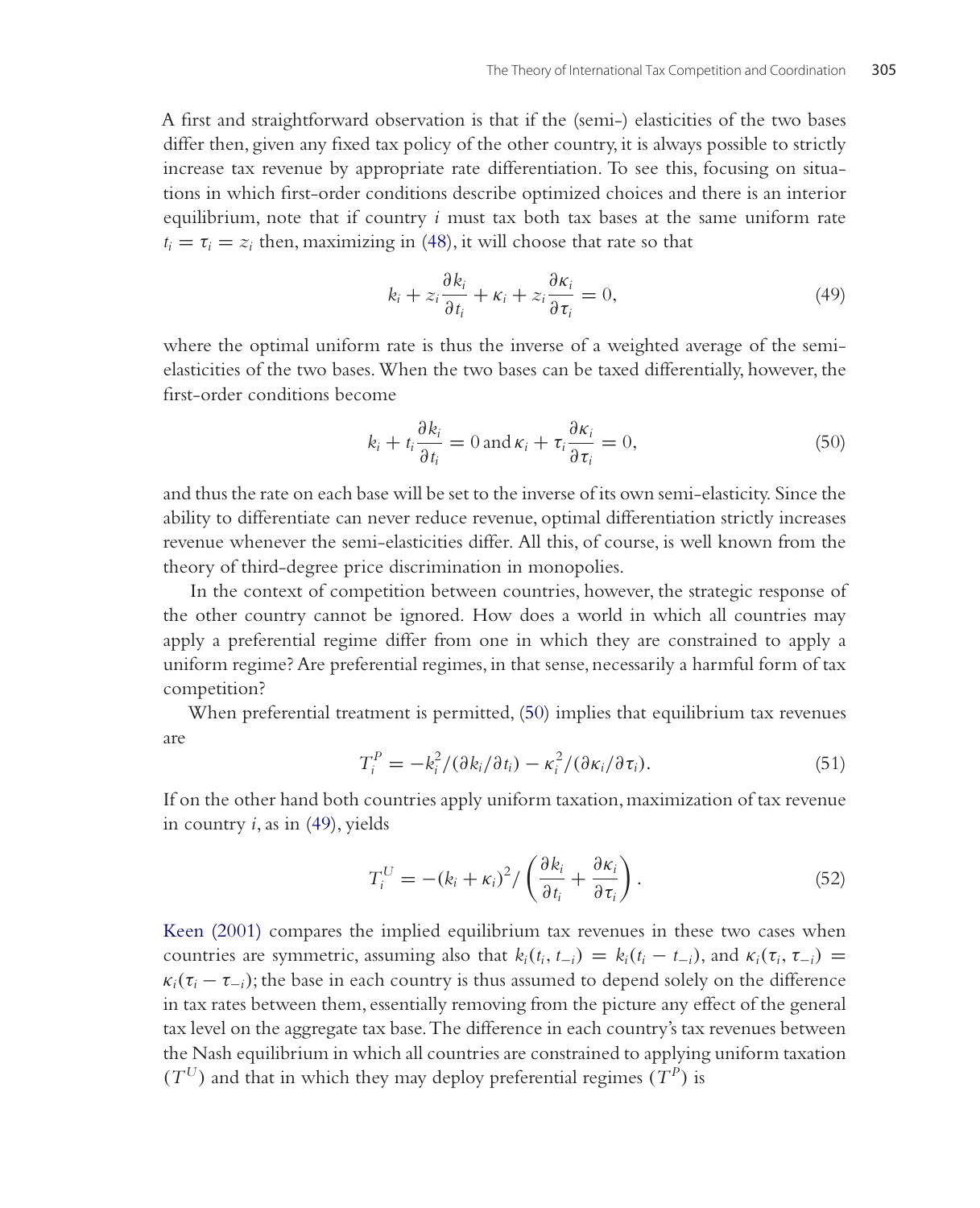$$
T_i^U - T_i^P = \frac{k_i^2 \kappa_i^2}{k_i' \kappa_i' (k_i' + \kappa_i')} \left(\frac{k_i'}{k_i} - \frac{\kappa_i'}{\kappa_i}\right)^2 \le 0,
$$
\n(53)

with  $k'_i \equiv \partial k_i(0)/\partial t_i$  and  $\kappa'_i \equiv \partial \kappa_i(0)/\partial \tau_i$ . Equality only holds if  $k'_i/k_i = \kappa'_i/\kappa_i$ , that is, only if there is no difference in elasticities in the two tax bases. In the general case, in which elasticities differ, however, revenue is now unambiguously *higher* when preferential regimes may be deployed. In that sense, preferential regimes actually make tax competition less harmful.The intuitive attraction of imposing uniformity as a coordination measure is in making it more costly for countries to tax mobile capital by ensuring that this implies a revenue loss from less mobile capital. But differentiation, while increasing the scope for competition for mobile capital, protects the revenue from the less mobile base. In the setting of [Keen \(2001\),](#page-68-8) this latter effect always dominates.

This result, running exactly counter to the commonplace presumption against preferential regimes of various kinds has triggered much further consideration—see,for instance, [Bucovetsky and Haufler \(2007\),](#page-65-10) [Haupt and Peters \(2005\),](#page-67-7) [Janeba and Peters \(1999\),](#page-68-4) and [Janeba and Smart \(2003\)—](#page-68-9)exploring the robustness of this result. The variant of the benchmark model which yields the largest divergence maintains the assumption of symmetry between countries and two tax bases, but assumes that one of them is completely immobile and inelastic up to a maximum tax rate of  $\bar{\tau}$  in each of the countries. Above this rate, the owners of the tax base make use of a disposal option and the tax base vanishes. The other type of capital has a perfectly elastic tax base of 2*k* that floats freely between the two countries and locates in whichever has the lower tax rate, and locates symmetrically between them if they tax it at the same rate. In this case, the equilibrium with preferential taxation is characterized by  $t_1 = t_2 = 0$  and  $\tau_1 = \tau_2 = \overline{\tau}$ : both countries make full use of their monopoly power as regards their immobile tax base, but face cutthroat competition as regards the fully mobile tax base. In case of uniform taxation, an equilibrium in pure strategies typically does not exist. However, an equilibrium in mixed strategies does. For symmetric countries, applying the logic of [Narasimhan \(1988\),](#page-69-6) this mixed strategy equilibrium is characterized by uniform tax rates  $z_1$  and  $z_2$  that are random draws from a distribution that is defined by a cumulative distribution function  $F(z) = 1 + \frac{\kappa}{2k} - \frac{\kappa \bar{\tau}}{2kz}$ and supports  $\left[\frac{\kappa \bar{\tau}}{2k+\kappa}, \bar{\tau}\right]$ . The expected tax revenue in this equilibrium is equal to  $\kappa \bar{\tau}$  for each of the two countries. Accordingly, preferential treatment generates exactly the same tax revenue as uniform taxation in the equilibrium. $49$ 

<span id="page-49-0"></span><sup>&</sup>lt;sup>49</sup> The results on preferential tax regimes are reminiscent of those on third-degree price discrimination in interfirm competition. This literature first concentrated on third-degree price discrimination of a monopolist who serves several distinguishable customer groups (see, for instance, [Schmalensee, 1981\)](#page-70-3). Here, price discrimination never yields monopoly profits that are lower than with uniform pricing, and as [Holmes \(1989\)](#page-67-8) discusses, this carries over to collusive duopoly. This structural similarity is noted by [Janeba and Smart \(2003\).](#page-68-9)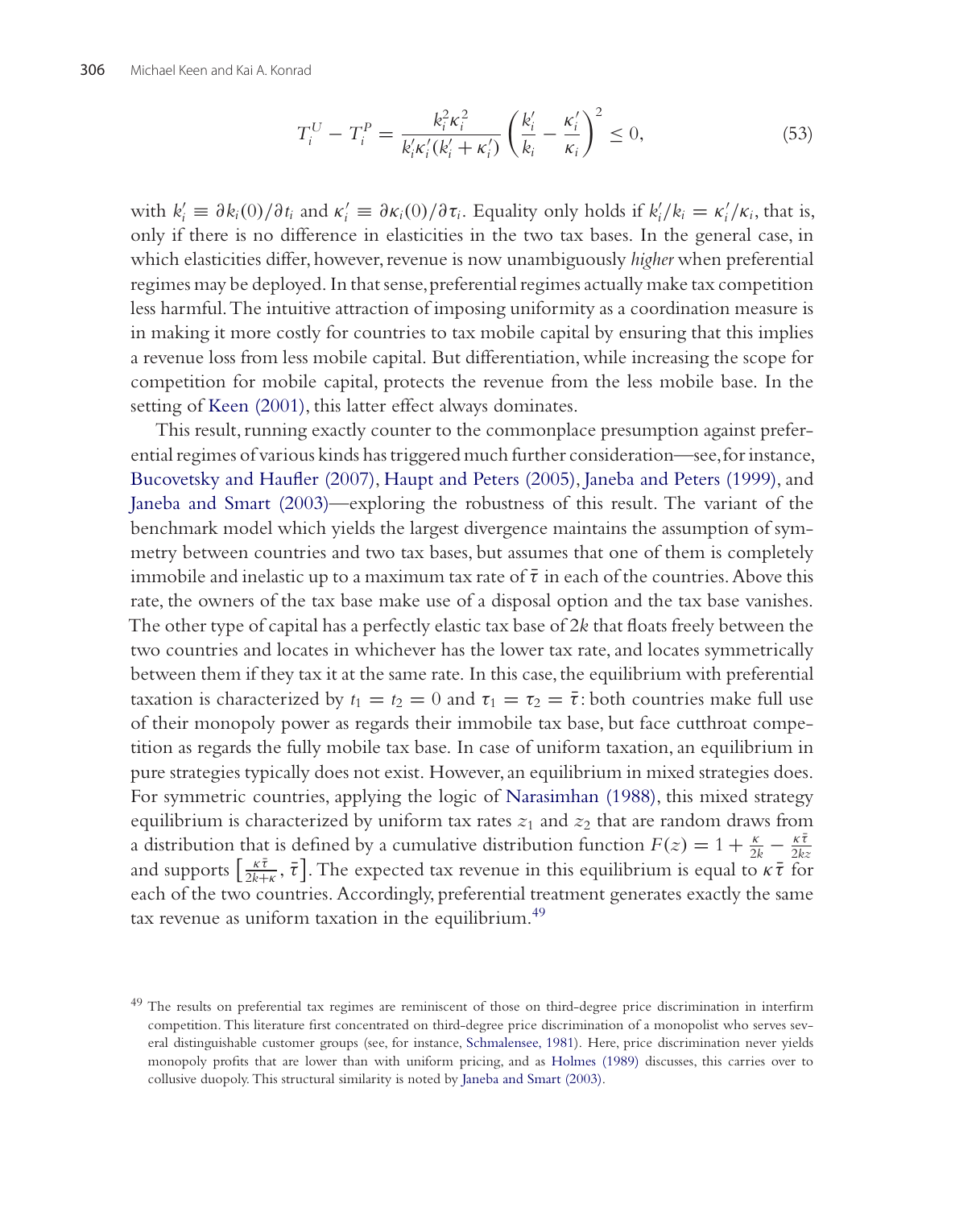# **4.3. Information Exchange and Implementation of the Residence Principle**

As noted in Section [2.1,](#page-5-0) it is the residence principle—not the source principle, which most of the formal literature reviewed here presumes—that is the international norm for personal-level taxation of capital income, $50$  and which continues to be important at corporate level too. Its implementation, however, can be problematic, for two reasons. One is that residence country taxes are generally not imposed until income is repatriated there, so that the real liability can be reduced by retaining funds abroad. A number of countries seek to address this at corporate level through "controlled foreign corporation" (CFC) legislation, which enables them to tax income remaining abroad—albeit generally only income that is"passive"in the sense of not arising from immediate business activities. Deferral, nonetheless, remains a key instrument of international tax planning (though not the only one, of course). The second difficulty, which arises primarily at the individual level, is simply the risk that taxpayers will not reveal to their home authorities income arising abroad.The most obvious remedy for this is for the tax authorities to provide their counterparts abroad with information on the income arising in their country to residents of others. Fostering such information sharing has been the focus of considerable (indeed unprecedented) action in recent years, $5<sup>1</sup>$  as is described in the next subsection, and has attracted some theoretical interest.

Much of the literature on information exchange has focused on the question of whether or not countries might choose to provide such information voluntarily.<sup>52</sup> At first sight, it might seem that those which are net recipients of income undeclared to the investors' home authorities would not, since by providing information they would enable the residence country to levy additional taxation and so make themselves less attractive a location for such funds. Strategic considerations, however, again come into play, a point first stressed by [Bacchetta and Espinosa \(1995\).](#page-65-11) For if it can commit to providing such information—and double tax treaties and tax information exchange agreements may provide a vehicle for doing so—a low tax country enables the residence country to charge a higher tax rate than would otherwise be the case,which in itself tends to increase the inflow of capital that it receives—an effect that counteracts and may outweigh the directly harmful impact.<sup>53</sup>

<span id="page-50-0"></span><sup>50</sup> There are some exceptions: Capital gains related to real estate, for instance, are generally taxable only where that real estate is located.

 $51$  The practicalities of information sharing are outlined in [Keen and Ligthart \(2006\),](#page-68-10) though this predates the recent expansion of information agreements.

<span id="page-50-2"></span><span id="page-50-1"></span><sup>52</sup> Some papers compare information exchange in this setting with the imposition of withholding taxes by the low tax country, following [Huizinga and Nielsen \(2003\).](#page-67-9) This is motivated largely by particularities of the EU Savings Directive, under which countries may either provide information or impose a withholding tax. In practice, many countries do both (double tax agreements for instance, typically providing for both information exchange and withholding taxes).

<span id="page-50-3"></span><sup>53</sup> [Eggert and Kolmar \(2002\)](#page-66-7) consider the case in which tax rates and the extent of information sharing are chosen simultaneously, showing that the equilibrium degree of information sharing is then indeterminate.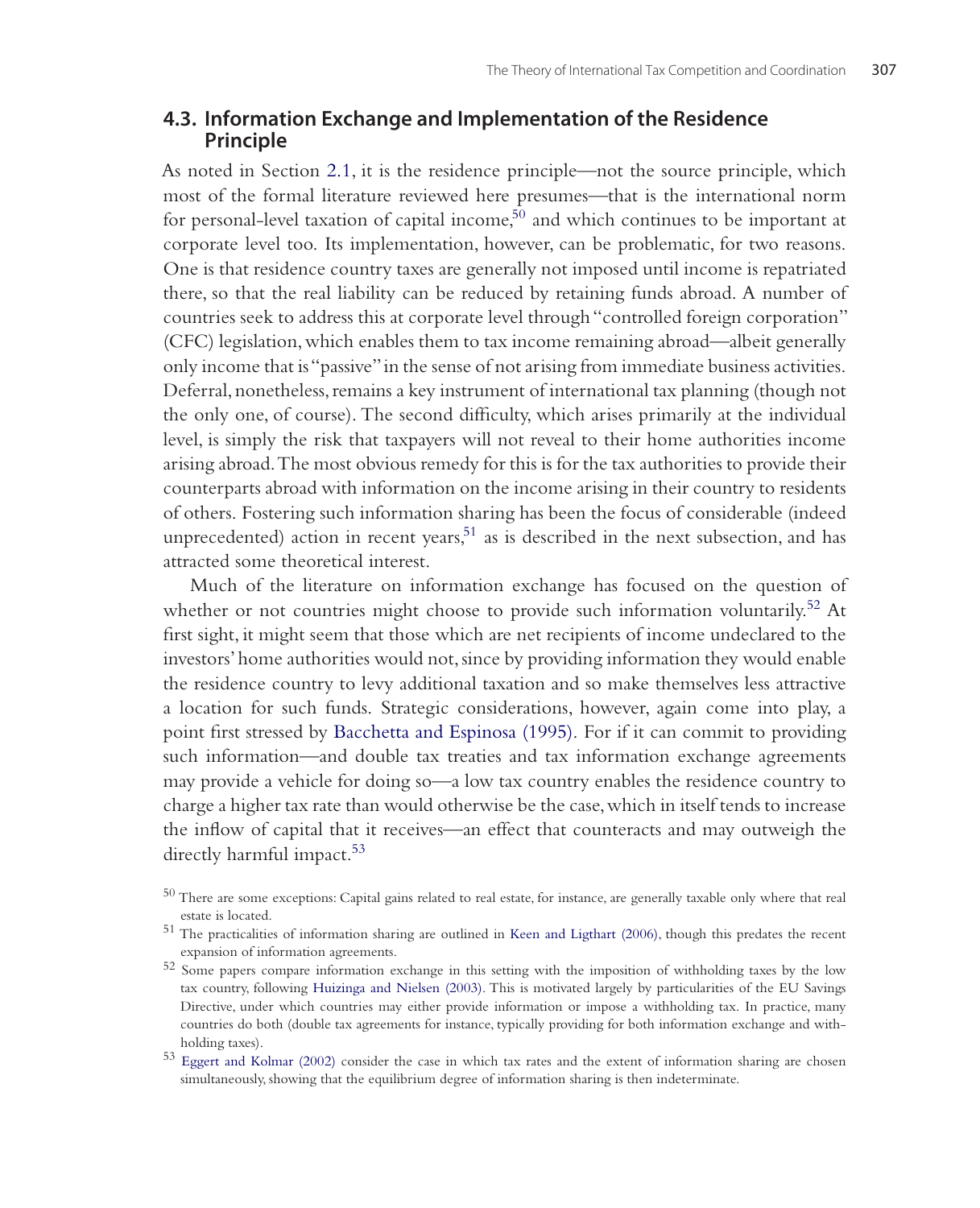To see this, consider again a world of just two countries, with  $t_2 \geq t_1 \geq 0$ . In the high tax country 2, there is a fixed amount of savings *S* that can be invested in either country, in amounts  $s_1$  and  $s_2$ ; the former incurring expected (non tax-deductible) costs of  $C(s_1)$ , with *C* increasing and strictly convex. There are no savings in the low tax country (to avoid the complication of cross-hauling of savings). The authorities in low tax country 1 collect taxes at the rate *t*<sup>1</sup> on all savings located there, and will provide information to the authorities in country 2 only on some proportion  $\lambda$  of their residents' savings there. These are then liable to additional taxation in country 2 at  $t_2 - t_1$  (credit being given for taxes paid abroad). Assuming the gross rate of return to be the same in both countries (and normalizing it to unity), country 2's investors will allocate their savings in order to minimize the sum of taxes paid and transaction costs incurred, which is given by

$$
t_2(S - s_1) + (1 - \lambda)t_1s_1 + \lambda t_2s_1 + C(s_1),
$$
\n(54)

with the first term being the tax paid on savings retained at home, the second that paid on income abroad that is successfully concealed, and the third being total tax paid on income abroad that is reported and so ultimately subject to the full home rate. Maximizing this to trade off the tax advantage of saving abroad against the transactions cost of doing so, savings allocated abroad,  $s_1(\lambda, t_1, t_2)$ , are an increasing function  $h[\beta(\lambda, t_1, t_2)]$  of the tax saved by doing so, per unit of saving, given by  $\beta \equiv (1 - \lambda)(t_2 - t_1)$ . Thus

<span id="page-51-1"></span>
$$
\frac{\partial s_1}{\partial t_2} = (1 - \lambda)h'(\beta) > 0
$$
\n(55)

so that, as one would expect, the amount saved abroad increases with the tax rate at home. Similarly, it decreases with both the foreign tax rate and (at constant tax rates) the extent of information sharing. For simplicity, assume that revenue rather than welfare is the object of policy-making. In country 1, this is simply

$$
r_1 = t_1 s_1(\lambda, t_1, t_2), \tag{56}
$$

while in country 2 it is

<span id="page-51-0"></span>
$$
r_2 = t_2 s_2 + \lambda (t_2 - t_1) s_1 = t_2 S - \{\lambda t_1 + (1 - \lambda) t_2\} s_1 (\lambda, t_1, t_2). \tag{57}
$$

With the degree of information sharing assumed to be determined at the first stage of the game (being more in the nature of a long-term commitment, perhaps embodied in a treaty), each country chooses its tax rate taking as given both  $\lambda$  and the tax rate of the other country. The tax rate chosen in the high tax country, in particular, is thus  $t_2(\lambda, t_1)$ . Suppose then that the low tax country commits to a small increase in the extent of information sharing  $\lambda$ . From [\(57\)](#page-51-0), the revenue impact in the high tax country, given that the effect of any induced change in its own tax rate vanishes as an envelope property, is

$$
\frac{dr_2}{d\lambda} = (t_2 - t_1)s_1 - {\lambda t_1 + (1 - \lambda)t_2} \frac{\partial s_1}{\partial \lambda}
$$
\n(58)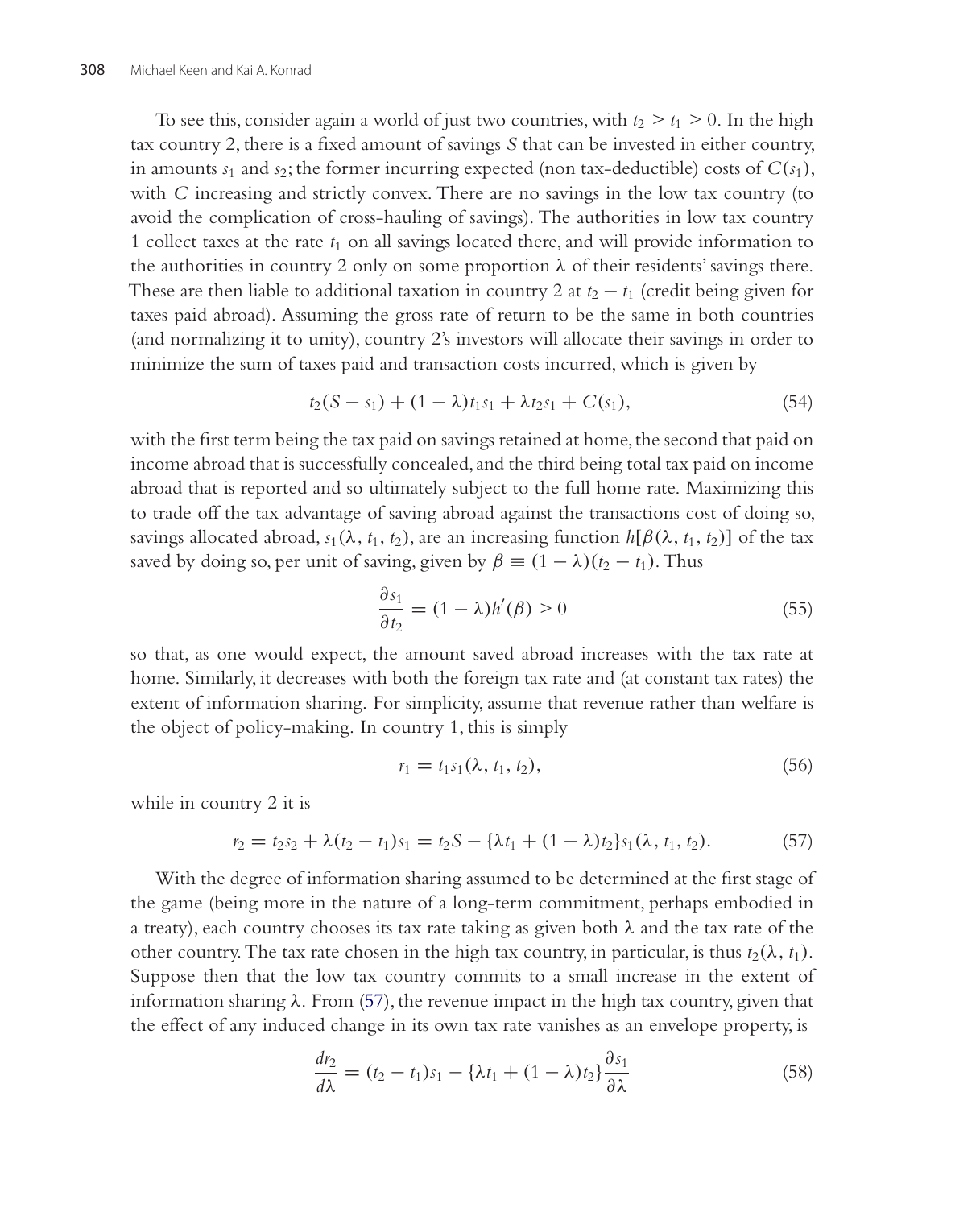and so is unambiguously positive: there is a gain from both the increased taxation of any income invested abroad and the reduction in the extent of such investments. For the low tax country 1, matters are more complex. With revenue being  $t_1s_1[\lambda, t_1, t_2(\lambda, t_1)]$ , the effect is given by

$$
\frac{dr_1}{d\lambda} = t_1 \left\{ \frac{\partial s_1}{\partial \lambda} + \frac{\partial s_1}{\partial t_2} \frac{\partial t_2}{\partial \lambda} \right\}.
$$
\n(59)

Here the first term is the direct, adverse effect on the low tax country: it becomes less attractive as a venue for tax evasion. The second is the strategic effect: to the extent that the fuller information induces the high tax country to increase its tax rate—as is plausible, but not assured without further restriction of functional forms—this leads to more evasion into the low tax country. The overall impact of the low tax country is thus, in principle, unclear.

It is possible, however, that the strategic effect dominates. Indeed, in the simple structure above,this is, under plausible conditions, sure to be the case.To see why, suppose that the high tax country 2 reacts to increased information sharing by raising its own tax rate just enough to leave the tax saved by investing abroad,  $\beta$ , unchanged in the face of the higher  $\lambda$ . This means that the amount of savings allocated abroad is also unchanged, and hence revenue in the low tax country remains as it initially was. Recalling [\(55\)](#page-51-1), however, the higher  $\lambda$  means that savings invested abroad are now less responsive than they were to the tax set by the high tax country 2, which tips the balance of country 2's considerations towards increasing its tax rate further—pushing savings further in country 1's direction, and implying that it too is ultimately better off.<sup>54</sup>

This, of course, is a strong and quite special result. Fuller treatments allow also for the adjustment of country 1's tax rate and endogenize the choice of tax rates (relating them in particular to country size, with the standard conclusion that rates tend to be lower in smaller countries). They allow too for cross-hauling of savings, and explore the implications of differential tax treatment of residents and non-residents. Importantly, the strategic effect clearly becomes much less powerful when there is more than one low tax country: greater information sharing by one will then be met in part by a shifting of savings to other low tax countries, so that the impact on the tax-setting decisions of the high tax country will be greatly muted. The most robust result is probably the most obvious:there can be a sharp divergence of interests, with high tax countries being much more certain to gain from mutual information exchange than are low tax countries.<sup>55</sup>

<span id="page-52-0"></span><sup>54</sup> The result follows more formally by noting, from [\(57\)](#page-51-0), that

$$
\frac{\partial r_2}{\partial t_2} = S - (1 - \lambda)s_1(\beta) - (1 - \lambda)(\beta + t_1)h'(\beta)
$$

from which, for given *t*<sub>1</sub> and  $\beta$ , satisfaction of the necessary condition  $\frac{\partial r}{\partial t} = 0$  in the initial position implies that ∂*r*2/∂*t*2 *>* 0 if country 2 were to hold β unchanged in the face of the increased λ. So long as *r*2 is convex in *t*2 (as is the case, for example, if the cost function  $C(s)$  is quadratic), the higher  $\lambda$  must therefore be associated with a higher

<span id="page-52-1"></span>choice of *<sup>t</sup>*2. <sup>55</sup> The last observation perhaps suggests it might be Pareto-improving for the low tax jurisdiction to receive some of the proceeds of the additional revenue raised as a consequence of the information it provides. [Keen and Ligthart \(2006\)](#page-68-10)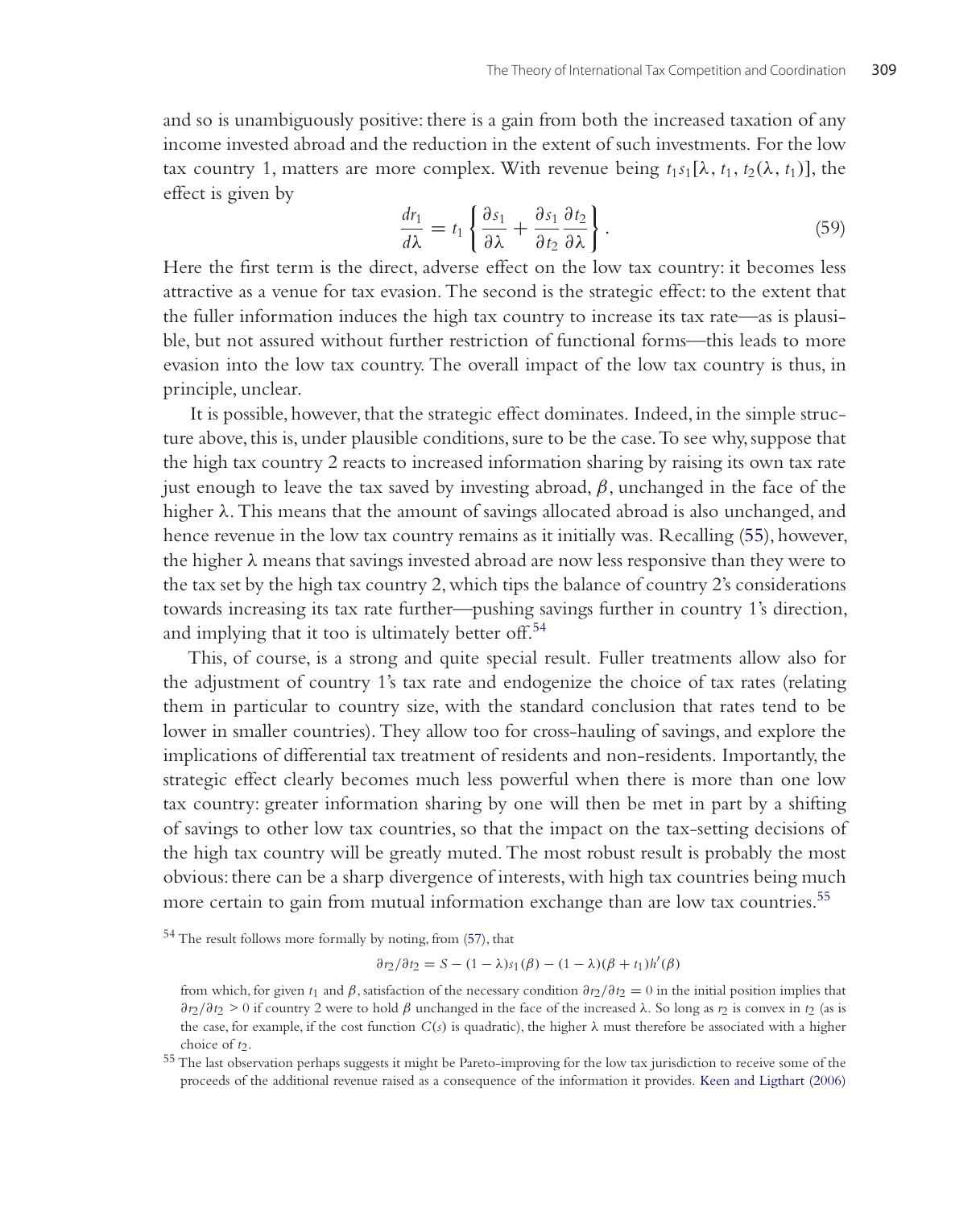## **4.4. Tax Havens**

Though widely used, the precise meaning of the term "tax haven" is elusive, and even in the practical world of policy there is no agreed definition. A low or zero tax rate on some activities or forms of income is clearly a necessary ingredient, but is not enough to capture common usage: Very resource-rich countries,for example,may simply not need tax rates at the same levels found elsewhere, and have little interest in how that affects capital or other cross-border flows. Beyond low taxation, the term carries the connotations that it is paper rather than real economic activity that is being attracted, and moreover that these are jurisdictions which encourage, or at least do not adequately discourage,tax avoidance or evasion that undermines tax revenues of other countries, perhaps by providing secrecy laws or other restrictions that preclude their sharing of information.<sup>56</sup> Quite what the standard of adequacy should be is, of course, by no means clear.Where the line lies that defines a tax haven remains hazy, but three features seem to capture the essence: low taxation that is not a reflection of high revenue, relative to needs, from other sources; the attraction of profit-shifting and other tax arbitrage activities more than real activity; and imperfect sharing of information.

#### **4.4.1. Which Countries Become Tax Havens?**

The theory set out above carries the strong prediction that it is smaller countries which are more likely to become, in this broad sense,tax havens.They are more likely to set low tax rates that encourage profit-shifting and tax arbitrage, as seen in Section [2.1.2,](#page-17-0) and, by having low tax rates, they are likely, as was seen in the preceding section, to have the least to gain from information sharing.

The empirical evidence broadly matches this prediction. Dharmapala and Hines (2009) [identify](#page-66-8) [41](#page-66-8) [countries](#page-66-8) [as](#page-66-8) ["tax](#page-66-8) [havens"](#page-66-8) [and](#page-66-8) [compare](#page-66-8) [these](#page-66-8) with nonhavens. Their descriptive statistics suggest that, relative to nonhavens, tax havens are small as regards population and area, are more likely to be islands, and provide an institutional framework that is characterized, in broad terms, by good governance. These descriptive results are supported by their multivariate analysis, which suggests a strong positive correlation with governance quality, and a negative correlation with population size.These findings are in line with those of [Slemrod \(2008\),](#page-70-4) who offers an explanation based on the concept of commercialization of a country's sovereignty. Such commercialization for the purpose of tax haven activities has benefits that are not closely related to population size. However, the status as tax haven may have a cost in terms of "integrity" or "reputation," and this

show that this can indeed be the case,if the countries concerned are sufficiently asymmetric, even though such transfers may, perhaps surprisingly, reduce total revenue collected (by increasing the incentive for the low tax country to attract would-be evaders, since they then have less to fear if the evaders are caught).

<span id="page-53-0"></span><sup>56</sup> [Dharmapala and Hines \(2009\),](#page-66-8) for example, define a tax haven as "a state or a country or territory where certain taxes are levied at a low rate or not at all while offering due process, good governance and a low corruption rate." But many would argue that it is bad governance—in the form of unwillingness to share tax information—that is a hallmark of tax havens.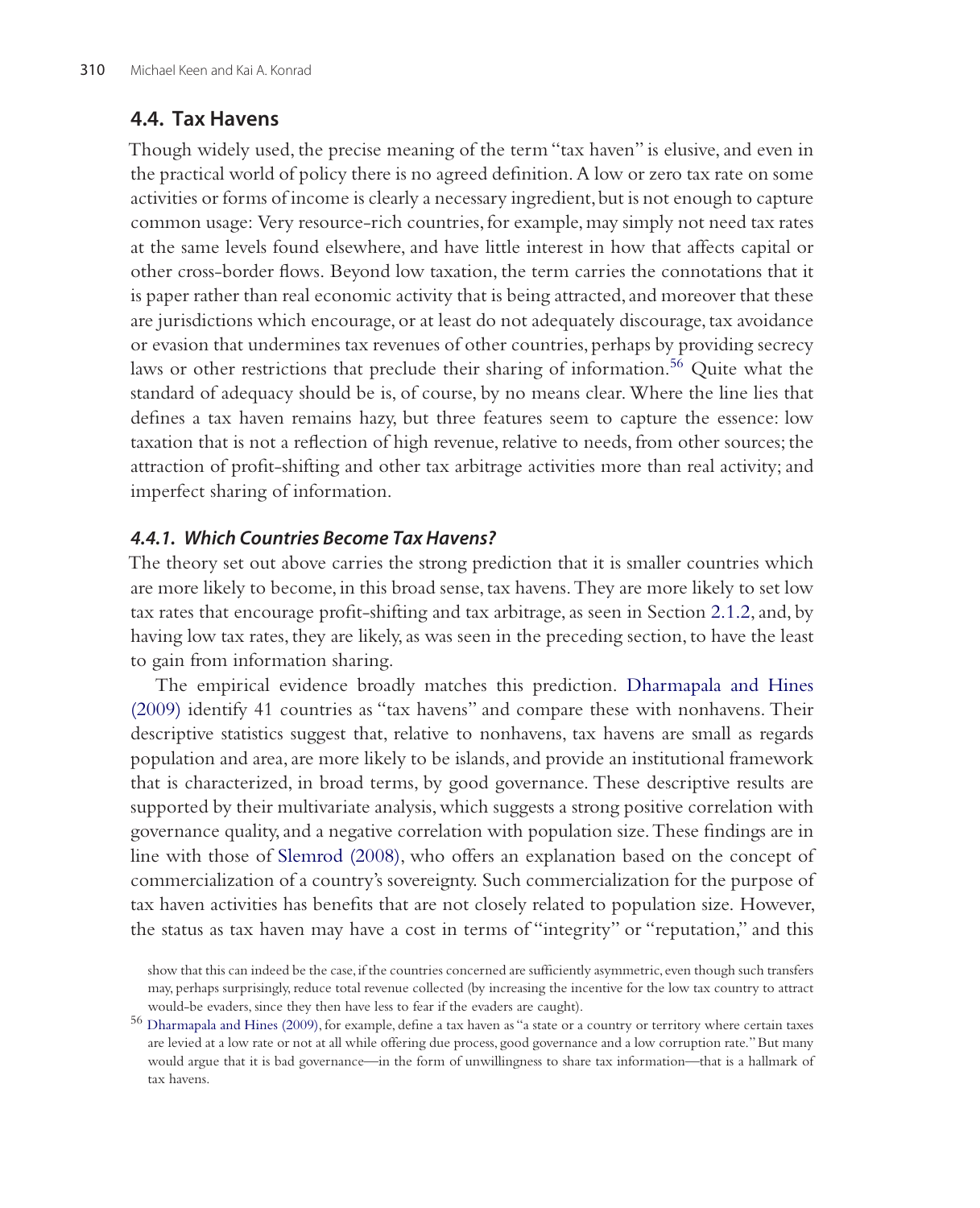

<span id="page-54-1"></span>**Figure 11** Interactions within and between havens and nonhavens.

may be strongly correlated with population size, or with the size of regular economic activity in the respective country.

## **4.4.2. Are Tax Havens Good or Bad?**

The term"tax haven" has clear pejorative overtones—one reason why policy makers have found an agreed definition so hard to find—but the recent literature has begun to focus on whether their existence and activities might not have beneficial effects. The question is closely related to the wider one of whether tax competition itself can be welfare-improving (political economy aspects of which are taken up in Section [4.6\)](#page-60-0): After all, in any asymmetric equilibrium, some country will have the lowest tax rate and in that sense look like a tax haven.The importance of pure arbitrage activities in the tax haven context does, however, raise distinct issues[.57](#page-54-0)

The structure mapped in Figure [11](#page-54-1) provides a constructive way of looking at tax havens as specific players in the context of tax competition rather than as especially small but otherwise ordinary countries. This shows a number of "nonhaven" countries on the right-hand side. These provide an environment for real sector activity and host production facilities for firms. Some firms are fully immobile and locate their business

<span id="page-54-0"></span><sup>57</sup> [Dharmapala \(2008\)](#page-66-9) provides an overview of the theoretical and empirical literature that analyzed the consequences and existence of tax haven countries.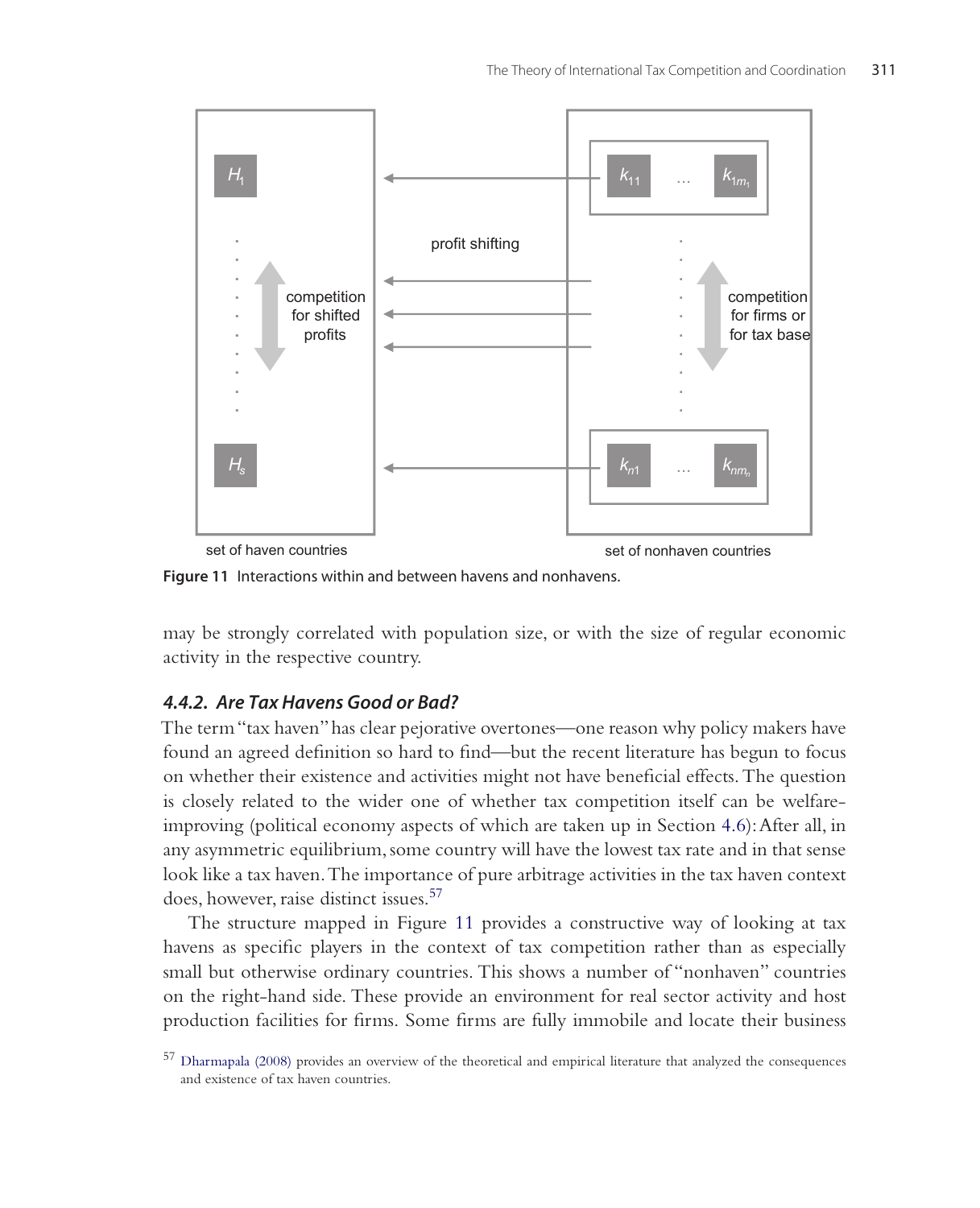completely in nonhaven countries. Others are mobile and make a location decision, choosing where and how much capital to locate. The right-hand side of the diagram can then be interpreted as corresponding to the benchmark ZMW model. Apart from "real" production decisions, firms may use other means to relocate accounting profits from one country to another. This may also happen between the nonhaven countries, but this is the point where haven countries enter into the picture. As they typically have a real sector that is negligible in comparison to the financial business they host, or have means to separate these two types of activities, they have an interest in firms shifting their taxable profits from nonhaven countries in return for low tax payments or small fees.<sup>[58](#page-55-0)</sup> Tax havens compete with each other regarding the quality of their concealment or profitshifting services and in how much they charge for them. Some firms in the nonhaven countries—presumably the larger and more international—then have a choice along a second dimension. They must determine how much of their tax base to shift, bearing in mind the various costs potentially associated with this: taxes or "fees" charged by the haven, the cost of setting up the appropriate international firm structure, and potentially some economic cost from adjustments required for the actual business operations.There may also be an indirect cost, given that nonhaven countries may take countermeasures to such shifting activities.<sup>59</sup> It is in this broader framework that work has identified several partial but important effects, some detrimental but others possibly beneficial.

[Slemrod and Wilson \(2009\)](#page-70-5) adopt this perspective and identify several reasons why the provision of tax reduction services by haven countries can be undesirable. Most obviously, it involves some resource cost: as with tax avoidance activities in a standard tax compliance model that are pursued with the help of tax consultants, tax payers should be willing to expend up to 99 cents to avoid an additional \$1 in taxes, meaning social waste of 99 cents at the margin. A further insight of this paper is on the role of the direct shifting cost.An increase of this cost (for instance, due to relaxed competition between tax havens) generally reduces the amount of shifting and may even reduce the total amount of associated cost. Less shifting implies a broadening of the tax base and, thereby, reduces the marginal cost of public funds. An element that adds to the analysis of the relationship between the tax office, tax payers, and a sector of tax consultants in this analysis is the role of competition between "ordinary" countries that may take place along the lines of tax rates or the intensity of enforcement effort.

[Hong and Smart \(2010\)](#page-67-10) highlight a different effect by which, to the contrary, profit shifting to zero-tax jurisdictions can have beneficial consequences. In their framework, the nonhaven country has a mobile and an immobile sector, with a single tax rate applied

<span id="page-55-0"></span><sup>58</sup> As pointed out in [Schön \(2005\),](#page-70-6) a tax haven may successfully raise revenue even if the nominal tax rate on profits is zero, through registration fees or levies and charges on the financial service industry that facilitates multinational companies' operations in the tax haven.

<span id="page-55-1"></span><sup>59</sup> This perspective makes tax havens similar or comparable to tax consultancy companies which offer legal means to reduce the tax burden, charge a fee for this service, and compete among themselves.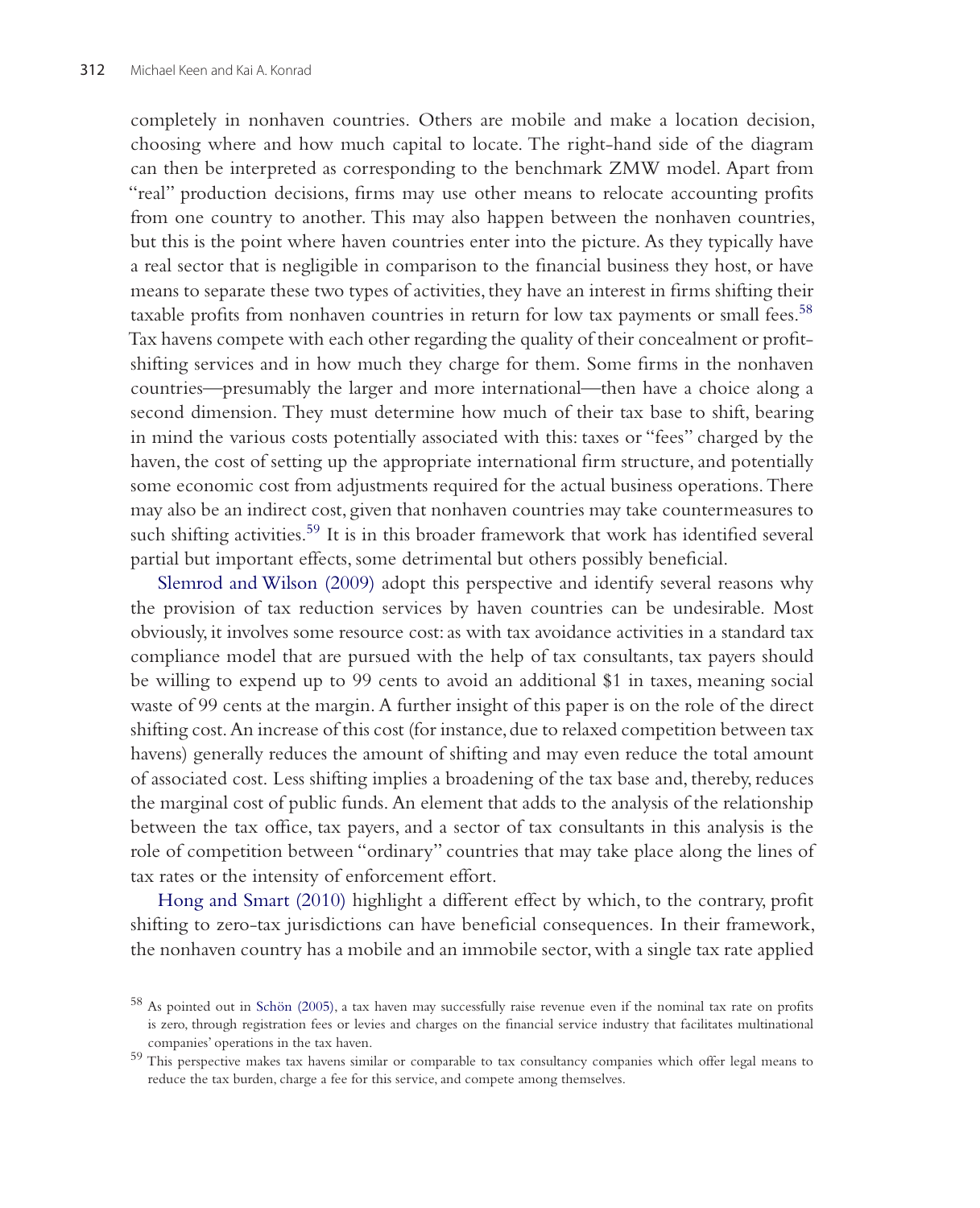to taxable profits in each. Profits in the immobile sector are fully taxed. The mobile sector, however, can use debt operations to shift some of its taxable profits to a zerotax jurisdiction by borrowing from a related company in the latter. A key assumption is that the amount of profit that can be shifted is proportional to the capital invested in the nonhaven country, reflecting such potential constraints as thin-capitalization rules (denying the interest deductibility underlying the arbitrage if debt levels are high relative to assets employed). Firms that can engage in such profit shifting thus face a lower effective tax rate than those that cannot. If the government of the small open economy they consider can perfectly and costlessly control the amount of profit shifting through the severity of its thin-capitalization rules, it has two independent fiscal instruments at its disposal which is very similar to having two independent corporate tax rates, one for mobile and one for immobile capital—as analyzed in Section [4.2](#page-47-3) above. Desai, Foley, and Hines (2006a) conclude that the effect of profit shifting in reducing the effective corporate tax rates for firms, and so increasing the net-of-tax marginal return on real investment in nonhaven countries, may dominate other, possibly detrimental effects of tax havens for investment in nonhaven countries. Their companion paper Desai, Foley, and Hines (2006b) [shows](#page-66-10) [that](#page-66-10) [there](#page-66-10) [is](#page-66-10) [indeed](#page-66-10) [a](#page-66-10) [positive](#page-66-10) [relationship](#page-66-10) [betwe](#page-66-10)en firms' international investment activities in nonhaven countries and their activities in haven countries.

[Johannesen \(2010\)](#page-68-11) explores another way in which the existence of tax havens changes the nature of international tax competition. He starts with an analysis of tax competition between *n* countries, with a representative multinational firm that can relocate a given amount of physical capital between them and also, at some cost, shift accounting profits. There emerge from these asymmetric equilibria in which some countries charge high taxes and lose some tax base through profit shifting while others set low taxes that attract a considerable amount of shifted profits. Equilibrium tax rates are not zero, however, even in the low-tax countries. Now introduce a set of haven countries defined to be such that they choose zero taxes and do not allow for real production. If these have a sufficient capacity, they absorb all the profit shifting and essentially make the low tax strategy unprofitable for those countries that would otherwise be low tax countries in the asymmetric equilibrium, leading to symmetric behavior among the nonhaven countries. The tax havens deflect competition that took place between nonhaven countries toward competition between nonhaven and haven countries. And this, it turns out, can yield higher equilibrium tax revenue for the nonhaven countries.

#### **4.4.3. Closing Down Tax Havens**

Although few drew any strong links between the activities of tax havens and the 2009 financial crisis, at their London summit that year, G20 leaders put substantial new vigor into the OECD work on encouraging widespread information exchange. Much of this effort has focused on encouraging tax havens to sign information exchange agreements (TIEAs), in order to make the concealment of taxable income more difficult, with peer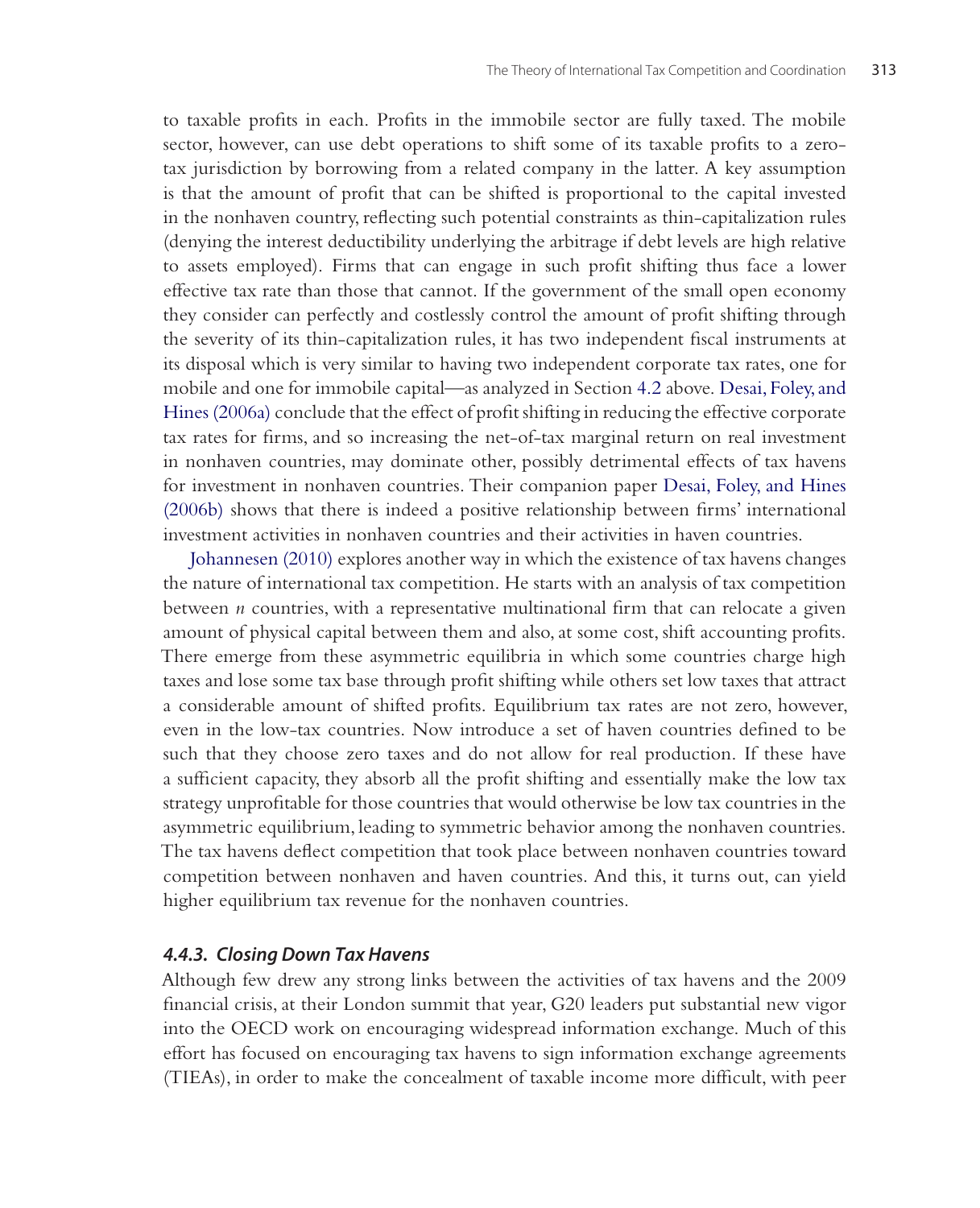reviews to ensure both that the legal mechanisms to do this are in place and that these arrangements are implemented in practice. [Johannesen and Zucman \(2012\)](#page-68-12) survey these events and use data from the Bank of International Settlements on total deposits held by residents from one country at banks in 14 tax havens, to measure the impact of TIEAs on deposit holdings. They find that signing an agreement between a nonhaven and a haven tends to reduce the deposits from the nonhaven in this haven country—but also that these deposits tend to shift to other havens.

[Elsayyad and Konrad \(2012\)](#page-66-11) study a competition framework in which attempts are made to convince tax havens to close down their operations, for instance, by exchanging information with nonhaven governments. They show that this process may work well, initially, in a framework with a large number of tax havens. In this early stage, what each tax haven can earn from offering these concealment services is low, due to intense competition from the large number of other havens. However, once a large number of tax havens have exited from this business, the rents that accrue to those that remain increase. It then becomes ever more difficult to convince those remaining tax havens to exit. The outcome may be one in which a smaller set of havens is operative, charging higher fees and acquiring a larger share of the accounting profits that are generated from business activities in nonhaven countries. Using [Zucman's \(2011\)](#page-71-0) estimate for total world financial wealth located in tax havens and applying their static competition model straightforwardly, [Elsayyad and Konrad \(2012\)](#page-66-11) estimate that the profit losses of the last of the 35 tax havens listed by the [OECD \(2000\)](#page-69-7) is 17 times as high as for each of the 34 havens that may exit previously. If the process stops short of completion, the outcome can be worse, from a welfare perspective, for the nonhaven countries than it would be in the initial state, with much competitive pressure among haven countries.

# **4.5. Formula Apportionment**

The incentive for companies to use transfer pricing and other devices to shift profits between jurisdictions—and for governments to design their tax systems to affect that incentive—would be removed if, instead of seeking to identify profits earned in particular jurisdictions,taxes were simply levied on the aggregate of a multinational's profits over all jurisdictions[.60](#page-57-0) "Formula apportionment" is an alternative to either residence or source principles that goes some way in this direction, by using indicators of the extent of a company's activities in particular countries ("apportionment factors") to attribute to each a share of those aggregate profits, which it may then tax at whatever rate it chooses. This is the norm for state-level corporate taxation in the US and Canada, for instance (generally using as apportionment factors some combination of the shares of sales, payroll,

<span id="page-57-0"></span> $60$  [Nielsen, Raimondos-Møller, and Schjelderup \(2003\)](#page-69-8) show, however, that formula apportionment may not eliminate transfer pricing incentives when subsidiaries of a controlling parent compete in oligopolistic markets. An additional motive which may reinforce tax considerations then comes into play:if the subsidiary takes that transfer price as the basis for its decision making, the center may manipulate it as a commitment device to improve product market outcome.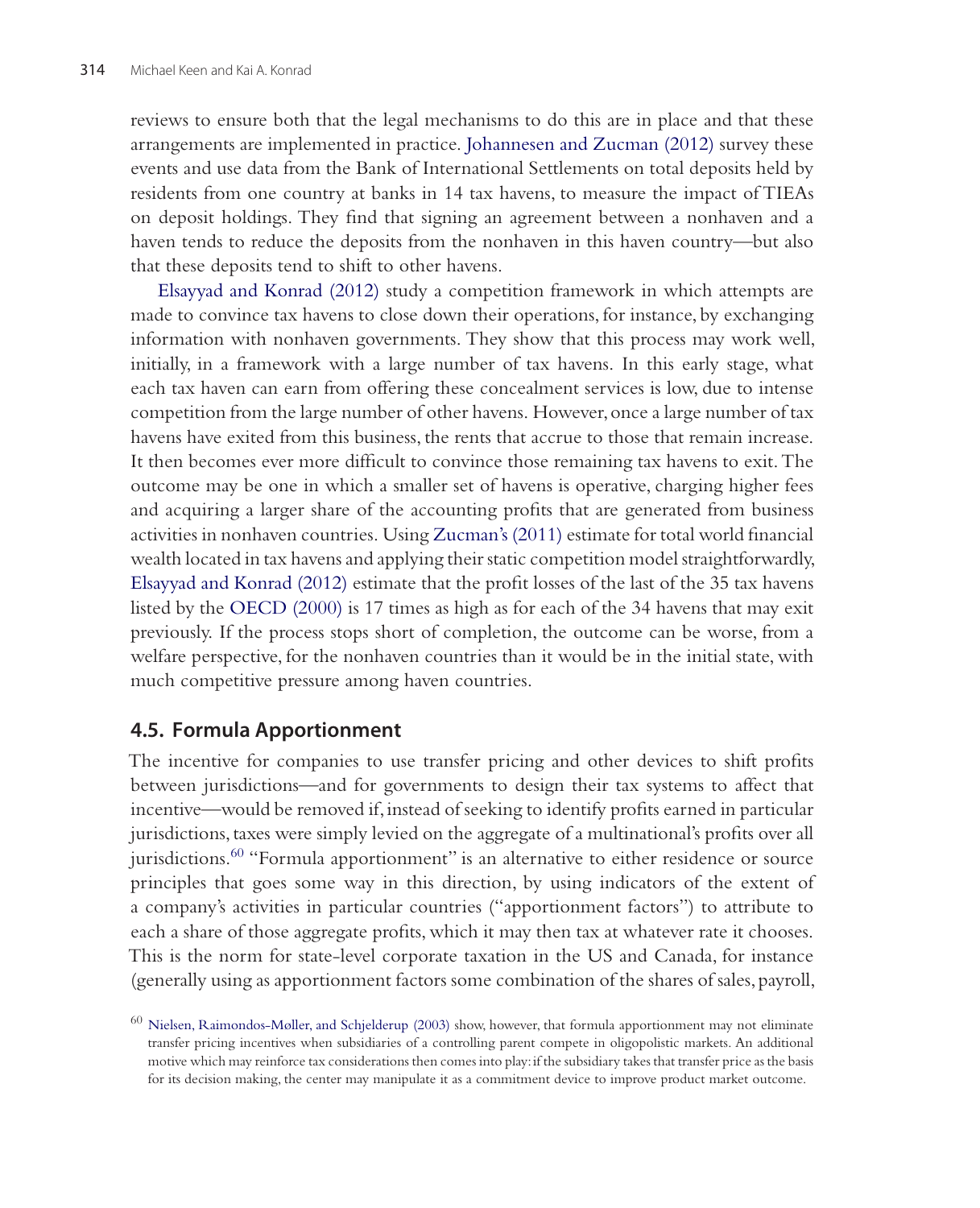and assets located in each state), and has been proposed by the European Commission, as a "common consolidated corporate tax base" (CCCTB) for the EU.<sup>61</sup>

Consider the simple case in which there is a single apportionment factor, so that with some  $\alpha_i$  indicating the extent of a multinational's activity in country *i* and *n* countries, the total tax payable on a multinational's groupwide profit of  $\pi(\alpha_1,\ldots,\alpha_n)$  is

$$
\pi(\alpha_1,\ldots,\alpha_n)\sum_{i=1}^n\left(\frac{\alpha_i}{\sum_{h=1}^n\alpha_h}\right)t_i.
$$
\n(60)

The attraction of this approach is that, for given decisions  $\alpha$  there is no gain in simply reallocating paper profits across jurisdictions, even though they may charge different tax rates. There is, however, a potential distortion to those decisions. Assuming  $\Pi$  to be strictly concave in the  $\alpha_i$ , these would be chosen in the absence of taxation (or with tax levied directly on aggregate profit) so that  $\frac{\partial \Pi}{\partial \alpha_i} = 0$ , for all *i*. Under formula apportionment, however, cross-country differences in tax rates distort these choices, it being straightforward to show that maximization of net profits implies  $\frac{\partial \Pi}{\partial \alpha_i}$  < 0 if the tax rate in country *i* is below the  $\alpha$ -weighted average and the converse where it is above: broadly speaking, whatever the factor in the apportionment, it will tend to be reallocated from high to low tax countries.<sup>62</sup>

Of particular interest here is that revenue-seeking governments will generally have an incentive to set tax rates with the intention of manipulating the multinational's choice of the  $\alpha_i$ .<sup>[63](#page-58-2)</sup> Suppose, for instance, that capital is used as the sole apportionment factor  $\alpha_i$ , and consider a multinational with some fixed amount of capital  $2\kappa$  to allocate between just two identical countries. Then the multinational will maximize after-tax profits

$$
[\Pi(k_1) + \Pi(2\kappa - k_1)](1 - T(t_1, t_2, k_1)), \tag{61}
$$

where we assume that "true" profits can meaningfully be ascribed to countries (that earned in each depending only on the capital located there), and where the average tax rate

$$
T(t_1, t_2, k_1) \equiv \frac{t_1 k_1 + t_2 (2\kappa - k_1)}{2\kappa} \tag{62}
$$

is endogenous to the investment decision.The solution to the firm's optimization problem leads to an allocation of capital  $k_1(t_1, t_2)$  with the property that, where  $t_1 = t_2 = t$ ,

<span id="page-58-3"></span>
$$
\frac{\partial k_1}{\partial t_1} = \frac{\Pi(\kappa)}{(1 - t)2\kappa \Pi''(\kappa)}.
$$
\n(63)

<span id="page-58-0"></span> $61$  Adoption would be optional by country and by company. On the CCCTB debate, see [Sørensen \(2004b\)](#page-70-7) and Bettendorf et al. (2011)[.](#page-65-12)

<span id="page-58-1"></span> $62$  Gordon and Wilson (1986) provide a detailed analysis of how formula apportionment can affect firm behavior, including through incentives to merge or dissolve. The analysis here follows [Keen \(1999\).](#page-68-13)

<span id="page-58-2"></span> $63$  On other aspects of and practical experience with formula apportionment, see [Weiner \(2005\).](#page-70-8)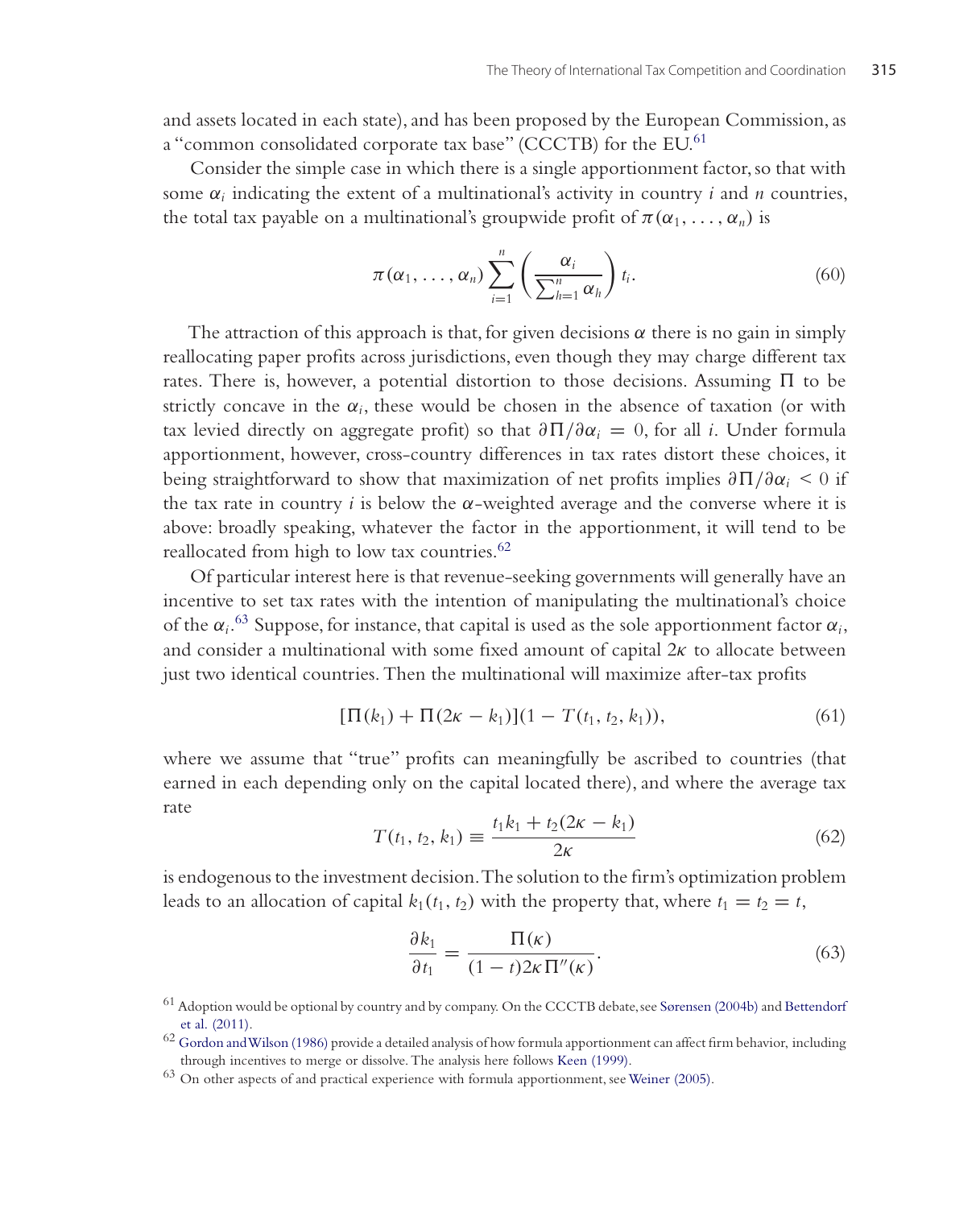Supposing revenue to be the governments' sole concern, that in country 1 (say) then chooses  $t_1$  to maximize  $t_1(\Pi(k_1) + \Pi(2\kappa - k_1))k_1$ ; the necessary condition for which, using [\(63\)](#page-58-3), implies that in symmetric equilibrium where  $k_1 = k_2 = \kappa$ ,

<span id="page-59-0"></span>
$$
\frac{t^{FA}}{1 - t^{FA}} = -\frac{(2\kappa)^2 \Pi''(\kappa)}{2\Pi(\kappa)} \equiv \Delta^{FA},\tag{64}
$$

where "FA" stands for formula apportionment. This outcome is clearly inefficient, since any higher common tax rate would yield both countries greater revenue.

More striking, however, is the comparison with the non-cooperative outcome under source taxation. In this case, the total tax paid by the multinational is  $t_1 \Pi(k_1) + t_2 \Pi$  $(2\kappa - k_1)$ , and, by steps analogous to those leading to [\(64\)](#page-59-0), the symmetric equilibrium tax rate has a tax rate in each country of

$$
\frac{t^{ST}}{1 - t^{ST}} = -\frac{2\Pi(\kappa)\Pi''(\kappa)}{(\Pi'(\kappa))^2},\tag{65}
$$

where "ST" refers to source taxation. Comparing this with  $(64)$  gives

$$
\frac{t^{FA}}{1 - t^{FA}} - \frac{t^{ST}}{1 - t^{ST}} = \frac{2\Pi''}{(\Pi')^2\Pi} [\Pi(\kappa)^2 - (\Pi'(\kappa))^2 \kappa^2] < 0,\tag{66}
$$

the inequality being from the strict concavity of  $\Pi$ . Tax competition thus leads to an unambiguously lower equilibrium tax rate under formula apportionment than under source taxation, and so, in that sense, to unambiguously more intense tax competition. To see the intuition for this, suppose that initially both countries charge the same tax rate. Under source taxation, attracting an additional unit of capital raises revenue of  $t_1\Pi'(\kappa)$ , reflecting the marginal product of that capital; under formula apportionment, however, it raises additional revenue of  $t_1 \Pi(\kappa)/2\kappa$ , reflecting—because the country is taking a share in aggregate profits, wherever earned—the average profit rate  $\Pi(\kappa)/\kappa$ . So long as the average rate of return exceeds the marginal rate, the incentive to attract capital is thus greater under formula apportionment.

This comparison of regimes is somewhat unnatural in that there is assumed to be no scope for manipulating liability under the source regime other than by relocating real activities:the profit-shifting to which formula apportionment is seen as a possible response is thus absent. What the result does suggest, nonetheless, is that formula apportionment can be preferred only if the distortions to firms'and governments'behavior that profit-shifting leads to are sufficiently large to outweigh what would otherwise be an adverse strategic effect. Introducing the possibility of transfer pricing, at some cost to the multinational, into a framework similar to that above, [Nielsen, Raimondos-Møller, and Schjelderup \(2010\)](#page-69-9) provide a fuller treatment of the issue, elaborating on the circumstances, which turn on the level of profitability and the ease of transfer pricing, under which profit-shifting concerns dominate and formula apportionment consequently leads to a Pareto-superior non-cooperative outcome.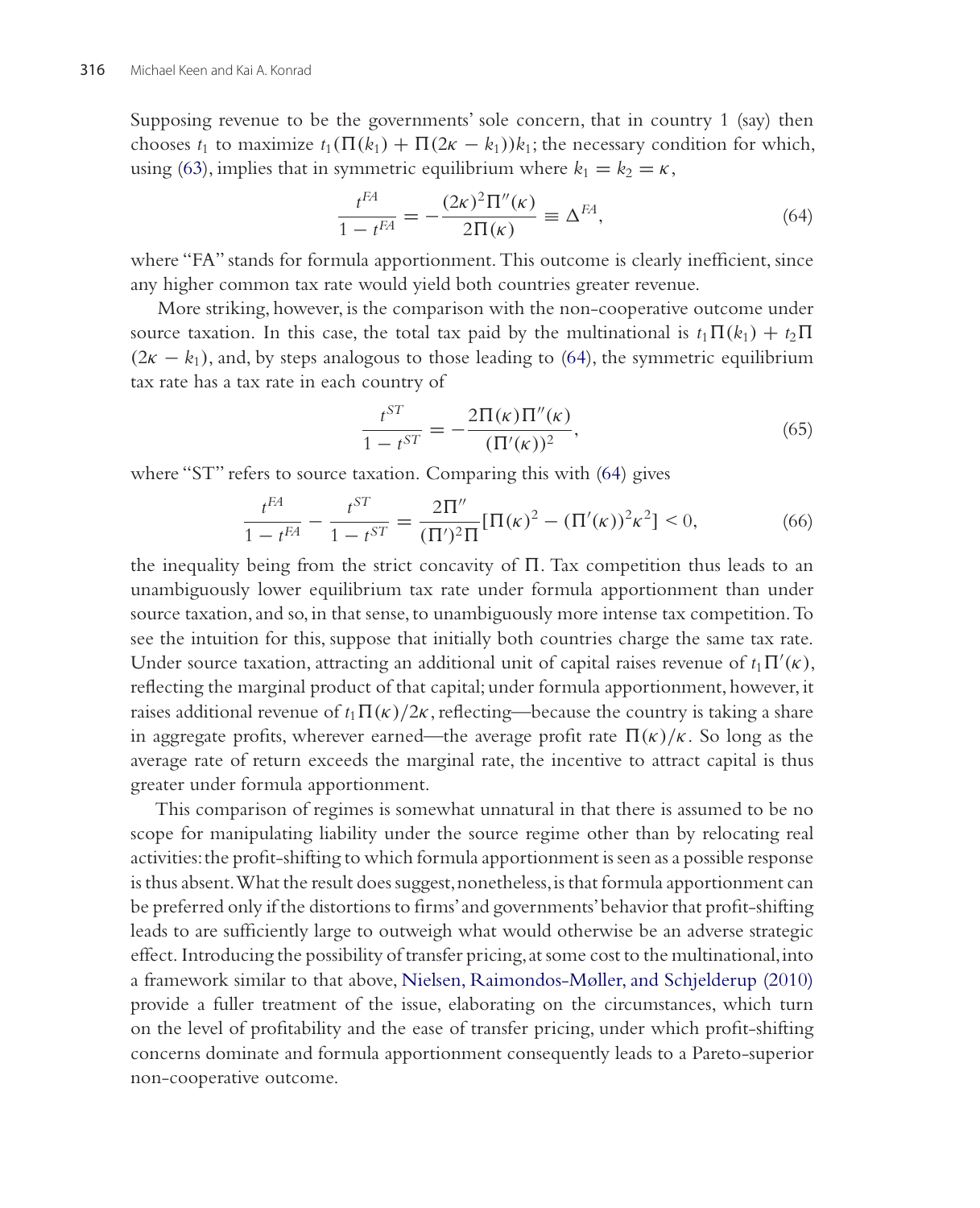## <span id="page-60-0"></span>**4.6. Political Economy and Agency Issues**

There has long been debate as to whether international tax competition is good or bad from a welfare perspective. In the workhorse model, tax competition is (almost) certainly bad, in the sense that (leaving aside the time consistency issue discussed in Section [3.5.2\)](#page-40-0) a central planner could implement any tax rates that can emerge in a decentralized equilibrium but could also choose the potentially many other tax rate combinations that cannot. Hence, coordinated tax rate choices—complemented as need be with international transfers of tax revenue—are at least as good, in a Pareto sense, as decentralized choices, and, since there are several externalities at work, will generally be Pareto-superior.<sup>64</sup>

But comparing a decentralized tax competition equilibrium outcome with the centrally coordinated solution brought about by a fully benevolent government is not a very satisfying exercise. If there were no more to say,then for the same reason all private market economies should be transformed into centrally planned ones. The aim in this section is to review the implications for tax competition and coordination of richer views of policy-making.

Both centralized and decentralized political decision making suffer from problems other than the possible externalities between decentralized decision makers. One can doubt, in particular, if policy decisions are well described as those of a benevolent dictator who maximizes the utility of a representative citizen. Political decision making reflects distributional conflicts, with the electoral process, perhaps giving the median voter a key role, and special interest groups may lobby for their preferred tax policy.<sup>65</sup> And, perhaps most importantly, power is delegated to governments which generates a number of accountability problems between the government and its constituency. We focus on these problems.

#### **4.6.1. Tax Competition and Leviathan**

There is a long-standing tradition in the public choice literature to the effect that tax competition is not, as the analysis and arguments above suggest, a source of inefficiency. On the contrary,when other limits on their actions are weak,tax competition in this view serves a valuable social purpose in constraining leviathans; that is, policy makers who are inherently inclined to raise public revenue to serve their own rather than society's wide interests. To [Brennan and Buchanan \(1980, p. 186\),](#page-65-13) for instance, "… tax competition

<span id="page-60-1"></span><sup>64</sup>This reasoning is also in line with [Sinn's \(1997\)](#page-70-9) selection principle,which argues that the government is ideally involved in tasks which are performed poorly in the private sector, and with the financing of public goods as a classical example. With intergovernmental competition, inefficiencies may return, now on the intergovernmental level, and this may suggest centralization of these tasks on the supra-national level.

<span id="page-60-2"></span><sup>65</sup> Lobbying activities by powerful groups can affect the outcome of tax competition. Citizens who own above-average quantities of capital, for instance, may lobby in the political process, trying to shift the reply function "downward" toward lower capital taxes. [Chirinko andWilson \(2010\)](#page-66-12) report evidence suggesting that business campaign contributions may indeed affect the tax reaction function and so influence tax policy.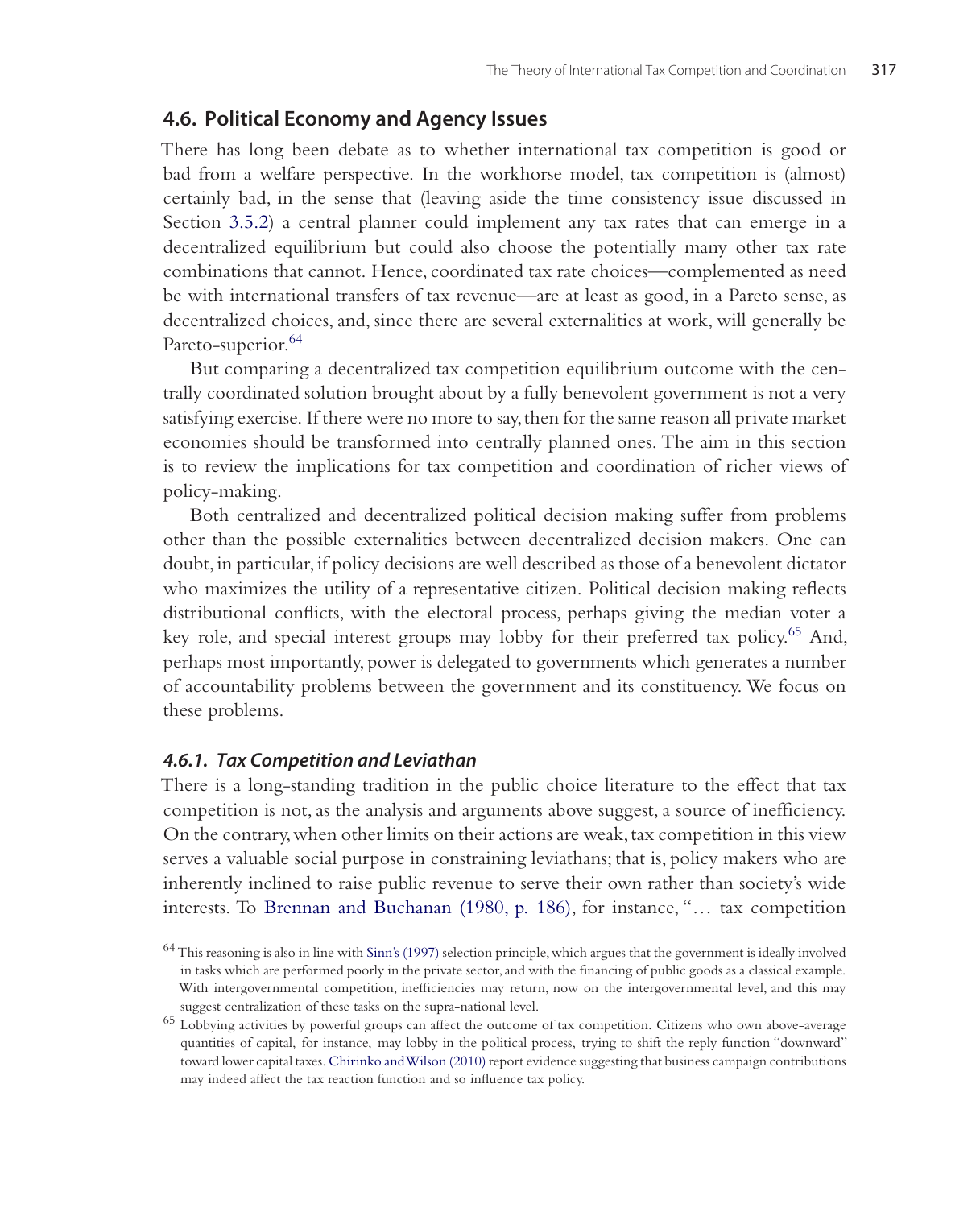among separate units … is an objective to be sought in its own right."The view that policy makers divert all revenue to their own use is, of course, extreme. So too, however, is the assumption in the preceding sections that they are concerned only with the general social good.

[Edwards and Keen \(1996\)](#page-66-13) set out a variant of the ZMW model that blends the two views. Everything remains as in the symmetric version of the model analyzed in Section [2.1,](#page-5-0) except that now policymakers are assumed to maximize some function  $V(W, B)$ that reflects both the amount of tax revenue that they are able to divert to their own use, *B*, and, perhaps through concerns of re-election or revolt, the welfare *W* of the taxpayer (all non-policy makers being assumed identical, and as described in Section [2.1\)](#page-5-0). The problem of the policy maker in country *i* can then be broken down into two stages. At the first,  $B_i$  is taken as given and the tax rate  $t_i$  chosen so as to maximize the citizen's welfare

$$
W_i = f_i(k_i) - f'_i(k_i)k_i + \rho \bar{k}_i + G_i(t_i k_i - B_i). \tag{67}
$$

The solution to this gives  $W(B_i)$ , and the second stage of the problem is then that of choosing  $B_i$  to maximize the policy maker's welfare  $V(W(B_i), B_i)$ .

Consider then the effects of a coordinated small increase in the tax rate charged by each country, starting from the Nash equilibrium.This evidently makes the policy makers in each country better off. But what of the citizens? For this, note first that with  $B_i$  fixed the first stage of the policy maker's problems is formally the same as that in Section [2.1.1,](#page-5-1) so that [\(13\)](#page-61-0) will again hold in the symmetric equilibrium:

<span id="page-61-0"></span>
$$
G'(t\bar{k}) = \frac{1}{1 + E_k} < 1. \tag{13}
$$

Along the same lines as before Eq. (9), the welfare impact of this coordinated reform is  $dW = -kdt + dG$ , but now  $dG$  is less than  $G'kdt$  to the extent that part of the additional revenue that this reform yields is spent on *B* instead. So:

<span id="page-61-1"></span>
$$
dW = (G'(t\bar{k})\bar{k}\left(1 - \frac{dB}{d(t\bar{k})}\right) - \bar{k})dt
$$
\n(68)

and hence, using [\(13\)](#page-61-0) in [\(68\)](#page-61-1), the citizen's welfare increases if and only if

<span id="page-61-2"></span>
$$
\frac{dB}{d(t\bar{k})} < E_k,\tag{69}
$$

meaning that the policy makers'marginal propensity to consume on the item that benefits only themselves is less than the (absolute value of) the elasticity of the tax base with respect to its own tax rate.The former is essentially an aspect of policy makers'preferences,and the latter can be thought of as increasing in the intensity of tax competition. One implication of [\(69\)](#page-61-2) is, thus, that a coordinated tax increase is more likely to benefit the citizenry, all else equal, the more intense is tax competition.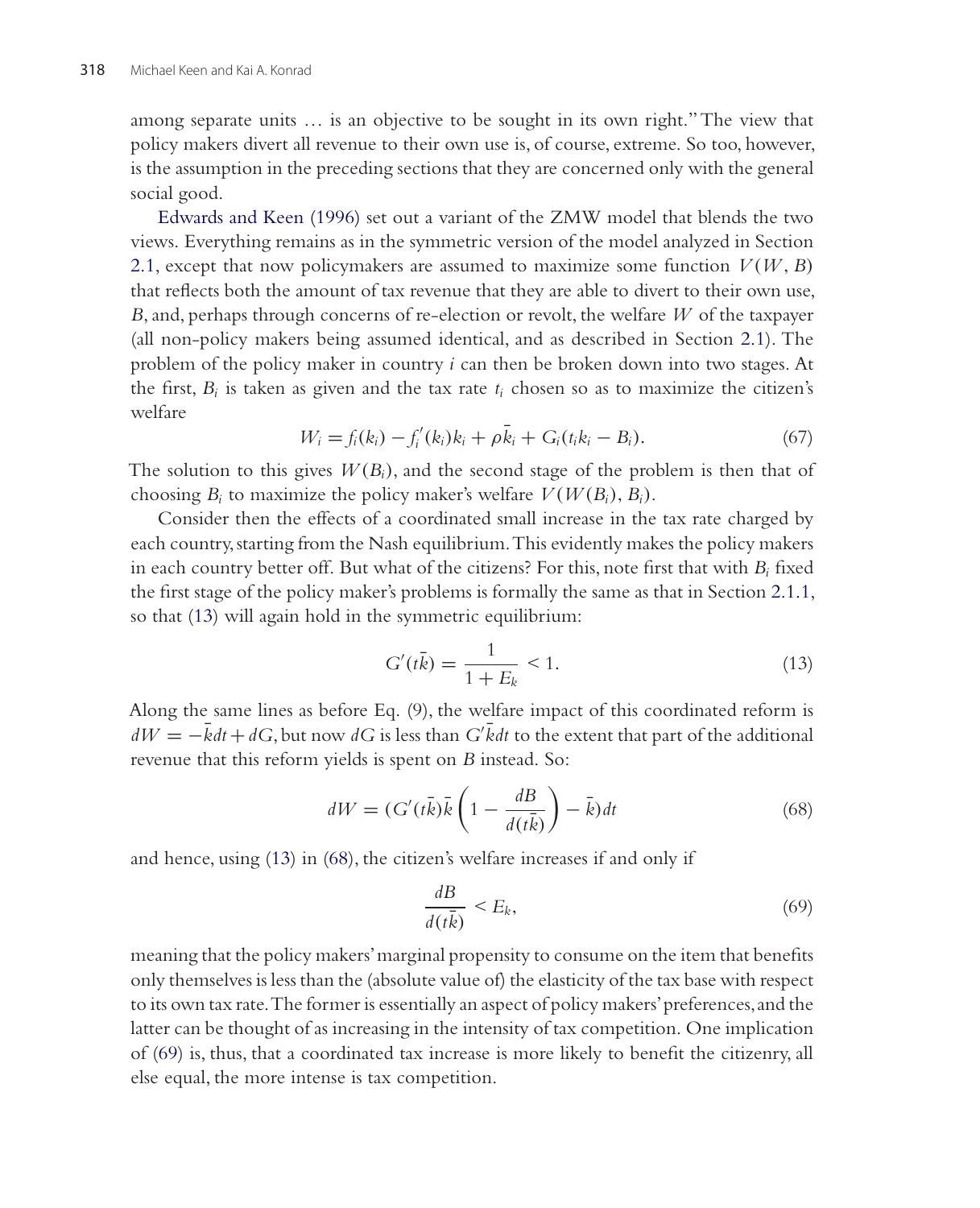A limitation of the Edwards-Keen model is that the form of policy makers' preferences and the nature of "wasteful" spending *B* are left unspecified:one person's waste is another's socially worthwhile spending. The fundamental issue ultimately is one of distributional politics. This aspect is pursued further by [Eggert and Sørensen \(2008\),](#page-66-14) who take *B* to be rents paid to public sector workers by politicians anxious to secure their support in a probabilistic voting setting. An appealing feature of this framework is that there is in principle an optimal degree of tax competition:too little and rents are excessive,too much and underprovision of a beneficial public good dominates the gain from rent destruction. Interestingly, their simulations suggest that this optimal degree of tax competition may be fairly low, leading them to conclude that:"… tax competition … seems a badly targeted remedy against political distortions, compared to domestic institutional reform such as restrictions on campaign contributions by lobby groups.["66](#page-62-0)

#### **4.6.2. Voters' Choices**

Several of the approaches used to describe democratic decision making have been applied to tax rate choices in a framework with tax competition. [Persson and Tabellini \(1992\),](#page-69-10) [Brückner \(2001\),](#page-65-14) and [Fuest and Huber \(2001\)](#page-66-15) consider a median voter framework, while [Ihori and Yang \(2009\)](#page-67-12) consider a citizen-candidate model. A general insight from these models is that the political process may distort the intrajurisdictional tax rate choice away from that which a benevolent planner would have chosen, and this political distortion has to be compared with those that are introduced through the various fiscal externalities associated with tax competition. To illustrate this in the context of the linearized framework of Section [2.1.1,](#page-5-1) suppose that voters differ only in their shares in the ownership of capital. Suppose further that, as one would expect, the median voter in each country has less than the mean ownership of capital:  $\bar{k}_m < \bar{k}$ . Recalling [\(22\)](#page-14-1), with decision reflecting the capital ownership of the median voter rather than the average in the population, yields  $t_i^m(t_j)$  that are obtained from  $t_i(t_j)$  by an upward shift, leading to an equilibrium with higher taxes: tax competition becomes less aggressive.

An alternative view of electoral politics, one that also captures the self-interest of policy makers that motivates the Edward-Keen model, is explored by [Besley and Smart \(2007\).](#page-65-15) They consider a world in which there are two types of politicians—some pure Leviathans, concerned only with the surplus *B* that they can extract from themselves,and some wholly benevolent—competing for office in a world with a two-period term limit. Voters do not directly observe politicians' types, and while they can observe the taxes they pay and the public services they enjoy,they cannot observe the cost of providing those services or, hence, the surplus that the incumbent policy maker extracts for himself. There are then two broad types of outcome, depending on the parameters of the model. One possibility is a separating equilibrium in which leviathan incumbents "go for broke," extracting as

<span id="page-62-0"></span><sup>66</sup> [Eggert and Sørensen \(2008, p. 1154\).](#page-66-14)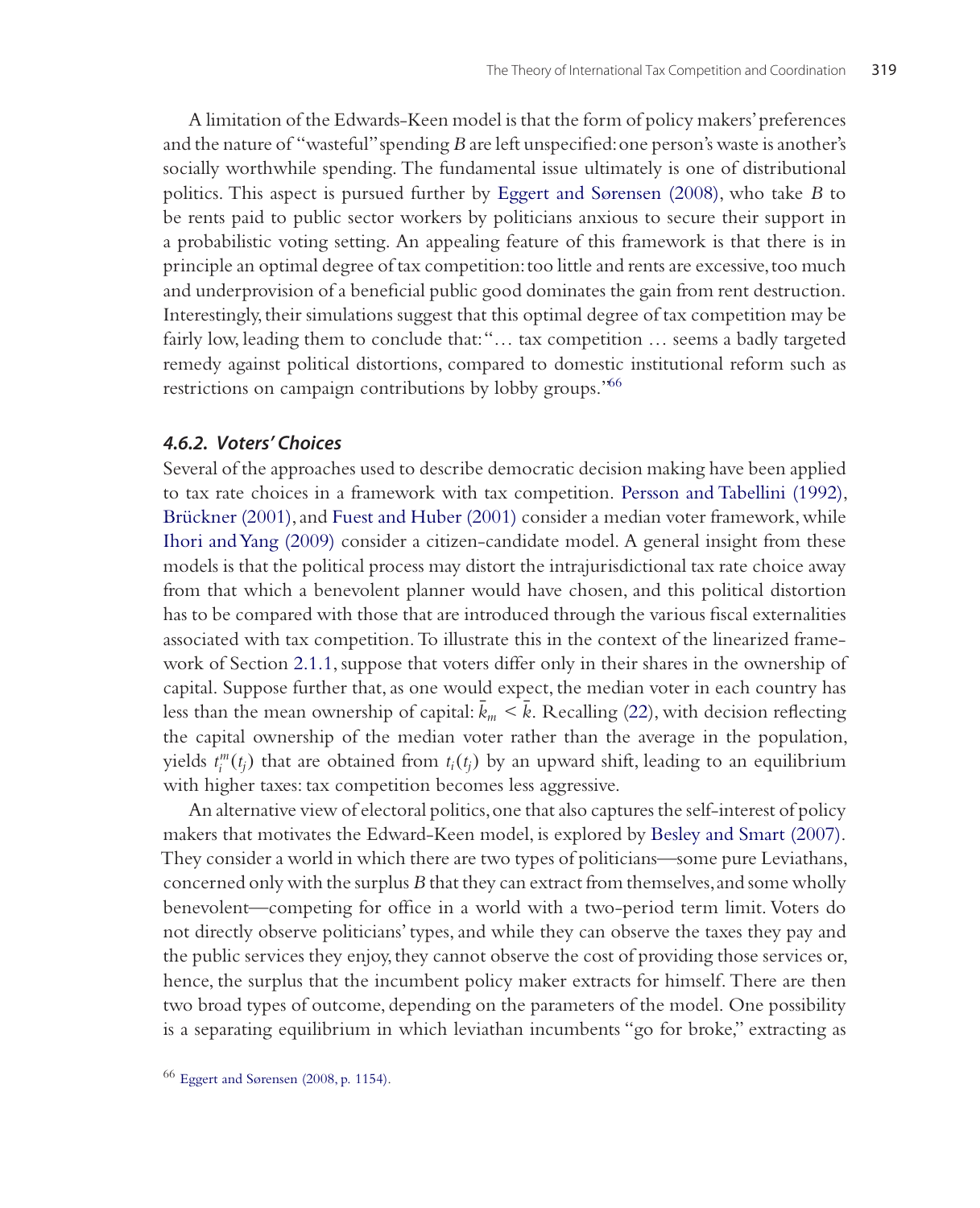much revenue as they can when in office, accepting that in doing so they will reveal their identity as leviathans and consequently not be re-elected. The other possibility is a pooling equilibrium in which leviathan incumbents will restrain the amount of revenue they raise so as to mimic the behavior of a benevolent policy maker faced with an adverse cost shock, so improving their chances of being re-elected and extracting as much surplus as they can in a final period of office.

Though it is not cast as a model of international taxation, [Besley and Smart \(2007\)](#page-65-15) directly address in this framework the question of interest here: might an increase in the efficiency of the tax system—such as a coordinated increase in the tax rate in circumstances of international tax competition—reduce voter welfare (evaluated before the type of the first-period incumbent is known)? They show that it could, if it causes a shift from a separating to a pooling equilibrium. Such an increase in efficiency makes it more attractive for a leviathan to mimic a benevolent policy maker—the latter would now choose a higher level of public good provision, which enables the former to extract more rent by pretending that cost has proved to be high—so that the electoral process becomes less effective at removing leviathans, thereby creating more risk of abuse in the final term of office.This source of loss is greater the more likely it is that a candidate with no record of office would prove to be benevolent, since then the shift to a pooling equilibrium involves a greater loss of electoral effectiveness.<sup>67</sup> For this reason—and counter, perhaps, to simple intuition—a coordinated increase in tax rates is more likely to reduce voter welfare the *fewer* the number of politicians that are potential Leviathans.

# **5. CONCLUDING REMARKS**

Thirty years ago, at the time of the first *Handbook*, there was almost no formal literature on international tax competition and coordination. Its growth since then has been spectacular, and it has produced a range of elegant, and in some cases powerful, results. These suggest, for instance, that agreement on minimum tax rates at levels somewhat above the lowest in the observed outcome is likely to be a more fruitful path to coordinating away from inefficient outcomes than is agreeing on common rates.<sup>[68](#page-63-1)</sup> It would be too much to expect conclusions to be unqualified—we do not expect this in other areas—and they are not: it has also been seen, for instance, that the adoption of a minimum rate has less clear-cut effects in a Stackelberg game and can even undermine "good" equilibria in a repeated game context. The literature does, nonetheless, provide a coherent basis for contributing to and perhaps also shaping policy debates.

The literature does a much better job, however, in explaining why concerted action may be difficult than in suggesting with great precision or confidence which actions might

<span id="page-63-0"></span> $67$  It is also greater the lower the voter's discount rate is, since then the greater is the present value cost of a future unrestrained leviathan.

<span id="page-63-1"></span><sup>68</sup> Effective or statutory, depending on the context, and assuming agreement on a common base.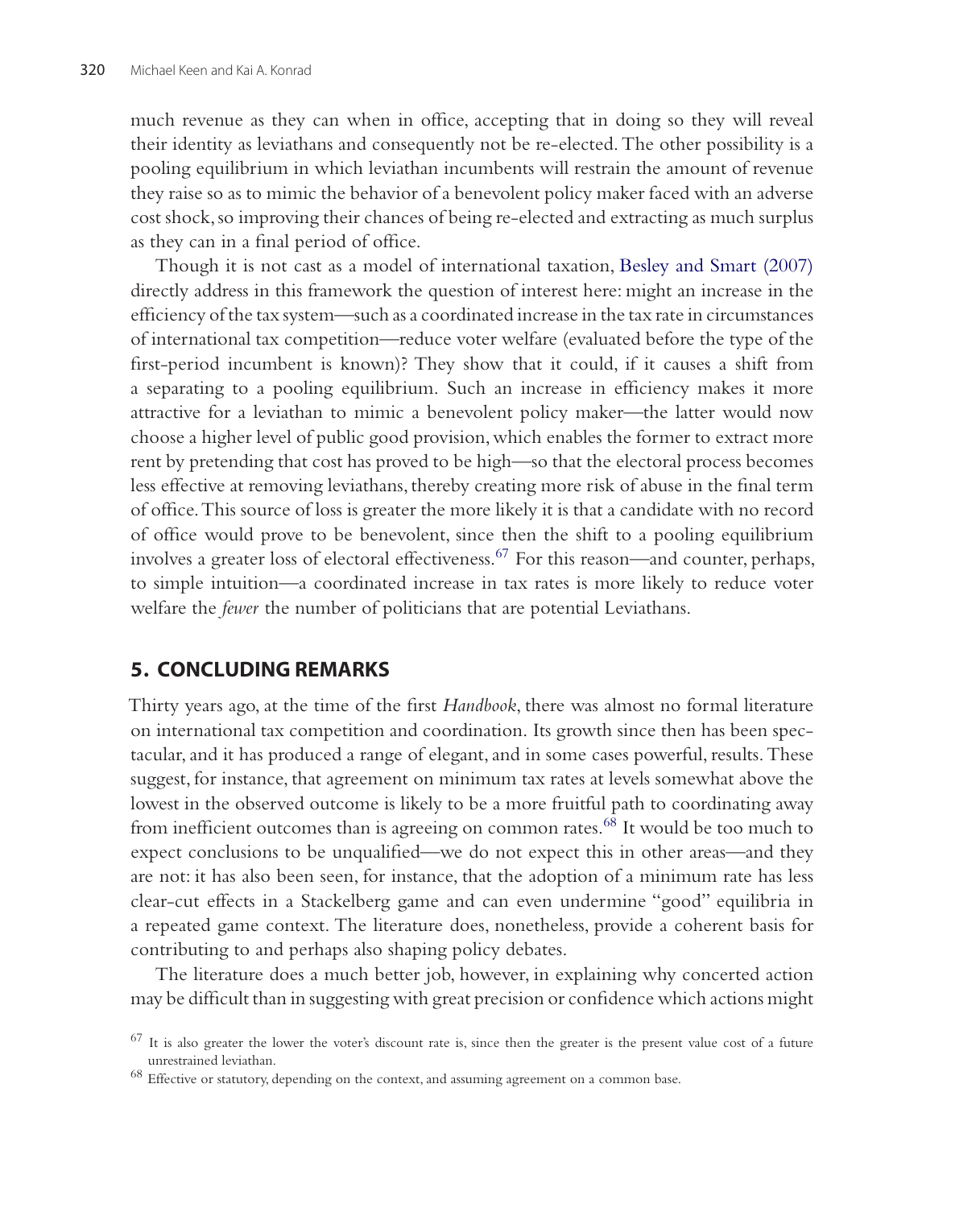be both desirable and feasible. Empirical work can of course help policy navigate through the various possibilities that the theory identifies, and already is—as, for instance, in tending to confirm that strategic complementarity of tax rates across jurisdictions,though not a theoretical necessity,does indeed seem to be the norm. But deeper conceptual issues remain. Perhaps most fundamentally, the literature has not answered the basic question that has loomed over policy debates since [OECD \(1998\):](#page-69-4) How can one distinguish tax competition that is "harmful" from that which is not? Progress has been made, but not yet enough to confidently determine whether, for instance, the presumption should be against or in favor of preferential regimes.

Further advance may require not only deeper empirical understanding and perhaps more use of calibrated simulations, but less simplistic views of the international tax regime itself. Much of the practical policy debate takes place not at the grand level of the models reviewed here but over details of international taxation of quite extraordinary complexity: relating for instance, to cross-country mismatches in the treatment of corporate forms or financial instruments, and the pricing of intangibles.This disconnect between the theory (and much of the empirics) and the details of practical concerns is perhaps greater in this area of public economics than most, and it may be growing. Models are no more than metaphors, but closer attention to detail might enable both the development of more informative ones—less rooted, for instance, in the view of a now vanishing word in which investment is essentially about large amounts of tangible capital and more rooted in one in which much corporate income is "stateless["69](#page-64-0)—and a more direct contribution on issues where real change seems most possible.While much of the theory in this area predated the greatly increased policy importance of the issues, the risk now is that the world will move more quickly than the theory.

## **ACKNOWLEDGMENTS**

We are grateful to David R. Agrawal,Alan Auerbach, Johannes Becker, Bob Chirinko, May Elsayyad, Luisa Herbst, Grégoire Rota Graziosi, Hans-Werner Sinn, Joann Weiner, David Wildasin, and participants in the Handbook Conference at Berkeley for helpful comments on an earlier draft. Views expressed here are those of the authors and should not be attributed to the IMF, its Executive Board, or its management.

# **REFERENCES**

- Agrawal, D. (2011).The tax gradient: Do local sales taxes reduce tax differentials at state borders? University of Michigan: Mimeo.
- Agrawal, D. (2012). Games within borders:Are geographically differentiated taxes optimal? *InternationalTax and Public Finance, 19*(4), 574–597.
- Altshuler, R., & Goodspeed,T.J. (2002). Follow the leader? Evidence on European and US tax competition. *Departmental working paper*, No. 200226, Department of Economics, Rutgers University.
- Amir, R. (2005). Supermodularity and complementarity in economics: An elementary survey. *Southern Economic Journal, 71*(3), 636–660.

<span id="page-64-0"></span> $69$  The apt term is due to [Kleinbard \(2011\).](#page-68-14)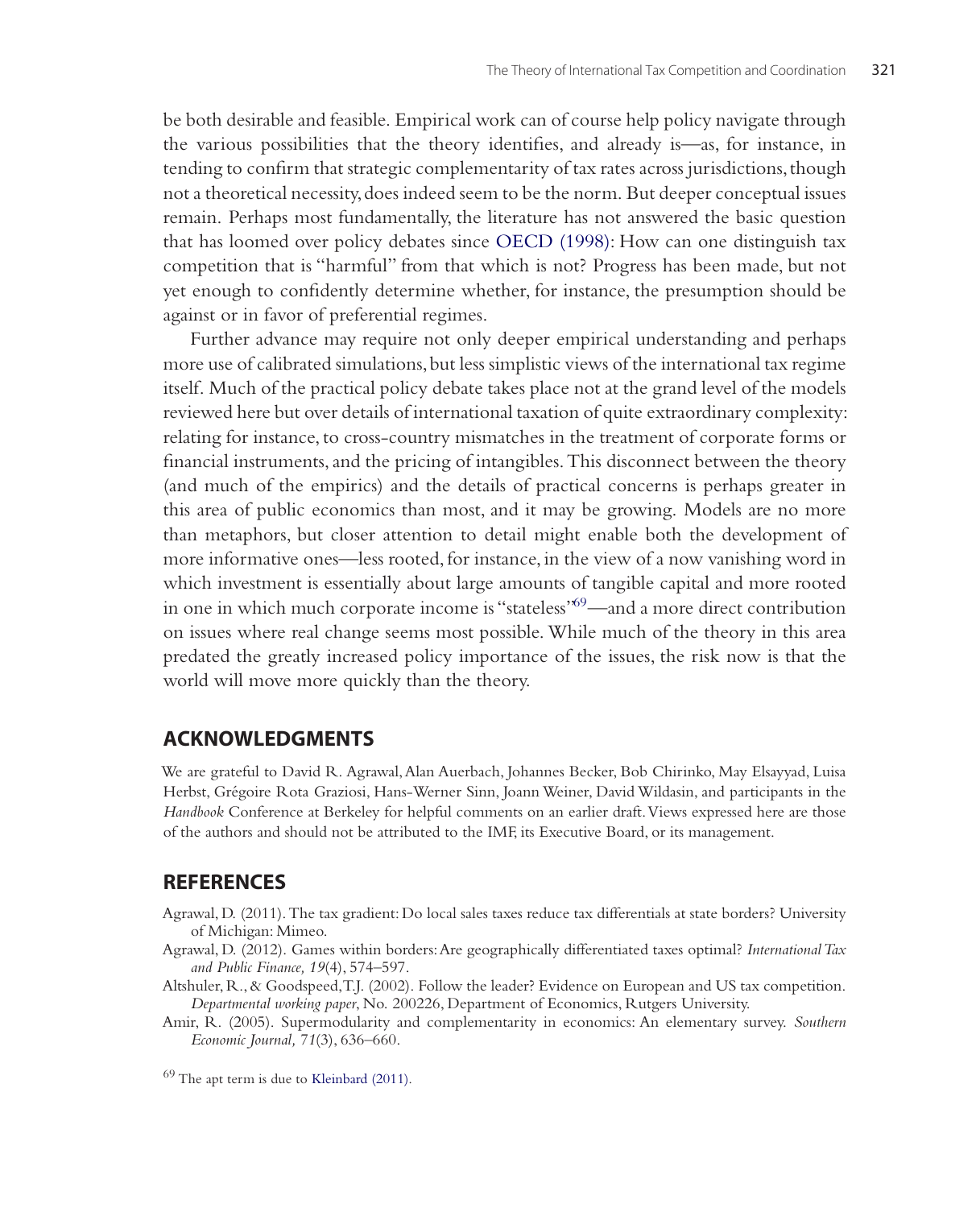- <span id="page-65-4"></span>Andersson, F., & Konrad, K. A. (2003). Human capital investment and globalization in extortionary states. *Journal of Public Economics, 87*(7–8), 1539–1555.
- <span id="page-65-11"></span>Bacchetta, P., & Espinosa, M. P. (1995). Information sharing and tax competition among governments. *Journal of International Economics, 39*(1–2), 103–121.
- <span id="page-65-5"></span>Baldwin,R. E.,& Krugman,P. (2004).Agglomeration,integration and tax harmonisation. *European Economic Review, 48*(1), 1–23.
- Becker, J.,& Fuest,C. (2010a).Taxing foreign profits with international mergers and acquisitions. *International Economic Review, 51*(1), 171–186.
- <span id="page-65-9"></span>Becker, J., & Fuest, C. (2010b). EU regional policy and tax competition. *European Economic Review, 54*(1), 150–161.
- Becker, J., & Fuest, C. (2011). Source versus residence based taxation with international mergers and acquisitions. *Journal of Public Economics, 95*(1–2), 28–40.
- <span id="page-65-15"></span>Besley, T. J., & Smart, M. (2007). Fiscal restraints and voter welfare. *Journal of Public Economics, 91*(3–4), 755–773.
- <span id="page-65-12"></span>Bettendorf, L., Devereux, M., van der Horst,A., & Loretz, S. (2011). *Corporate tax reform in the EU:Weighing pros and cons, policy briefing*. Centre for Business Taxation, University of Oxford.
- Binet, M.-E. (2003). Testing for fiscal competition among French municipalities: Granger causality evidence in a dynamic panel data model. *Papers in Regional Science, 82*(2), 277–289.
- <span id="page-65-8"></span>Bjorvatn, K., & Eckel, C. (2006). Policy competition for foreign direct investment between asymmetric countries. *European Economic Review, 50*(7), 1891–1907.
- <span id="page-65-7"></span>Black, D. A., & Hoyt,W. H. (1989). Bidding for firms. *American Economic Review, 79*(5), 1249–1256.
- Blonigen, B. A., & Davies, R. B. (2004). Do bilateral tax treaties promote foreign direct investment? In J. Hartigan (Ed.), *Handbook of international trade. Economic and legal aspects of trade policy and institutions* (Vol. II, pp. 526–546). Boston: Blackwell Publishers.
- Boadway, R.W., & Hayashi,M. (2001). An empirical analysis of intergovernmental tax interaction:The case of business taxes in Canada. *Canadian Journal of Economics, 34*(2), 481–503.
- <span id="page-65-3"></span>Boadway, R. W., & Keen, M. (1998). Evasion and time consistency in the taxation of capital income. *International Economic Review, 39*(2), 461–476.
- Boadway, R.W., & Tremblay, J.-F. (2012). Reassessment of the Tiebout model. *Journal of Public Economics, 96*(11-12), 1063–1078.
- <span id="page-65-13"></span>Brennan,G.,& Buchanan, J. M. (1980).*The power to tax:Analytical foundations of a fiscal constitution*. Cambridge: Cambridge University Press.
- <span id="page-65-1"></span>Brochner, J., Jensen, J., Svensson, P., & Sørensen, P. B. (2007). The dilemmas of tax coordination in the enlarged European Union. *CESifo Economic Studies, 53*(4), 561–595.
- Broner, F., Martin,A., &Ventura, J. (2010). Sovereign risk and secondary markets.*American Economic Review, 100*(4), 1523–1555.
- <span id="page-65-14"></span>Brückner, M. (2001). Strategic delegation and international capital taxation. *ZEI working paper B*, No. 22-2001, University of Bonn, ZEI.
- Brueckner, J. K. (2003). Strategic interaction among governments:An overview of empirical studies. *International Regional Science Review, 26*(2), 175–188.
- Bucovetsky, S. (1991). Asymmetric tax competition. *Journal of Urban Economics, 30*(2), 167–181.
- Bucovetsky,S. (2009).An index of capital tax competition. *InternationalTax and Public Finance,16*(6),727–752.
- <span id="page-65-10"></span>Bucovetsky,S.,& Haufler,A. (2007). Preferential tax regimes with asymmetric countries. *NationalTax Journal, 60*(4), 789–795.
- Bucovetsky, S., &Wilson, J. D. (1991).Tax competition with two tax instruments. *Regional Science and Urban Economics, 21*, 333–350.
- <span id="page-65-0"></span>Burbidge, J. B., DePater, J. A., Myers, G. M., & Sengupta, A. (1997). A coalition-formation approach to equilibrium federations and trading blocs. *American Economic Review, 87*(5), 940–956.
- Büttner,T. (2003). Tax base effect and fiscal externalities of local capital taxation: evidence from a panel of German jurisdictions. *Journal of Urban Economics, 54*(1), 110–128.
- <span id="page-65-6"></span>Cai, H., & Treisman, D. (2005). Does competition for capital discipline governments? Decentralization, globalization, and public policy. *American Economic Review, 95*(3), 817–830.
- <span id="page-65-2"></span>Cardarelli, R., Taugourdeau, E., & Vidal, J.-P. (2002). A repeated interactions model of tax competition. *Journal of Public EconomicTheory, 4*(1), 19–38.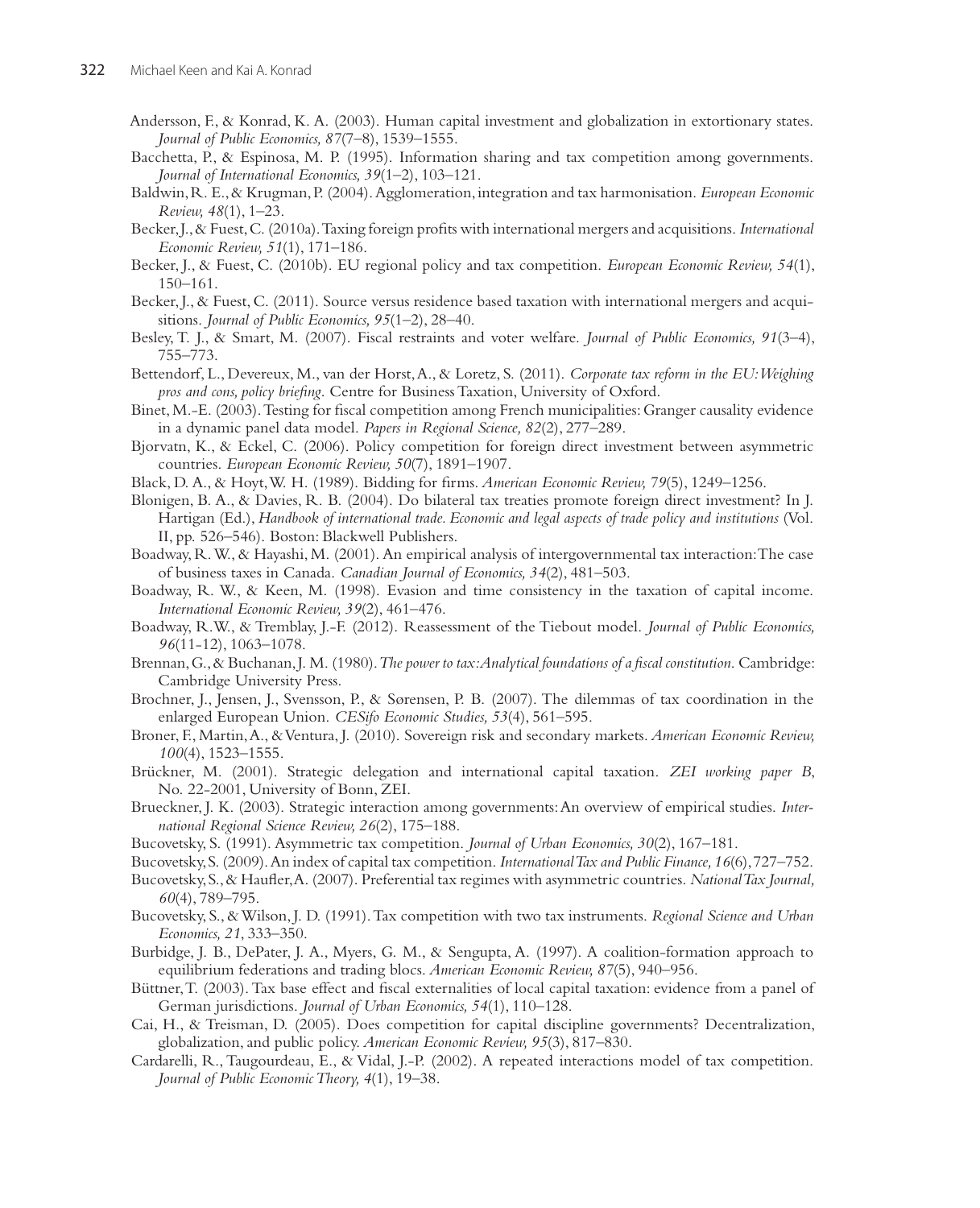- Carlsen, F., Langset, B., & Rattsø, J. (2005). The relationship between firm mobility and tax level: Empirical evidence of fiscal competition between local governments. *Journal of Urban Economics, 58*(2), 273–288.
- <span id="page-66-4"></span>Catenaro, M., & Vidal, J.-P. (2006). Implicit tax co-ordination under repeated policy interactions. *Louvain Economic Review, 72*(1), 5–17.
- <span id="page-66-12"></span>Chirinko, R. S., & Wilson, D. J. (2010). Can lower tax rates be bought? Business rent-seeking and tax competition among US states. *NationalTax Journal, 63*(4), 967–994.
- <span id="page-66-1"></span>Conconi, P., Perroni, C., & Riezman, R. (2008). Is partial tax harmonization desirable? *Journal of Public Economics, 92*(1–2), 254–267.
- <span id="page-66-3"></span>Cremer, H., & Gavhari, F. (2000). Tax evasion, fiscal competition and economic integration. *European Economic Review, 44*, 1633–1657.
- <span id="page-66-0"></span>Deneckere, R., & Davidson, C. (1985). Incentives to form coalitions with Bertrand competition. *RAND Journal of Economics, 16*(4), 473–486.
- Desai, M. A., Foley, C. F., & Hines, J. R., Jr. (2006a). Do tax havens divert economic activity? *Economics Letters, 90*(2), 219–224.
- <span id="page-66-10"></span>Desai, M. A., Foley, C. F., & Hines, J. R., Jr. (2006b). The demand for tax haven operations. *Journal of Public Economics, 90*(3), 513–531.
- Devereux,M. P. (1992).The ruding committee report:An economic assessment. *Fiscal Studies,13*(2),96–107.
- Devereux, M. P., Lockwood, B., & Redoano, M. (2008). Do countries compete over corporate tax rates? *Journal of Public Economics, 92*(5–6), 1210–1235.
- <span id="page-66-9"></span>Dharmapala,D. (2008).What problems and opportunities are created by tax havens? *Oxford Review of Economic Policy, 24*(4), 661–679.
- <span id="page-66-8"></span>Dharmapala, D., & Hines, J. R., Jr. (2009). Which countries become tax havens? *Journal of Public Economics, 93*, 1058–1068.
- Dhrymes, P. J. (1978). *Mathematics for econometrics*. NewYork: Springer.
- Dick, A. R. (1993). Strategic trade-policy and welfare—The empirical consequences of cross-ownership. *Journal of International Economics, 35*(3–4), 227–249.
- Eaton, B. C. (2004). The elementary economics of social dilemmas. *Canadian Journal of Economics, 37*(4), 805–829.
- <span id="page-66-13"></span>Edwards, J., & Keen, M. (1996). Tax competition and Leviathan. *European Economic Review, 40*(1), 113–134.
- <span id="page-66-7"></span>Eggert,W., & Kolmar, M. (2002). Residence-based capital taxation in a small open economy:Why information is voluntarily exchanged and why it is not. *InternationalTax and Public Finance, 9*(4), 465–482.
- <span id="page-66-14"></span>Eggert,W., & Sørensen, P. B. (2008). The effects of tax competition when politicians create rents to buy votes. *Journal of Public Economics, 92*(5–6), 1142–1163.
- <span id="page-66-11"></span>Elsayyad, M., & Konrad, K. A. (2012). Fighting multiple tax havens. *Journal of International Economics, 86*(2), 295–305.
- Feeney, J., & Hillman,A. L. (2001). Privatization and the political economy of strategic trade policy. *International Economic Review, 42*(2), 535–556.
- Fenge, R., & Wrede, M. (2007). EU financing and regional policy:Vertical fiscal externalities when capital is mobile. *FinanzArchiv, 63*(4), 457–476.
- <span id="page-66-5"></span>Ferrett, B., & Wooton, I. (2010a). Tax competition and the international distribution of firm ownership: An invariance result. *InternationalTax and Public Finance, 17*(5), 518–531.
- <span id="page-66-6"></span>Ferrett, B., & Wooton, I. (2010b). Competing for a duopoly: International trade and tax competition. *Canadian Journal of Economics, 43*(3), 776–794.
- Flowers, M. R. (1988). Shared tax sources in a leviathan model of federalism. *Public Finance Quarterly, 16*(1), 67–77.
- Fuest, C. (2005). Economic integration and tax policy with endogenous foreign firm ownership. *Journal of Public Economics, 89*(9–10), 1823–1840.
- <span id="page-66-2"></span>Fuest, C., & Huber, B. (1999). Can tax coordination work? *Finanzarchiv, 56*(3–4), 443–458.
- <span id="page-66-15"></span>Fuest, C., & Huber, B. (2001).Tax competition and tax coordination in a median voter model. *Public Choice, 107*(1–2), 97–113.
- Fuest, C., Huber, B., & Mintz, J. (2005). Capital mobility and tax competition: A survey. *Foundations and Trends in Microeconomics, 1*(1), 1–62.
- Genschel,P.,& Schwarz,P. (2011).Tax competition:A literature review. *Socio-Economic Review, 9*(2),339–370.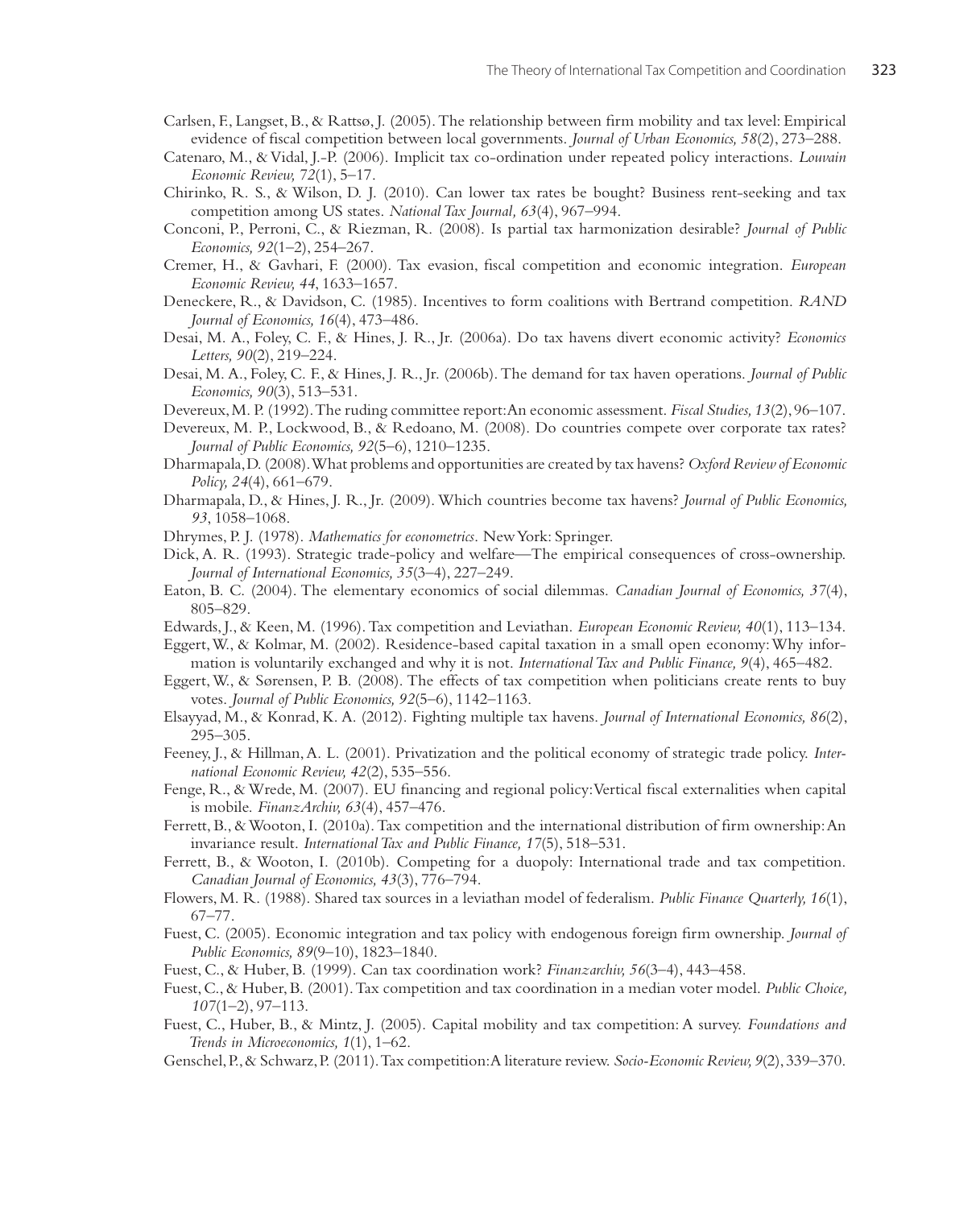- Gérard, M., Jayet, H., & Paty, S. (2010). Tax interaction among Belgian municipalities: Do interregional differences matter? *Regional Science and Urban Economics, 40*(5), 336–342.
- <span id="page-67-1"></span>Gordon, R. H. (1986). Taxation of investment and savings in a world-economy. *American Economic Review, 76*(5), 1086–1102.
- Gordon, R.H., & Hines, J.R., Jr. (2002). International taxation. In A.J. Auerbach, & M. Feldstein, (Eds.), *Handbook of Public Economics* (Vol. 4, pp. 1935–1995). Amsterdam: Elsevier.
- <span id="page-67-11"></span>Gordon, R. H., & Wilson, J. D. (1986). An examination of multijurisdictional corporate income taxation under formula apportionment. *Econometrica, 54*(6), 1357–1373.
- Gresik,T. A. (2001). The taxing task of taxing transnationals. *Journal of Economic Literature, 39*(3), 800–838.
- <span id="page-67-4"></span>Haaparanta, P. (1996). Competition for foreign direct investment. *Journal of Public Economics, 63*(1), 141–153.
- Hamilton, J. H., & Slutsky, S. M. (1990). Endogenous timing in duopoly games: Stackelberg or Cournot equilibria. *Games and Economic Behavior, 2*(1), 29–46.
- Haufler,A., & Schulte, C. (2011). Merger policy and tax competition: the role of foreign firm ownership. *InternationalTax and Public Finance, 18*(2), 121–145.
- <span id="page-67-5"></span>Haufler,A., &Wooton, I. (1999). Country size and tax competition for foreign direct investment. *Journal of Public Economics, 71*(1), 121–139.
- <span id="page-67-0"></span>Haufler, A., & Wooton, I. (2006). The effects of regional tax and subsidy coordination on foreign direct investment. *European Economic Review, 50*(2), 285–305.
- <span id="page-67-6"></span>Haufler,A.,&Wooton, I. (2010). Competition for firms in an oligopolistic industry:The impact of economic integration. *Journal of International Economics, 80*(2), 239–248.
- <span id="page-67-7"></span>Haupt,A.,& Peters,W. (2005). Restricting preferential tax regimes to avoid harmful tax competition. *Regional Science and Urban Economics, 35*(5), 493–507.
- Hayashi,M., & Boadway, R.W. (2001). An empirical analysis of intergovernmental tax interaction:The case of business income taxes in Canada. *Canadian Journal of Economics, 34*(2), 481–503.
- <span id="page-67-8"></span>Holmes,T. J. (1989).The effects of third-degree price discrimination in oligopoly.*American Economic Review, 79*(1), 244–250.
- <span id="page-67-10"></span>Hong, Q., & Smart, M. (2010). In praise of tax havens: International tax planning and foreign direct investment. *European Economic Review, 54*(1), 82–95.
- Huck, S., & Konrad, K. A. (2003). Strategic trade policy and the home bias in firm ownership structure. *Japan and theWorld Economy, 15*(3), 299–305.
- Huck, S., & Konrad, K. A. (2004). Merger profitability and trade policy. *Scandinavian Journal of Economics, 106*(1), 107–122.
- <span id="page-67-2"></span>Huizinga, H. (1995).The optimal taxation of savings and investment in an open economy. *Economics Letters, 47*(1), 59–62.
- Huizinga, H., & Nicodème, G. (2006). Foreign ownership and corporate income taxation: an empirical evaluation. *European Economic Review, 50*(5), 1223–1244.
- Huizinga, H., & Nielsen, S. B. (1997). Capital income and profit taxation with foreign ownership of firms. *Journal of International Economics, 42*(1–2), 149–165.
- Huizinga, H., & Nielsen, S. B. (2002). The coordination of capital income and profit taxation with crossownership of firms. *Regional Science and Urban Economics, 32*(1), 1–26.
- <span id="page-67-9"></span>Huizinga, H., & Nielsen, S. B. (2003). Withholding taxes or information exchange:The taxation of international interest flows. *Journal of Public Economics, 87*(1), 39–72.
- Huizinga, H., & Nielsen, S. B. (2008). Must losing taxes on saving be harmful? *Journal of Public Economics, 92*(5–6), 1183–1192.
- <span id="page-67-12"></span>Ihori,T., & Yang, C. C. (2009). Interregional tax competition and intraregional political competition: the optimal provision of public goods under representative democracy. *Journal of Urban Economics, 66*(3), 210–217.
- Jacobs, J. P. A. M., Ligthart, J. E., &Vrijburg, H. (2010). Consumption tax competition among governments: Evidence from the United States. *InternationalTax and Public Finance, 17*(3), 271–294.
- <span id="page-67-3"></span>Janeba,E. (2000).Tax competition when governments lack commitment:Excess capacity as a countervailing threat. *American Economic Review, 90*(5), 1508–1519.
- Janeba, E., & Osterloh, S. (2012). Tax and the city: A theory of local tax competition and evidence for Germany. *ZEW discussion papers*, No. 12-005, ZEW, Mannheim.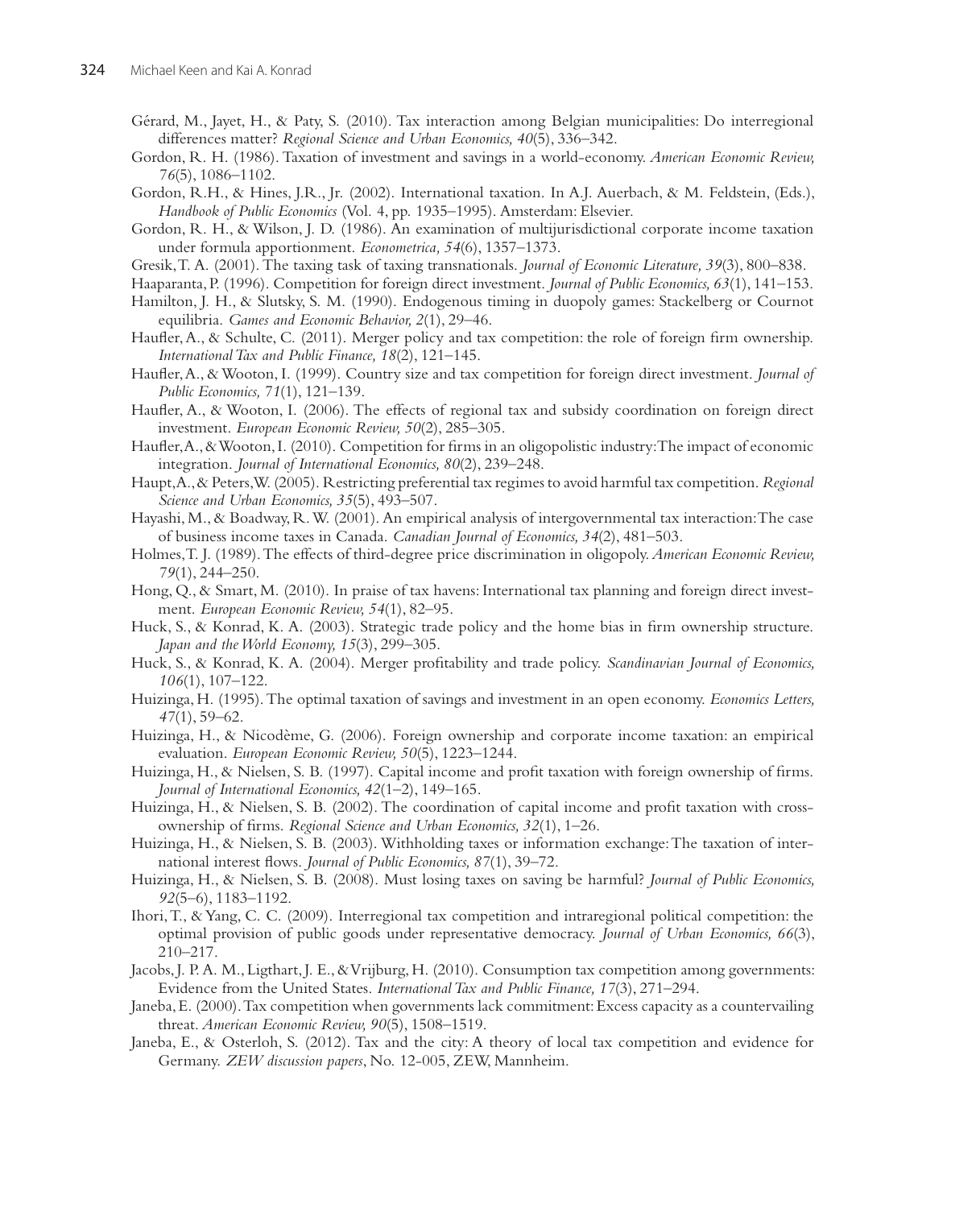- <span id="page-68-4"></span>Janeba, E., & Peters,W. (1999).Tax evasion,tax competition and the gains from nondiscrimination:The case of interest taxation in Europe. *Economic Journal, 109*(452), 93–101.
- <span id="page-68-9"></span>Janeba, E., & Smart, M. (2003). Is targeted tax competition less harmful than its remedies? *International Tax and Public Finance, 10*(3), 259–280.
- <span id="page-68-11"></span>Johannesen, N. (2010). Imperfect tax competition for profits, asymmetric equilibrium and beneficial tax havens. *Journal of International Economics, 81*(2), 253–264.
- <span id="page-68-12"></span>Johannesen, N., & Zucman, G. (2012). The end of bank secrecy? An evaluation of the G20 tax haven crackdown.*Working paper*, No. 2012-04, Paris School of Economics, Paris.
- Kanbur, R., & Keen, M. (1993). Jeux sans frontières:Tax competition and tax coordination when countries differ in size. *American Economic Review, 83*(4), 877–892.
- Karkalakos, S., & Kotsogiannis, C. (2007). A spatial analysis of provincial corporate income tax responses: Evidence from Canada. *Canadian Journal of Economics, 40*(3), 782–811.
- <span id="page-68-13"></span>Keen, M. (1999). *EMU and tax competition*. International Monetary Fund, Mimeo,Washington, DC.
- <span id="page-68-8"></span>Keen, M. (2001). Preferential regimes can make tax competition less harmful. *National Tax Journal, 54*(4), 757–762.
- Keen,M. (2002). Some international issues in commodity taxation. *Swedish Economic Policy Review, 9*(2002), 9–45.
- Keen, M., & Kotsogiannis, C. (2002). Does federalism lead to excessively high taxes? *American Economic Review, 92*(1), 363–370.
- Keen, M., & Kotsogiannis, C. (2004). Tax competition in federations and the welfare consequences of decentralization. *Journal of Urban Economics, 56*(3), 397–407.
- <span id="page-68-10"></span>Keen, M., & Ligthart, J. E. (2006). Information sharing and international taxation: A primer. *International Tax and Public Finance, 13*(1), 81–110.
- <span id="page-68-0"></span>Keen, M., & Marchand, M. (1997). Fiscal competition and the pattern of public spending. *Journal of Public Economics, 66*(1), 33–53.
- Keen, M., & Wildasin, D. (2004). Pareto-efficient international taxation. *American Economic Review, 94*(1), 259–275.
- <span id="page-68-3"></span>Kehoe, P. J. (1989). Policy cooperation among benevolent governments may be undesirable. *Review of Economic Studies, 56*(2), 289–296.
- Kelders, C., & Koethenbuerger, M. (2010). Tax incentives in fiscal federalism: An integrated perspective. *Canadian Journal of Economics, 43*(2), 683–703.
- Kempf, H., & Rota Graziosi, G. (2010). Endogenizing leadership in tax competition. *Journal of Public Economics, 94*(9–10), 768–776.
- Kempf,H., & Rota Graziosi, G. (2012). Further analysis on leadership in tax competition:The role of capital ownership. A reply.
- <span id="page-68-1"></span>Kessing,S. G.,Konrad,K.A.,& Kotsogiannis,C. (2006). Federal tax autonomy and the limits of cooperation. *Journal of Urban Economics, 59*(2), 317–329.
- <span id="page-68-6"></span>Kessing, S. G., Konrad, K. A., & Kotsogiannis, C. (2009). Federalism, weak institutions and the competition for foreign direct investment. *InternationalTax and Public Finance, 16*(1), 105–123.
- <span id="page-68-7"></span>King, I., McAfee, P. R., & Welling, L. A. (1993). Industrial blackmail: Dynamic tax competition and public investment. *Canadian Journal of Economics, 26*(3), 590–608.
- <span id="page-68-2"></span>Kiss, Á. (2012). Minimum taxes and repeated tax competition. *International Tax and Public Finance, 19*(5), 641–649.
- <span id="page-68-14"></span>Kleinbard, E. D. (2011). Stateless income. *FloridaTax Review, 11*(9), 699–773.
- Konrad, K. A. (2009). Non-binding minimum taxes may foster tax competition. *Economics Letters, 102*(2), 109–111.
- <span id="page-68-5"></span>Konrad, K. A., & Kovenock, D. (2009). Competition for FDI with vintage investment and agglomeration advantages. *Journal of International Economics, 79*(2), 230–237.
- Konrad, K. A., & Lommerud, K. E. (2001). Foreign direct investment, intra-firm trade and ownership structure. *European Economic Review, 45*(3), 475–494.
- Konrad, K. A., & Schjelderup, G. (1999). Fortress building in global tax competition. *Journal of Urban Economics, 46*(1), 156–167.
- Kotsogiannis, C. (2010). Federal tax competition and the efficiency consequences for local taxation of revenue equalization. *InternationalTax and Public Finance*, 17(1), 1–14.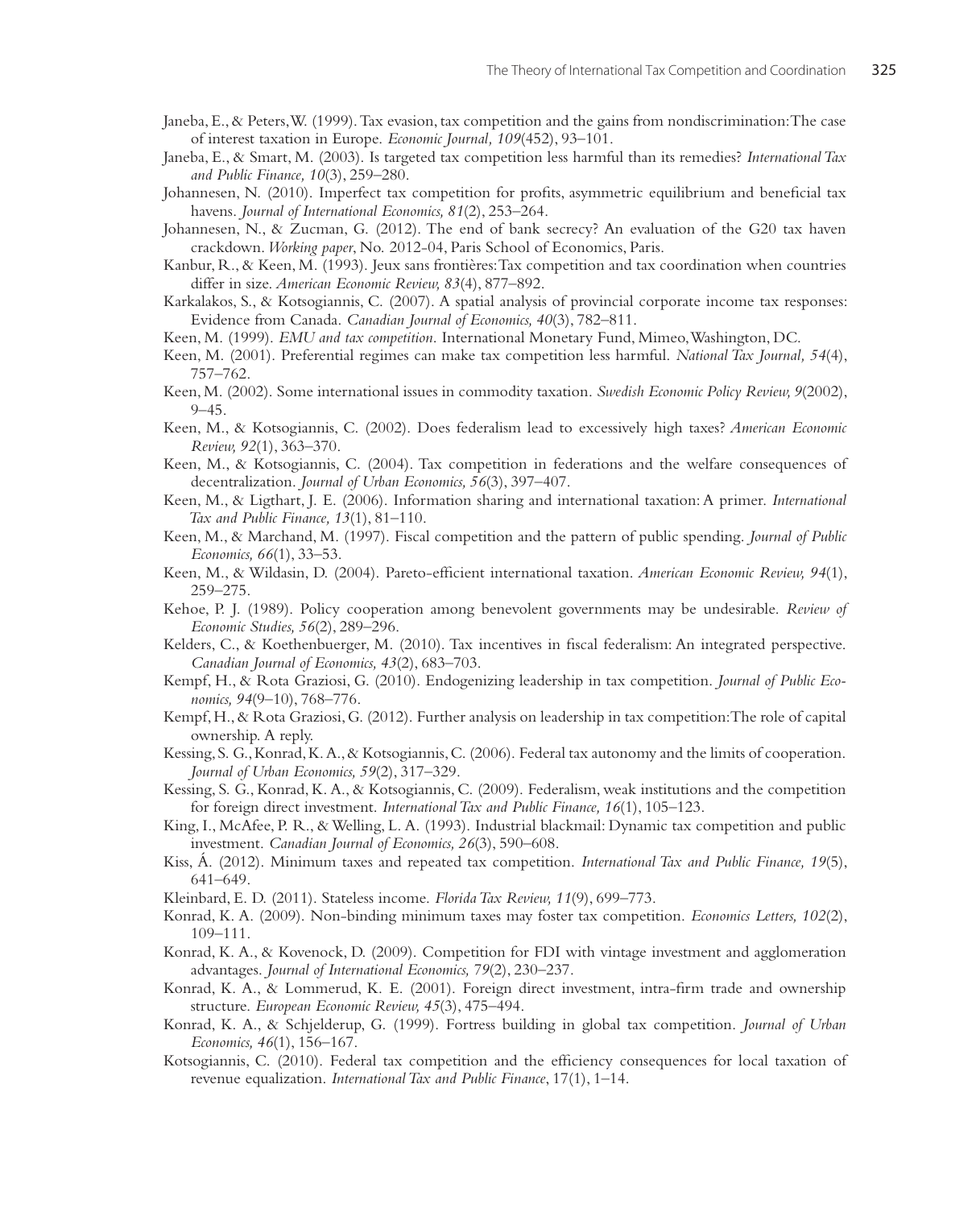- <span id="page-69-1"></span>Kydland,F. E.,& Prescott,E. C. (1980). Dynamic optimal taxation,rational-expectations and optimal control. *Journal of Economic Dynamics and Control, 2*(1), 79–91.
- Laussel, D., & Le Breton, M. (1998). Existence of Nash equilibria in fiscal competition models. *Regional Science and Urban Economics, 28*(2), 283–296.
- <span id="page-69-2"></span>Lipsey, R. G., & Lancaster, K. (1956). The general theory of second best. *Review of Economic Studies, 24*(1), 11–32.
- Lockwood, B. (1997). Can international commodity tax harmonisation be Pareto-improving when governments supply public goods? *Journal of International Economics, 43*(3–4), 387–408.
- Lockwood, B. (2004). Competition in unit vs. ad valorem taxes. *International Tax and Public Finance, 11*(6), 763–772.
- <span id="page-69-3"></span>Marceau, N., Mongrain, S., & Wilson, J. D. (2010). Why do most countries set high tax rates on capital? *Journal of International Economics, 80*(2), 249–259.
- Mintz, J., & Smart,M. (2004). Income shifting, investment, and tax competition:Theory and evidence from provincial taxation in Canada. *Journal of Public Economics, 88*(6), 1149–1168.
- Mintz, J.,&Tulkens,H. (1986). Commodity tax competition between members of a federation: Equilibrium and efficiency. *Journal of Public Economics, 29*(2), 133–172.
- Mintz, J., & Tulkens, H. (1996). Optimality properties of alternative systems of taxation of foreign capital income. *Journal of Public Economics, 60*(2), 373–399.
- Mintz, J., & Weichenrieder, A. (2010). *The indirect side of direct investment: Multinational company finance and taxation*. Cambridge, MA: MIT Press.
- Musgrave,P. B. (1963).*Taxation of foreign investment income:An economic analysis*. Baltimore,MD: Johns Hopkins Press.
- <span id="page-69-6"></span>Narasimhan, C. (1988). Competitive promotional strategies. *Journal of Business, 61*(4), 427–449.
- Nielsen,S. B. (2001).A simple model of commodity taxation and cross-border shopping. *Scandinavian Journal of Economics, 103*(4), 599–623.
- <span id="page-69-8"></span>Nielsen,S. B.,Raimondos-Møller, P.,& Schjelderup,G. (2003). Formula apportionment and transfer pricing under oligopolistic competition. *Journal of Public EconomicTheory, 5*(2), 419–437.
- <span id="page-69-9"></span>Nielsen,S. B.,Raimondos-Møller,P.,& Schjelderup,G. (2010). Company taxation and tax spillovers:Separate accounting versus formula apportionment. *European Economic Review, 54*(1), 121–132.
- Norbäck, P. J., & Persson, L. (2005). Privatization policy in an international oligopoly. *Economica, 72*(288), 635–653.
- Ogawa,H. (2013). Further analysis on leadership in tax competition:The role of capital ownership. *InternationalTax and Public Finance*, 20(3), 474–484.
- Ohsawa,Y. (1999). Cross-border shopping and commodity tax competition among governments. *Regional Science and Urban Economics, 29*(1), 33–51.
- <span id="page-69-4"></span>Organisation for Economic Cooperation and Development (1998). *Harmful tax competition:An emerging global issue*. Paris: OECD.
- <span id="page-69-7"></span>Organisation for Economic Cooperation and Development (2000).*Towards global tax cooperation: Progress in identifying and eliminating harmful tax practices*. Paris: OECD.
- Overesch, M., & Rincke, J. (2009). Competition from low-wage countries and the decline of corporate tax rates: evidence from European integration.*World Economy, 32*(9), 1348–1364.
- Panagariya,A. (2000). Preferential trade liberalization:The traditional theory and new developments. *Journal of Economic Literature, 38*(2), 287–331.
- <span id="page-69-0"></span>Parry, I.W. H. (2003). How large are the welfare costs of tax competition? *Journal of Urban Economics, 54*(1), 39–60.
- Peralta,S.,& vanYpersele,T. (2005). Factor endowments and welfare levels in an asymmetric tax competition game. *Journal of Urban Economics, 57*(2), 258–274.
- Peralta, S., & vanYpersele,T. (2006). Coordination of capital taxation among asymmetric countries. *Regional Science and Urban Economics, 36*(6), 708–726.
- <span id="page-69-10"></span>Persson,T., & Tabellini, G. (1992). The politics of 1992: Fiscal policy and European integration. *Review of Economic Studies, 59*(4), 689–701.
- <span id="page-69-5"></span>Raff, H. (2004). Preferential trade agreements and tax competition for foreign direct investment. *Journal of Public Economics, 88*(12), 2745–2763.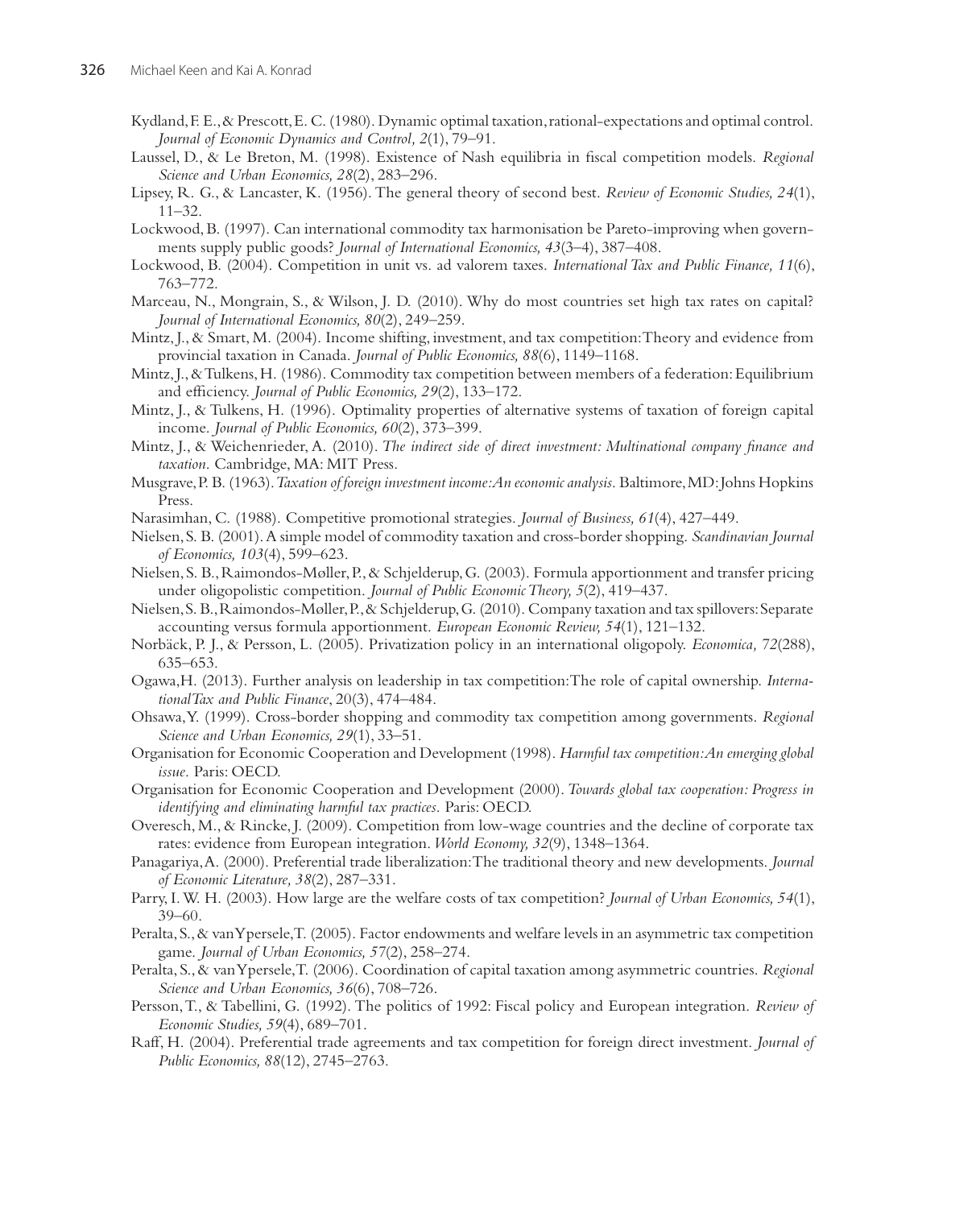- Revelli, F. (2003). Reaction or interaction? Spatial process identification in multi-tiered government structures. *Journal of Urban Economics, 53*(1), 29–53.
- Rota Graziosi, G. (2013). On the supermodularity of the tax competition game. International Monetary Fund,Washington, DC, Mimeo.
- Ruding, O. (1992). *Conclusions and recommendations of the committee of independent experts on company taxation*. Report of the committee of independent experts on company taxation, Commission of the European communities, Official Publications of the EC, Commission of the European communities, Brussels.
- <span id="page-70-3"></span>Schmalensee,R. (1981). Output and welfare implications for monopolistic third-degree price discrimination. *American Economic Review, 71*(1), 242–247.
- <span id="page-70-6"></span>Schön,W. (2005). Playing different games? Regulatory competition in tax and company law compared. *Common Market Law Review, 42*(2), 331–365.
- Schön,W., & Konrad, K. A. (Eds.), (2012). *Fundamentals of international transfer pricing in law and economics*. Heidelberg: Springer.
- <span id="page-70-9"></span>Sinn, H.-W. (1997). The selection principle and market failure in systems competition. *Journal of Public Economics, 66*(2), 247–274.
- <span id="page-70-4"></span>Slemrod, J. (2008).Why is Elvis on Burkina Faso postage stamps? Cross-country evidence on the commercialization of state sovereignty. *Journal of Empirical Legal Studies, 5*(4), 683–712.
- <span id="page-70-5"></span>Slemrod, J., & Wilson, J. D. (2009). Tax competition with parasitic tax havens. *Journal of Public Economics, 93*(11–12), 1261–1270.
- <span id="page-70-0"></span>Sørensen, P. B. (2004a). International tax coordination: Regionalism versus globalism. *Journal of Public Economics, 88*(6), 1187–1214.
- <span id="page-70-7"></span>Sørensen, P. B. (2004b). Company tax reform in the European Union. *International Tax and Public Finance, 11*(1), 91–115.
- Taugourdeau, E., & Ziad,A. (2011). On the existence of Nash equilibria in an asymmetric tax competition game. *Regional Science and Urban Economics, 41*(5), 439–445.
- Vanistendael, F. (1992). The Ruding committee report:A personal view. *Fiscal Studies, 13*(2), 85–95.
- <span id="page-70-1"></span>Vrijburg, H., & de Mooij, R. A. (2010), Enhanced cooperation in an asymmetric model of tax competition. *CESifoWorking Paper* No. 2915, CESifo, Munich.
- Wang,Y.-Q. (1999). Commodity taxes under fiscal competition: Stackelberg equilibrium and optimality. *American Economic Review, 89*(4), 974–981.
- Weightman, G. (2007).*The Industrial revolutionaries*. NewYork: Grove Press.
- <span id="page-70-8"></span>Weiner, J. (2005). Formulary apportionment and group taxation in the European Union: Insights from the United States and Canada.*Taxation paper* 8/2005, Commission of the European communities, Brussels.
- Wildasin, D. E. (1988). Nash equilibria in models of fiscal competition. *Journal of Public Economics, 35*(2), 229–240.
- Wildasin, D. E. (1991a). Some rudimentary duopolity theory. *Regional Science and Urban Economics, 21*(3), 393–421.
- Wildasin, D. E. (1991b). Income distribution in a common labor market. *American Economic Review, 81*(4), 757–774.
- <span id="page-70-2"></span>Wildasin, D. E. (2003). Fiscal competition in space and time. *Journal of Public Economics, 87*(11), 2571–2588.
- Wildasin, D. E., &Wilson, J. D. (1998). Risky local tax bases: Risk-pooling vs. rent-capture. *Journal of Public Economics, 69*(82), 229–247.
- Wilson, J. D. (1986). A theory of interregional tax competition. *Journal of Urban Economics, 19*(3), 296–315.
- Wilson, J. D. (1991). Tax competition with interregional differences in factor endowments. *Regional Science and Urban Economics, 21*(3), 423–451.
- Wilson, J. D. (1999). Theories of tax competition. *NationalTax Journal, 52*(2), 269–304.
- Wilson, J. D., & Janeba, E. (2005). Decentralization and international tax competition. *Journal of Public Economics, 89*(7), 1211–1229.
- Wilson, J. D., & Wildasin, D. E. (2004). Capital tax competition: Bane or boon. *Journal of Public Economics, 88*(6), 1065–1091.
- Winner,H. (2005). Has tax competition emerged in OECD countries? Evidence from panel data. *International Tax and Public Finance, 12*(5), 667–687.
- Wrede,M. (1999).Tragedy of the fiscal common? Fiscal stock externalities in a leviathan model of federalism. *Public Choice, 101*(3–4), 177–193.